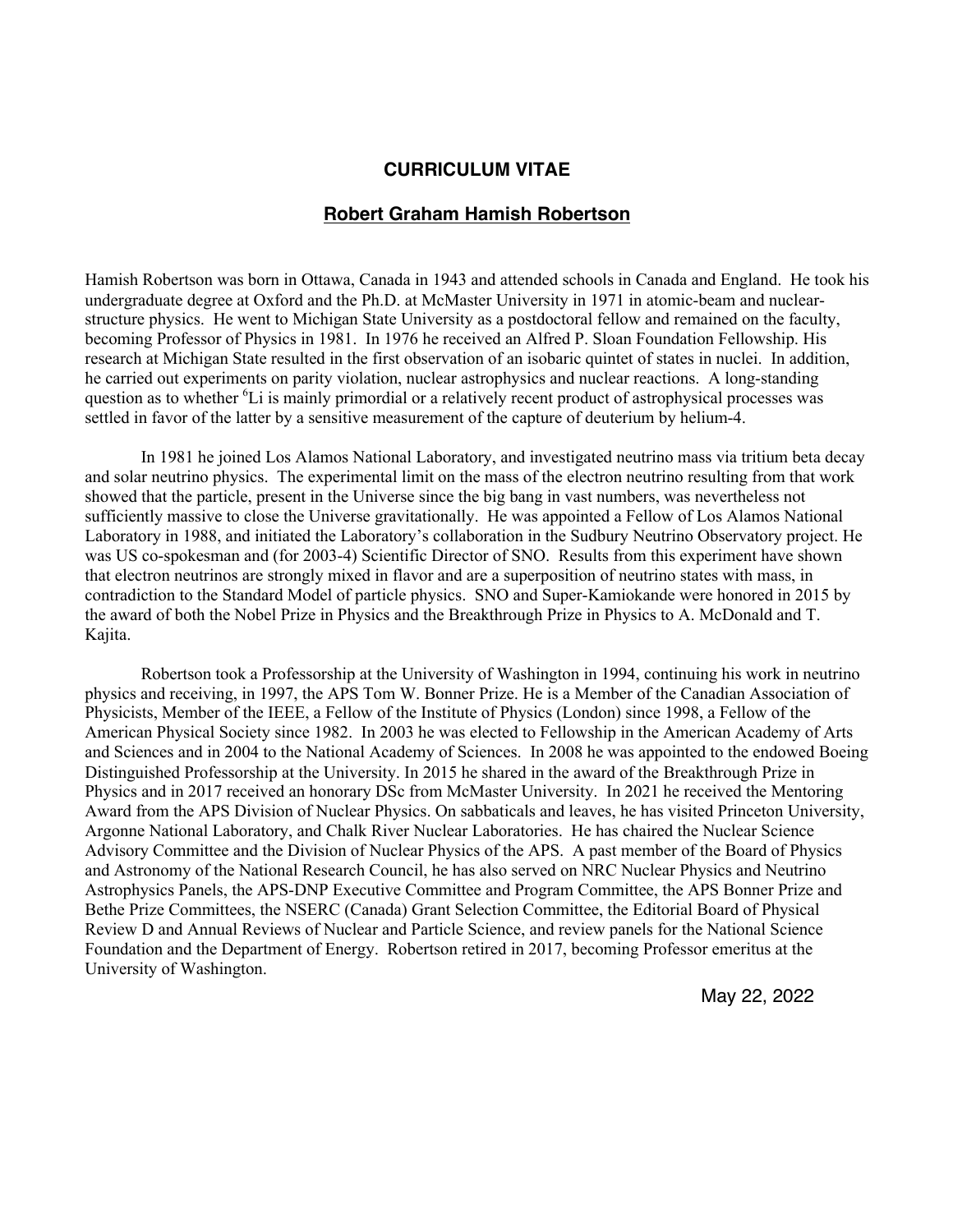## **CURRICULUM VITAE**

NAME: Robert Graham Hamish Robertson BIRTHPLACE: Ottawa, Canada CITIZENSHIP: US, naturalized May 26, 1993 ADDRESS: Dept. of Physics, Box 351560 TEL: Office: (206) 616-2745 University of Washington, Seattle, WA 98195 MARITAL STATUS: Married, one son

WIFE: Peggy Dyer Robertson, Ph.D.

## HIGHER EDUCATION:

Ph.D. Physics, 1971 McMaster University, Canada (National Research Council of Canada Scholarships 1965 - 69)

B.A. (1st Class Honors) Natural Sciences, 1965 M.A. Natural Sciences, 1969 Oriel College, Oxford University, England (Trevelyan Scholarship and Oriel College Open Scholarship)

#### POSITIONS HELD:

| 2017 -      | <b>Professor Emeritus</b>                                                                 |
|-------------|-------------------------------------------------------------------------------------------|
| 2008 - 2017 | <b>Boeing Distinguished Professor</b>                                                     |
| 1994 - 2008 | Professor<br>University of Washington,<br>Seattle, Washington, 98195                      |
| 1981 - 1994 | Staff Member and Fellow<br>Los Alamos National Laboratory<br>Los Alamos, New Mexico 87545 |
| 1981        | Professor                                                                                 |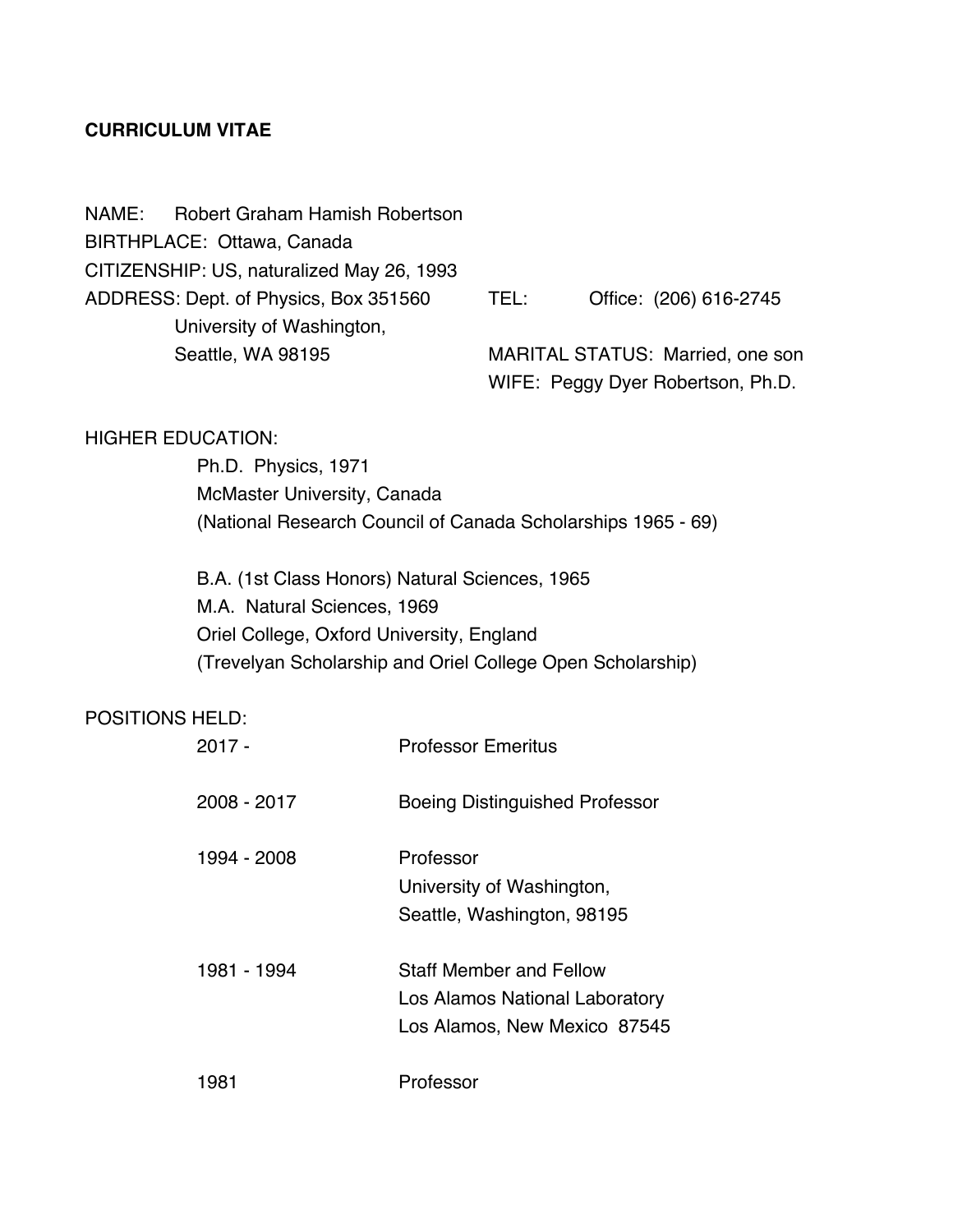| 1978 - 1981 | <b>Associate Professor</b>                                                            |
|-------------|---------------------------------------------------------------------------------------|
|             | <b>Michigan State University</b>                                                      |
|             | East Lansing, Michigan 48824                                                          |
| 1980        | <b>Visiting Scientist</b>                                                             |
|             | <b>Chalk River Nuclear Laboratories</b>                                               |
|             | Ontario, Canada                                                                       |
| 1979        | <b>Visiting Scientist</b>                                                             |
|             | <b>Argonne National Laboratory</b>                                                    |
|             | Argonne, Illinois 60439                                                               |
| 1973 - 1978 | <b>Assistant Professor</b>                                                            |
|             | <b>Michigan State University</b>                                                      |
|             | East Lansing, Michigan 48824                                                          |
| 1975 - 1976 | <b>Research Associate</b>                                                             |
|             | <b>Princeton University</b>                                                           |
|             | Princeton, New Jersey 08540                                                           |
| 1972 - 1973 | <b>Assistant Research Professor</b>                                                   |
|             | <b>Michigan State University</b>                                                      |
|             | East Lansing, Michigan 48824                                                          |
| 1971 - 1972 | <b>Research Associate</b>                                                             |
|             | <b>Michigan State University</b>                                                      |
|             | East Lansing, Michigan 48824                                                          |
| 1970        | <b>Tutorial Instructor</b>                                                            |
|             | <b>McMaster University</b>                                                            |
|             | Canada                                                                                |
| 1965 - 1969 | <b>Laboratory Demonstrator</b>                                                        |
|             | <b>McMaster University</b>                                                            |
|             | Canada                                                                                |
|             | Ph.D. Thesis: "Properties of the Odd-Odd Cobalt Nuclei" (Advisor: R. G. Summers-Gill) |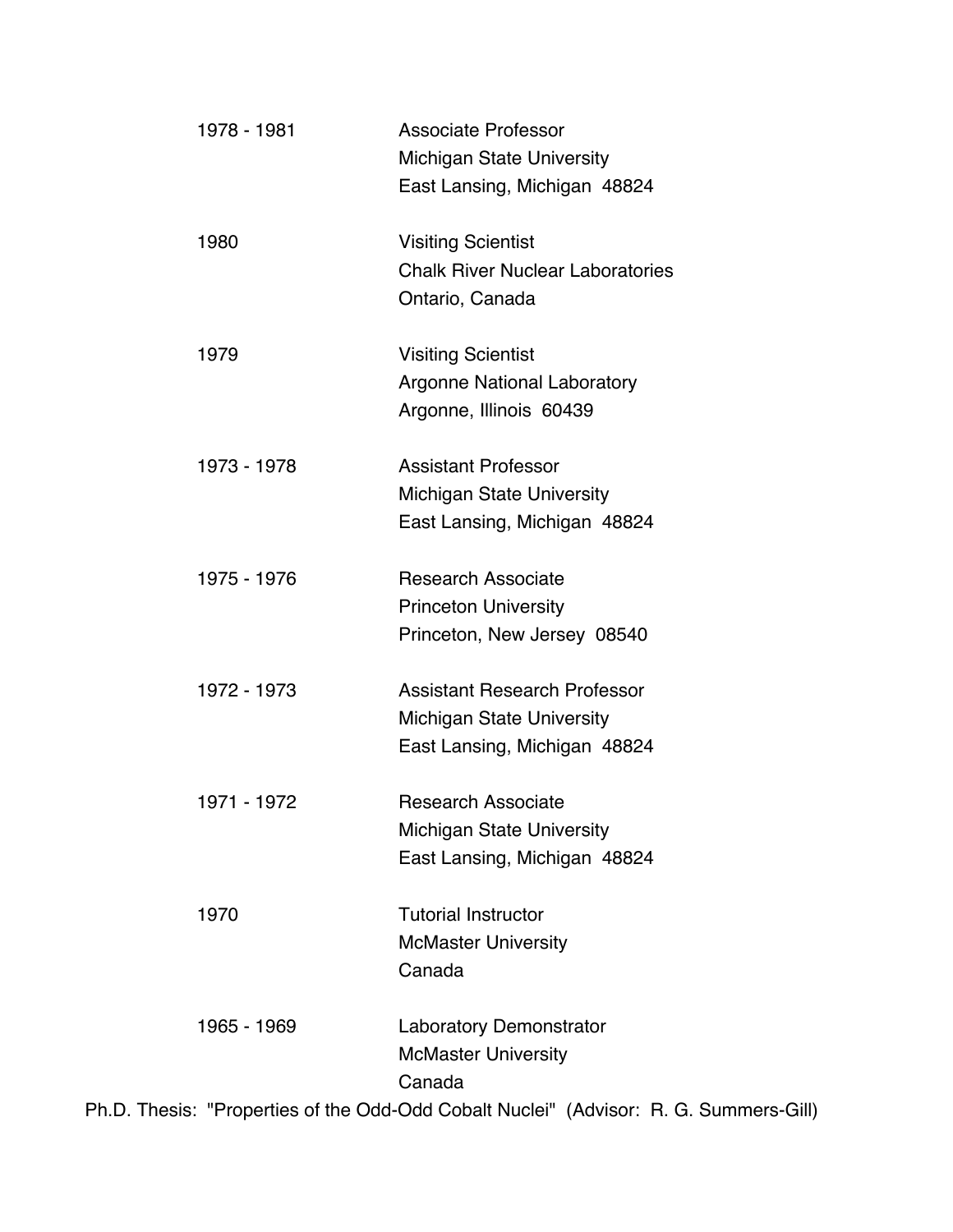## PRESENT AND PAST RESEARCH INTERESTS:

Weak interactions Studies of nuclei far from **B**-stability Atomic structure studies by atomic beam magnetic resonance Electron paramagnetic resonance Direct nuclear reaction theory Nuclear structure studies by nuclear reactions Nuclear astrophysics Neutrino properties and solar neutrinos Nuclear instrumentation

#### SOCIETIES:

Institute of Physics (London) 1963 -. Canadian Association of Physicists 1968 -. American Physical Society 1970 -. IEEE 2010 - .

# HONORS AND AWARDS:

Alfred P. Sloan Foundation Fellowship, 1976 Fellow, American Physical Society, 1982. Fellow, Los Alamos National Laboratory, 1988. American Physical Society Tom W. Bonner Prize, 1997. APS Centennial Speaker, 1998 - 9. Fellow, Institute of Physics (London); F. Inst. P., 1998 Peter Axel Memorial Lecturer, University of Illinois, 2001 APS Dissertation Award in Nuclear Physics to student Karsten M. Heeger, 2002. Leigh Page Prize Lecturer, Yale University, 2003 Herzfeld Lecturer, Catholic University of America, 2003 Fellow, American Academy of Arts and Sciences, 2003 Brattain Lecturer, Whitman College, 2003 National Academy of Sciences, 2004 Los Alamos National Laboratory Director's Colloquium, 2005 Polanyi Prize awarded to SNO Collaboration, 2006 Boeing Distinguished Professorship, 2008 – 2017 Washington State Academy of Sciences Founding Class 2008 –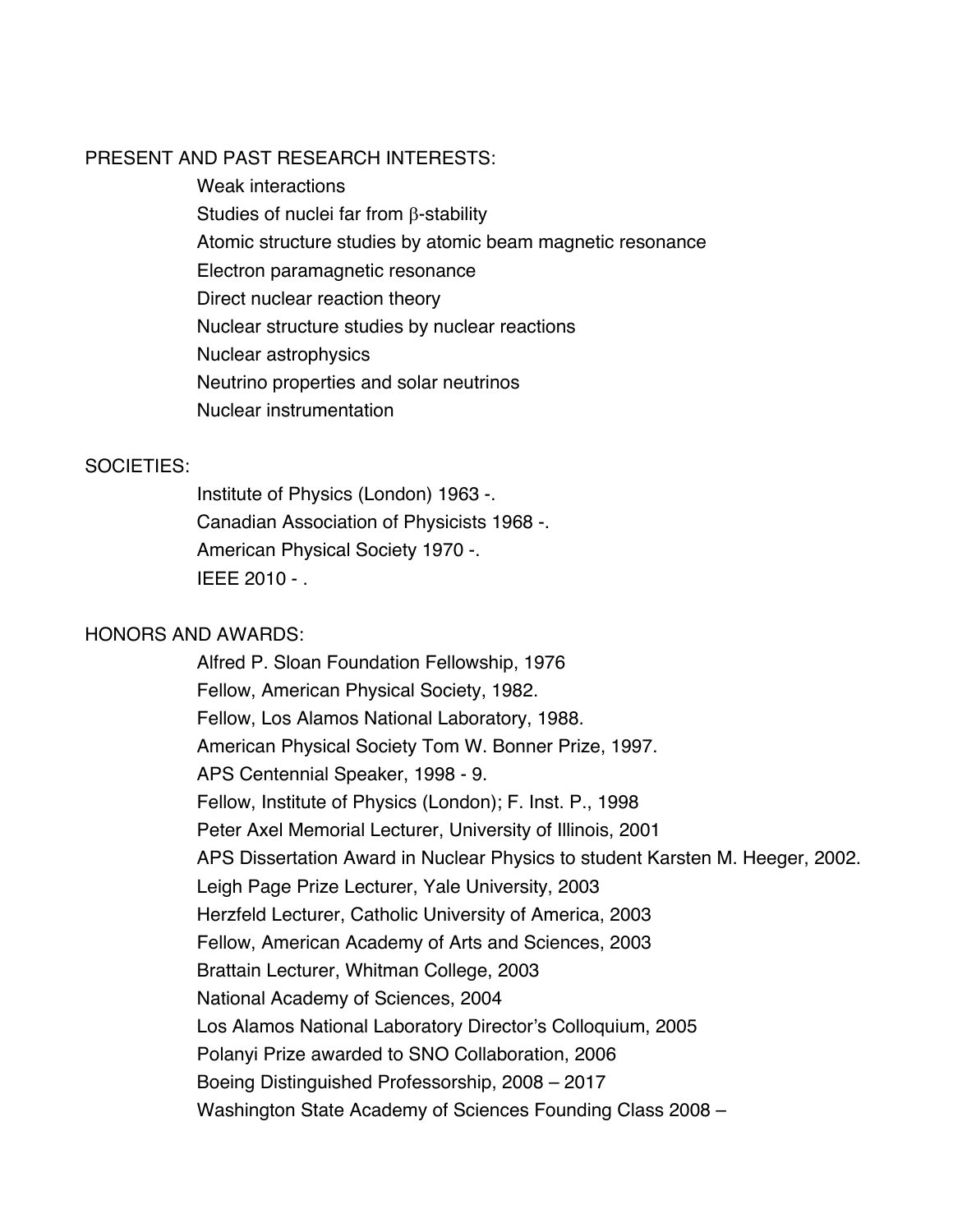Breakthrough Prize in Physics (SNO collaboration), 2015 Honorary DSc, McMaster University, 2017 APS Outstanding Referee, 2020 APS Division of Nuclear Physics Mentoring Award, 2021

# ADMINISTRATION:

Spokesman for US SNO Collaboration on Capital Funding, 1989 -. (DOE Capital about \$12M) US Co-Principal Investigator, SNO Project 1989 - . (DOE Operating, 5 US Institutions, about \$5M) Co-Principal Investigator, Weak Interactions Group, Los Alamos National Laboratory1982 – 1994 (DOE and LDRD Operating, about \$1.5M) Scientific Director, Center for Experimental Nuclear Physics and Astrophysics (CENPA), University of Washington (DOE Operating, about \$3.5 M) Scientific Director pro tem, Sudbury Neutrino Observatory (NSERC and other agencies, about \$3M) US Spokesman, KATRIN Project 2001 - 2016.

(DOE Equipment, 4 US Institutions, about \$3 M)

Director, Center for Experimental Nuclear Physics and Astrophysics (CENPA), University of Washington (DOE Operating, about \$3.5 M) 2008 – 2017.

# SERVICE:

NSF and DOE Referee

Member, ad hoc panel of young nuclear scientists to the Committee on Nuclear Science of the NAS

Member, NSAC Instrumentation Subcommittee

Member, Nuclear Physics Panel of NAS Physics Survey Committee

Member, American Physical Society Program Committee

Member, American Physical Society Bonner Prize Committee, 1985

Organizing Committee, 6th International Conference on Atomic Masses, East Lansing, 1979

Review Panel, NSF-supported Tandem Laboratories, 1981

Review Panel, DOE-supported Heavy-Ion Outside Users' Programs, 1982

Referee, Physical Review C and D, Physics Letters, Physical Review Letters, and Journal of Geophysical Research

Member, NSERC (Canada) Grant Selection Committee, 1983 - 1986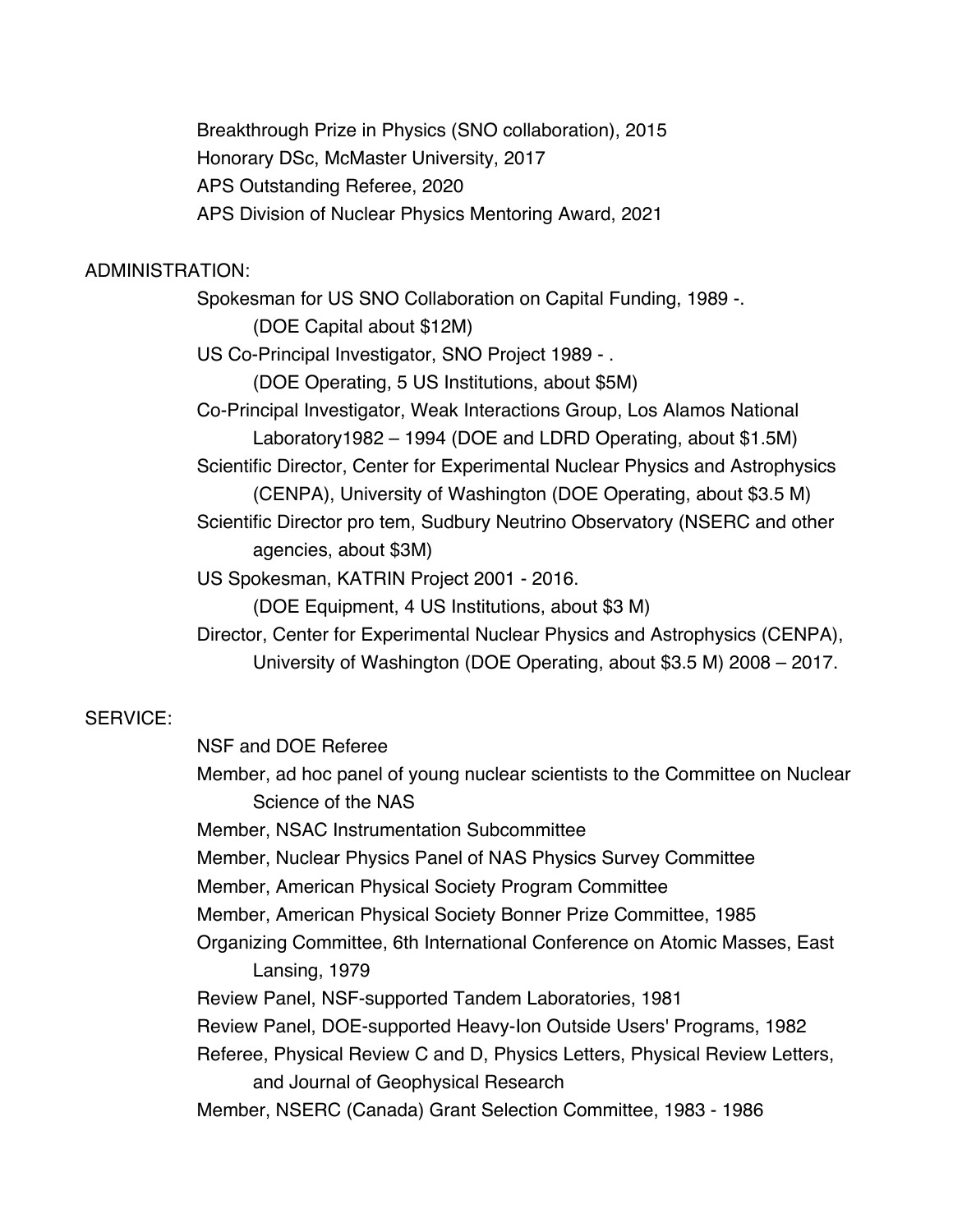Member, LANL Postdoctoral Committee, 1983 - 1986

Colloquium Committee Chairman, Physics Division, LANL, 1982, 1988 - 92.

Member, NSAC Long-Range Plan Workshop, 1989

Member and Chair, Lawrence Berkeley Laboratory Nuclear Science Division Review Panel, 1986 - 1989

Group Leader for Neutral Current Detection, Sudbury Neutrino Observatory Project, 1990 -.

Member, LANL Centers Advisory Board, 1990.

Chair, LAMPF Electroweak Program Advisory Committee, 1990-1992.

Editorial Board, Physical Review D, 1992-5.

- Member, Panel on Neutrino Astrophysics, National Academy of Sciences, 1993- 4.
- Convenor, American Physical Society Division of Particles and Fields Long-term Planning Study, 1994-5.
- Convenor, Snowmass Workshop on Neutrino Astrophysics and Cosmology, June 30 - July 13 1994.

Member, AIP Panel on Physical Review C, 1994 -5.

Convenor, American Physical Society Division of Nuclear Physics Long-range Planning Study, 1994-5.

Member, Visiting Committee for the Division of Physics, Mathematics and Astronomy, CalTech, 1995-.

Member, HEPAP Subpanel on Long-Baseline Neutrino Experiments, 1995-6. Chair, Nuclear Science Advisory Committee, 1995-6.

Member, Nuclear Science Advisory Committee, 1995-2001.

Member, Board on Physics and Astronomy, National Research Council, 1995-8.

Organizing Committee, INT Conference on Solar Fusion Rates, 1997.

Organizing Committee, ITP Conference on Astrophysics and Cosmology, 1997. Member, APS Tom W. Bonner Prize Committee, 1997.

International Advisory Committee, ICHEP 98.

Vice-chair, Chair-elect, and Chair, Division of Nuclear Physics, APS, 1998-2000. Scientific Director, Nuclear Physics Laboratory and Center for Experimental

Nuclear Physics and Astrophysics, University of Washington, 1998- Member, NSAC Intermediate Energy Physics Review Panel, 1998. Member, Lehman Review, NUMI Long-baseline Neutrino Project. 1998-2000. Member, NAS/NRC Committee on Physics of the Universe 2000 - 2002.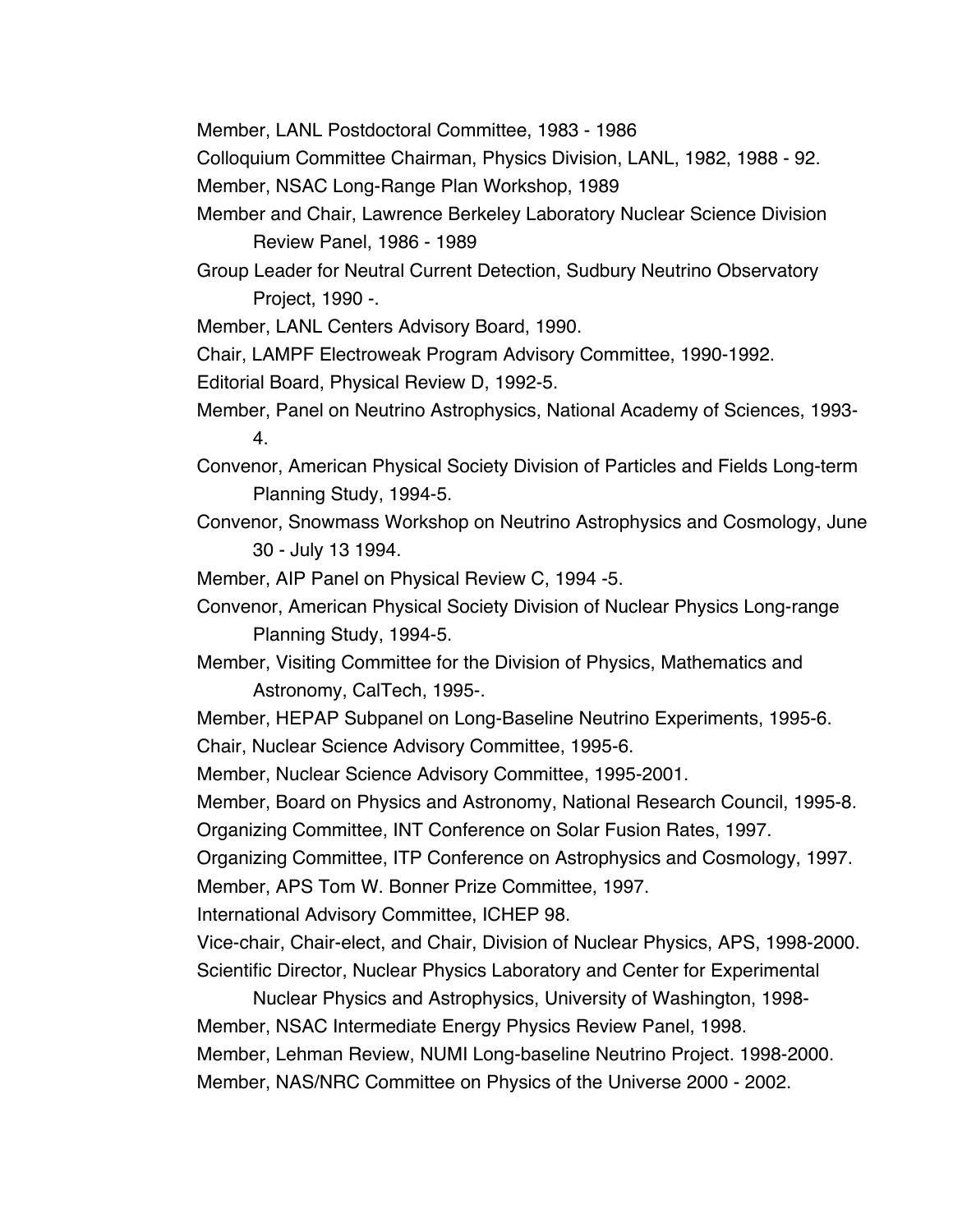- Member, SAGENAP (Scientific Assessment Group for Experiments in Non-Accelerator Physics), 2000 -.
- Chair, APS Division of Nuclear Physics Fellowship Committee, 2002.

Member, NAS/NRC Committee on Neutrino Facilities 2002.

International Advisory Committee, Conference on Neutrinos and Subterranean Science, 2002.

- International Advisory Committee, Yamada Advanced Science School, 2003.
- Editorial Board, Annual Reviews of Nuclear and Particle Science, 2002 --.
- Member, NSAC Panel on Future Facilities (Orbach Review). 2003.

Member, Physics Division Review Committee, Los Alamos National Lab, 2003-8. Member, Review Panel on Fundamental Physics at SNS, 2003.

Member, Coordinating Committee for APS Study on Opportunities in Neutrino Physics

Chair, Writing Committee, APS Study on Opportunities in Neutrino Physics Member, Review Panel for Fermilab Program (DOE)

Chair, Advisory Committee on TRIUMF 2004 – 2007

Coordinator for University of Washington, IUPAP conferences in High-Energy Physics

NSF Review Panel for UT Austin Project to Measure Neutrino Mass, 2004

DOE Review Panel for Stanford Project "EXO" in Double Beta Decay, 2005

- Principal Investigator, NSF Solicitation 1 Process, Deep Underground Science and Engineering Laboratory.
- NSAC Subcommittee on Implementation of the 2002 Long Range Plan (Tribble Committee), 2005.
- Member, Los Alamos National Laboratory LDRD External Review Committee, 2005.

Member, Dark Matter Scientific Assessment Group, 2006 –

Co-Chair, APS Town Meeting on Fundamental Symmetries and Neutrino Physics, 2006 –

- Tenure Review Committee External Member, Columbia University, 2006 Member NSAC Long-Range Plan Resolution Committee, 2007
- Member Review Committee for North Carolina State University Department of Physics, 2007
- Member National Academy of Sciences Review Committee for NIST Neutron Science Program, 2007
- Member NSERC Review Panel, Institute of Particle Physics, 2007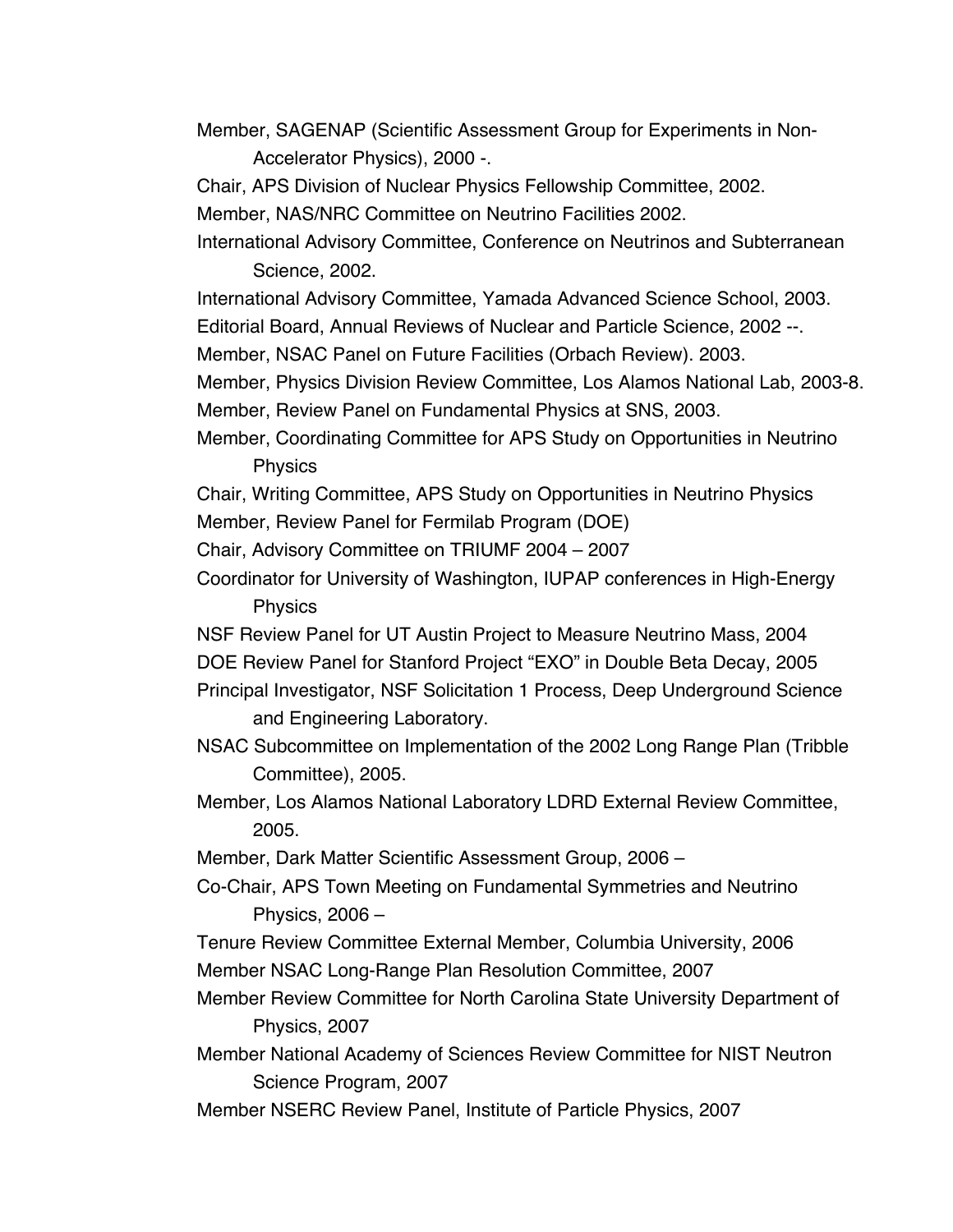Organizing Committee, INT Conference on Solar Fusion Rates, 2009. Member, DOE Review Panel, Yale Wright Nuclear Structure Laboratory, 2009. Member, Review Panel on MiniBooNE, Los Alamos National Lab, 2009.

Chair, Nuclear Physics Screening Panel, Section 13, National Academy of Sciences 2009 – 11.

Member, Committee on Assessment and Outlook for Nuclear Physics, NRC,  $2010 - 11$ .

Chair, Nominating Committee, Section 1: Physical and Mathematical Sciences, Washington State Academy of Sciences 2010 – 3.

Member, DOE Review Panel, Neutron Electric Dipole Moment Project, 2010. Member, NSF Review Panel on Nab project, 2011 – 2.

Member, Long-Baseline Neutrino Experiment Science Capabilities Panel, 2011. Member, Initiative Proposal Review Panel, PNNL, 2011.

Organizing committee, 25<sup>th</sup> anniversary symposium on dark matter, PNNL, 2012. Member, NRC Decadal Survey of Nuclear Physics, 2011 – 2.

Member, Advisory Committee, Physical Sciences Directorate, Oak Ridge National Laboratory, 2012 – 5.

Member, Board of Directors, Washington State Academy of Sciences, 2013 – 4.

Convenor, Neutrino Mass Working Group, Snowmass Community Planning 2012  $-4$ 

Member, NSAC Subcommittee on Scientific Facilities, 2013.

Panel member, NSF review of Indiana University 2013.

Panel member, NSF review of nEDM project 2013 – 5.

Member, External Advisory Committee, Kavli Institute for Cosmological Physics, University of Chicago, 2013 --.

Member, ORNL Physics Division Advisory Committee, 2013 -- .

Co-Convenor, APS Town Meeting on Fundamental Symmetries and Neutrinos, Chicago, September 2014.

Vice-Chair, APS Bethe Prize Committee, 2014; Chair 2015.

Panel member, NSF review of University of Illinois at Champaign-Urbana 2014.

Member, NSAC Long-Range Plan Resolution Group 2014-15.

Member, ORNL Physics Division Advisory Committee, 2013 - 15.

Chair, NSF review of Indiana University 2015-6.

International Advisory Committee, Neutrinos 2016, London UK

Member, PNNL Physics and Computational Sciences Division Advisory Committee, 2016 – .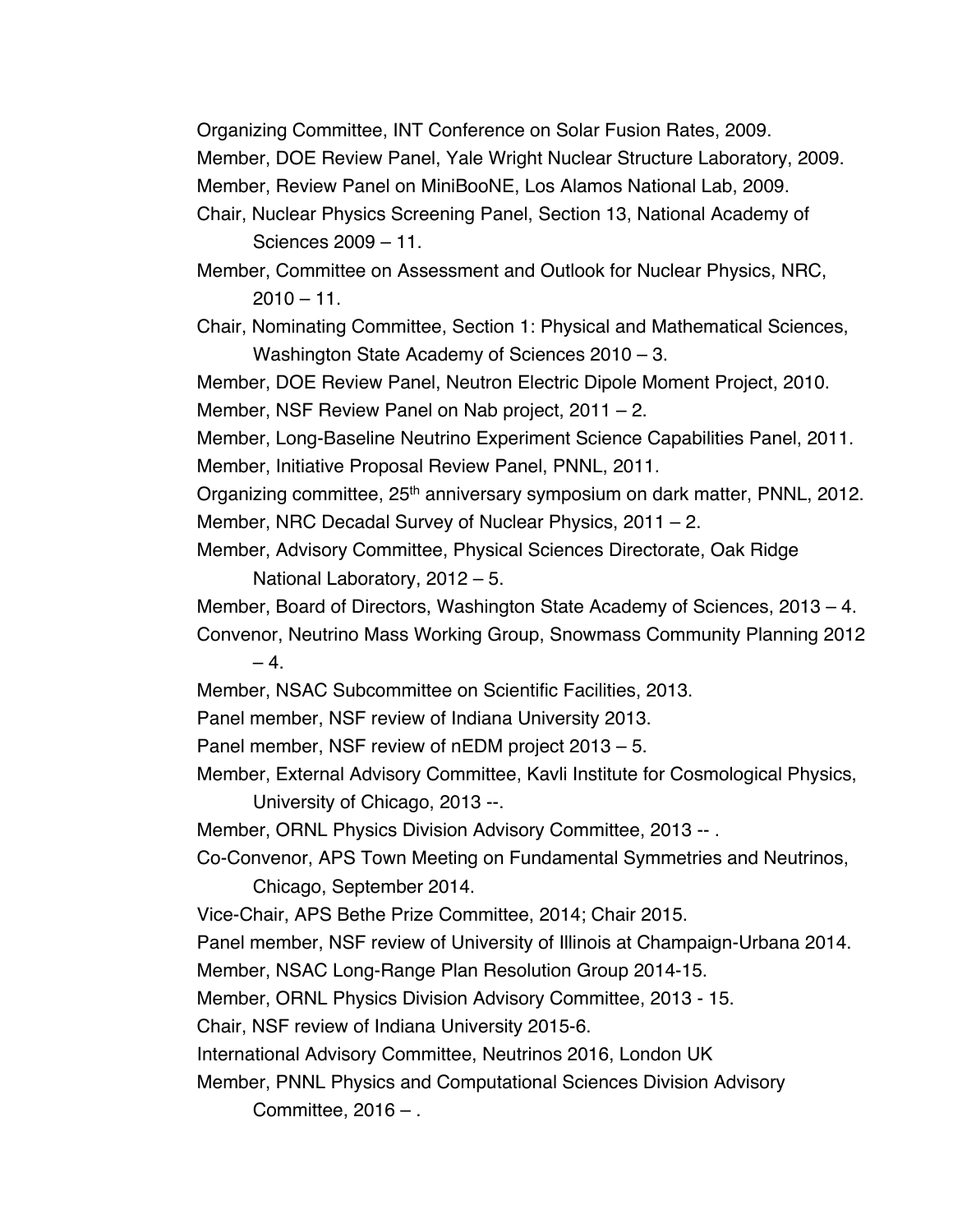Vice-Chair, APS Stuart Jay Freedman Prize Committee, 2019; Chair 2020. Member, APS Norman F. Ramsey Prize Committee, 2021.

## **Teaching and University Service (University of Washington)**

#### *Courses:*

- 1995: W 528A Current Topics in Research
	- Sp 487/496 Special Topics
- 1996: W 334 Electrical Circuits I
	- Sp 335 Electrical Circuits II
- 1997: W 334 Electrical Circuits I
	- Sp 335 Electrical Circuits II
- 1998: W 334 Electrical Circuits I
	- Sp 335 Electrical Circuits II
	- Au 527 Introduction to Research
- 1999: W 334 Electrical Circuits I
	- Sp 335 Electrical Circuits II
	- Au 434 Computer Interfacing Laboratory
- 2000: W 528 Introduction to Research
	- Sp 487/496 Senior Honors Seminar, Current Problems Au 585 Seminar on Nuclear Physics
- 2001: W Sabbatical leave
	- Sp Sabbatical leave
	- Au: 119 Introductory Laboratory (Waves)
		- 123 Introductory Laboratory (Waves; calculus-based)
- 2002: W: 119 Introductory Laboratory (Waves)
	- 123 Introductory Laboratory (Waves; calculus-based)
	- Sp: 123 Introductory Laboratory (Waves; calculus-based)
	- Au: 123 Introductory Laboratory (Waves; calculus-based)
- 2003: W: 123 Introductory Physics Lecture (Waves; calculus-based)
	- Sp: 123 Introductory Laboratory (Waves; calculus-based)
- 2004: Au: 119 Introductory Laboratory (Waves)
	- 123 Introductory Laboratory (Waves; calculus-based)
- 2005: W: 123 Introductory Physics Lecture (Waves; calculus-based)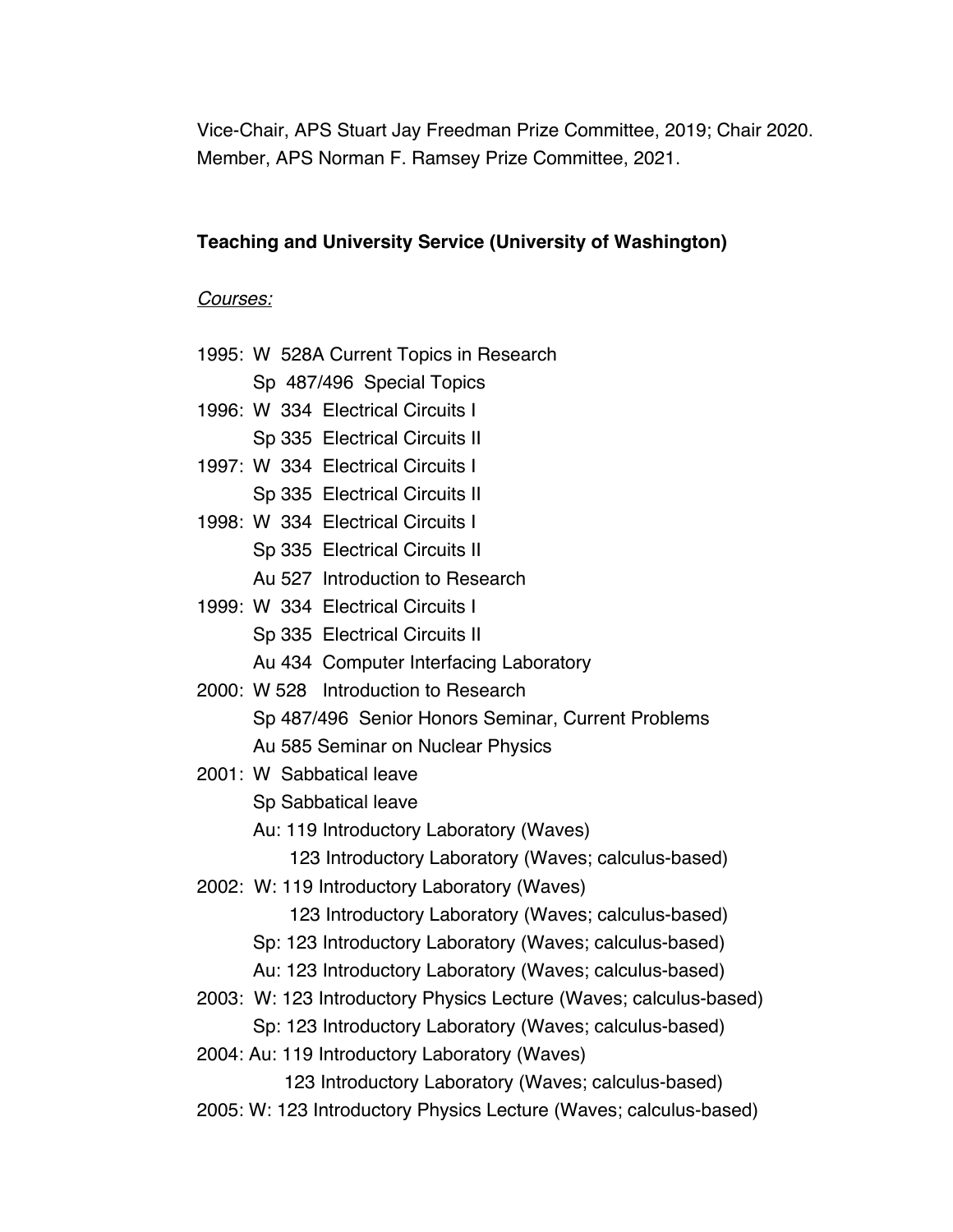Sp: 119 Introductory Laboratory (Waves)

123 Introductory Laboratory (Waves; calculus-based)

- Au: 118/122 Introductory Laboratory (E&M)
- 2006: W: 118/122 Introductory Laboratory (E&M)

Sp: 118/122 Introductory Laboratory (E&M)

- Au: 118/122 Introductory Laboratory (E&M)
- 2007: W: 118/122 Introductory Laboratory (E&M)
	- Sp: 118/122 Introductory Laboratory (E&M)
	- Au: 117/121 Introductory Laboratory (Mechanics)
- 2008: W: 495 Special Topics

Sp: 118/122 Introductory Laboratory (Heat, E&M)

- Au: 118/122 Introductory Laboratory (Heat, E&M)
- 2009: W: off (CENPA Director)

Sp: off (CENPA Director)

Au: off (CENPA Director)

- 2010: W: off (CENPA Director) Sp: off (CENPA Director) Au: off (CENPA Director)
- 2011: W: off (CENPA Director) Sp: 119/123 Introductory Laboratory (Waves; calculus-based) Au: off (CENPA Director)
- 2012: W: off (CENPA Director) Sp: off (CENPA Director) Au: off (CENPA Director)
- 2013: W: off (CENPA Director); 585 Nuclear seminar Sp: off (Boeing Prof.) ; 585 Nuclear seminar Au: off (CENPA Director)
- 2014: W: off (CENPA Director); 585 Nuclear seminar Sp: off (Boeing Prof.) ; 585 Nuclear seminar Au: off (CENPA Director)
- 2015: W: off (CENPA Director); 585 Nuclear seminar Sp: off (Boeing Prof.); 585 Nuclear seminar Au: off (CENPA Director)
- 2015: W: off (CENPA Director); 585 Nuclear seminar Sp: off (Boeing Prof.) Au: off (CENPA Director)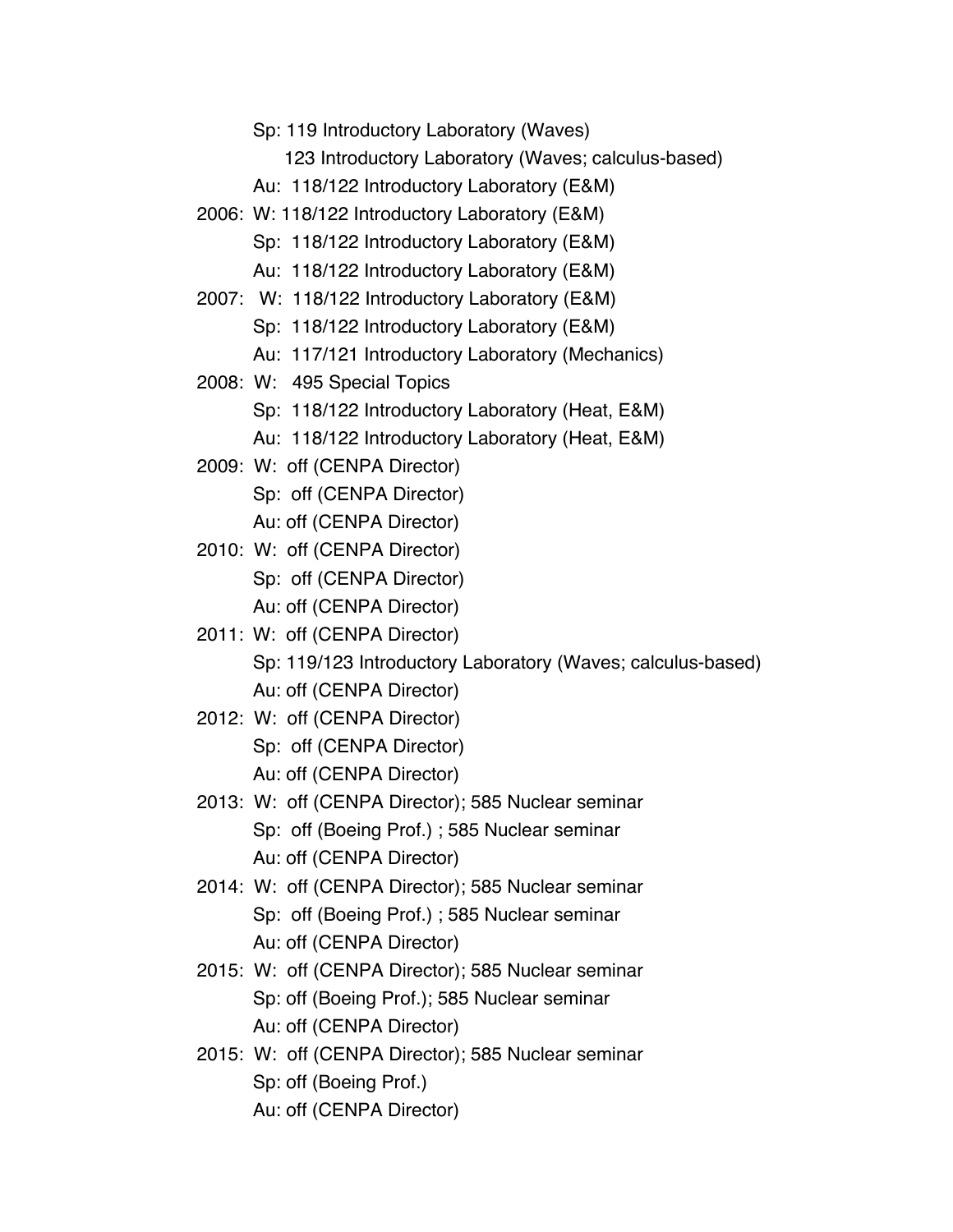2016: W: off (CENPA Director); 585 Nuclear seminar Sp: off (Boeing Prof.) Au: off (CENPA Director)

2017: Retired

#### *Supervision of Graduate Students:*

- 1994: Alan W. P. Poon (co-advisor with C. Waltham, UBC)
- 1995: Poon, Charles A. Duba,
- 1996: Poon, Duba, Karsten M. Heeger,
- 1997: Poon, Duba, Heeger
- 1998: Poon, Duba, Heeger, Theresa Bullard. Poon passed the final oral at UBC on July 9, 1998.
- 1999: Duba, Heeger, Bullard.
- 2000: Duba, Heeger, Bullard.
- 2001: Duba, Heeger, Bullard, Minesh Bacrania
- 2002: Duba, Heeger, Bullard. Heeger passed the final oral at UW on June 12, 2002.
- 2003: Duba, Noah Oblath
- 2004: Duba, Oblath
- 2005: Duba, Oblath
- 2006: Duba passed final oral at UW on May 2, 2006, Oblath, Hok Wan Chan Tseung
- 2007: Oblath, Wan
- 2008: Oblath, Laura Bodine, Eric Martin (600). Wan passed final oral at Oxford on Oct. 30, 2008 (S. Biller, advisor).
- 2009: Bodine, Martin. Oblath passed final oral June 11, 2009.
- 2010: Bodine, Martin, Rachel Rosten (600 Su10, Au10).
- 2011: Bodine, Martin, Rachel Rosten (600 W11, Sp11), Jared Kofron.
- 2012: Bodine, Martin, Kofron, Micah Buuck, Sarah Mangiameli (600 Au12).
- 2013: Bodine, Martin, Kofron.
- 2014: Bodine, Martin, Kofron.
- 2015: Bodine, Martin, Kofron.
- 2016: Martin, Machado.
- 2017: Martin, Machado, Ying-Ting Lin (co-directing with D. Parno).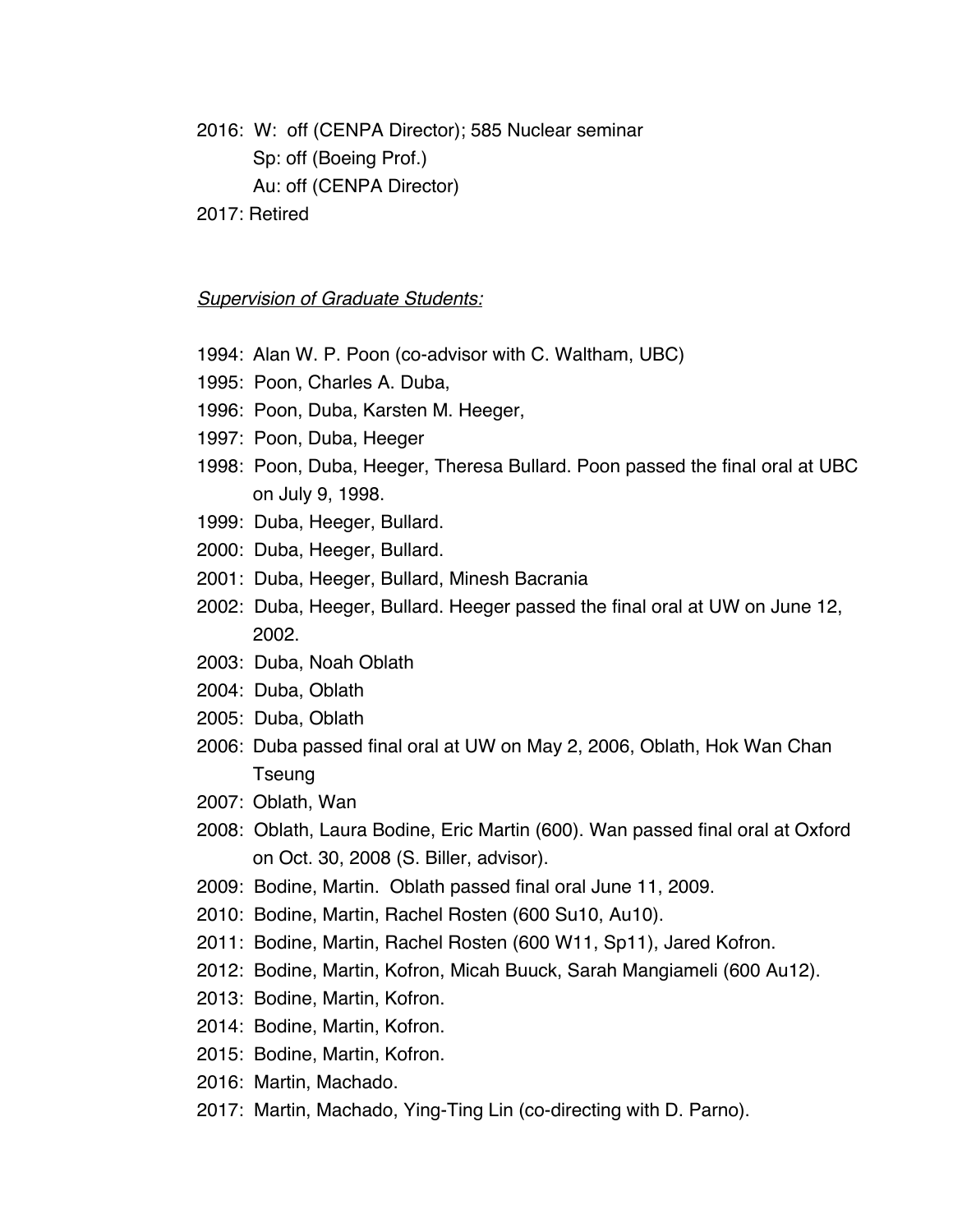2018: Machado, Lin 2019: Machado, Lin

#### *PhD. Committees:*

- 1994: Michael C. Browne, Peter M. Thornewell
- 1995: Browne, Thornewell
- 1996: James Beck, Browne, Bonnie Light (GSR), Poon, John Putz, Thornewell
- 1997: Beck, Browne, Duba, Heeger, Poon, Putz, Thornewell, H. Vija
- 1998: Browne, Duba, Heeger, Poon, Putz, James Reid, Vija
- 1999: Browne, Duba, Heeger, Putz, Reid, Vija, Michio Kurimoto (GSR).
- 2000: Duba, Heeger, Reid, Vija, M. Kurimoto (GSR), Eric Mohrmann.
- 2001: Duba, Heeger, Reid, Vija, M. Kurimoto (GSR), E. Mohrmann, B. Staggmeier (GSR).
- 2002: Duba, Heeger, Reid, M. Kurimoto (GSR), E. Mohrmann, B. Staggmeier (GSR).
- 2003: Duba, M. Kurimoto (GSR), E. Mohrmann, Matthew Swallows, Minesh Bacrania, Laura Stonehill, Adam Cox.
- 2004: Duba, Kurimoto (GSR), Mohrmann, Swallows, Bacrania, Stonehill, Cox.
- 2005: Duba, Kurimoto (GSR), Mohrmann, Swallows, Bacrania, Stonehill, Cox, Kathryn Miknaitis, William Liu (GSR).
- 2006: Duba, Kurimoto (GSR), Mohrmann, Swallows, Bacrania, Cox, Liu (GSR), Noah S. Oblath, Michelle Leber.
- 2007: Mohrmann, Swallows, Cox, Liu (GSR), Oblath, Leber, Brian Smigielski.
- 2008: Mohrmann, Oblath, Leber, Brandon L. Wall, Laura Bodine, Smigielski.
- 2009: Oblath, Leber, Wall, Bodine, Smigielski.
- 2010: Wall, Bodine, Eric L. Martin, Smigielski.
- 2011: Wall, Bodine, Martin, Jonathan Diaz Leon, Jared Kofron, Justin Robertson (GSR).
- 2012: Wall, Bodine, Martin, Leon, Kofron, Justin Robertson (GSR), Dmitry Lyapustin, Zoreh Davoudi.
- 2013: Wall, Bodine, Martin, Leon, Kofron, Robertson (GSR), Lyapustin, Davoudi.
- 2014: Bodine, Martin, Leon, Kofron, Robertson (GSR), Lyapustin, Davoudi.
- 2015: Bodine, Micah Buuck, Julieta Gruszko, Martin, Leon, Kofron, Lyapustin, Davoudi, Oliver Hoidn.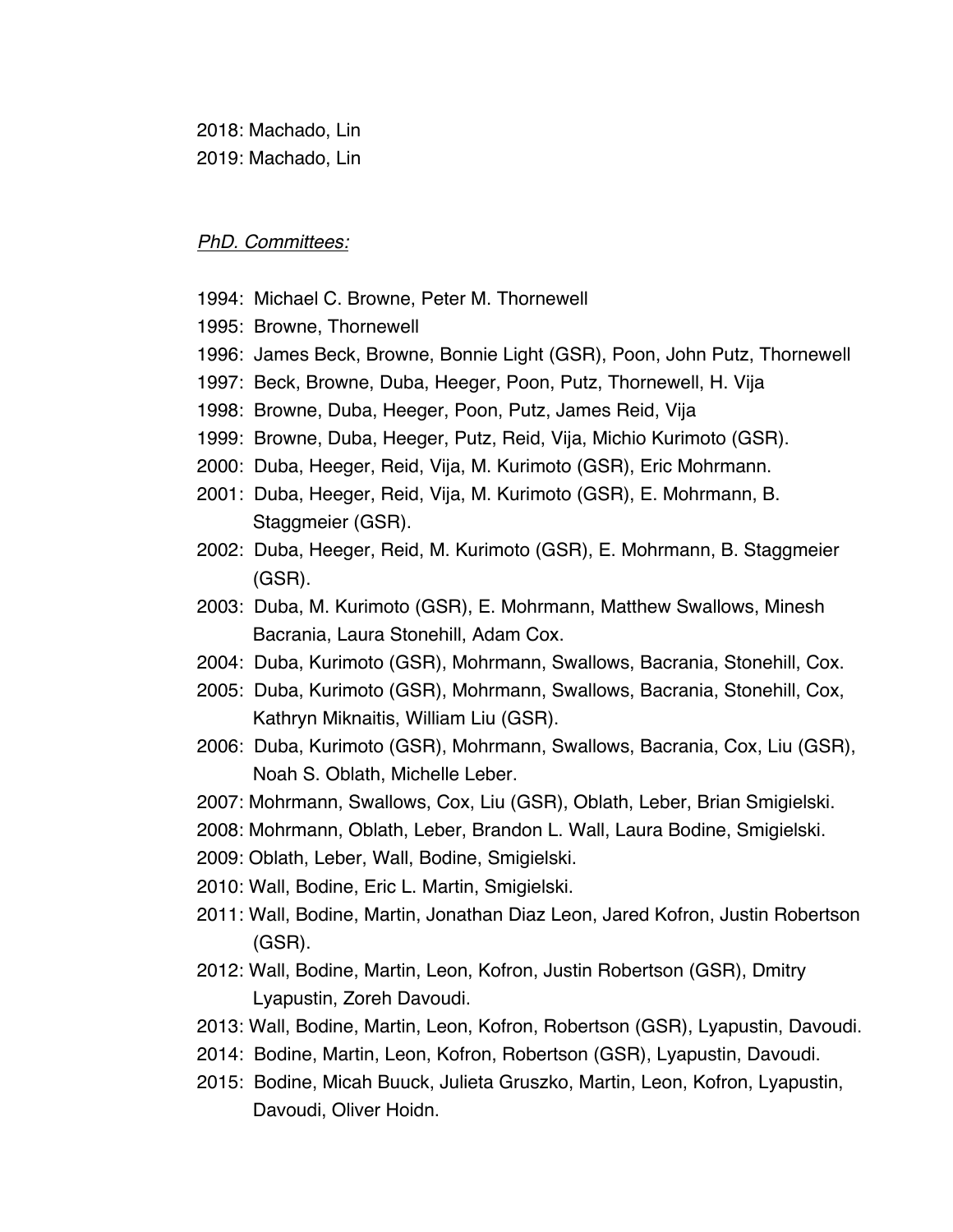- 2016: Buuck, Gruszko, Ian Guinn, Hoidn, Leon, Martin, Lin
- 2017: Buuck, Guinn, Martin, Lin
- 2018: Buuck, Guinn, Lin
- 2019: Buuck, Guinn, Lin, Machado, Ashtari Esfahani
- 2020: Ashtari Esfahani

#### *Graduate Students – where are they now?*

- Arno G. Ledebuhr. PhD Michigan State University 1982. Presently Principal Physicist, Lockheed Martin Space Systems Company, Sunnyvale CA.
- David A. Knapp. PhD Princeton University 1985 (co-advisor: A.B. McDonald). Presently at Lawrence Livermore National Laboratory.
- Alan W.P. Poon. PhD University of British Columbia 1998 (co-advisor: C. Waltham). Presently Deputy Director and Program Head (Neutrinos), Lawrence Berkeley National Laboratory. awpp@lbl.gov
- Karsten M. Heeger. PhD University of Washington 2002. Presently Professor of Physics and Director, Wright Laboratory, Yale University. heeger@wisc.edu
- Charles A. Duba. PhD University of Washington 2006. Presently Associate Dean, Digipen Institute, Redmond WA. duba@digipen.edu
- H.S. Wan Chan Tseung. DPhil University of Oxford 2008 (co-advisor: S. Biller). Presently Staff Scientist, Mayo Clinic, Rochester, MN.
- Noah S. Oblath. PhD University of Washington 2009. Presently Staff Scientist at Pacific Northwest National Laboratory. nsoblath@gmail.com
- Laura I Bodine (now Minter). PhD University of Washington 2015. Faculty, Seattle Central Community College. Ibodine@uw.edu
- Jared Kofron. PhD University of Washington 2015. Presently staff at Glowforge Inc., Seattle. jared.kofron@gmail.com
- Eric L. Martin. PhD University of Washington 2017. University of North Carolina. Eric Machado (now Eris Machado). UW. Departed 2019.
- Ying-Ting Lin. PhD University of Washington 2019 (co-advisor: Diana S Parno). National service in Taiwan.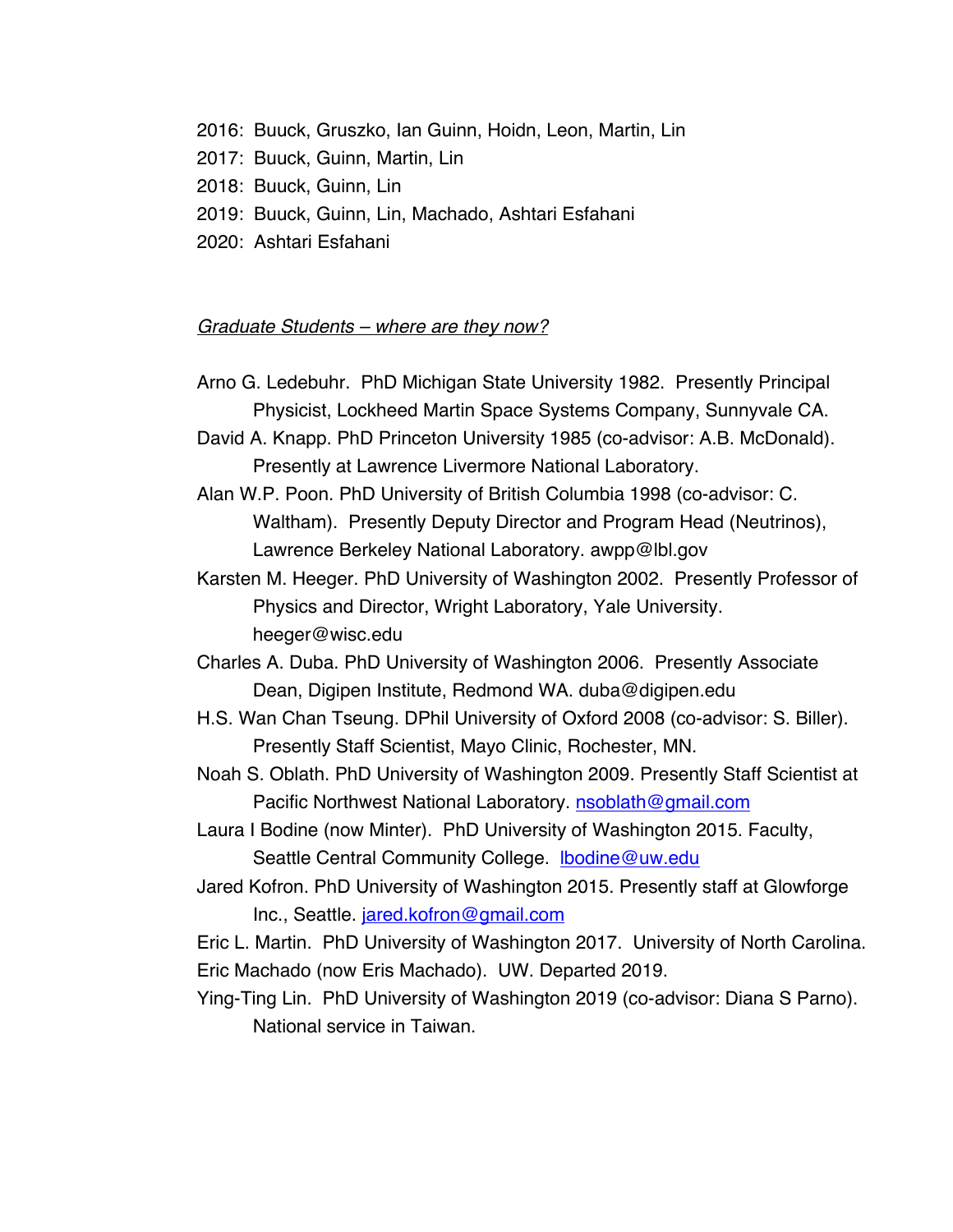#### *Postdoctoral Fellows – where are they now?*

- W.-S. Jones Chien. 1973-5 Michigan State University. Present whereabouts unknown.
- John F. Wilkerson. 1982-5 Los Alamos National Laboratory. Presently John R. and Louise S. Parker Distinguished Professor of Physics, University of North Carolina, Chapel Hill NC. jfw@physics.unc.edu

Thomas Spencer. 1988-9 Los Alamos National Laboratory. Present whereabouts unknown.

Steven R. Elliott. 1988-1991 Los Alamos National Laboratory. Presently Fellow, Los Alamos National Laboratory, Los Alamos NM. elliotts@lanl.gov

David L. Wark. 1987-1990 Los Alamos National Laboratory. Presently Professor of Physics, Imperial College, London, UK. david.wark@stfc.ac.uk

Joseph V. Germani 1994-1997 University of Washington. Presently Senior Software Test Engineer at NanoString Technologies, Seattle, WA. joe@germani.org

Thomas D. Steiger 1994-1997 University of Washington. Presently Member of Technical Staff, Cymer Corp., San Diego, CA. steiger@alum.mit.edu

Ryuta Hazama. 2000-2003 (Japan Fellow) University of Washington. Presently Faculty, Osaka Sangyo University. hazama@rcnp.osaka-u.ac.jp

Joseph A. Formaggio. 2001-2005 University of Washington. Presently Professor and Division Director, Massachusetts Institute of Technology, Cambridge MA. josephf@mit.edu

Sean McGee. 2002-2006 University of Washington. Presently Research Scientist, Dept. of Genome Sciences, University of Washington, Seattle, WA. srmcgee@uw.edu

Brent VanDevender. 2006-2010 University of Washington. Presently Chief Scientist, Pacific Northwest National Laboratory, Richland WA. brent.vandevender@pnnl.gov

Kazumi Tolich. 2008-2009. Presently Instructor, University of Washington, Seattle, WA. ktolich@uw.edu

Jarek Kaspar. 2008 – 2010 University of Washington. Presently Affiliate Assistant Professor, University of Washington. kaspar@uw.edu

Andreas Knecht. 2009-2012 University of Washington. Presently Staff Scientist, Paul Scherrer Institute, Switzerland. andreas.knecht@cern.ch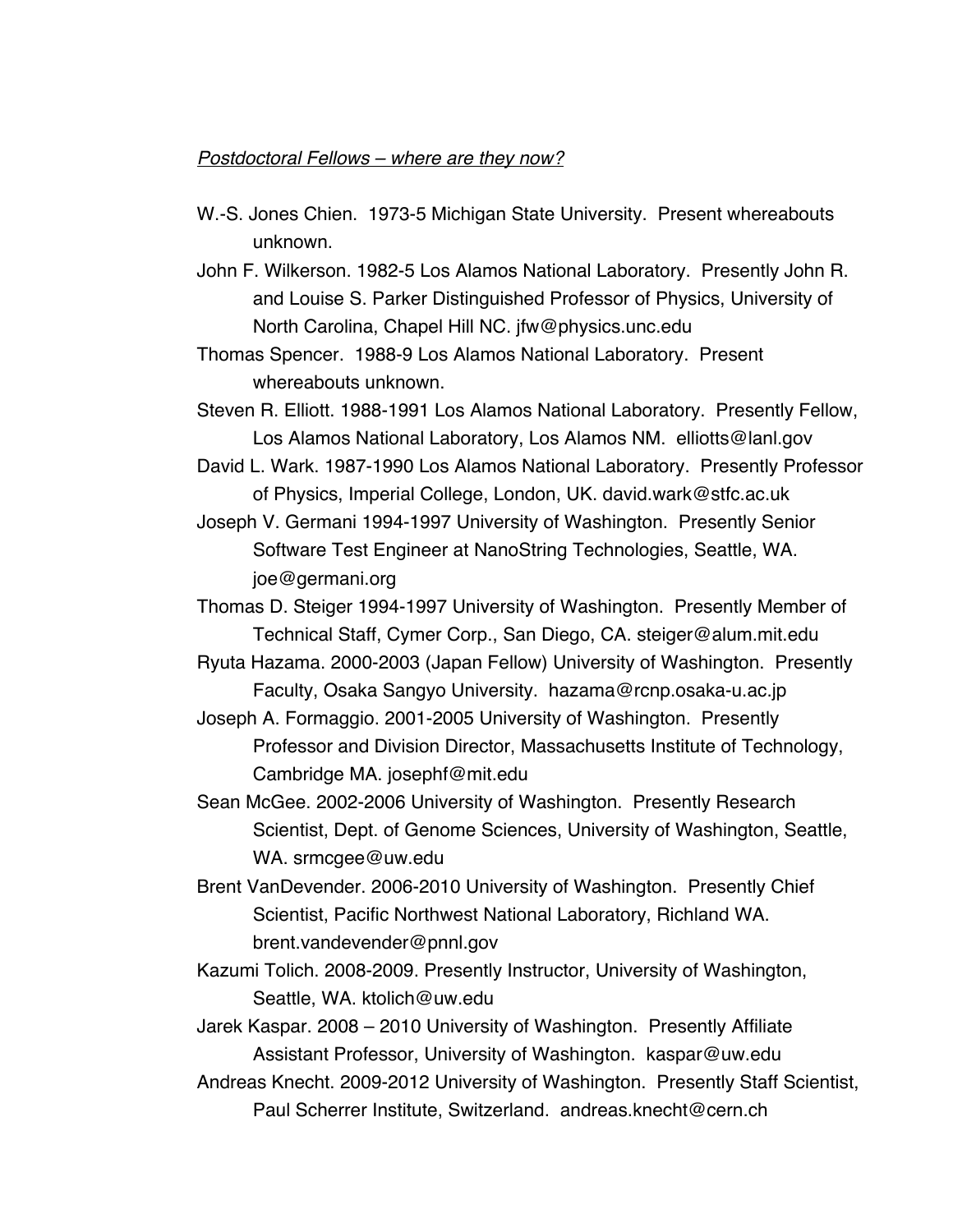Diana S. Parno. 2010 – 2017 University of Washington. Presently Assistant Professor, Carnegie-Mellon University, Pittsburgh, PA dparno@cmu.edu Martin Fertl 2013 – 2019 University of Washington. Presently Associate Professor, Johannes Gutenberg University, Mainz, Germany. Elise Novitski 2018 --.

Christine Claessens 2021 --.

Alexander Marsteller 2022 --.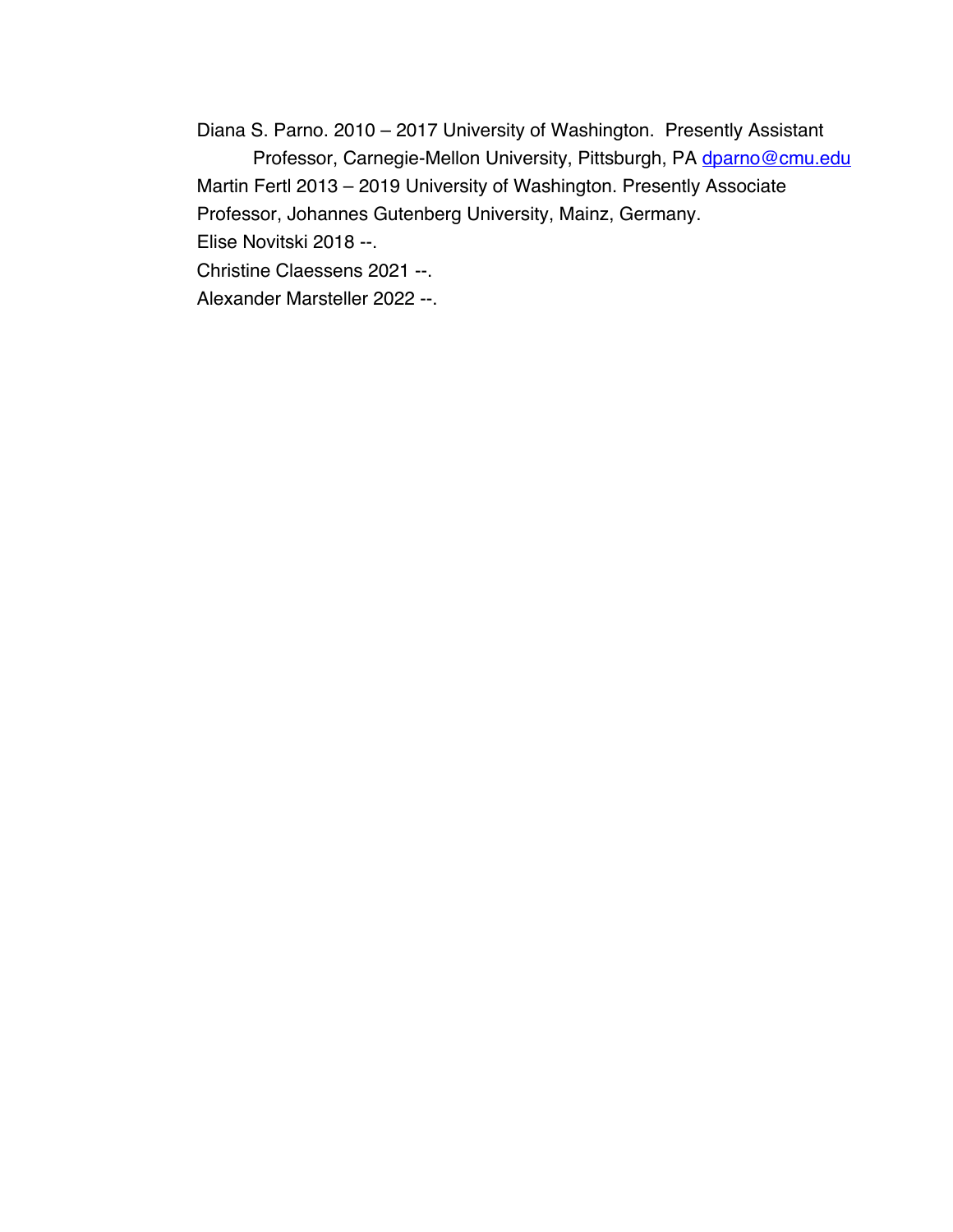## *Supervision of Undergraduate Students in Research:*

- 1997: Steve Furlanetto (REU), M. Beard, Tom Luu, C. Becker
- 1998: Jessica Dunmore (REU), A. McNabb.
- 1999: Dawn Erb, Toshiko Asai.
- 2000: T. Asai, Lincoln Webbeking.
- 2001: Hideko Iwamoto
- 2002: H. Iwamoto
- 2003: Quinn Minor (hourly), B. Munro (hourly)
- 2005: Gul Onengut
- 2007: Julie Michel
- 2008: Eugene Ngai (hourly)
- 2010: Jonathan Rollins (hourly)
- 2011: Kevin Wierman (hourly, then 403 in spring).
- 2015: Matt Kallander (499)
- 2016: Matt Kallander (499)
- 2017: Matt Kallander (499)
- 2019: Jeremy Hartse (U. Rochester volunteer), Madison Durand (499)
- 2020: Madison Durand, Harrison Robel (499), Vedantha Venkatapathy (MIT), Hao Wang (499)

# *Committees*

- 1994: Library
- 1995: TA Affairs, A. Nelson Review, R. Mittelman Review (Chair)
- 1996: Instructional Facilities, U/G advising, Faculty Senate, J. Lestone Review (Chair)
- 1997: Instructional Facilities, Development, D. Storm Review, Faculty Senate, D. Kaplan Review, M. Savage Review
- 1998: Development, Faculty Senate, M. Savage Review
- 1999: M. Savage Review, T. Zhao Review (Chair)
- 2000: General Curriculum Development, Instructional Quality
- 2001: Executive Committee Research Support Committee (chair)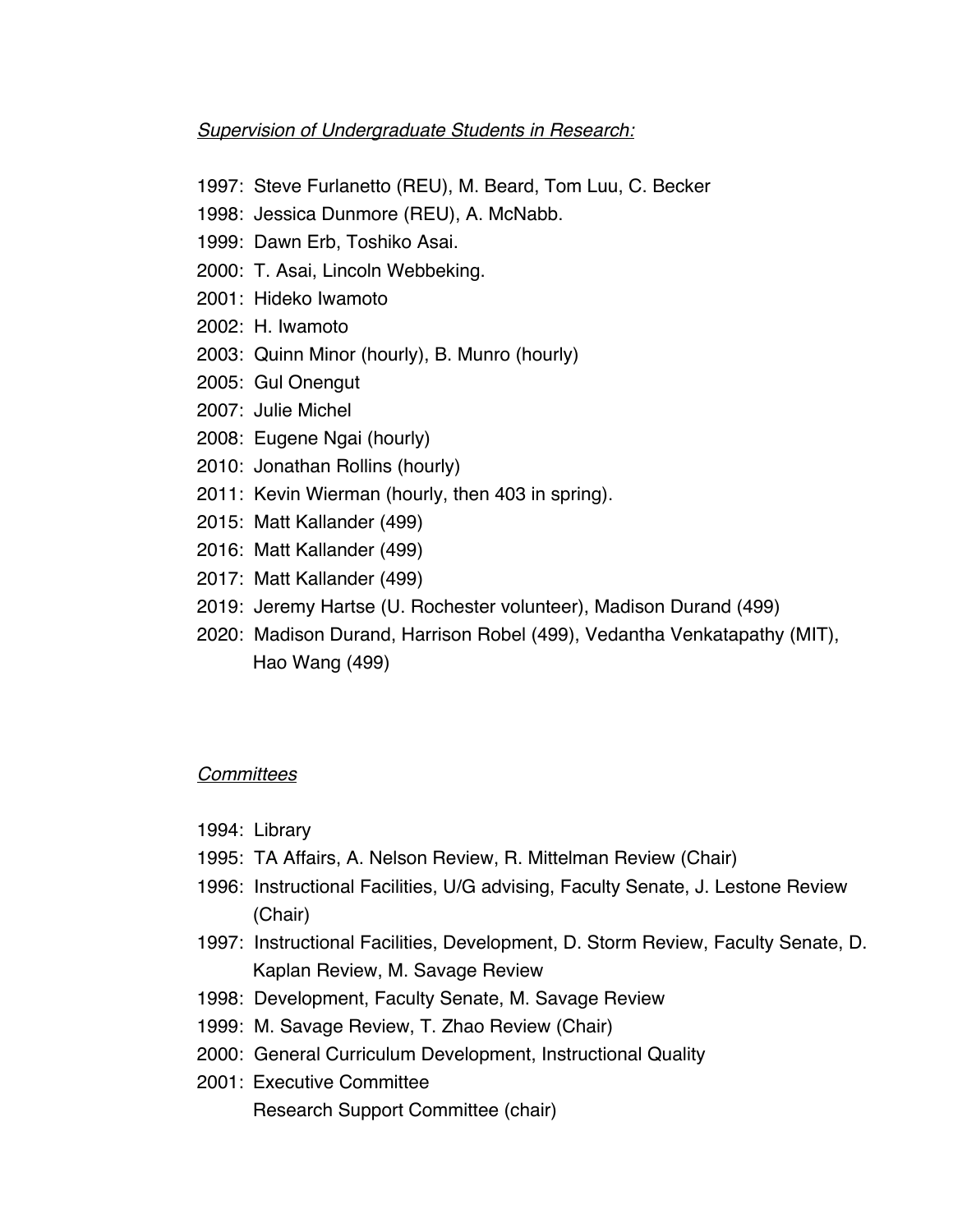CENPA Search Committee (chair)

- 2002: Executive Committee Research Support Committee (chair) CENPA Search Committee (chair) 12x Laboratory Committee M. Savage Review
- 2003: 12x Laboratory Committee 12x Curriculum Committee M. Savage Review
- 2005: Instructional Quality Committee 12x Curriculum Committee Experimental Faculty Search Committee INT Director Search Committee (chair)
- 2006: Instructional Quality Committee 12x Curriculum Committee Experimental Faculty Search Committee INT Director Search Committee (chair) Ad Hoc Committee on Formation of Washington Academy of Sciences
- 2007: Instructional Quality Committee 12x Curriculum Committee Experimental Faculty Search Committee A. Karch Tenure Review Committee (Chair)
	- Executive Committee
- 2008: Instructional Quality Committee 1xx Laboratory Committee Executive Committee A. Karch Review Committee
	- Faculty Search Committee
- 2009: Instructional Quality Committee 1xx Laboratory Committee Executive Committee

T. Zhao Review Committee (Chair)

Faculty Search Committee

- 2010: Instructional Quality Committee David Cobden Review Committee (Chair)
- 2011: Instructional Quality Committee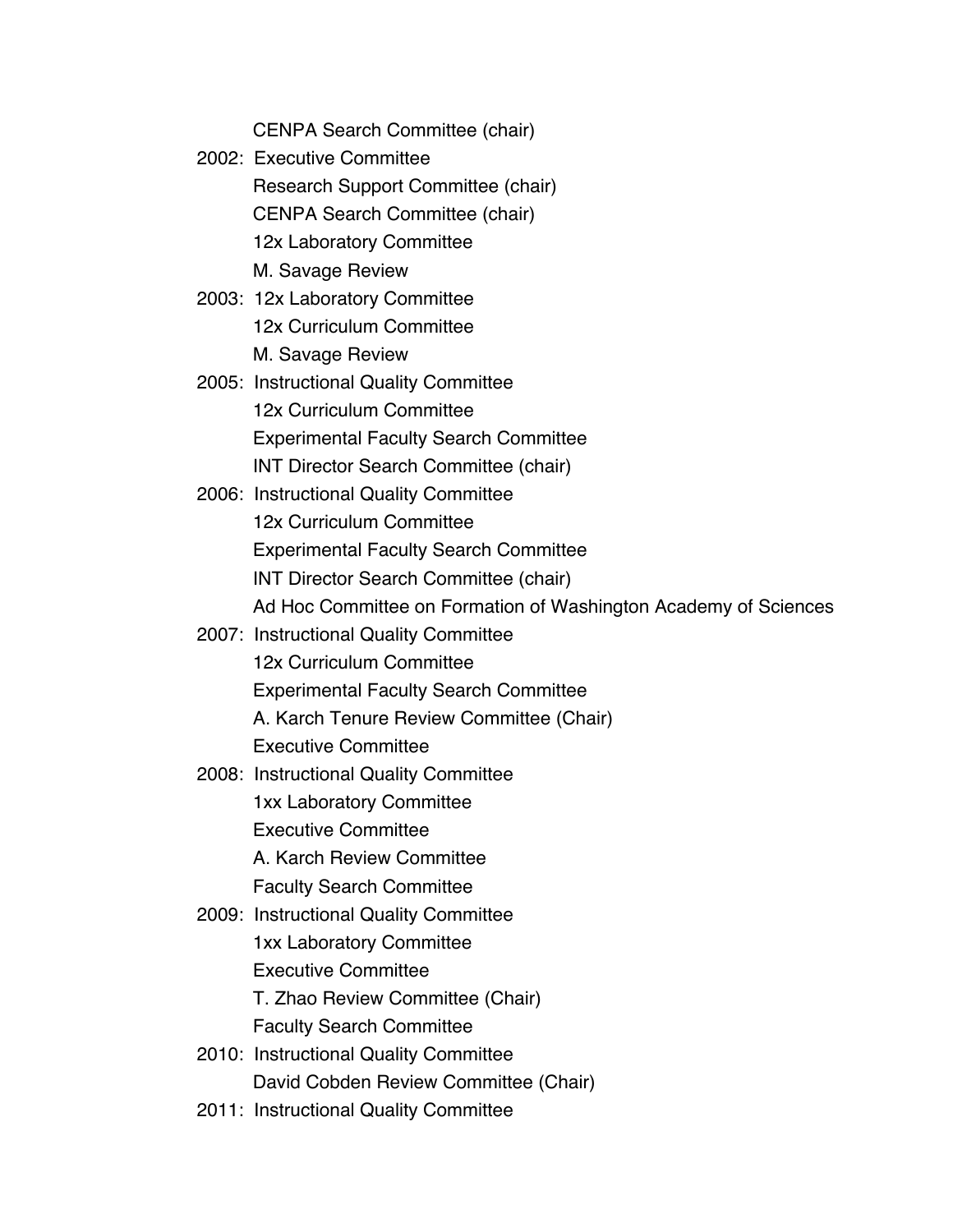David Pengra Review Committee Qualifying Exam restructuring Committee Chemistry Dept. Decadal Review

- 2012: Curriculum Development Committee (22x) Instructional Quality Committee
- 2013: Curriculum Development Committee (22x) Instructional Quality Committee Sanshiro Enomoto Review Committee
- 2014: Instructional Quality Committee Sanshiro Enomoto Review Committee
- 2015: Instructional Quality Committee Sanshiro Enomoto Review Committee
- 2016: Instructional Quality Committee Sanshiro Enomoto Review Committee

## *Supervision of Staff:*

- 1994: Tom H. Burritt
- 1995: Burritt, James E. Franklin
- 1996: Burritt, Franklin
- 1997: Burritt, Franklin
- 1998: Burritt, Franklin
- 1999: Burritt, Franklin
- 2000: Burritt, Franklin (to 6/00)
- 2001: Burritt
- 2002: Burritt
- 2003: Burritt, Brandon Wall
- 2004: Burritt, Wall
- 2005: Burritt
- 2006: Burritt
- 2007: Burritt
- 2008: Burritt, John F. Amsbaugh, Douglas I. Will, Gregory C. Harper, Victoria A. Clarkson, Timothy D. Van Wechel, Allan W. Myers, Richard Seymour, Henry Simons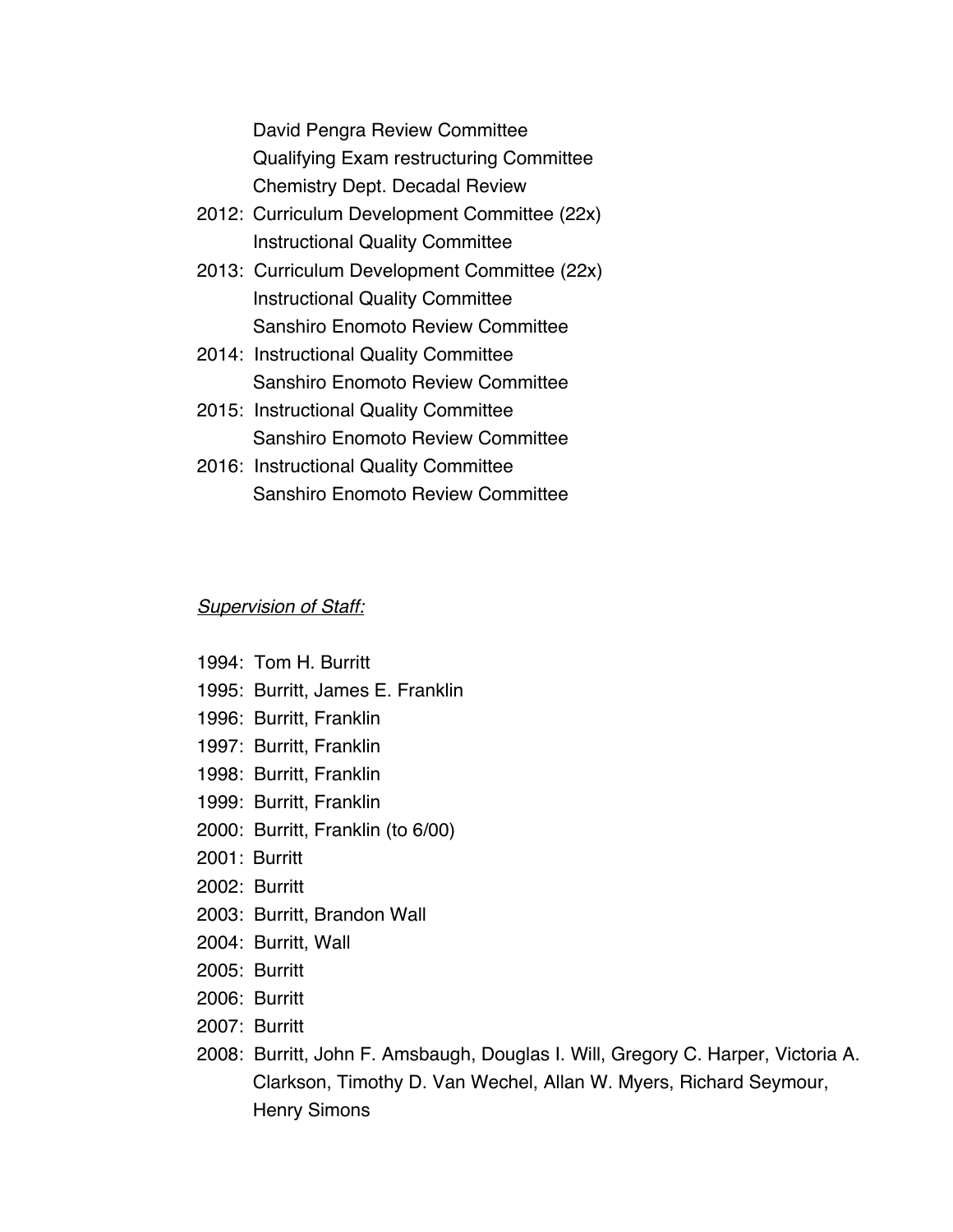- 2009: Burritt, Amsbaugh, Will, Harper, Clarkson, Van Wechel, Myers, Seymour, **Simons**
- 2010: Burritt, Harper, Clarkson, Van Wechel, David A. Peterson
- 2011: Burritt, Harper, Clarkson, Van Wechel, Peterson
- 2012: Burritt, Harper, Clarkson, Van Wechel, Peterson
- 2013: Harper, Clarkson, Van Wechel, Peterson, Woods
- 2014: Clarkson
- 2015: Clarkson
- 2016: Clarkson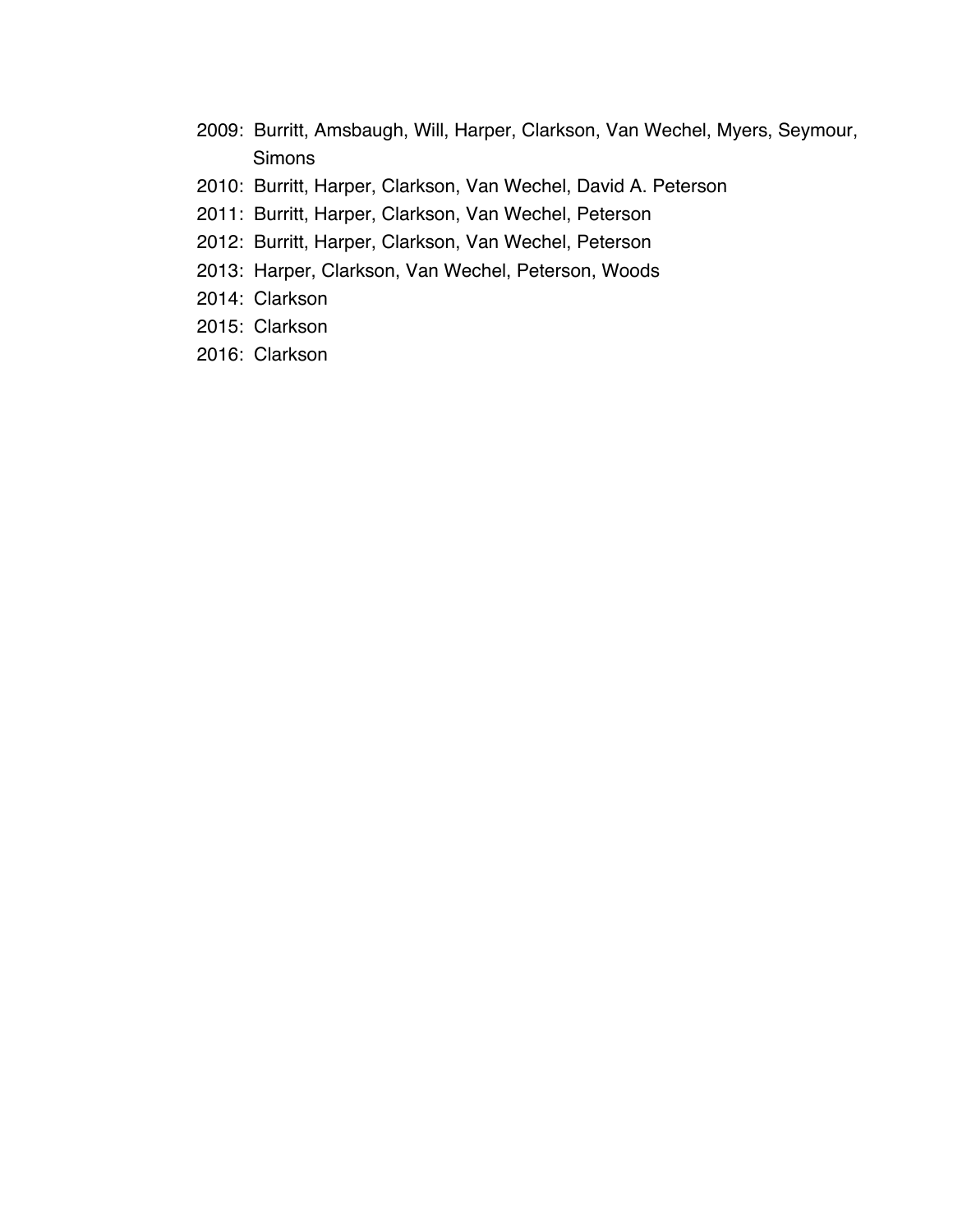# **PUBLICATIONS**

- 1. "Hyperfine Interactions in the  $J = 5$  States of  $147$ Sm and  $149$ Sm", R. G. H. Robertson, J. C. Waddington, and R. G. Summers-Gill, Can. J. Phys. 46, 2499 (1968).
- 2. "Low-Lying Levels of <sup>58</sup>Co", R. G. H. Robertson and R. G. Summers-Gill, Can. J. Phys. 49, 1186 (1971).
- 3. "Spin and Magnetic Moment of <sup>151</sup>Sm", R. G. H. Robertson, Sung Ho Choh, R. G. Summers-Gill, and C. V. Stager, Can. J. Phys. 49, 2227 (1971).
- 4. "Germanium-64", R. G. H. Robertson and S. M. Austin, Phys. Rev. Lett. 29, 130 (1972).
- 5. "Proton Capture by <sup>7</sup>Be and the Solar Neutrino Problem", R. G. H. Robertson, Phys. Rev. C7, 543 (1973).
- 6. "Shell-Model Study of <sup>24</sup>Ne", R. G. H. Robertson and B. H. Wildenthal, Phys. Rev. C8, 241 (1973).
- 7. "Neutron-Deficient Isotopes <sup>64</sup>Ge and <sup>65</sup>Ge", R. G. H. Robertson and S. M. Austin, Phys. Rev. C9, 1801 (1974).
- 8. "Highly Proton-Rich T<sub>z</sub> = -2 Nuclides:  ${}^{8}C$  and  ${}^{20}Mg''$ , R. G. H. Robertson, S. Martin, W. R. Falk, D. Ingham, and A. Djaloeis, Phys. Rev. Lett. 32, 1207 (1974).
- 9. "Complete Isobaric Quintet", R. G. H. Robertson, W. S. Chien, and D. R. Goosman, Phys. Rev. Lett. 34, 33 (1975).
- 10. "Mass of <sup>9</sup>Li", E. Kashy, W. Benenson, D. Mueller, R. G. H. Robertson, and D. R. Goosman, Phys. Rev. C11, 1959 (1975).
- 11. "High Resolution Position-Sensitive Proportional Counter", R. G. Markham and R. G. H. Robertson, Nucl. Instr. Meth. 129, 131 (1975).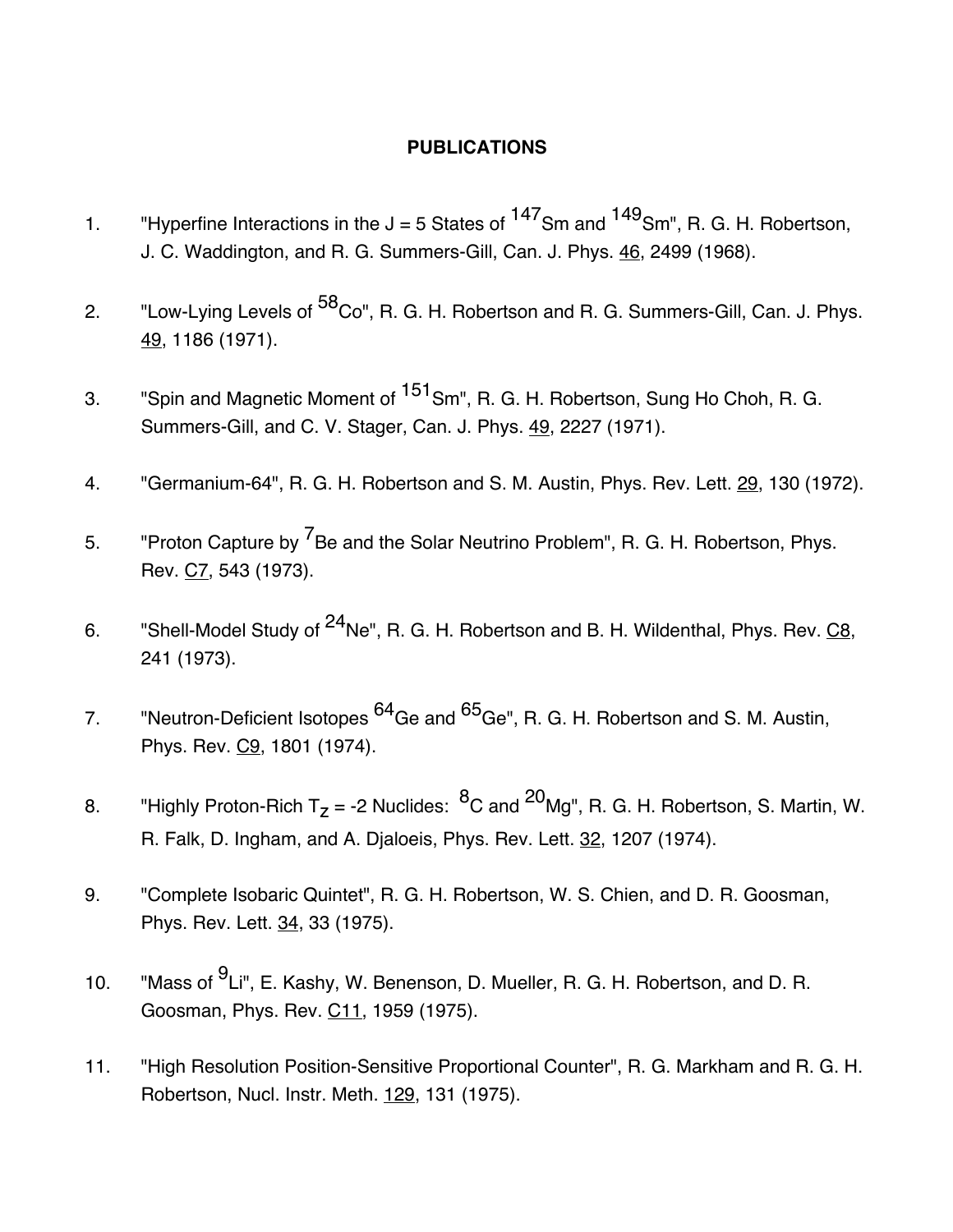- 12. "Measurement of the Mass of  ${}^{8}C$  by the  ${}^{14}N({}^{3}He, {}^{9}Li)$  Reaction", R. G. H. Robertson, W. Benenson, E. Kashy, and D. Mueller, Phys. Rev. C13, 1018 (1976).
- 13. "High-Spin Multi-Quasiparticle Yrast Traps in <sup>176</sup>Hf", T. L. Khoo, F. M. Bernthal, R. G. H. Robertson, and R. A. Warner, Phys. Rev. Lett. 37, 823 (1976).
- 14. "Investigation of the  $(3\text{He},8\text{He})$  Reaction on  $^{58}$ Ni and  $^{62}$ Ni", R. Kouzes, J. Lind, W. H. Moore, R. G. H. Robertson, and R. Sherr, Nucl. Phys. A286, 253 (1977).
- 15. "Measurement of the Internal Pair Emission Branch of the 7.654 MeV State of <sup>12</sup>C and the Rate of the Stellar Triple- $\alpha$  Reaction", R. G. H. Robertson, R. A. Warner, and S. M. Austin, Phys. Rev. C15, 1072 (1977).
- 16. "Cryogenic Helium Jet and Recoil Time-of-Flight Apparatus", R. G. H. Robertson, T. J. Bowles, and S. J. Freedman, Nucl. Instr. Meth. 147, 361 (1977).
- 17. "Mass of <sup>6</sup>He", R. G. H. Robertson, E. Kashy, W. Benenson, and A. Ledebuhr, Phys. Rev. C17, 4 (1978).
- 18. "Mass of Lowest T = 2 State of  ${}^{12}C$ ", R. G. H. Robertson, T. L. Khoo, G. M. Crawley, A. B. McDonald, E. G. Adelberger, and S. J. Freedman, Phys. Rev. C17, 1535 (1978).
- 19.  $"T = 3/2$  Levels in  $^{15}F$  and  $^{15}O''$ , W. Benenson, E. Kashy, A. G. Ledebuhr, R. C. Pardo, R. G. H. Robertson, and L. W. Robinson, Phys. Rev. C17, 1939 (1978).
- 20. "Decays of the Lowest T = 2 State in  $^{44}$ Ti", S. J. Freedman, C. A. Gagliardi, M. A. Oothoudt, A. V. Nero, R. G. H. Robertson, F. J. Zutavern, E. G. Adelberger, and A. B. McDonald, Phys. Rev. C17, 2071 (1978).
- 21. "Delayed Coincidence Techniques with Accelerator Beams", R. G. H. Robertson and T. L. Khoo, Nucl. Instr. Meth. 154, 151 (1978).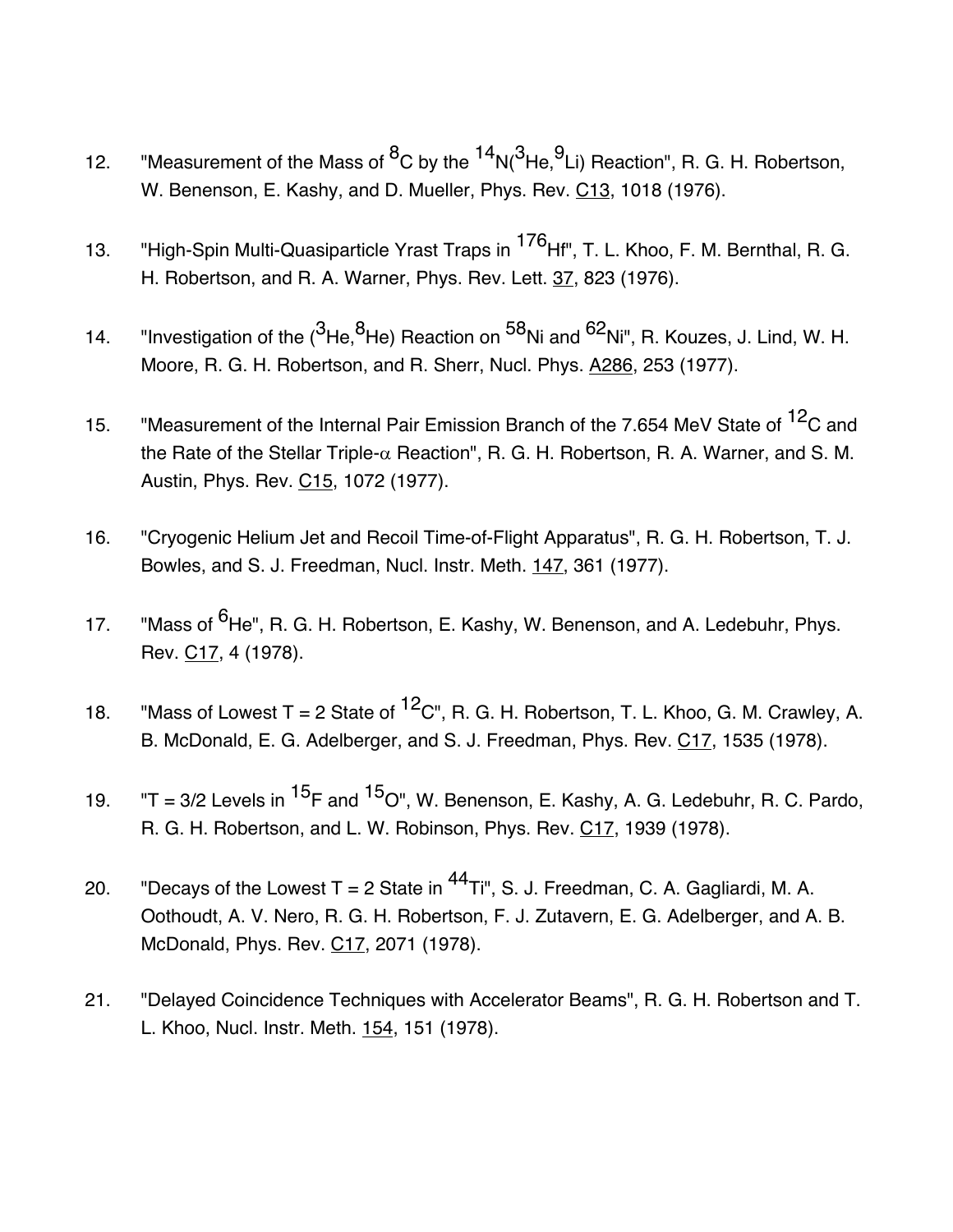- 22. "Study of the  ${}^{10}$ Be(d,p) ${}^{11}$ Be Reaction at 25 MeV", B. Zwieglinski, W. Benenson, R. G. H. Robertson, and W. R. Coker, Nucl. Phys. A315, 124 (1979).
- 23. "Decays of the Lowest T = 2 States in A = 4n Nuclei from  ${}^{8}$ Be to  ${}^{44}$ Ti", S. J. Freedman, C. A. Gagliardi, M. A. Oothoudt, A. V. Nero, R. G. H. Robertson, F. J. Zutavern, E. G. Adelberger, and A. B. McDonald, Phys. Rev. C19, 1907 (1979).
- 24. "Test of the Isobaric Multiplet Mass Equation from  $\beta$ -Delayed Proton Decay of  $^{24}$ Si", A. G. Ledebuhr, L. H. Harwood, R. G. H. Robertson, and T. J. Bowles, Phys. Rev. C22, 1723 (1980).
- 25. "Mass of <sup>6</sup>Li and the Excitation Energy of Its 3.56-MeV State", R. G. H. Robertson, J. A. Nolen, Jr., T. Chapuran, and R. Vodhanel, Phys. Rev. C23, 973 (1981).
- 26. "A Surface Ionization Source for Beam Energy Calibration", P. Dyer and R. G. H. Robertson, Nucl. Instr. Meth 189, 351 (1981).
- 27. "Measurement of Pair Emission from the 2.8 MeV Parity-Mixed Doublet of <sup>21</sup>Ne", A. B. McDonald, E. D. Earle, J. J. Simpson, R. G. H. Robertson, and H. B. Mak, Phys. Rev. Lett. 47, 1720 (1981).
- 28. "Observation of the Capture Reaction  $^2$ H( $\alpha,\gamma)^\mathsf{6}$ Li and Its Role in Production of  $^6$ Li in the Big Bang", R. G. H. Robertson, P. Dyer, R. A. Warner, R. C. Melin, T. J. Bowles, A. B. McDonald, G. C. Ball, W. G. Davies, and E. D. Earle, Phys. Rev. Lett. 47, 1867 (1981); *erratum*, Phys. Rev. Lett. 75, 4334 (1995).
- 29. Cross Section of the Capture Reaction  $^3$ He( $\alpha,\gamma$ ) $^7$ Be", R. G. H. Robertson, P. Dyer, T. J. Bowles, R. E. Brown, N. Jarmie, C. J. Maggiore, and S. M. Austin, Phys. Rev. C27, 11 (1983).
- 30.  $"0^+$  to 0<sup>-</sup> Beta Decay of  $^{16}$ C", C. A. Gagliardi, G. T. Garvey, N. Jarmie, and R. G. H. Robertson, Phys. Rev. C27, 1353 (1983).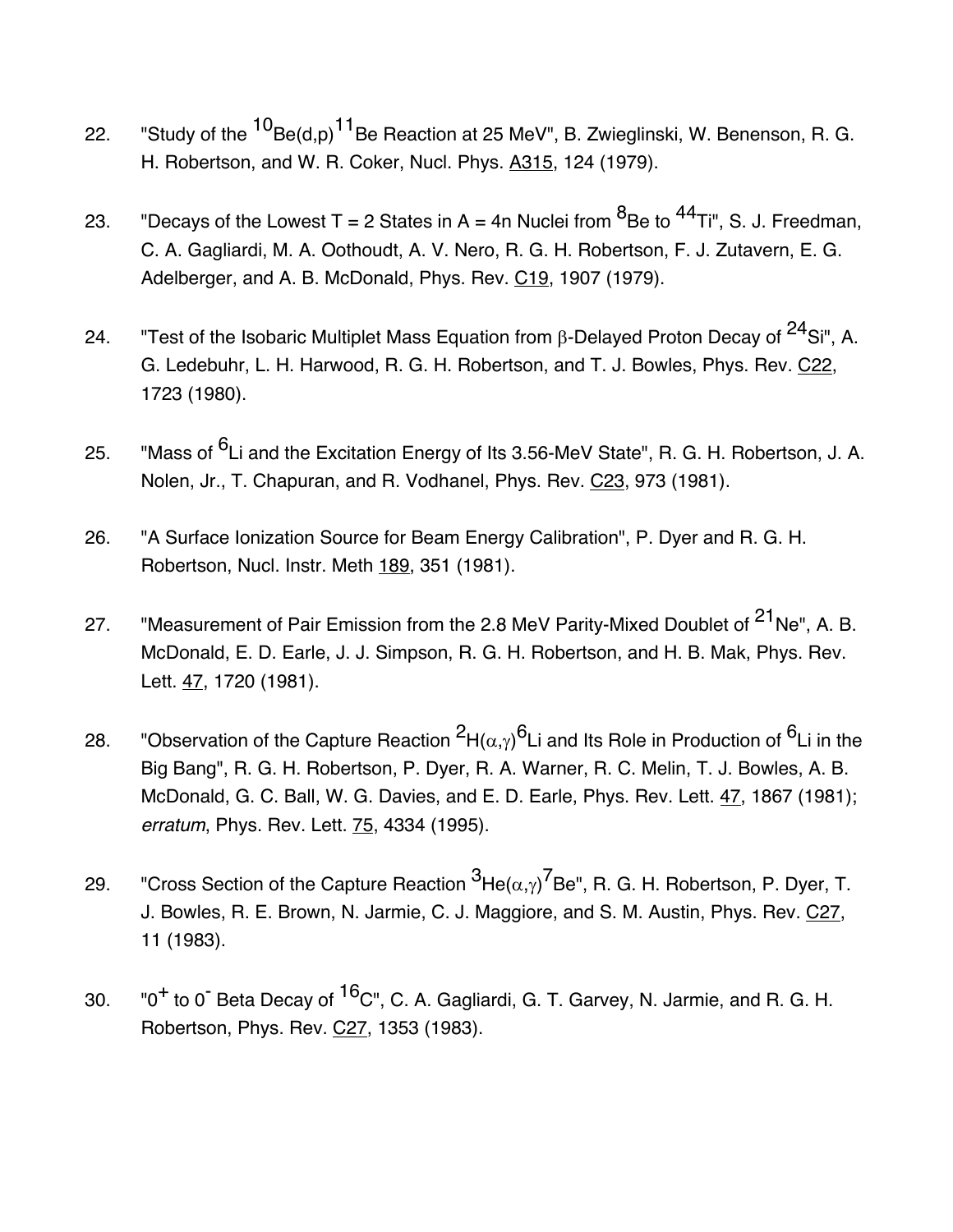- 31. "Estimate of the Parity-Violating  $\alpha$ -Decay Width of the  $0^+$ , T = 1 State of  $^6$ Li", R. G. H. Robertson and B. A. Brown, Phys. Rev. C28, 443 (1983).
- 32. "Upper Limit on the Isovector Parity-Violating Decay Width of the  $0^+$  T = 1 State of  $^6$ Li", R. G. H. Robertson, P. Dyer, R. C. Melin, T. J. Bowles, A. B. McDonald, G. C. Ball, W. G. Davies, and E. D. Earle, Phys. Rev. C29, 755 (1984).
- 33. "Calorimetric Measurement of Thermal Neutron Flux", R. G. H. Robertson and P. E. Koehler, Nucl. Instr. and Meth. in Phys. Research A251, 307 (1986).
- 34. "Limit on Electron Antineutrino Mass from Free-Molecular-Tritium Beta Decay", J. F. Wilkerson, T. J. Bowles, J. C. Browne, M. P. Maley, R. G. H. Robertson, J. S. Cohen, R. L. Martin, D. A. Knapp, and J. A. Helffrich, Phys. Rev. Lett. 58, 2023 (1987).
- 35. "The Beta Decay of Tritium and the Search for Neutrino Mass", T. J. Bowles and R. G. H. Robertson, Physics Today 41, S-57 (1988).
- 36. "Direct Measurements of Neutrino Mass", R. G. H. Robertson and D. A. Knapp, Annual Review of Nuclear and Particle Science 38, 185 (1988).
- 37. "Energy of the 32-keV Transition of  ${}^{83}$ Kr<sup>m</sup> and the Atomic Mass Difference between  ${}^{3}$ H and <sup>3</sup>He", S. T. Staggs, R. G. H. Robertson, D. L. Wark, P. P. Nguyen, J. F. Wilkerson, and T. J. Bowles, Phys. Rev. C39, 1503 (1989).
- 38. Is "Binding of Hydrogen and Helium in Silicon, the mass difference between <sup>3</sup>H and <sup>3</sup>He and the Mass of  $v_{\rm e}$ ", A. Redondo and R. G. H. Robertson, Phys. Rev.  $C$ 40, 368 (1989).
- 39 "Limit on Electron Antineutrino Mass from Observation of the  $\beta$  decay of Molecular Tritium," R. G. H. Robertson, T. J. Bowles, G. J. Stephenson, Jr., D. L. Wark, J. F. Wilkerson, and D. A. Knapp, Phys. Rev. Lett. 67, 957 (1991).
- 40. "Correspondence of Electron Spectra from Photoionization and Nuclear Internal Conversion", D. L. Wark, R. Bartlett, T. J. Bowles, R. G. H. Robertson, D. S. Sivia, W. Trela, J. F. Wilkerson, G. S. Brown, B. Crasemann, S. L. Sorensen, S. J. Schaphorst, D. A. Knapp, J. Henderson, J. Tulkki, and T. Åberg, Phys. Rev. Lett. 67, 2291 (1991).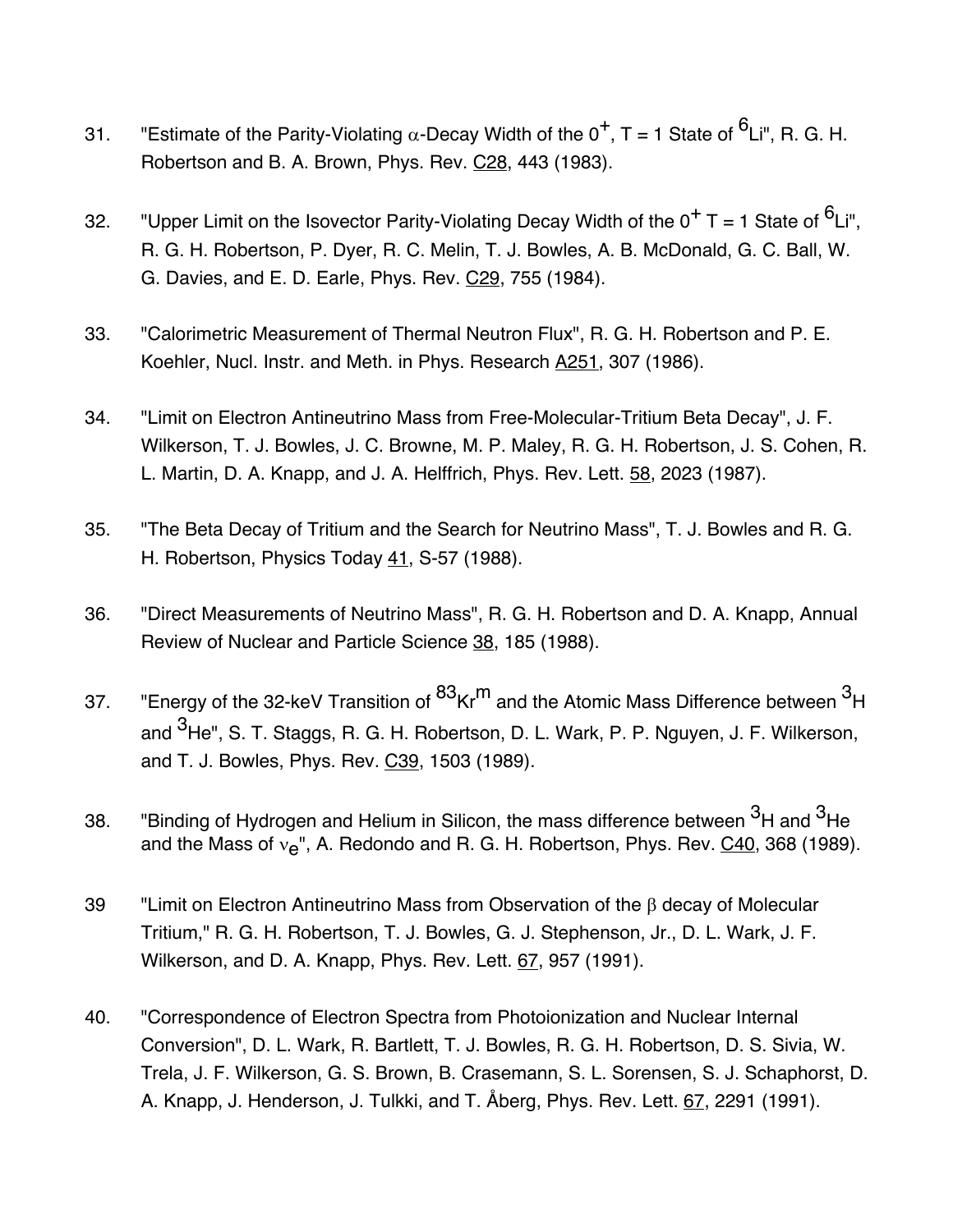- 41. "Detecting Neutrinos from the Sun", S. R. Elliott and R. G. H. Robertson, Contemporary Physics 32, 251 (1991).
- 42. "A Calorimeter for Neutron Flux Measurement", J. M. Richardson, T. C. Chupp, R. G. H. Robertson, and J. F. Wilkerson, Nucl. Instr. and Methods in Phys. Research A306, 291 (1991).
- 43. "The 17-keV Neutrino: A Eulogy", R. G. H. Robertson, Beam Line, Winter 1992, **22**, No. 4, p. 15.
- 44. "Progress and Prospects in Neutrino Astrophysics," J.N. Bahcall, K. Lande, R.E. Lanou, Jr., J. Learned, R.G.H. Robertson, and L. Wolfenstein, Nature 375, 29 (1995).
- 45. "Probability of a Solution to the Solar Neutrino Problem within the Minimal Standard Model," Karsten M. Heeger and R.G.H. Robertson, Phys. Rev. Lett. 77, 3720 (1996).
- 46. "Solar Fusion Cross Sections," R.G.H. Robertson with 37 other authors, Rev. Mod. Phys., 70, 1265 (1998).
- 47. M.C. Browne, T.J. Bowles, S.J. Brice, P.J. Doe, C.A. Duba, S.R. Elliott, E.I. Esch, M.M. Fowler, J.V. Germani, A. Goldschmidt, K.M. Heeger, A. Hime, K.T. Lesko, G.G. Miller, R.W. Ollerhead, A.W.P. Poon, R.G.H. Robertson, M.W.E. Smith, T.D. Steiger, R.G. Stokstad, P.M. Thornewell, J.B. Wilhelmy, J.F. Wilkerson, and J.M. Wouters; "Lowbackground 3He Proportional Counters for Use in the Sudbury Neutrino Observatory," IEEE Transactions in Nuclear Science 46, pg. 873 (1999).
- 48. "Solar Neutrino Interactions with 18O in the SuperKamiokande Water Cerenkov Detector," W.C. Haxton and R.G.H. Robertson, Phys. Rev. C 59, 515 (1999).
- 49. "The Sudbury Neutrino Observatory," The SNO Collaboration (J. Boger,…R.G.H. Robertson,…), Nucl. Instr. Methods in Physics Research A 449, 172, 2000
- 50. "A Compact  ${}^{3}H(p,y){}^{4}He$  19.8-MeV Gamma-Ray Source for Energy Calibration of the Sudbury Neutrino Observatory, A.W.P. Poon, R.J. Komar, C.E.Waltham, M.C. Browne,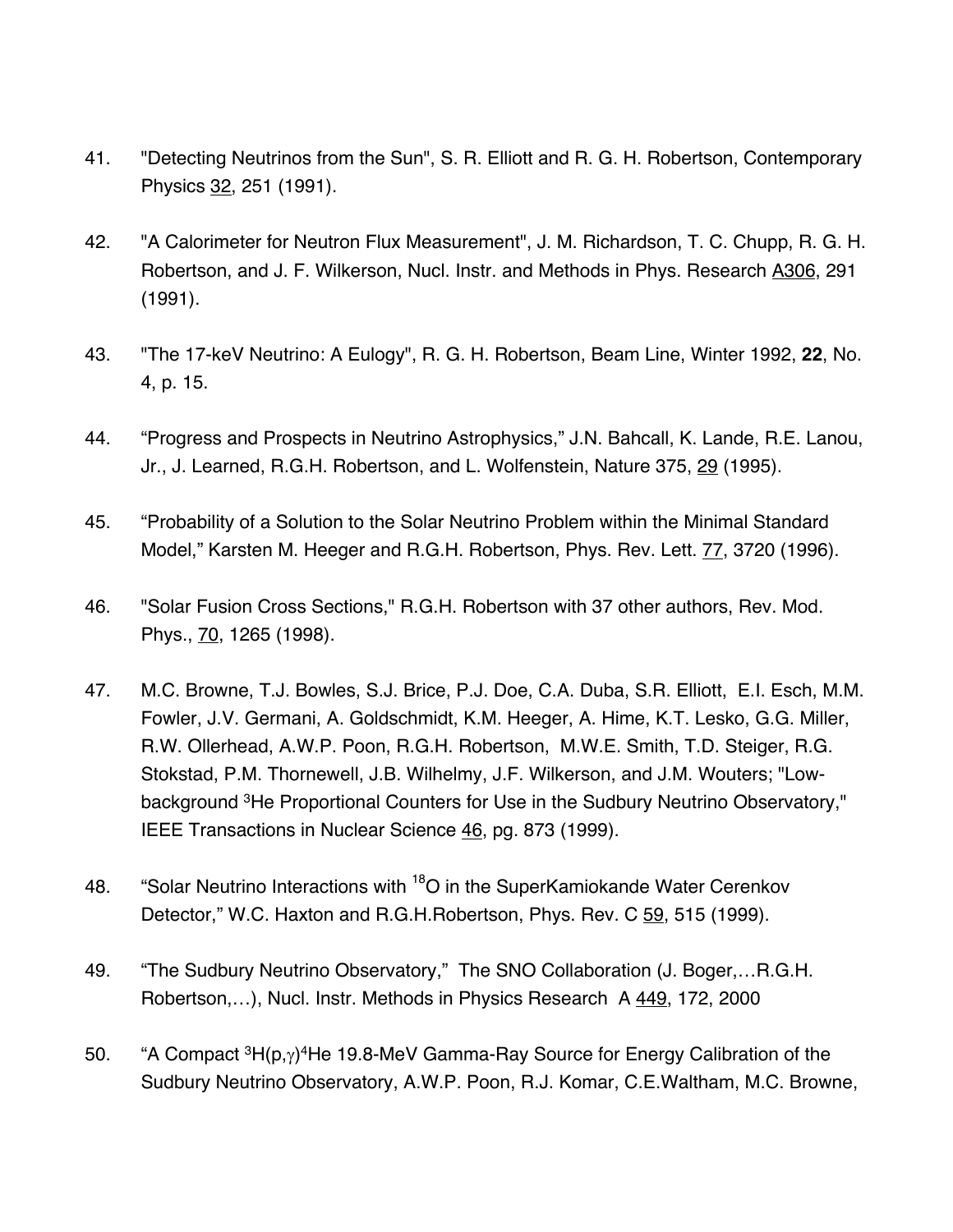R.G.H. Robertson, N.P. Kherani, and H.B. Mak, Nucl. Instr. Methods in Physics Research A452, 115, 2000.

- 51. "Spectroscopy of Double-Beta and Inverse-Beta Decays from <sup>100</sup>Mo for Neutrinos", H. Ejiri, J. Engel, R. Hazama, P. Krastev, N. Kudomi, and R.G.H. Robertson, Phys. Rev. Lett. 85, 2917, 2000.
- 52. "High-Voltage Microdischarge in Ultra-Low Background <sup>3</sup>He Proportional Counters," K.M. Heeger, S.R. Elliott, R.G.H. Robertson, M.W.E. Smith, T.D. Steiger, and J.F. Wilkerson, Nuclear Science Symposium, 1999. Conference Record, 838, 1999, and IEEE Trans. Nucl. Sci. 47, 1829, 2000.
- 53. "Background Studies for the Neutral Current Detector Array in the Sudbury Neutrino Observatory," K.M. Heeger, P.J. Doe, S.R. Elliott, R.G.H. Robertson, M.W.E. Smith, T.D. Steiger, and J.F. Wilkerson, Nucl. Phys. Proc. Suppl., 87, 502, 2000.
- 54. "New Limit on the D Coefficient in Polarized Neutron Decay," L.J. Lising, S.R. Hwang, J.M. Adams, T.J. Bowles, M.C. Browne, T.E. Chupp, K.P. Coulter, M.S. Dewey, S.J. Freedman, B.K. Fujikawa, A. Garcia, G.L. Greene, G.L. Jones, H.P. Mumm, J.S. Nico, J.M. Richardson, R.G.H. Robertson, T.D. Steiger, W.A. Teasdale, A.K. Thompson, E.G. Wasserman, F.E. Weitfeldt, R.C. Welsh, and J.F. Wilkerson, Phys. Rev. C62 055501-1 2000.
- 55. "Direct Measurements of Neutrino Mass," J.F. Wilkerson and R.G.H. Robertson, Chapter in `Neutrino Physics,' edited by D.O. Caldwell, (Springer, 2001).
- 56. "Measurement of the rate of  $v_e + d \rightarrow p + p + e$  interactions produced by <sup>8</sup>B solar neutrinos at the Sudbury Neutrino Observatory," Q.R. Ahmad et al. (the SNO Collaboration) Phys. Rev. Letts. 87, 071301 (2001).
- 57. "Direct Evidence for Neutrino Flavor Transformation from Neutral-Current Interactions in the Sudbury Neutrino Observatory," Q.R. Ahmad et al. (the SNO Collaboration) Phys. Rev. Lett. 89, 011301 (2002). (nucl-ex/0204008)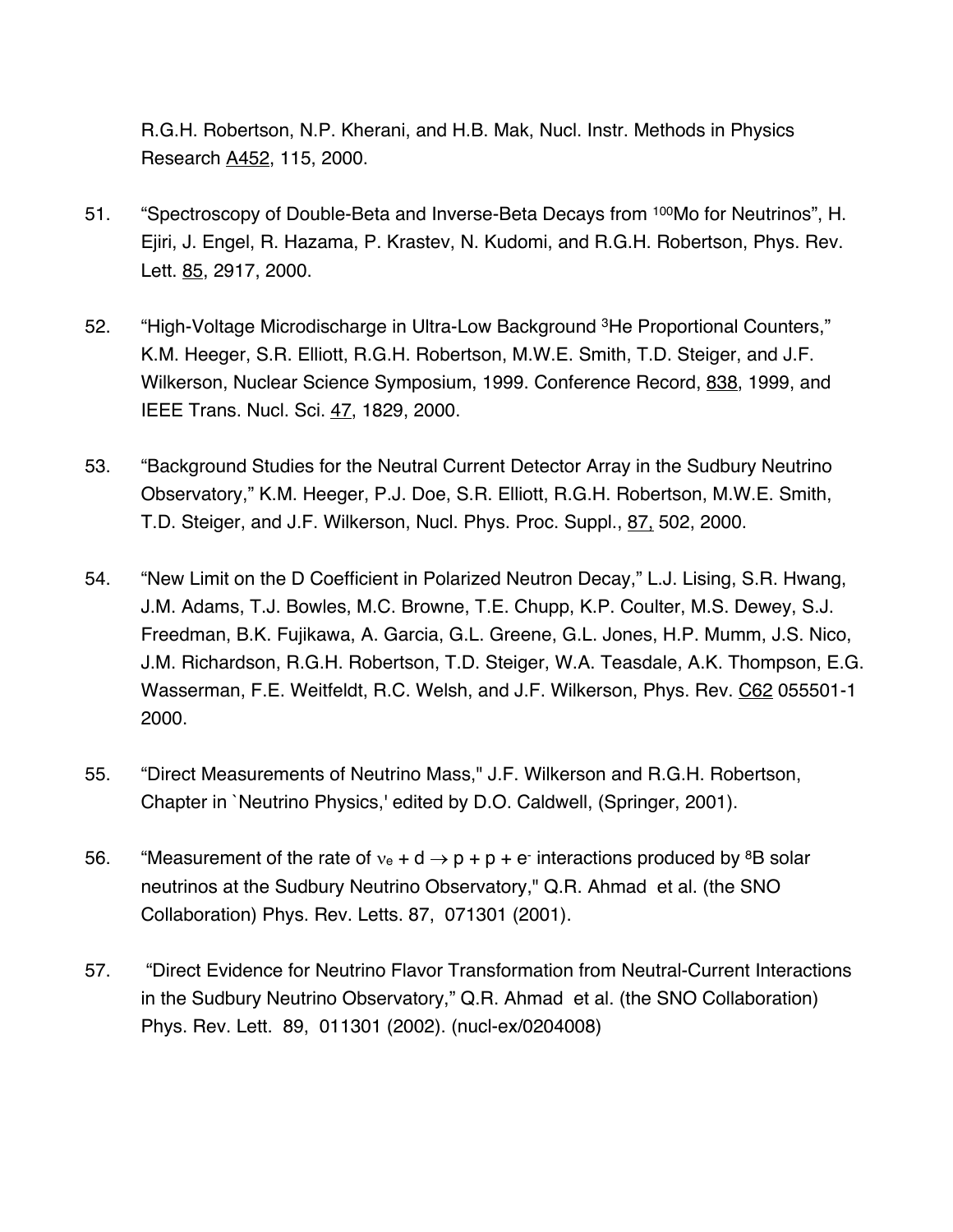- 58. "Measurement of Day and Night Neutrino Energy Spectra at SNO and Constraints on Neutrino Mixing Parameters," Q.R. Ahmad et al. (the SNO Collaboration) Phys. Rev. Letts. 89, 011302 (2002). (nucl-ex/0204009)
- 59. "Comment on 'Evidence for Neutrinoless Double Beta Decay' ," C. E. Aalseth, F. T. Avignone III, A. Barabash, F. Boehm, R. L. Brodzinski, J. I. Collar, P. J. Doe, H. Ejiri, S. R. Elliott, E. Fiorini, R.J. Gaitskell, G. Gratta, R. Hazama, K. Kazkaz, G. S. King III, R. T. Kouzes, H. S. Miley, M. K. Moe, A. Morales, J. Morales, A. Piepke, R. G. H. Robertson, W. Tornow, P. Vogel, R. A. Warner, J. F. Wilkerson, Mod. Phys. Lett. A, Vol. 17, No. 22 (2002) pp. 1475-1478.
- 60. "Neutrinos and Beyond," Report of the Neutrino Facilities Assessment Committee, NRC panel report, National Academies Press, 2003.
- 61. "Connecting Quarks with the Cosmos: Eleven Science Questions for the New Century" Report of the Committee on the Physics of the Universe, NRC panel report, National Academies Press, 2002.
- 62. "Constraining the Leading Weak Axial Two-body Current by Recent Solar Neutrino Flux Data," J.-W. Chen, K.M. Heeger, and R.G.H. Robertson, Phys. Rev. C67 025801 (2003) (*nucl-th*/0210073).
- 63. "Measurement of the Total Active <sup>8</sup>B Solar Neutrino Flux at the Sudbury Neutrino Observatory with Enhanced Neutral Current Sensitivity," S.N. Ahmed et al. (the SNO Collaboration), Phys. Rev. Lett. 92, 181301 (2004). (*nucl-ex*/0309004).
- 64. "Solar Neutrinos from CNO Electron Capture," L.C. Stonehill, J.A. Formaggio, and R.G.H. Robertson, Phys. Rev. C69, 015801 (2004) (*hep-ph*/0309266)
- 65. "emiT: An Apparatus to Test Time-Reversal Invariance in Polarized Neutron Decay," H. P. Mumm, A. Garcia, L. Grout, M. Howe, L. P. Parazzoli, R.G.H. Robertson, K. M. Sundqvist, J. F. Wilkerson, S. J. Freedman, B. K. Fujikawa, L. J. Lising, M. S. Dewey, J. S. Nico, A. K. Thompson, T. E. Chupp, R. L. Cooper, K. P. Coulter, S. R. Hwang, R. C. Welsh, L. J. Broussard, C. A. Trull, F. E. Wietfeldt, and G. L. Jones, Rev. Sci. Instrum. 75, 5343 (2004).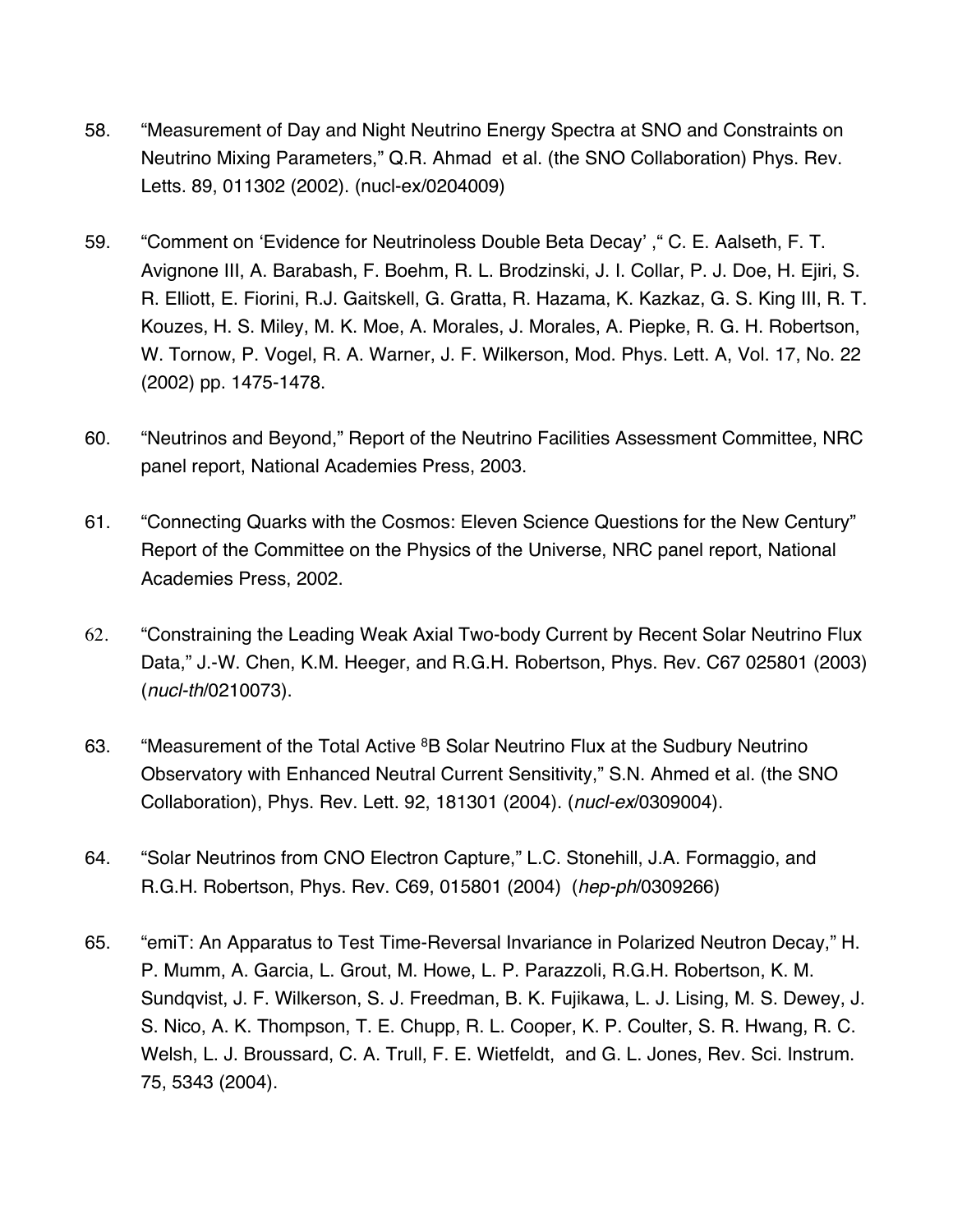- 66. "Constraints on Nucleon Decay via 'Invisible' Modes from the Sudbury Neutrino Observatory," S.N. Ahmed et al. (the SNO Collaboration), Phys. Rev. Lett. 92, 102004, 2004 (*hep-ex/0310030*).
- 67. "Electron Antineutrino Search at the Sudbury Neutrino Observatory," B. Aharmim et al. (the SNO Collaboration), Phys. Rev. D 70, 093014 (*hep-ex/ 0407029*), 2004.
- 68. "Electron Energy Spectra, Fluxes, and Day-Night Asymmetries of <sup>8</sup>B Solar Neutrinos from the 391-day Salt Phase SNO Data Set," B. Aharmim et al. (the SNO Collaboration), Phys. Rev. C. 72, 055502 (2005); nucl-ex/0502021.
- 69. "A Search for Periodicities in the <sup>8</sup>B Solar Neutrino Flux Measured by the Sudbury Neutrino Observatory," B. Aharmim et al. (the SNO Collaboration) Phys Rev D 72, 052010 (2005); hep-ex/0507079.
- 70. "A Search for Neutrinos from the Solar *hep* Reaction and the Diffuse Supernova Neutrino Background with the Sudbury Neutrino Observatory," B. Aharmim et al. (the SNO Collaboration). Ap. J. 653, 1545 (2005); hep-ex/0607010.
- 71. "Solar Neutrinos," R.G.H. Robertson, Proc. International School on Nuclear Physics; 27th Course: "Neutrinos in Cosmology, in Astro, Particle and Nuclear Physics" in Erice, Sicily, Italy; September 16 - 24, 2005. Prog. Part. Nucl. Phys. **57** (2006) 90-105; nuclex/0602005.
- 72. "Deep Science," the report of the S1 Principal Investigators on the science and engineering case for a Deep Underground Science and Engineering Laboratory, E.W. Beier, T.C. Onstott, R.G.H. Robertson, B. Sadoulet, and J. Tiedje. Published by Publications Office, Fermilab, 2006.
- 73. "Measurement of the  $v_e$  and total  ${}^{8}B$  Solar Neutrino Fluxes with the Sudbury Neutrino Observatory Phase I Data Set," B. Aharmim et al. (the SNO Collaboration). Phys. Rev. **C75**:045502,2007; nucl-ex/0610020.
- 74. "Dead layer measurements for KATRIN prototype PIN diode array," B.L. Wall, T.H. Burritt, P.J. Doe, C. Fredericks, H. Gemmeke, G.C. Harper, M.A. Howe, M. Leber, A.W. Myers, R.G.H. Robertson, M. Steidl, B.A. VanDevender, T.D. Van Wechel, S. Wüstling,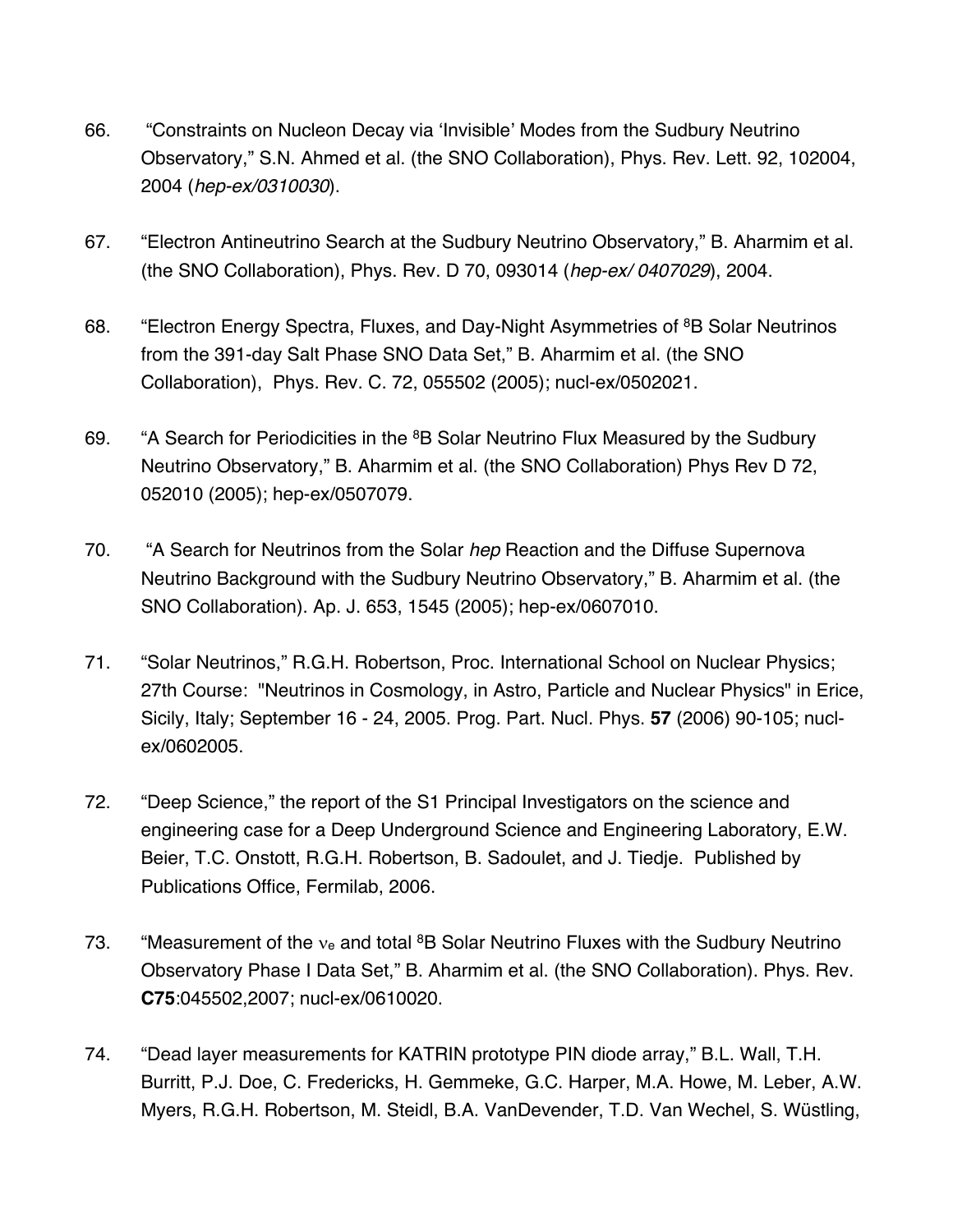and J.F. Wilkerson, IEEE Nuclear Science Symposium Conference Record, 204, 2006. DOI: 10.1109/NSSMIC.2006.356139 .

- 75. "Parametric Amplifier for Ionization Detector Applications," R.G.H. Robertson and T.D. Van Wechel, IEEE Nuclear Science Symposium Conference Record, 223, 2006. DOI: 10.1109/NSSMIC.2006.356144 .
- 76. "Background simulations and detector design for the KATRIN experiment," M.L. Leber, T.H. Burritt, J.A. Dunmore, R.G.H. Robertson, M. Steidl, B.A. VanDevender, B.L. Wall, and J.F. Wilkerson; IEEE Nuclear Science Symposium Conference Record, 2105, 2007.
- 77. "Multi-layer scintillation detector for the MOON double beta decay experiment: Scintillation photon responses studied by a prototype detector MOON-1," H. Nakamura, P. Doe, H. Ejiri, S.R. Elliott, J. Engel, M. Finger, M. Finger, Jr., K. Fushimi, V. Gehman, M. Greenfield, V.H. Hai, R. Hazama, H. Imaseki, P. Kavitov, V. D. Kekelidze, H. Kitamura, K. Matsuoka, M. Nomachi, T. Ogama, A. Para, R.G.H. Robertson, T. Sakiuchi, T. Shima, M. Slunecka, G. Shirkov, A. Sissakian, A. Titov, Y. Uchihori, M. Uenoyama, S. Umehara, A. Urano, V. Vatulin, V. Voronov, J.F. Wilkerson, D.I. Will, K. Yasuda, and S. Yoshida, J. Phys. Soc. Japan **76**, 114201 (2007): nucl-ex/0609008.
- 78. "An array of low-background <sup>3</sup>He proportional counters for the Sudbury Neutrino Observatory;" J. F. Amsbaugh, J. M. Anaya, J. Banar, T. J. Bowles, M. C. Browne, T. V. Bullard, T. H. Burritt, G. A. Cox-Mobrand, X. Dai, H. Deng, M. Di Marco, P. J. Doe, M. R. Dragowsky, C. A. Duba, F. A. Duncan, E. D. Earle, S. R. Elliott, H. Fergani, J. A. Formaggio, M. M. Fowler, J. E. Franklin, P. Geissbühler, J. V. Germani, A. Goldschmidt, E. Guillian, A. L. Hallin, G. Harper, P. J. Harvey, R. Hazama, K. M. Heeger, J. Heise, A. Hime, M. A. Howe, M. Huang, L. L. Kormos, C. Kraus, C. B. Krauss, J. Law , I. T. Lawson, K. T. Lesko, J. C. Loach, S. Majerus, J. Manor, S. McGee, K. K. S. Miknaitis, G. G. Miller, B. Morissette, A. Myers, N. S. Oblath, H. M. O'Keeffe, R. W. Ollerhead, S. J. M. Peeters, A. W. P. Poon, G. Prior, S. D. Reitzner, K. Rielage, R. G. H. Robertson, P. Skensved, A. R. Smith, M. W. E. Smith, T. D. Steiger, L. C. Stonehill, P. M. Thornewell, N. Tolich, B. A. VanDevender, T. D. VanWechel, B.L. Wall, J. Wendland, N.West, J. B. Wilhelmy, J. F. Wilkerson, J. M.Wouters; Nuclear Instruments and Methods in Physics Research A 579 (2007) 1054-1080 (arXiv:0705.3665) May 2007.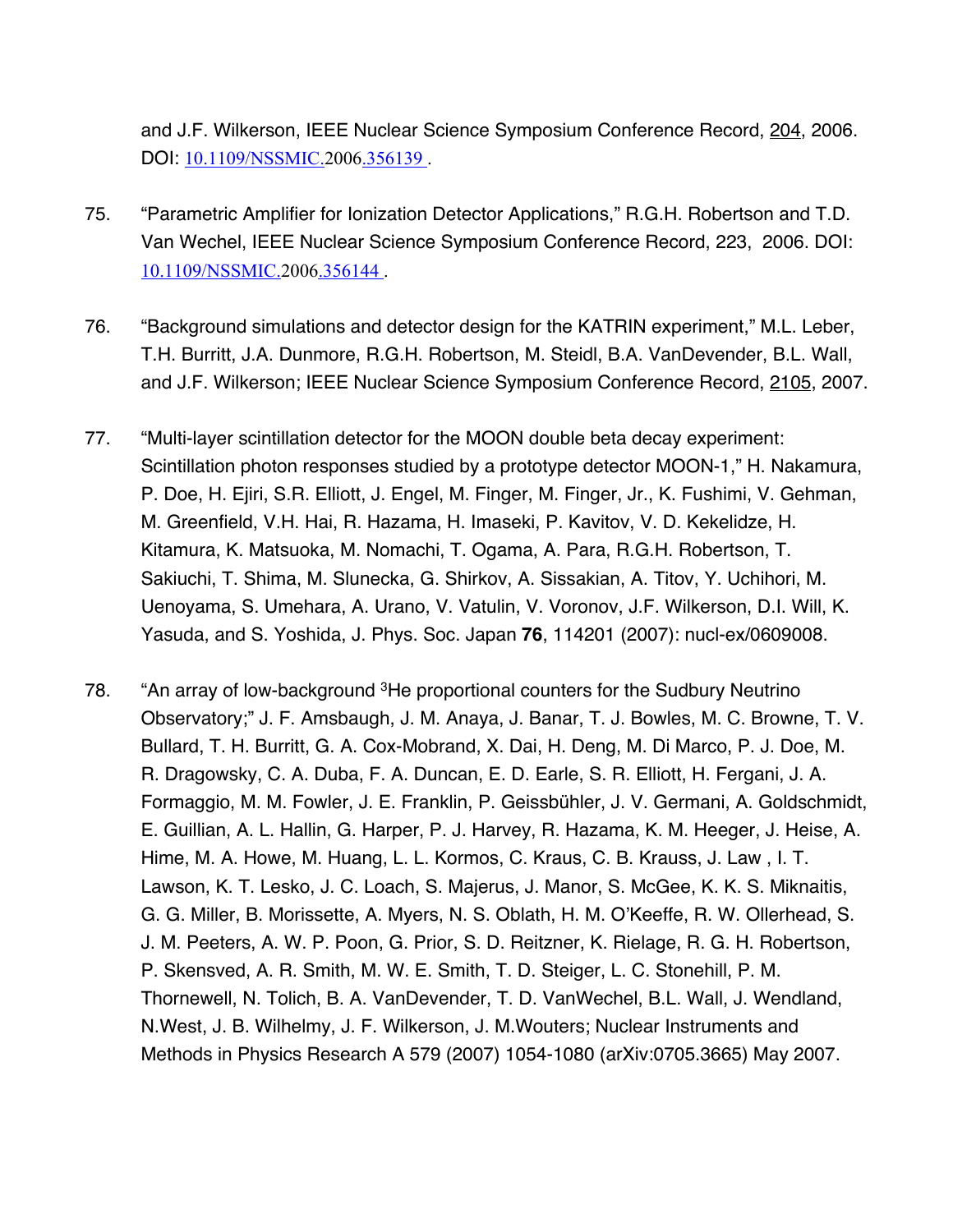- 79. "Search for the second forbidden beta decay of  ${}^{8}B$  to the ground state of  ${}^{8}Be$ ," M.K. Bacrania, N.M. Boyd, R.G.H. Robertson, and D.W. Storm; Phys. Rev. C 76, 055806, 2007 (arXiv:0710.5197).
- 80. "An Independent Measurement of the Total Active <sup>8</sup>B Solar Neutrino Flux Using an Array of 3He Proportional Counters at the Sudbury Neutrino Observatory," B. Aharmim et al. [SNO Collaboration], arXiv:0806.0989 [nucl-ex], 2008, Phys. Rev. Lett. **101**, 111301 (2008).
- 81. "Experimental constraints on a dark matter origin for the DAMA annual modulation effect," C.E. Aalseth, P.S. Barbeau, D.G. Cerdeno, J. Colaresi, J.I. Collar, P. de Lurgio, G. Drake, J.E. Fast, C.H. Greenberg, T.W. Hossbach, J.D. Kephart, M.G. Marino, H.S. Miley, J.L. Orrell, D. Reyna, R.G.H. Robertson, R. Talaga, O. Tench, T.D. Van Wechel, J.F. Wilkerson, K.M. Yocum, arXiv:0807.0879v1 [astro-ph], 2008, Phys. Rev. Lett. **101**, 251301 (2008).
- 82. "Measurement of the Cosmic Ray and Neutrino-Induced Muon Flux at the Sudbury Neutrino Observatory," B. Aharmim et al. [SNO Collaboration], arXiv:0902.2776; Phys. Rev. D **80**:012001, 2009.
- 83. "The Sudbury Neutrino Observatory," N. Jelley, A.B. McDonald, and R.G.H. Robertson, Ann. Rev. Nucl. Part. Sci. **59**, 431 (2009).
- 84. "Low Energy Threshold Analysis of the Phase I and Phase II Data Sets of the Sudbury Neutrino Observatory," B. Aharmim et al. [SNO Collaboration]; Phys. Rev. **C81**, 055504 2010; arXiv:0910.2984
- 85. "The calibration of the Sudbury Neutrino Observatory using uniformly distributed radioactive sources," K. Boudjemline, B. Cai, B.T. Cleveland, H.C. Evans, J. Farine, R.J. Ford, E. Guillian, A.L. Hallin, E.D. Hallman, C. Howard, P. Jagam, N.A. Jelley, K.J. Keeter, J.R. Klein, C. Kraus, C.B. Krauss, R. Lange, I.T. Lawson, J.R. Leslie, J.C. Loach, A.B. McDonald, G. McGregor, A.J. Noble, H.M. O'Keeffe, S.J.M. Peeters, A.W.P. Poon, S.D. Reitzner, K. Rielage, R.G.H. Robertson, V.L. Rusu, S.R. Seibert, P. Skensved, and M.J. Thomson; Nucl. Instr. and Methods **A620**, 171 (2010).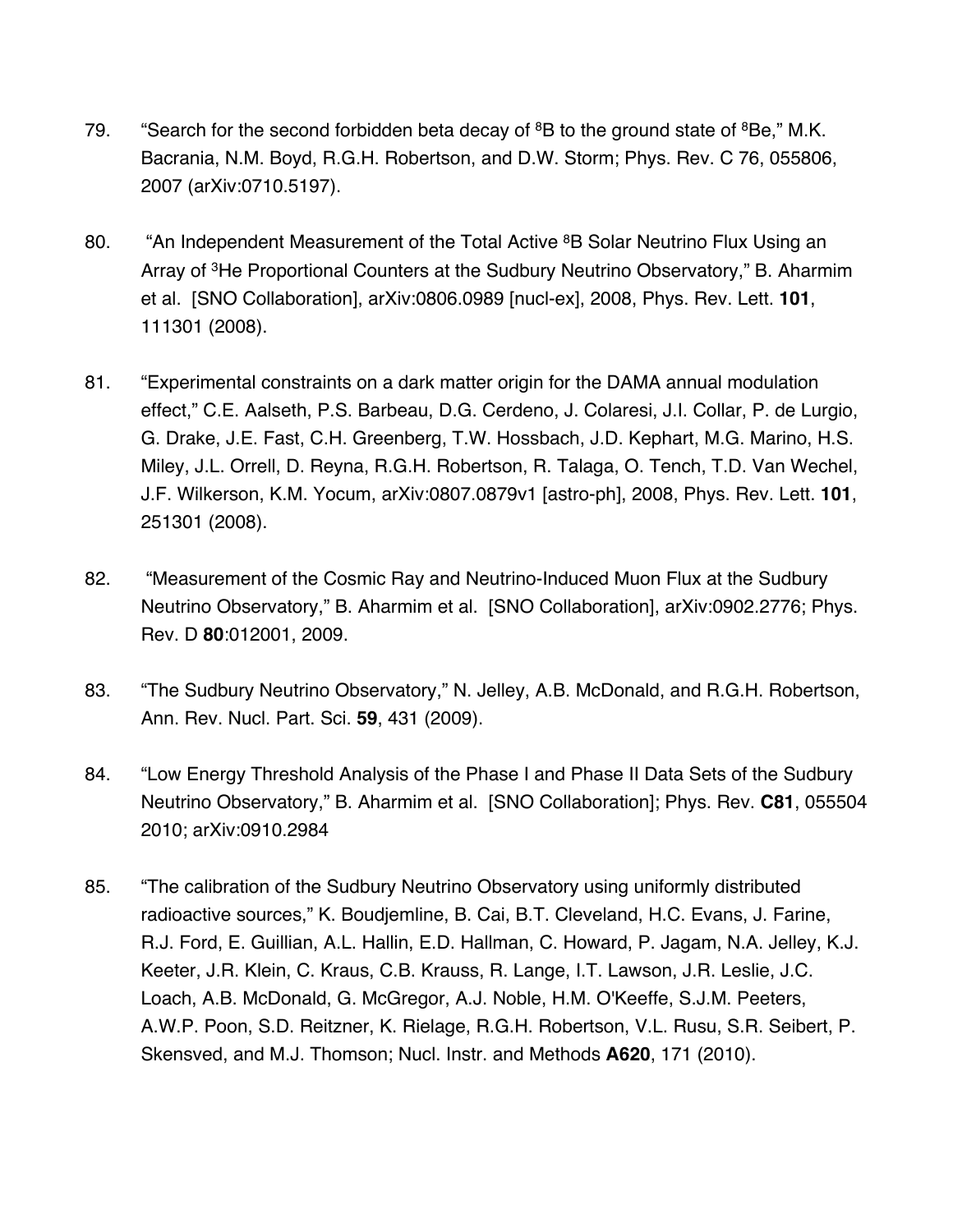- 86. "Explain it in 60 Seconds: Shielding," R.G.H. Robertson, symmetry **07**, vol. 01, Feb. 2010.
- 87. "Searches for High Frequency Variations in the <sup>8</sup>B Neutrino Flux at the Sudbury Neutrino Observatory," B. Aharmim et al. [SNO Collaboration]; Ap. J. **710**, 540 (2010).
- 88. "Solubility, Light Output and Energy Resolution Studies of Molybdenum-Loaded Liquid Scintillators," V.M. Gehman, P.J. Doe, R.G.H. Robertson, D.I. Will, H. Ejiri, and R. Hazama, Nucl. Instr. Methods A **622**, 602 (2010).
- 89. "Theory of Neutrino Oscillations with Entanglement," B. Kayser, J. Kopp, R.G.H. Robertson and P. Vogel, Phys. Rev. D **82**, 093003 (2010).
- 90. "Solar fusion cross sections II: the pp chain and CNO cycles," E. G. Adelberger, A. Garcia, R. G. H. Robertson, K. A. Snover, A. B. Balantekin, K. Heeger, M. J. Ramsey-Musolf, D. Bemmerer, A. Junghans, C. A. Bertulani, J.-W. Chen, H. Costantini, P. Prati, M. Couder, E. Uberseder, M. Wiescher, R. Cyburt, B. Davids, S. J. Freedman, M. Gai, D. Gazit, L. Gialanella, G. Imbriani, U. Greife, M. Hass, W. C. Haxton, T. Itahashi, K. Kubodera, K. Langanke. D. Leitner, M. Leitner, P. Vetter, L. Winslow, L. E. Marcucci, T. Motobayashi, A. Mukhamedzhanov, R. E. Tribble, Kenneth M. Nollett, F. M. Nunes, T.- S. Park, P. D. Parker, R. Schiavilla, E. C. Simpson, C. Spitaleri, F. Strieder, H.-P. Trautvetter, K. Suemmerer, and S. Typel; Rev. Mod. Phys. **83**, 195 (2011).
- 91. "Low Multiplicity Burst Search at the Sudbury Neutrino Observatory," B. Aharmim et al. [SNO Collaboration]; Ap. J. **728**, 83 (2011); arXiv:1011.5436 [hep-ex].
- 92. "Four methods for determining the composition of trace radioactive surface contamination of low-radioactivity metal," H.M. O'Keeffe, T.H. Burritt, B.T. Cleveland, G. Doucas, N. Gagnon, N.A. Jelley, C. Kraus, I.T. Lawson, S. Majerus, S.R. McGee, A.W. Myers, A.W.P. Poon, K. Rielage, R.G.H. Robertson, R.C. Rosten, L.C. Stonehill, B.A. VanDevender, T.D. Van Wechel; Nuclear Inst. and Methods in Physics Research, A **659** (2011), pp. 182-192; arXiv: 1103.5788 (2011).
- 93. "Arrival time and magnitude of airborne fission products from the Fukushima, Japan, reactor incident as measured in Seattle, WA, USA," J. Diaz Leon, J. Kaspar, A. Knecht,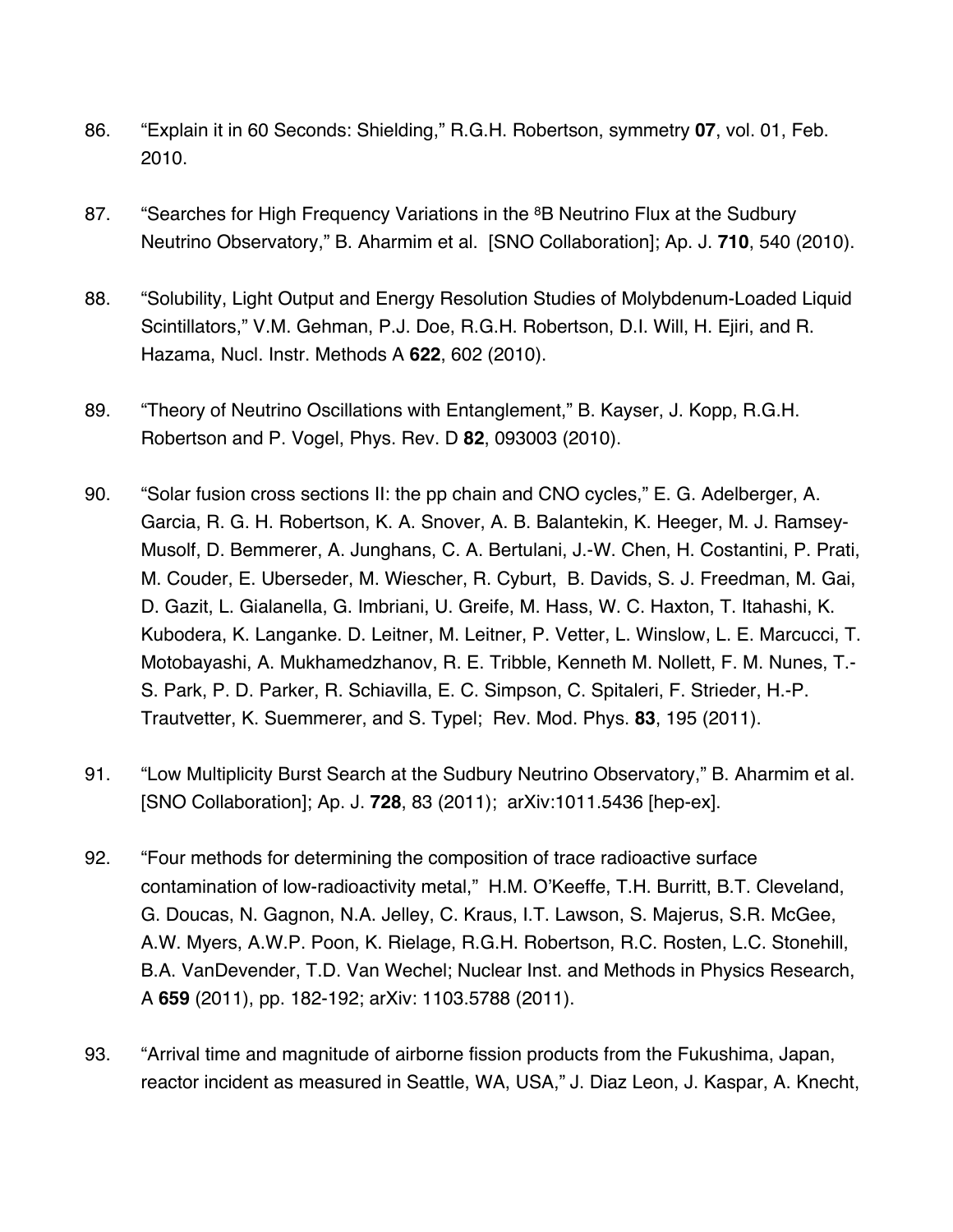M. L. Miller, R. G. H. Robertson, A. G. Schubert; Journal of Environmental Radioactivity **102** (2011) 1032-1038; arXiv:1103.4853v1 (2011).

- 94. "A High-Intensity Source of <sup>6</sup>He Atoms for Fundamental Research," B.G. Delbridge, A. Garcia, G.C. Harper, R. Hong, A. Knecht, Z.-T. Lu, P. Mueller, A. Palmer, R.G.H. Robertson, H.E. Swanson, S. Utsuno, D. Will, W.D. Williams, C. Wrede, D.W. Zumwalt, Nucl. Instr. Methods A **660** (2011), pp. 43-47.
- 95. "Full simulation of the Sudbury Neutrino Observatory proportional counters," B. Beltran, H. Bichsel, B. Cai, G.A. Cox, H. Deng, J. Detwiler, J.A. Formaggio, S. Habib, A.L. Hallin, A. Hime, M. Huang, C. Kraus, H.R. Leslie, J.C. Loach, R. Martin, S. McGee, M.L. Miller, B. Monreal, J. Monroe, N.S. Oblath, S.J.M. Peeters, A.W.P. Poon, G. Prior, K. Rielage, R.G.H. Robertson, M.W.E. Smith, L.C. Stonehill, N. Tolich, T. Van Wechel, H. Wan Chan Tseung, J. Wendland, J.F. Wilkerson, and A. Wright, New J. Phys. **13**, 073006 (2011).
- 96. "Combined analysis of all three phases of solar neutrino data from the Sudbury Neutrino Observatory," B. Aharmim, S. N. Ahmed, A. E. Anthony, N. Barros, E. W. Beier, A. Bellerive, B. Beltran, M. Bergevin, S. D. Biller, K. Boudjemline, M. G. Boulay, T. H. Burritt, B. Cai, Y. D. Chan, D. Chauhan, M. Chen, B. T. Cleveland, G. A. Cox, X. Dai, H. Deng, J. Detwiler, M. DiMarco, P. J. Doe, G. Doucas, P.-L. Drouin, C. A. Duba, F. A. Duncan, M. Dunford, E. D. Earle, S. R. Elliott, H. C. Evans, G. T. Ewan, J. Farine, H. Fergani, F. Fleurot, R. J. Ford, J. A. Formaggio, N. Gagnon, J. TM. Goon, K. Graham, E. Guillian, S. Habib, R. L. Hahn, A. L. Hallin, E. D. Hallman, P. J. Harvey, R. Hazama, W. J. Heintzelman, J. Heise, R. L. Helmer, A. Hime, C. Howard, M. A. Howe, M. Huang, B. Jamieson, N. A. Jelley, K. J. Keeter, J. R. Klein, L. L. Kormos, M. Kos, C. Kraus, C. B. Krauss, T. Kutter, C. C. M. Kyba, J. Law, I. T. Lawson, K. T. Lesko, J. R. Leslie, I. Levine, J. C. Loach, R. MacLellan, S. Majerus, H. B. Mak, J. Maneira, R. Martin, N. McCauley, A. B. McDonald, S. McGee, M. L. Miller, B. Monreal, J. Monroe, B. Morissette, B. G. Nickel, A. J. Noble, H. M. O'Keeffe, N. S. Oblath, G. D. Orebi Gann, S. M. Oser, R. A. Ott, S. J. M. Peeters, A. W. P. Poon, G. Prior, S. D. Reitzner, K. Rielage, B. C. Robertson, R. G. H. Robertson, R.C. Rosten, M. H. Schwendener, J. A. Secrest, S. R. Seibert, O. Simard, P. Skensved, T. J. Sonley, L. C. Stonehill, G. Tesic, N. Tolich, T. Tsui, R. Van Berg, B. A. VanDevender, C. J. Virtue, B. L. Wall, D. Waller, H. Wan Chan Tseung, D. L. Wark, N. West, J. F. Wilkerson, J. R. Wilson, J. M. Wouters, A.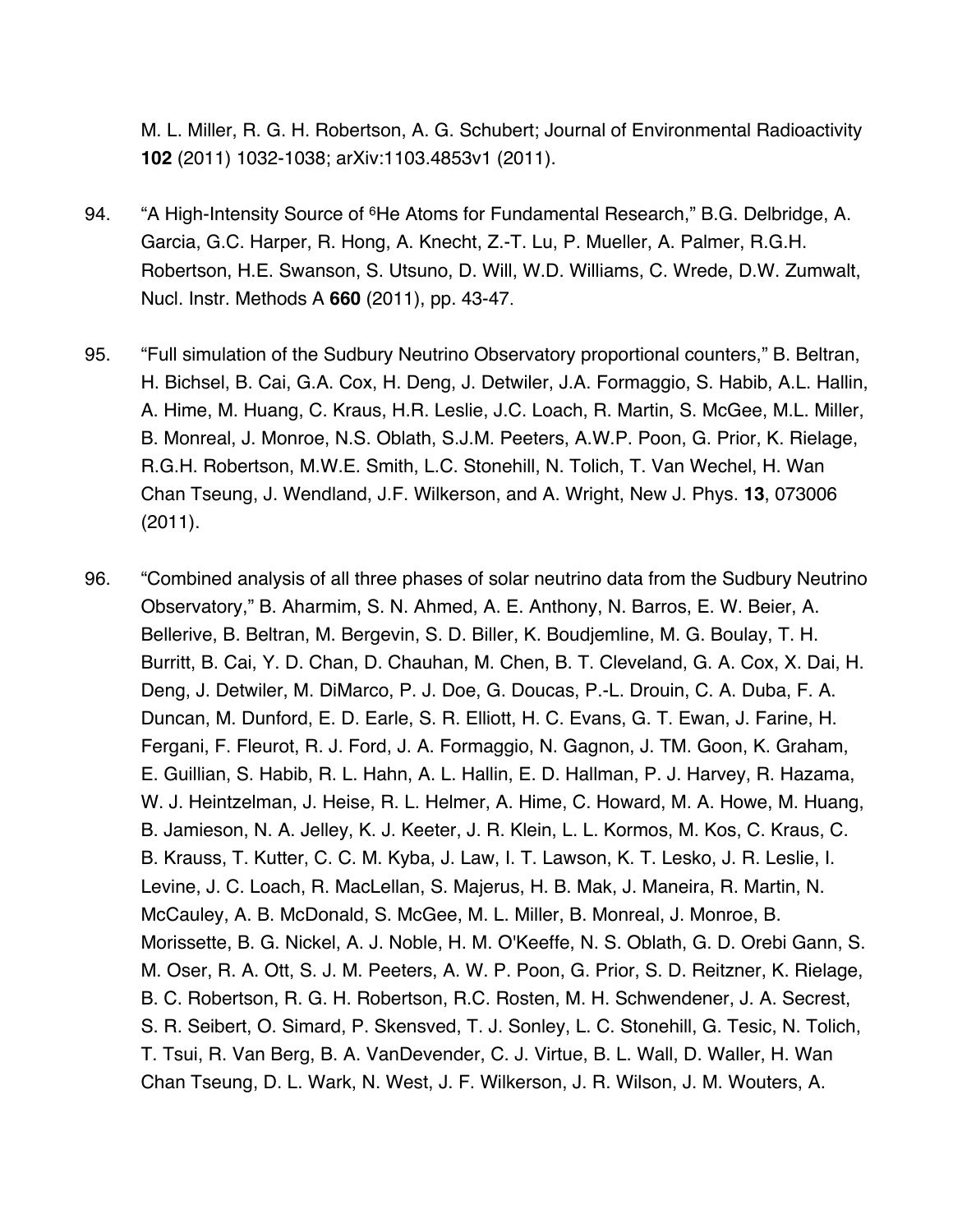Wright, M. Yeh, F. Zhang, and K. Zuber (SNO Collaboration) Phys. Rev. **C 88** 025501 (2013); arXiv 1109.0763.

- 97. "Performance of a TiN-coated monolithic silicon pin-diode array under mechanical stress," B. A. VanDevender, L. I. Bodine, A. W. Myers, J. F. Amsbaugh, M. A. Howe, M. L. Leber, R. G. H. Robertson, K. Tolich, T. D. Van Wechel, B. L. Wall, Nucl. Instr. Methods in Phys. Research **A 673** (2012) 46-60.
- 98. "Nuclear Physics: Exploring the Heart of Matter," S.J. Freedman, A. Aprahamian, R. Alarcon, G.A. Baym, E. Beise, R.F. Casten, J.A. Cizewski, A. Hayes-Sterbenz, R.J. Holt, K. Langanke, C.A. Murray, W. Nazarewicz, K. Orginos, K. Rajagopal, R.G.H. Robertson, T.J. Ruth, H. Schatz, R.E. Tribble, and W.A. Zajc, The Committee on the Assessment of and Outlook for Nuclear Physics; Board on Physics and Astronomy; Division on Engineering and Physical Sciences; National Research Council, 2012.
- 99. "Measurement of the electron neutrino and total <sup>8</sup>B solar neutrino fluxes with the Sudbury Neutrino Observatory phase-III data set," B. Aharmim, S. N. Ahmed, J.F. Amsbaugh, J.M. Anaya, A. E. Anthony, J. Banar, N. Barros, E. W. Beier, A. Bellerive, B. Beltran, M. Bergevin, S. D. Biller, K. Boudjemline, M. G. Boulay, T.J. Bowles, M.C. Browne, T.V. Bullard, T. H. Burritt, B. Cai, Y. D. Chan, D. Chauhan, M. Chen, B. T. Cleveland, G. A. Cox, C.A. Currat, X. Dai, H. Deng, J.A. Detwiler, M. DiMarco, P. J. Doe, G. Doucas, M.R. Dragowski, P.-L. Drouin, C. A. Duba, F. A. Duncan, M. Dunford, E. D. Earle, S. R. Elliott, H. C. Evans, G. T. Ewan, J. Farine, H. Fergani, F. Fleurot, R. J. Ford, J. A. Formaggio, M.M. Fowler, N. Gagnon, J.V. Germani, A.S. Goldschmidt, J. TM. Goon, K. Graham, E. Guillian, S. Habib, R. L. Hahn, A. L. Hallin, E. D. Hallman, A.A. Hamian, G.C. Harper, P. J. Harvey, R. Hazama, K.M. Heeger, W. J. Heintzelman, J. Heise, R. L. Helmer, R. Henning, A. Hime, C. Howard, M. A. Howe, M. Huang, P. Jagam, B. Jamieson, N. A. Jelley, K. J. Keeter, J. R. Klein, L. L. Kormos, M. Kos, C. Kraus, C. B. Krauss, A. Kruger, T. Kutter, C. C. M. Kyba, R. Lange, J. Law, I. T. Lawson, K. T. Lesko, J. R. Leslie, J. C. Loach, R. MacLellan, S. Majerus, H. B. Mak, J. Maneira, R. Martin, N. McCauley, A. B. McDonald, S. McGee, C. Mifflin, G.G. Miller, M. L. Miller, B. Monreal, J. Monroe, B. Morissette, A.W. Myers, B. G. Nickel, A. J. Noble, H. M. O'Keeffe, N. S. Oblath, R. Ollerhead, G. D. Orebi Gann, S. M. Oser, R. A. Ott, S. J. M. Peeters, A. W. P. Poon, G. Prior, S. D. Reitzner, K. Rielage, B. C. Robertson, R. G. H. Robertson, E. Rollin, M. H. Schwendener, J. A. Secrest, S. R. Seibert, O. Simard, J.J. Simpson, P. Skensved, M.W.E. Smith, T. J. Sonley, T.D. Steiger, L. C. Stonehill, G.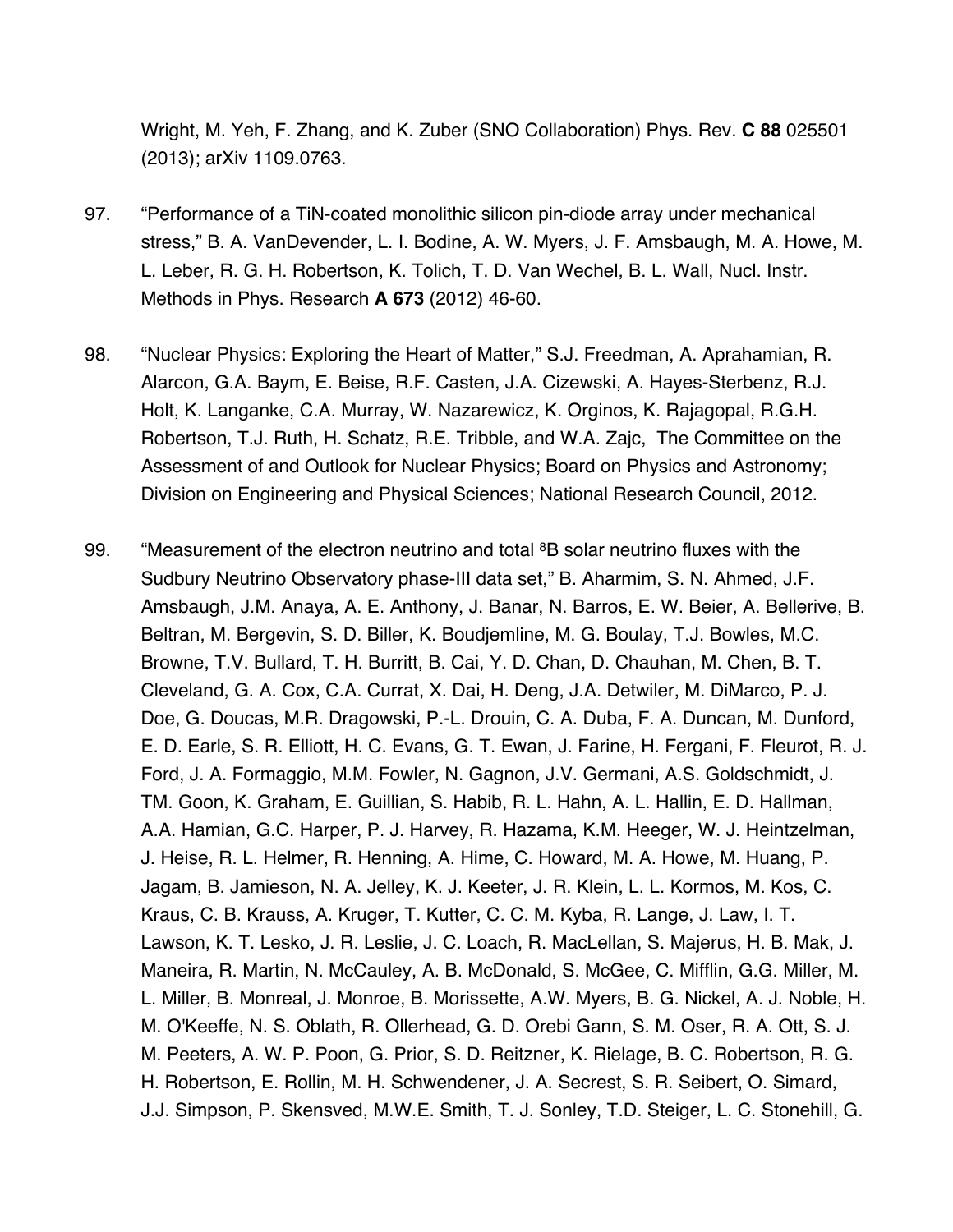Tesic, P.M. Thornewell, N. Tolich, T. Tsui, C.D. Tunnel, T.D. Van Wechel, R. Van Berg, B. A. VanDevender, C. J. Virtue, B. L. Wall, D. Waller, H. Wan Chan Tseung, J. Wendland, N. West, J.B. Wilhelmy, J. F. Wilkerson, J. R. Wilson, J. M. Wouters, A. Wright, M. Yeh, F. Zhang, and K. Zuber (SNO Collaboration) Phys. Rev. C **87**, 015502 (2013); arXiv 1107.2901.

- 100. "Solar Neutrinos: Status and Prospects," W.C. Haxton, R.G.H. Robertson, and A. Serenelli, Ann. Rev. Astron. Astrophys. **51**, 21 (2013).
- 101. "Characteristics of signals originating near the lithium-diffused N+ contact of high purity germanium p-type point contact detectors," E. Aguayo, M. Amman, F.T. Avignone III, A.S. Barabash, P.J. Barton, J.R. Beene, F.E. Bertrand, M. Boswell, V. Brudanin, M. Busch, Y.-D. Chan, C.D. Christofferson, J.I. Collar, D.C. Combs, R.J. Cooper, J.A. Detwiler, P.J. Doe, Yu. Efremenko, V. Egorov, H. Ejiri, S.R. Elliott, J. Esterline, J.E. Fast, N. Fields, P. Finnerty, F.M. Fraenkle, A. Galindo-Uribarri, V.M. Gehman, G.K. Giovanetti, M.P. Green, V.E. Guiseppe, K. Gusey, A.L. Hallin, R. Hazama, R. Henning, E.W. Hoppe, M. Horton, S. Howard, M.A. Howe, R.A. Johnson, K.J. Keeter, M.F. Kidd, A. Knecht, O. Kochetov, S.I. Konovalov, R.T. Kouzes, B.D. LaFerriere, J. Leon, L.E. Levinerm, J.C. Loach, Q. Looker, P.N. Luke, S. MacMullin, M.G. Marino, R.D. Martin, J.H. Merriman, M.L. Miller, L. Mizouni, M. Nomachi, J.L. Orrell, N.R. Overman, G. Perumpilly, D.G. Phillips II, A.W.P. Poon, D.C. Radford, K. Rielage, R.G.H. Robertson, M.C. Ronquest, A.G. Schubert, T. Shima, M. Shirchenko, K.J. Snavely, D. Steele, J. Strain, V. Timkin, W. Tornow, R.L. Varner, K. Vetter, K. Vorren, J.F. Wilkerson, E. Yakushev, H. Yaver, A.R. Young, C.-H. Yu, V. Yumatov, Nucl. Instrum. Methods **A 701**, 176 (2013).
- 102. "Stuart Jay Freedman," R. Cahn and R.G.H. Robertson, Physics Today, March 2013.
- 103. "Empirical Survey of Neutrinoless Double Beta Decay Matrix Elements," R.G.H. Robertson, Mod. Phys. Lett. A **28**, No. 8, 1350021 (2013); arXiv 1301.1323.
- 104. "Neutrino mass sensitivity by MAC-E-Filter based time-of-flight spectroscopy with the example of KATRIN," N. Steinbrink, V. Hannen, E.L. Martin, R.G.H. Robertson, M. Zacher and C. Weinheimer, New Journal of Physics **15**, 113020 (2013); arXiv 1308.0532.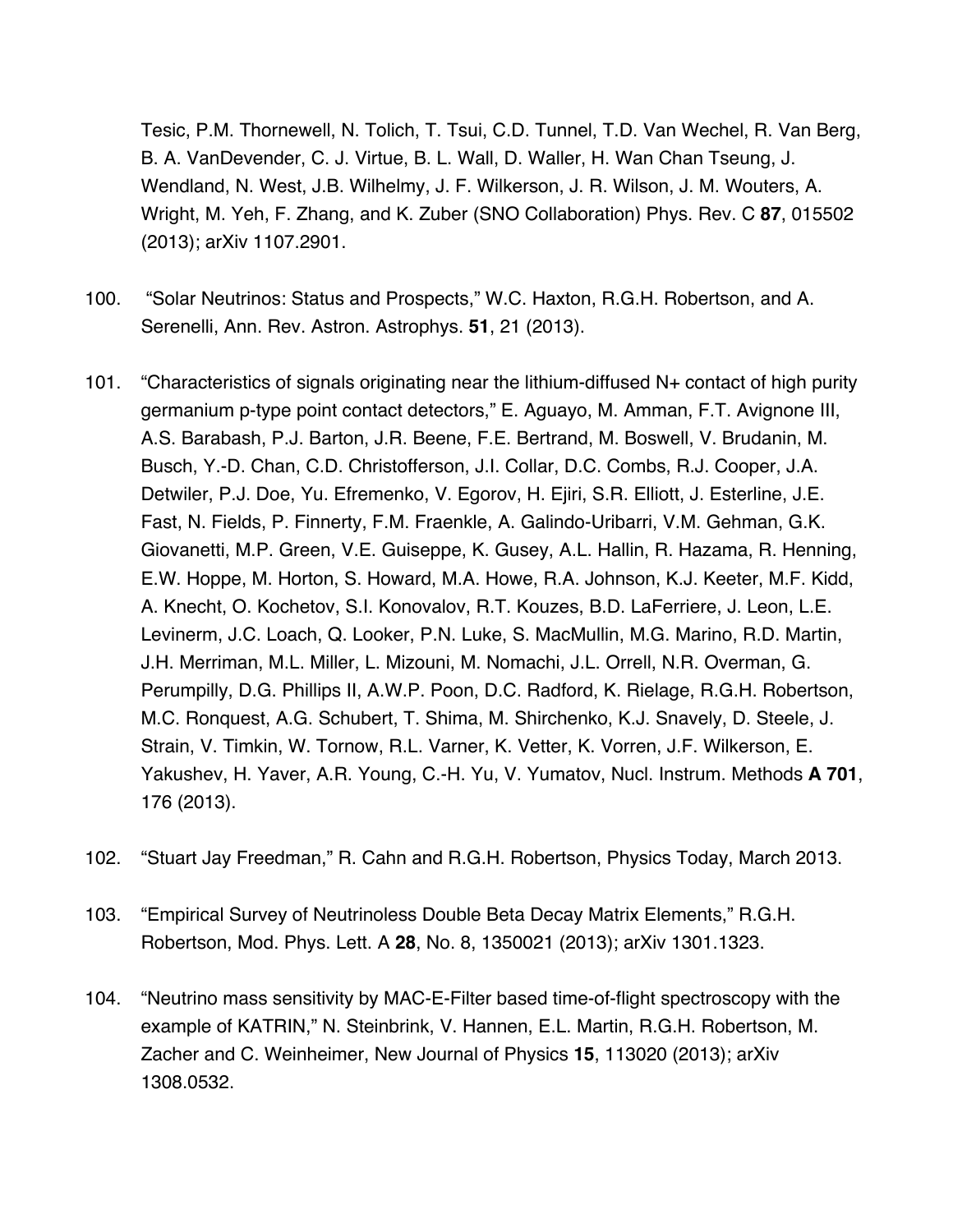- 105. "The MAJORANA DEMONSTRATOR neutrinoless double beta decay experiment," N. Abgrall, E. Aguayo, F.T. Avignone III, A.S. Barabash, F.E. Bertrand, M. Boswell, V. Brudanin, M. Busch, A.S. Caldwell, Y-D. Chan, C.D. Christofferson, D.C. Combs, J.A. Detwiler, P.J. Doe, Yu. Efremenko, V. Egorov, H. Ejiri, S.R. Elliott, J. Esterline, J.E. Fast, P. Finnerty, F.M. Fraenkle, A. Galindo-Uribarri, G.K. Giovanetti, J. Goett, M.P. Green, J. Gruszko, V.E. Guiseppe, K. Gusey, A.L. Hallin, R. Hazama, A. Hegai, R. Henning, E.W. Hoppe, S. Howard, M.A. Howe, K.J. Keeter, M.F. Kidd, A. Knecht, O. Kochetov, S.I. Konovalov, R.T. Kouzes, B.D. LaFerriere, J. Leon, L.E. Leviner, J.C. Loach, S. MacMullin, R.D. Martin, S. Mertens, L. Mizouni, B. Mount, M. Nomachi, J.L. Orrell, C. O'Shaughnessy, N.R. Overman, D.G. Phillips II, A.W.P. Poon, K. Pushkin, D.C. Radford, K. Rielage, R.G.H. Robertson, M.C. Ronquest, G. Serfling, A.G. Schubert, B. Shanks, T. Shima, M. Shirchenko, K.J. Snavely, N. Snyder, D. Steele, J. Strain, A.M. Suriano, J. Thompson, V. Timkin, W. Tornow, R.L. Varner, S. Vasilyev, K. Vetter, K. Vorren, B.R. White, J.F. Wilkerson, W. Xu, E. Yakushev, A.R. Young, C.-H. Yu, and V. Yumatov, Advances in High Energy Physics, Volume 2014, Article ID 365432 (2014).
- 106. "A Search for Astrophysical Burst Signals at the Sudbury Neutrino Observatory," B. Aharmim, S. N. Ahmed, A. E. Anthony, N. Barros, E. W. Beier, A. Bellerive, B. Beltran, M. Bergevin, S. D. Biller, K. Boudjemline, M. G. Boulay, T. H. Burritt, B. Cai, Y. D. Chan, D. Chauhan, M. Chen, B. T. Cleveland, G. A. Cox, X. Dai, H. Deng, J. Detwiler, M. Diamond, M. DiMarco, P. J. Doe, G. Doucas, P.-L. Drouin, C. A. Duba, F. A. Duncan, M. Dunford, E. D. Earle, S. R. Elliott, H. C. Evans, G. T. Ewan, J. Farine, H. Fergani, F. Fleurot, R. J. Ford, J. A. Formaggio, N. Gagnon, J. TM. Goon, K. Graham, E. Guillian, S. Habib, R. L. Hahn, A. L. Hallin, E. D. Hallman, P. J. Harvey, R. Hazama, W. J. Heintzelman, J. Heise, R. L. Helmer, A. Hime, C. Howard, M. A. Howe, M. Huang, P. Jagam, B. Jamieson, N. A. Jelley, K. J. Keeter, J. R. Klein, L. L. Kormos, M. Kos, C. Kraus, C. B. Krauss, A. Krueger, T. Kutter, C. C. M. Kyba, R. Lange, J. Law, I. T. Lawson, K. T. Lesko, J. R. Leslie, I. Levine, J. C. Loach, R. MacLellan, S. Majerus, H. B. Mak, J. Maneira, R. Martin, N. McCauley, A. B. McDonald, S. McGee, M. L. Miller, B. Monreal, J. Monroe, B. Morissette, B. G. Nickel, A. J. Noble, H. M. O'Keeffe, N. S. Oblath, R. W. Ollerhead, G. D. Orebi Gann, S. M. Oser, R. A. Ott, S. J. M. Peeters, A. W. P. Poon, G. Prior, S. D. Reitzner, K. Rielage, B. C. Robertson, R. G. H. Robertson, M. H. Schwendener, J. A. Secrest, S. R. Seibert, O. Simard, D. Sinclair, P. Skensved, T. J. Sonley, L. C. Stonehill, G. Tesic, N. Tolich, T. Tsui, C. D. Tunnell, R. Van Berg, B. A. VanDevender, C. J. Virtue, B. L. Wall, D. Waller, H. Wan Chan Tseung, D. L. Wark,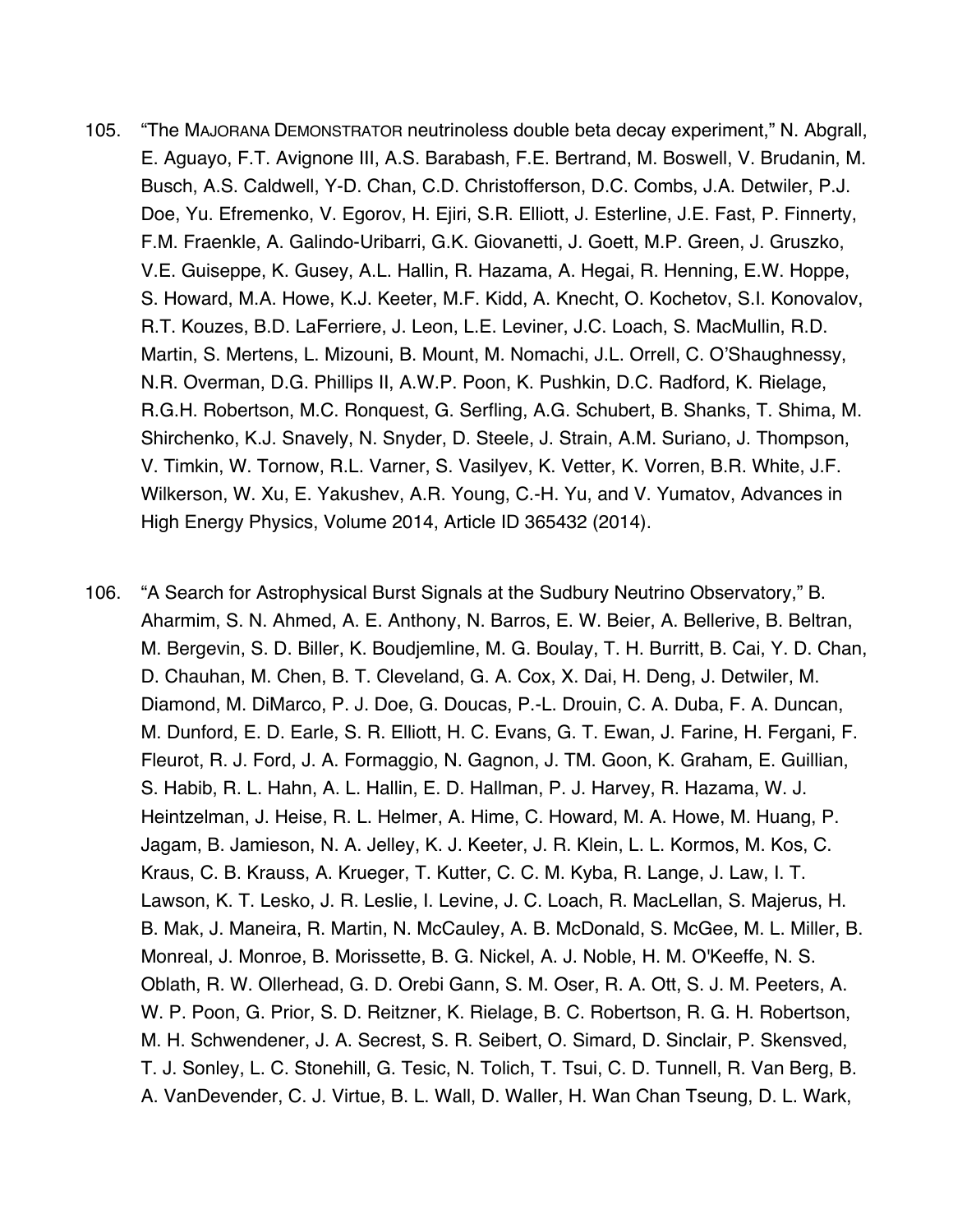J. Wendland, N. West, J. F. Wilkerson, J. R. Wilson, J. M. Wouters, A. Wright, M. Yeh, F. Zhang, and K. Zuber (SNO Collaboration), Astropart. Phys. **55**, 1 (2014).

- 107. "Dead layer on silicon p-i-n diode charged-particle detectors," B. L. Wall, J. F. Amsbaugh, A. Beglarian, T. Bergmann, H. C. Bichsel, L. I. Bodine, N. M. Boyd, T. H. Burritt, Z. Chaoui, T. J. Corona, P. J. Doe, S. Enomoto, F. Harms, G. C. Harper, M. A. Howe, E. L. Martin, D. S. Parno, D. A. Peterson, L. Petzold, P. Renschler, R. G. H. Robertson, J. Schwarz, M. Steidl, T. D. Van Wechel, B. A. VanDevender, S. Wuestling, K. J. Wierman, and J. F. Wilkerson; Nucl. Instr. Methods **A 744**, 73 (2014). arXiv 1310.1178.
- 108. "Stuart Jay Freedman, A Biographical Memoir" R.G.H. Robertson; National Academy of Sciences, (2014). <http://www.nasonline.org/publications/biographical-memoirs/memoirpdfs/freedman-stuart.pdf>
- 109. "Focal-plane detector system for the KATRIN experiment," J. F. Amsbaugh, J. Barrett, A. Beglarian, T. Bergmann, H. Bichsel, L. I. Bodine, J. Bonn, N. M. Boyd, T. H. Burritt, Z. Chaoui, S. Chilingaryan, T. J. Corona, P. J. Doe, J. A. Dunmore, S. Enomoto, J. Fischer, J. A. Formaggio, F. M. Fraenkle, D. Furse, H. Gemmeke, F. Glueck, F. Harms, G. C. Harper, J. Hartmann, M. A. Howe, A. Kaboth, J. Kelsey, M. Knauer, A. Kopmann, M. L. Leber, E. L. Martin, K. J. Middleman, A.W. Myers, N. S. Oblath, D. S. Parno, D. A. Peterson, L. Petzold, D. G. Phillips II, P. Renschler, R. G. H. Robertson, J. Schwarz, M. Steidl, D. Tcherniakhovski, T. Thuemmler, T. D. Van Wechel, B. A. VanDevender, S. Voecking, B. L. Wall, K. L. Wierman, J. F. Wilkerson, S. Wuestling; Nucl. Inst. Meth. **A 778** (2015) 40-60; arXiv 1404.2925.
- 110. "Single electron detection and spectroscopy via relativistic cyclotron radiation," D. M. Asner, R. F. Bradley, L. de Viveiros, P. J. Doe, S. Doeleman, J. L. Fernandes, M. Fertl, E. C. Finn, J. A. Formaggio, D. Furse, A. M. Jones, J. N. Kofron, B. H. LaRoque, M. Leber, E. L. McBride, M. L. Miller, P. Mohanmurthy, B. Monreal, N. S. Oblath, R. G. H. Robertson, L. J Rosenberg, G. Rybka, D. Rysewyk, M. G. Sternberg, J. R. Tedeschi, T. Thuemmler, B. A. VanDevender, and N. L. Woods; Phys. Rev. Lett. 114, 162501 (2015), arXiv 1408.5362.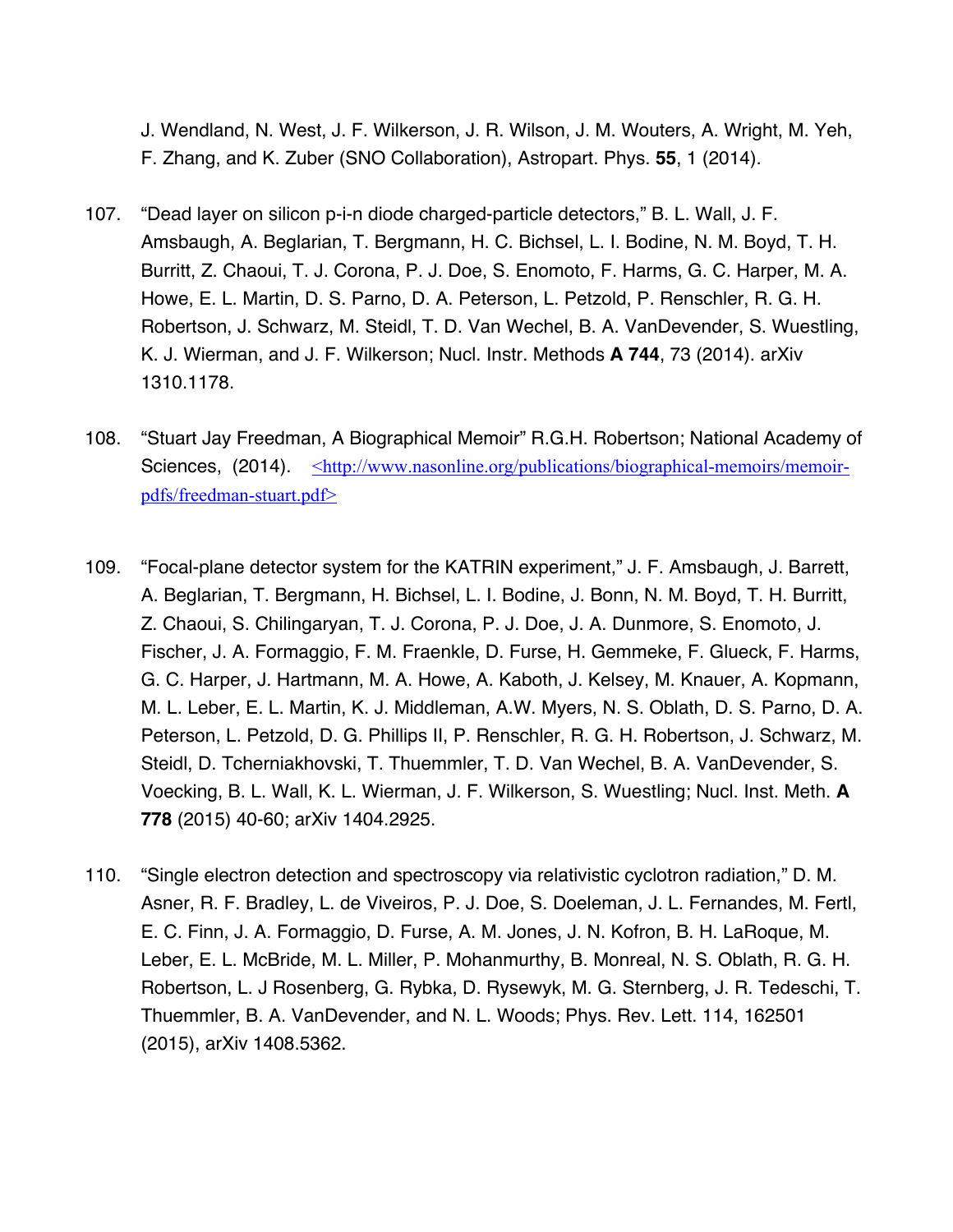- 111. "Examination of the calorimetric spectrum to determine the neutrino mass in low-energy electron capture decay," R. G. H. Robertson, Phys. Rev. C **91**, 035504 (2015); arXiv 1411.2906.
- 112. "Assessment of molecular effects on neutrino mass measurements from tritium beta decay," L. I. Bodine, D. S. Parno, and R. G. H. Robertson; Phys. Rev. C **91**, 035505 (2015); arXiv 1502.03497.
- 113. "Current status of new SAGE project with <sup>51</sup>Cr neutrino source," V. Gavrin, B. Cleveland, S. Danshin, S. Elliott, V. Gorbachev, T. Ibragimova, A. Kalikhov, T. Knodel, Yu. Kozlova, Yu. Malyshkin V. Matveev, I. Mirmov, J. Nico, R. G. H. Robertson, A. Shikhin, D. Sinclair, E. Veretenkin, J. Wilkerson; Phys. Particles and Nuclei **46**, 131 (2015).
- 114. "Commissioning of the vacuum system of the KATRIN Main Spectrometer," M. Arenz, M. Babutzka, M. Bahr, J.P. Barrett, S. Bauer, M. Beck, A. Beglarian, J. Behrens, T. Bergmann, U. Besserer, J. Blümer, L.I. Bodine, K. Bokeloh, J. Bonn, B. Bornschein, L. Bornschein, S. Büsch, T.H. Burritt, S. Chilingaryan, T.J. Corona, L. De Viveiros, P. J. Doe, O. Dragoun, G. Drexlin, S. Dyba, S. Ebenhöch, K. Eitel, E. Ellinger, S. Enomoto, M. Erhard, D. Eversheim, M. Fedkevych, A. Felden, S. Fischer, J.A. Formaggio, F. Fränkle, D. Furse, M. Ghilea, W. Gil, F. Glück, A. Gonzalez Ureña, S. Görhardt, S. Groh, S. Grohmann, R. Grössle, R. Gumbsheimer, M. Hackenjos, V. Hannen, F. Harms, N. Haußmann, F. Heizmann, K. Helbing, W. Herz, S. Hickford, D. Hilk, B. Hillen, T. Höhn, B. Holzapfel, M. Hötzel, M.A. Howe, A. Huber, A. Jansen, N. Kernert, L. Kippenbrock, M. Kleesiek, M. Klein, A. Kopmann, A. Kosmider, A. Kovalík, B. Krasch, M. Kraus, H. Krause, M. Krause, L. Kuckert, B. Kuffner, L. La Cascio, O. Lebeda, B. Leiber, J. Letnev, V.M. Lobashev, A. Lokhov, E. Malcherek, M. Mark, E.L. Martin, S. Mertens, S. Mirz, B. Monreal, K. Müller, M. Neuberger, H. Neumann, S. Niemes, M. Noe, N. S. Oblath, A. Off, H.-W. Ortjohann, A. Osipowicz, E. Otten, D.S. Parno, A.W.P. Poon, M. Prall, F. Priester, P.C.-O. Ranitzsch, J. Reich, O. Rest, R.G.H. Robertson, M. Röllig, S. Rosendahl, S. Rupp, M. Ryšavý, K. Schlösser, M. Schlösser, O. Schönung, M. Schrank, J. Schwarz, W. Seiler, H. Seitz-Moskaliuk, J. Sentkerestiová, A. Skasyrskaya, M. Slezák, A. Špalek, M. Steidl, N. Steinbrink, M. Sturm, M. Suesser, H.H. Telle, T. Thümmler, N. Titov, I. Tkachev, N. Trost, A. Unru, K. Valerius, D. Vénos, R. Vianden, S. Vöcking, B.L. Wall, N. Wandkowsky, M. Weber, C. Weinheimer, C. Weiss,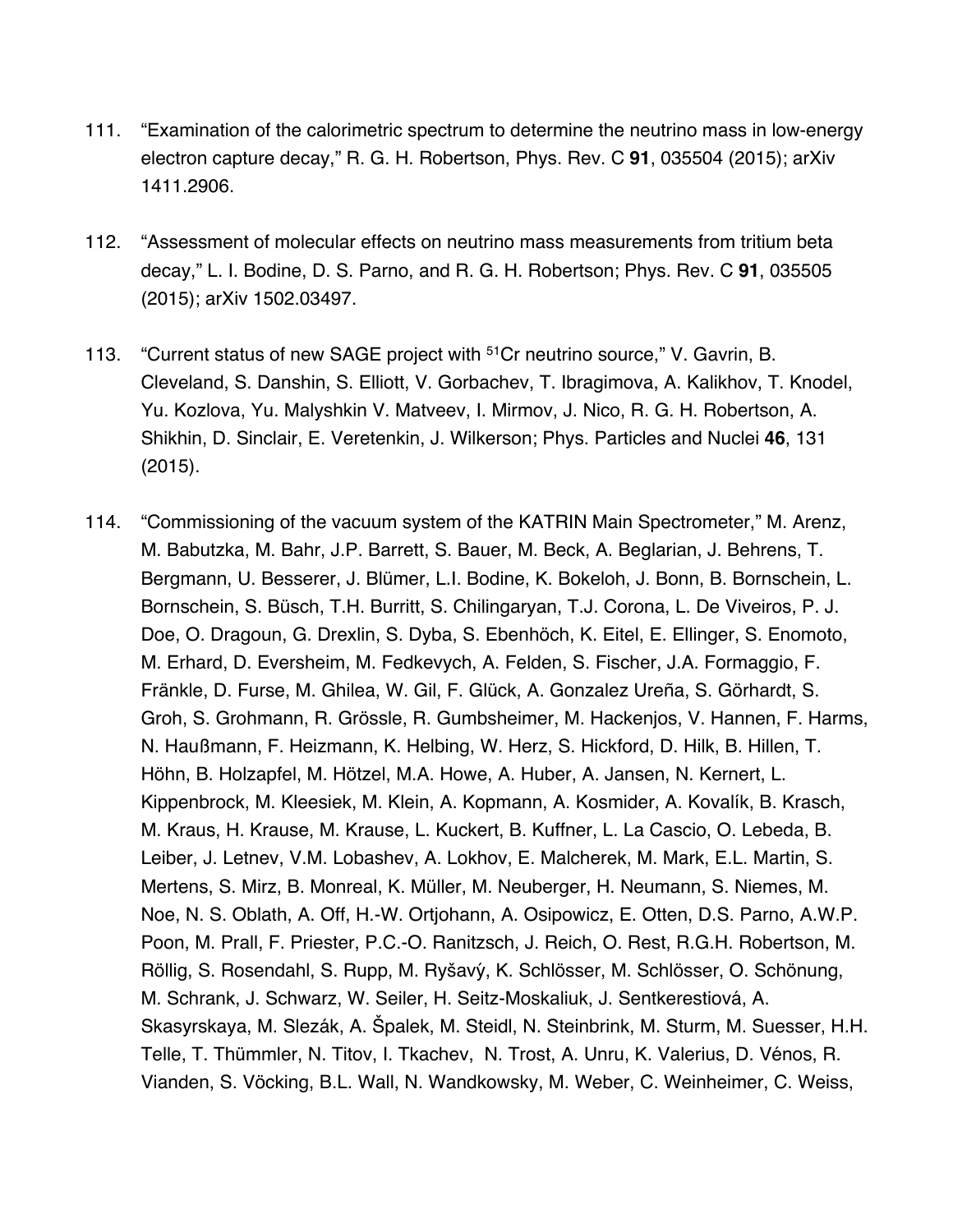S. Welte, J. Wendel, K.L. Wierman, J.F. Wilkerson, D. Winzen, J. Wolf, S. Wustling, M. ̈ Zacher, S. Zadoroghny, M. Zboril; J. Inst. 11, P04011 (2016).

- 115. "High voltage testing for the Majorana Demonstrator," N. Abgrall, I.J. Arnquist, F.T. Avignone III, A.S. Barabash, F.E. Bertrand, A.W. Bradley, V. Brudanin, M. Busch, M. Buuck, D. Byram, A.S. Caldwell, Y-D. Chan, C.D. Christofferson, P.-H. Chu, C. Cuesta, J.A. Detwiler, P.J. Doe, C. Dunagan, Yu. Efremenko, H. Ejiri, S.R. Elliott, A. Galindo-Uribarri, G.K. Giovanetti, J. Goett, M.P. Green, J. Gruszko, I.S. Guinn, V.E. Guiseppe, R. Henning, E.W. Hoppe, S. Howard, M.A. Howe, B.R. Jasinski, K.J. Keeter, M.F. Kidd, S.I. Konovalov, R.T. Kouzes, B.D. LaFerriere, J. Leon, A. Li, J. MacMullin, R.D. Martin, R. Massarczyk, S.J. Meijer, S. Mertens, J.L. Orrell, C. O'Shaughnessy, A.W.P. Poon, D.C. Radford, J. Rager, K. Rielage, R.G.H. Robertson, E. Romero-Romero, B. Shanks, M. Shirchenko, N. Snyder, A.M. Suriano, D. Tedeschi, A. Thompson, J.E. Trimble, R.L. Varner, S. Vasilyev, K. Vetter, K. Vorreno, B.R. White, J.F. Wilkerson, C. Wiseman, W. Xu, E. Yakushev, C.-H. Yu, V. Yumatov; arXiv: 1603.08483; Nucl. Instr. Methods **A 823**, 83 (2016).
- 116. "The Majorana Demonstrator radioassay program," N. Abgrall, I.J. Arnquist, F.T. Avignone III, H.O. Back, A.S. Barabash, F.E. Bertrand, M. Boswell, A.W. Bradley, V. Brudanin, M. Busch, M. Buuck, D. Byram, A.S. Caldwell, Y-D. Chan, C.D. Christofferson, P.-H. Chu, C. Cuesta, J.A. Detwiler, J.A. Dunmore, Yu. Efremenko, H. Ejiri, S.R. Elliott, P. Finnerty, A. Galindo-Uribarri, V. Gehman, T. Gilliss, G.K. Giovanetti, J. Goett, M.P. Green, J. Gruszko, I.S. Guinn, V.E. Guiseppe, R. Henning, E.W. Hoppe, S. Howard, M.A. Howe, B.R. Jasinski, R. A. Johnson, K.J. Keeter, M.F. Kidd, o. Kochetov, S.I. Konovalov, R.T. Kouzes, B.D. LaFerriere, J. Leon, J. C. Loach, J. MacMullin, S. MacMullin, R.D. Martin, R. Massarczyk, S.J. Meijer, S. Mertens, M. L. Miller, J.L. Orrell, C. O'Shaughnessy, N. R. Overman, A.W.P. Poon, K. Pushkin, D.C. Radford, J. Rager, K. Rielage, R.G.H. Robertson, E. Romero-Romero, M. C. Ronquest, B. Shanks, M. Shirchenko, K. J. Snavely, N. Snyder, D. Steele, A.M. Suriano, D. Tedeschi, A. Thompson, J.E. Trimble, R.L. Varner, S. Vasilyev, K. Vetter, K. Vorren, B.R. White, J.F. Wilkerson, C. Wiseman, W. Xu, E. Yakushev, C.-H. Yu, V. Yumatov, I. Zhitnikov; arXiv: 1603.08483, Nucl. Instr. Methods **A 828**, 22 (2016).
- 117. "Search for Pauli Principle violating atomic transitions and electron decay with a P-type point contact germanium detector," N. Abgrall, I.J. Arnquist, F.T. Avignone III, A.S. Barabash, F.E. Bertrand, A.W. Bradley, V. Brudanin, M. Busch, M. Buuck, A.S.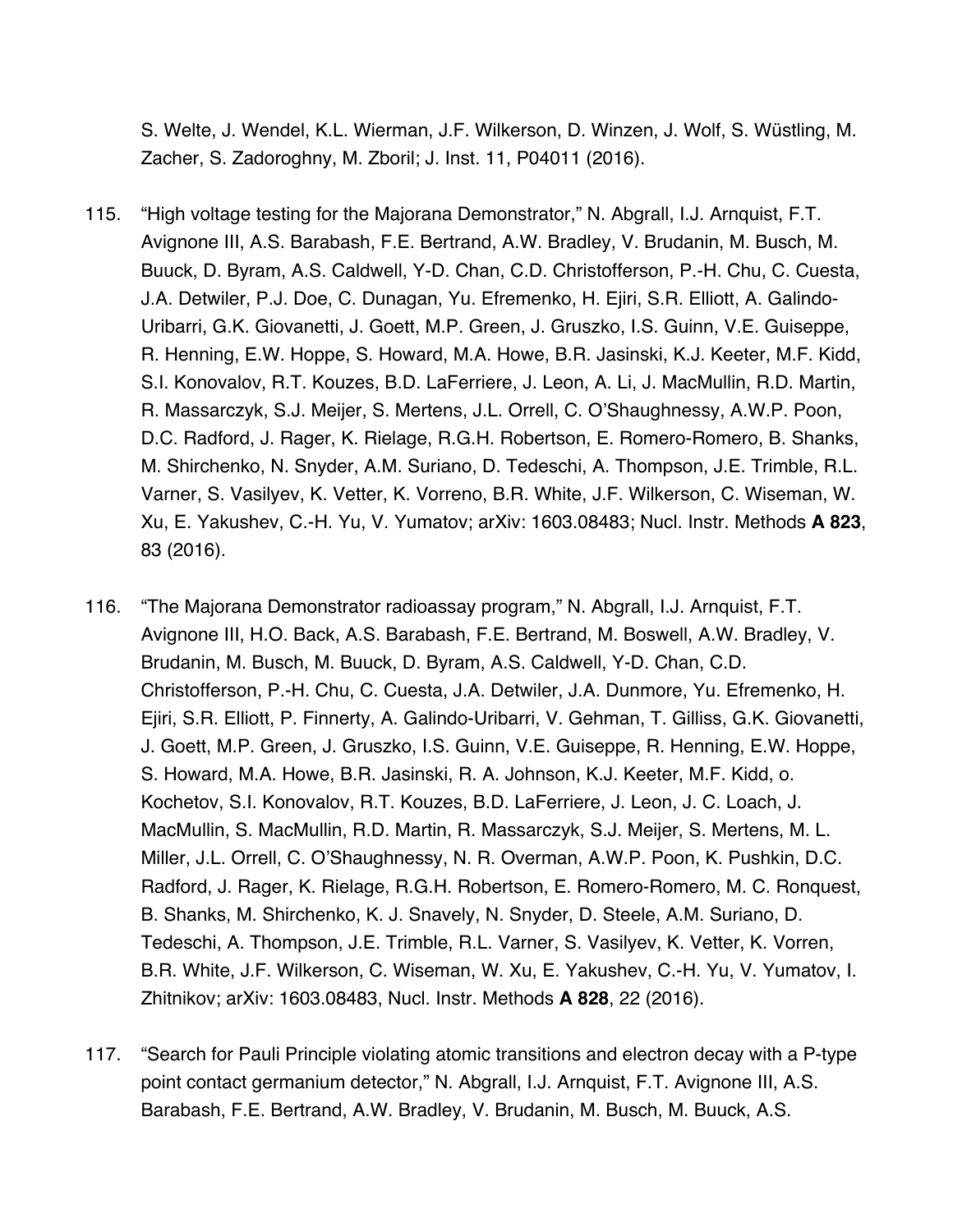Caldwell, Y-D. Chan, C.D. Christofferson, P.-H. Chu, C. Cuesta, J.A. Detwiler, C. Dunagan, Yu. Efremenko, H. Ejiri, S.R. Elliott, P.S Finnerty, A. Galindo-Uribarri, T. Gilliss, G.K. Giovanetti, J. Goett, M.P. Green, J. Gruszko, I.S. Guinn, V.E. Guiseppe, R. Henning, E.W. Hoppe, S. Howard, M.A. Howe, B.R. Jasinski, K.J. Keeter, M.F. Kidd, S.I. Konovalov, R.T. Kouzes, B.D. LaFerriere, J. Leon, J. MacMullin, R.D. Martin, R. Massarczyk, S.J. Meijer, S. Mertens, J.L. Orrell, C. O'Shaughnessy, A.W.P. Poon, D.C. Radford, J. Rager, K. Rielage, R.G.H. Robertson, E. Romero-Romero, B. Shanks, M. Shirchenko, A.M. Suriano, D. Tedeschi, J.E. Trimble, R.L. Varner, S. Vasilyev, K. Vetter, K. Vorren, B.R. White, J.F. Wilkerson, C. Wiseman, W. Xu, E. Yakushev, C.-H. Yu, V. Yumatov, and I. Zhitnikov; arXiv 1610:06141; Eur. Phys. J. **C76**, 691 (2016). DOI: 10.1140/epjc/s10052-016-4467-0

- 118. "Determining the neutrino mass with Cyclotron Radiation Emission Spectroscopy Project 8," Ali Ashtari Esfahani, David M. Asner, Sebastian Böser, Raphael Cervantes, Christine Claessens, Luiz de Viveiros, Peter J. Doe, Shepard Doeleman, Justin L. Fernandes, Martin Fertl, Erin C. Finn, Joseph A. Formaggio, Daniel Furse, Mathieu Guigue, Karsten M. Heeger, A. Mark Jones, Kareem Kazkaz, Jared A. Kofron, Callum Lamb, Benjamin H. LaRoque, Eric Machado, Elizabeth L. McBride, Michael L. Miller, Benjamin Monreal, Prajwal Mohanmurthy, James A. Nikkel, Noah S. Oblath, Walter C. Pettus, R. G. Hamish Robertson, Leslie J. Rosenberg, Gray Rybka, Devyn Rysewyk, Luis Saldaña, Penny L. Slocum, Matthew G. Sternberg, Jonathan R. Tedeschi, Thomas Thümmler, Brent A. VanDevender, Laura E. Vertatschitsch, Megan Wachtendonk, Jonathan Weintroub, Natasha L. Woods, André Young, and Evan M. Zayas; arXiv 1703:02037; J. Phys. G. **44,** 054004 (2017). DOI: 10.1088/1361-6471/aa5b4f
- 119. "New limits on bosonic dark matter, solar axions, Pauli Exclusion Principle violation, and electron decay from the Majorana Demonstrator," N. Abgrall, I.J. Arnquist, F.T. Avignone III, A.S. Barabash, F.E. Bertrand, A.W. Bradley, V. Brudanin, M. Busch, M. Buuck, A.S. Caldwell, Y-D. Chan, C.D. Christofferson, P.-H. Chu, C. Cuesta, J.A. Detwiler, C. Dunagan, Yu. Efremenko, H. Ejiri, S.R. Elliott, T. Gilliss, G.K. Giovanetti, J. Goett, M.P. Green, J. Gruszko, I.S. Guinn, V.E. Guiseppe, C.R.S. Haufe, R. Henning, E.W. Hoppe, S. Howard, M.A. Howe, B.R. Jasinski, K.J. Keeter, M.F. Kidd, S.I. Konovalov, R.T. Kouzes, A.M. Lopez, J. MacMullin, R.D. Martin, R. Massarczyk, S.J. Meijer, S. Mertens, C. O'Shaughnessy, A.W.P. Poon, D.C. Radford, J. Rager, A.L. Reine, K. Rielage, R.G.H. Robertson, B. Shanks, M. Shirchenko, A.M. Suriano, D. Tedeschi, J.E. Trimble, R.L. Varner, S. Vasilyev, K. Vetter, K. Vorren, B.R. White, J.F.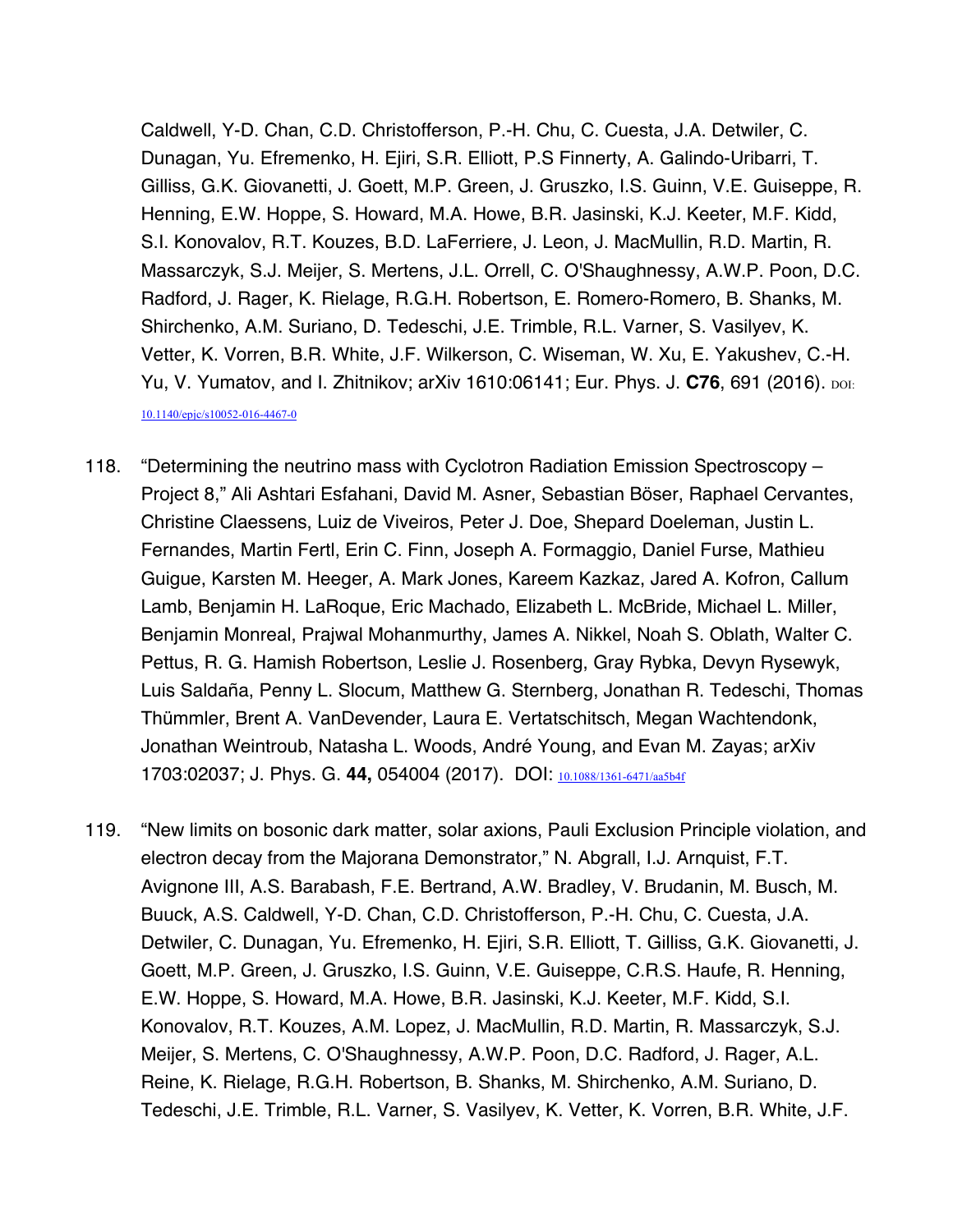Wilkerson, C. Wiseman, W. Xu, E. Yakushev, C.-H. Yu, V. Yumatov, I. Zhitnikov and B.X. Zhu; arXiv 1612:00886, Phys. Rev. Lett. **118**, 161801 (2016).

- 120. "The Majorana Demonstrator calibration system," N. Abgrall, I.J. Arnquist, F.T. Avignone III, A.S. Barabash, F.E. Bertrand, M. Boswell, A.W. Bradley, V. Brudanin, M. Busch, M. Buuck, T.S. Caldwell, C.D. Christofferson, P.-H. Chu, C. Cuesta, J.A. Detwiler, C. Dunagan, Yu. Efremenko, H. Ejiri, S.R. Elliott, Z. Fu, T. Gilliss, G.K. Giovanetti, J. Goett, M.P. Green, J. Gruszko, I.S. Guinn, V.E. Guiseppe, C.R. Haufe, R. Henning, E.W. Hoppe, M.A. Howe, B.R. Jasinski, K.J. Keeter, M.F. Kidd, S.I. Konovalov, R.T. Kouzes, A.M. Lopez, J. MacMullin, R.D. Martin, R. Massarczyk, S.J. Meijer, S. Mertens, C. O'Shaughnessy, A.W.P. Poon, D.C. Radford, J. Rager, A.L. Reine, K. Rielage, R.G.H. Robertson, B. Shanks, M. Shirchenko, A.M. Suriano, D. Tedeschi, J.E. Trimble, R.L. Varner, S. Vasilyev, K. Vetter, K. Vorren, B.R. White, J.F. Wilkerson, C. Wiseman, W. Xu, C.-H. Yu, V. Yumatov, I. Zhitnikov and B.X. Zhu; arXiv 1702:02466, Nucl. Instr. Meth. **A872**, 16 (2017).
- 121. "The processing of enriched germanium for the Majorana Demonstrator and R&D for a possible future ton-scale 76Ge double-beta decay experiment," N. Abgrall, I.J. Arnquist, F.T. Avignone III, A.S. Barabash, F.E. Bertrand, A.W. Bradley, V. Brudanin, M. Busch, M. Buuck, J. Caja, M. Caja, T.S. Caldwell, C.D. Christofferson, P.-H. Chu, C. Cuesta, J.A. Detwiler, C. Dunagan, D.T. Dunstan, Yu. Efremenko, H. Ejiri, S.R. Elliott, T. Gilliss, G.K. Giovanetti, J. Goett, M.P. Green, J. Gruszko, I.S. Guinn, V.E. Guiseppe, C.R.S. Haufe, R. Henning, E.W. Hoppe, B.R. Jasinski, M.F. Kidd, S.I. Konovalov, R.T. Kouzes, A.M. Lopez, J. MacMullin, R.D. Martin, R. Massarczyk, S.J. Meijer, S. Mertens, J.H. Meyer, J. Myslik, C. O'Shaughnessy, A.W.P. Poon, D.C. Radford, J. Rager, A.L. Reine, J.A. Reising, K. Rielage, R.G.H. Robertson, B. Shanks, M. Shirchenko, A.M. Suriano, D. Tedeschi, L.M. Toth, J.E. Trimble, R.L. Varner, S. Vasilyev, K. Vetter, K. Vorren, B.R. White, J.F. Wilkerson, C. Wiseman, W. Xu, E. Yakushev, C.-H. Yu, V. Yumatov, I. Zhitnikov and B.X. Zhu; arXiv 1707:06255, Nucl. Instr. Meth. **A877**, 314 (2017).
- 122. "Search for neutron-antineutron oscillations at the Sudbury Neutrino Observatory," B. Aharmim, S. N. Ahmed, A. E. Anthony, N. Barros, E. W. Beier, A. Bellerive, B. Beltran, M. Bergevin, S. D. Biller, K. Boudjemline, M. G. Boulay, B. Cai, Y. D. Chan, D. Chauhan, M. Chen, B. T. Cleveland, G. A. Cox, X. Dai, H. Deng, J. Detwiler, P. J. Doe, G. Doucas, P.-L. Drouin, F. A. Duncan, M. Dunford, E. D. Earle, S. R. Elliott, H. C. Evans, G. T. Ewan, J. Farine, H. Fergani, F. Fleurot, R. J. Ford, J. A. Formaggio, N.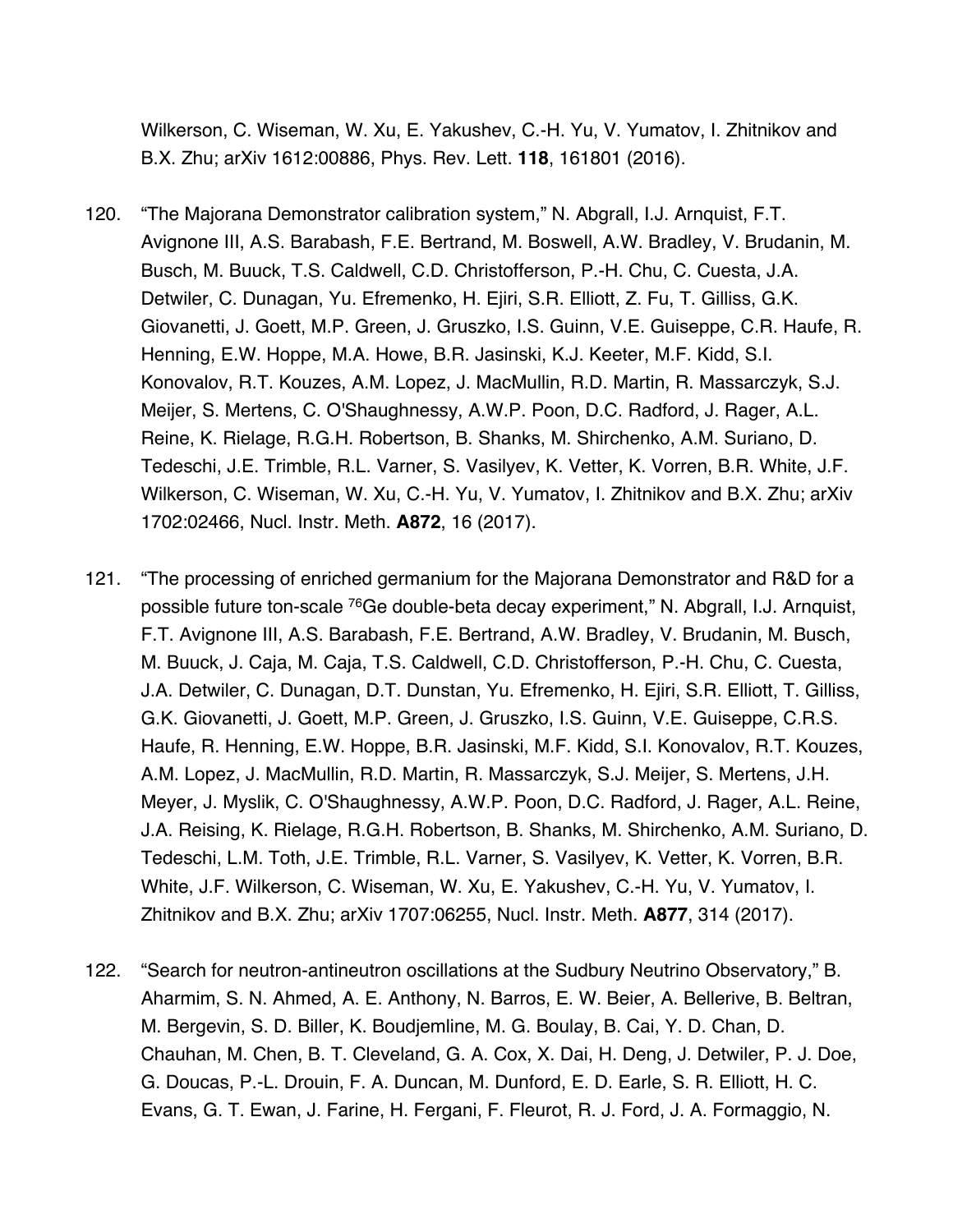Gagnon, J. TM. Goon, K. Graham, E. Guillian, S. Habib, R. L. Hahn, A. L. Hallin, E. D. Hallman, P. J. Harvey, R. Hazama, W. J. Heintzelman, J. Heise, R. L. Helmer, A. Hime, C. Howard, M. A. Howe, M. Huang, P. Jagam, B. Jamieson, N. A. Jelley, M. Jerkins, K. J. Keeter, J. R. Klein, L. L. Kormos, M. Kos, C. Kraus, C. B. Krauss, A. Krueger, T. Kutter, C. C. M. Kyba, R. Lange, J. Law, I. T. Lawson, K. T. Lesko, J. R. Leslie, I. Levine, J. C. Loach, R. MacLellan, S. Majerus, H. B. Mak, J. Maneira, R. Martin, N. McCauley, A. B. McDonald, S. McGee, M. L. Miller, B. Monreal, J. Monroe, B. G. Nickel, A. J. Noble, H. M. O'Keeffe, N. S. Oblath, R. W. Ollerhead, G. D. Orebi Gann, S. M. Oser, R. A. Ott, S. J. M. Peeters, A. W. P. Poon, G. Prior, S. D. Reitzner, K. Rielage, B. C. Robertson, R. G. H. Robertson, M. H. Schwendener, J. A. Secrest, S. R. Seibert, O. Simard, D. Sinclair, P. Skensved, T. J. Sonley, L. C. Stonehill, G. Tesic, N. Tolich, T. Tsui, R. Van Berg, B. A. VanDevender, C. J. Virtue, B. L. Wall, D. Waller, H. Wan Chan Tseung, D. L. Wark, J. Wendland, N. West, J. F. Wilkerson, J. R. Wilson, A. Wright, M. Yeh, F. Zhang, and K. Zuber (SNO Collaboration); arXiv 1705:00696, Phys. Rev. D **96**, 092005 (2017).

123. "Search for zero-neutrino double beta decay in  $76$ Ge with the Majorana Demonstrator," C.E. Aalseth, N. Abgrall, E. Aguayo, S.I. Alvis, M. Amman, I.J. Arnquist, F.T. Avignone III, H.O. Back, A.S. Barabash, P.S. Barbeau, C.J. Barton, F.E. Bertrand, T. Bode, B. Bos, M. Boswell, R.L. Brodzinski, A.W. Bradley, V. Brudanin, M. Busch, M. Buuck, A.S. Caldwell, T.S. Caldwell, Y.-D. Chan, C.D. Christofferson, P.-H. Chu, J.I. Collar, D.C. Combs, R.J. Cooper, C. Cuesta, J.A. Detwiler, J.A. Dunmore, Yu. Efremenko, H. Ejiri, S.R. Elliott, J.E. Fast, P. Finnerty, F.M. Fraenkle, Z. Fu, B.K. Fujikawa, E. Fuller, A. Galindo-Uribarri, V.M. Gehman, T. Gilliss, G.K. Giovanetti, J. Goett, M.P. Green, J. Gruszko, I.S. Guinn, V.E. Guiseppe, A. Hallin, C.R. Haufe, L. Hehn, R. Henning, E.W. Hoppe, T.W. Hossbach, M.A. Howe, B.R. Jasinski, R.A. Johson, K.J. Keeter, J.D. Kephart, M.F. Kidd, A. Knecht, S.I. Konovalov, R.T. Kouzes, K.T. Lesko, B.D. LaFerriere, J. Leon, L.E. Leviner, J.C. Loach, A.M. Lopez, P.N. Luke, J. MacMullin, S. MacMullin, M.G. Marino, R.D. Martin, R. Massarczyk, A.B. McDonald, D.-M. Mei, S.J. Meijer, J.H. Merriman, S. Mertens, H.S. Miley, M.L. Miller, J. Myslik, J.L. Orrell, C. O'Shaughnessy, G. Othman, N.R. Overman, W. Pettus, D.G. Phillips II, A.W.P. Poon, G. Perumpilly, K. Pushkin, D.C. Radford, J. Rager, J.H. Reeves, A.L. Reine, K. Rielage, R.G.H. Robertson, M.C. Ronquest, N.W. Ruof, A.G. Schubert, B. Shanks, M. Shirchenko, K.J. Snavely, N. Snyder, D. Steele, A.M. Suriano, D. Tedeschi, W. Tornow, J.E. Trimble, R.L. Varner, S. Vasilyev, K. Vetter, K. Vorren, B.R. White, J.F. Wilkerson,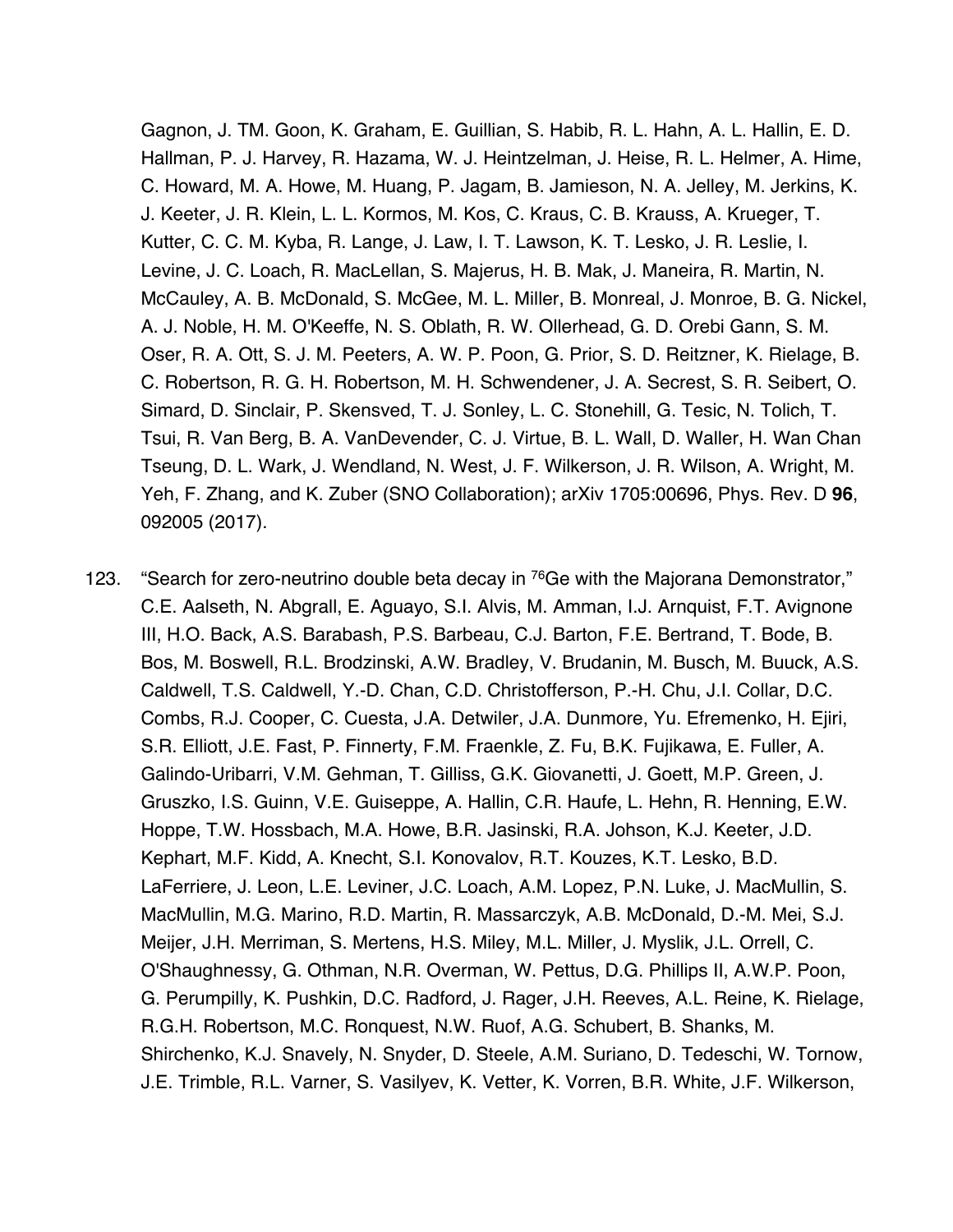C. Wiseman, W. Xu, E. Yakushev, H. Yaver, A.R. Young, C.-H. Yu, V. Yumatov, I. Zhitnikov and B.X. Zhu; arXiv 1710:11608, Phys. Rev. Lett. **120**, 132502 (2018).

- 124. "First limit on direct detection of lightly ionizing particles for electric charge as low as e/1000 with the Majorana Demonstrator," S.I. Alvis, I.J. Arnquist, F.T. Avignone III, A.S. Barabash, C.J. Barton, F.E. Bertrand, V. Brudanin, M. Busch, M. Buuck, T.S. Caldwell, Y.-D. Chan, C.D. Christofferson, P.-H. Chu, C. Cuesta, J.A. Detwiler, C. Dunagan, Yu. Efremenko, H. Ejiri, S.R. Elliott, T. Gilliss, G.K. Giovanetti, M.P. Green, J. Gruszko, I.S. Guinn, V.E. Guiseppe, C.R. Haufe, L. Hehn, R. Henning, E.W. Hoppe, M.A. Howe, S.I. Konovalov, R.T. Kouzes, K.T. Lesko, A.M. Lopez, P.N. Luke, J. MacMullin, S. MacMullin, M.G. Marino, R.D. Martin, R. Massarczyk, S.J. Meijer, S. Mertens, J. Myslik, C. O'Shaughnessy, G. Othman, W. Pettus, A.W.P. Poon, D.C. Radford, J. Rager, J.H. Reeves, A.L. Reine, K. Rielage, R.G.H. Robertson, N.W. Ruof, B. Shanks, M. Shirchenko, A.M. Suriano, D. Tedeschi, R.L. Varner, S. Vasilyev, K. Vorren, B.R. White, J.F. Wilkerson, C. Wiseman, W. Xu, E. Yakushev, C.-H. Yu, V. Yumatov, I. Zhitnikov and B.X. Zhu; arXiv 1801.10145, Phys. Rev. Lett. **120**, 211804 (2018).
- 125. "First transmission of electrons and ions through the KATRIN beamline," M. Arenz, W.- J. Baek, M. Beck, A. Beglarian, J. Behrens, T. Bergmann, A. Berlev, U. Besserer, K. Blaum, T. Bode, B. Bornschein, L. Bornschein, T. Brunst, N. Buzinsky, S. Chilingaryan, W. Q. Choi, M. Deffert, P. J. Doe, O. Dragoun, G. Drexlin, S. Dyba, F. Edzards, K. Eitel, E. Ellinger, R. Engel, S. Enomoto, M. Erhard, D. Eversheim, M. Fedkevych, S. Fischer, J. A. Formaggio, F. M. Fränkle, G. B. Franklin, F. Friedel, A. Fulst, W. Gil, F. Glück, A. Gonzalez Ureña, S. Grohmann, R. Grössle, R. Gumbsheimer, M. Hackenjos, V. Hannen, F. Harms, N. Haussmann, F. Heizmann, K. Helbing, W. Herz, S. Hickford, D. Hilk, D. Hillesheimer, M. A. Howe, A. Huber, A. Jansen, J. Kellerer, N. Kernert, L. Kippenbrock, M. Kleesiek, M. Klein, A. Kopmann, M. Korzeczek, A. Kovalík, B. Krasch, M. Kraus, L. Kuckert, T. Lasserre, O. Lebeda, J. Letnev, A. Lokhov, M. Machatschek, A. Marsteller, E. L. Martin, S. Mertens, S. Mirz, B. Monreal, U. Naumann, H. Neumann, S. Niemes, A. Off, H.-W. Ortjohann, A. Osipowicz, E. Otten, D. S. Parno, A. Pollithy, A. W. P. Poon, F. Priester, P. C.-O. Ranitzsch, O. Rest, R. G. H. Robertson, F. Roccati, C. Rodenbeck, M. Röllig, C. Röttele, M. Ryšavý, R. Sack, A. Saenz, L. Schimpf, K. Schlösser, M. Schlösser, K. Schönung, M. Schrank, H. Seitz-Moskaliuk, J. Sentkerestiová, V. Sibille, M. Slezák, M. Steidl, N. Steinbrink, M. Sturm, M. Suchopar, M. Suesser, H. H. Telle, L. A. Thorne, T. Thümmler, N. Titov, I. Tkachev, N. Trost, K. Valerius, D. Vénos, R. Vianden, A. P. Vizcaya Hernández, M. Weber, C. Weinheimer,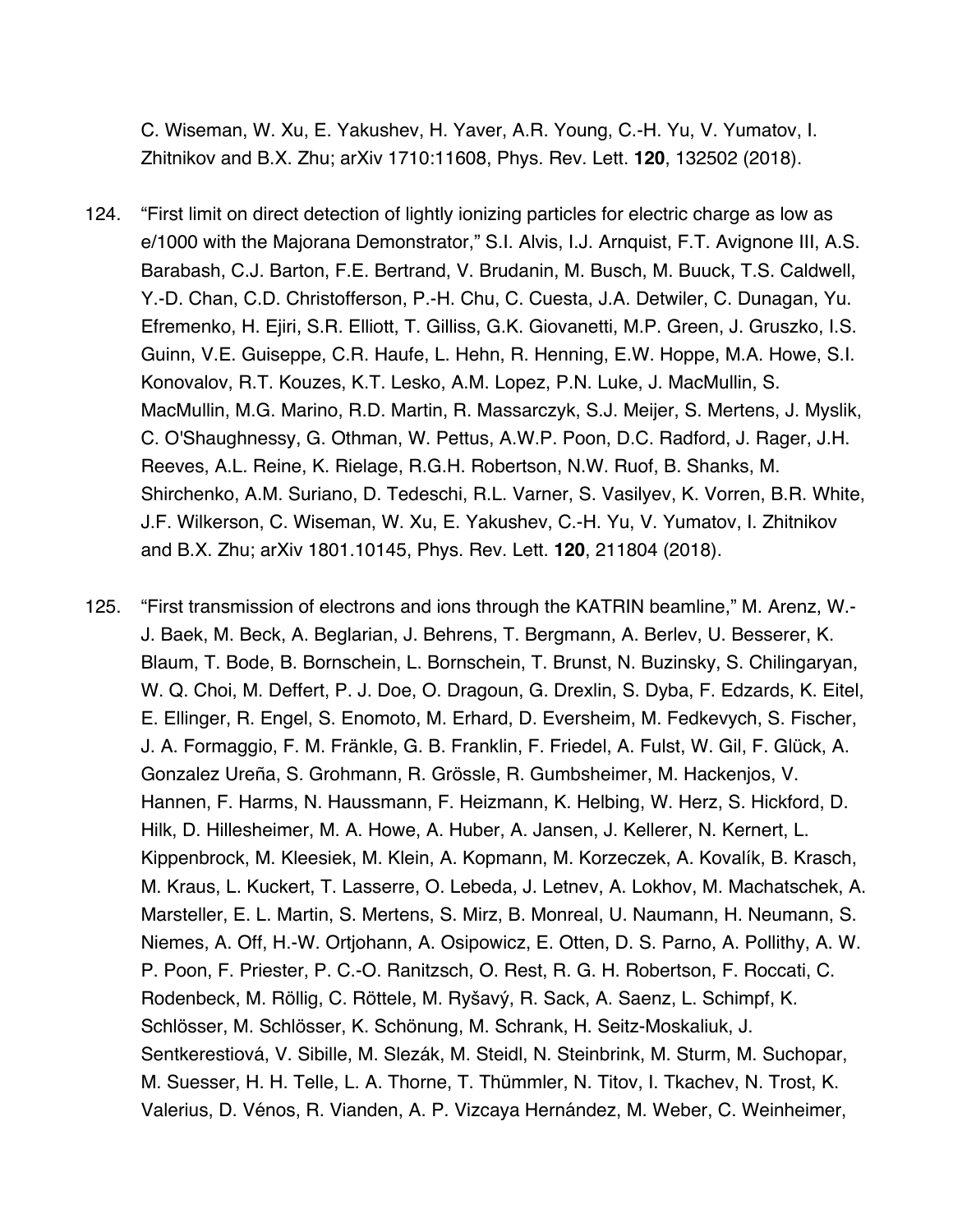C. Weiss, S. Welte, J. Wendel, J. F. Wilkerson, J. Wolf, S. Wüstling, and S. Zadoroghny, JINST **13** P04020 (2018); doi:10.1088/1748-0221/13/04/P04020.

- 126. "Reduction of stored-particle background by a magnetic pulse method at the KATRIN experiment," M. Arenz, W.-J. Baek, M. Beck, A. Beglarian, J. Behrens, T. Bergmann, A. Berlev, U. Besserer, K. Blaum, T. Bode, B. Bornschein, L. Bornschein, T. Brunst, N. Buzinsky, S. Chilingaryan, W. Q. Choi, M. Deffert, P. J. Doe, O. Dragoun, G. Drexlin, S. Dyba, F. Edzards, K. Eitel, E. Ellinger, R. Engel, S. Enomoto, M. Erhard, D. Eversheim, M. Fedkevych, S. Fischer, J. A. Formaggio, F. M. Fränkle, G. B. Franklin, F. Friedel, A. Fulst, W. Gil, F. Glück, A. Gonzalez Ureña, S. Grohmann, R. Grössle, R. Gumbsheimer, M. Hackenjos, V. Hannen, F. Harms, N. Haussmann, F. Heizmann, K. Helbing, W. Herz, S. Hickford, D. Hilk, D. Hillesheimer, M. A. Howe, A. Huber, A. Jansen, J. Kellerer, N. Kernert, L. Kippenbrock, M. Kleesiek, M. Klein, A. Kopmann, M. Korzeczek, A. Kovalík, B. Krasch, M. Kraus, L. Kuckert, T. Lasserre, O. Lebeda, J. Letnev, A. Lokhov, M. Machatschek, A. Marsteller, E. L. Martin, S. Mertens, S. Mirz, B. Monreal, U. Naumann, H. Neumann, S. Niemes, A. Off, H.-W. Ortjohann, A. Osipowicz, E. Otten, D. S. Parno, A. Pollithy, A. W. P. Poon, F. Priester, P. C.-O. Ranitzsch, O. Rest, R. G. H. Robertson, F. Roccati, C. Rodenbeck, M. Röllig, C. Röttele, M. Ryšavý, R. Sack, A. Saenz, L. Schimpf, K. Schlösser, M. Schlösser, K. Schönung, M. Schrank, H. Seitz-Moskaliuk, J. Sentkerestiová, V. Sibille, M. Slezák, M. Steidl, N. Steinbrink, M. Sturm, M. Suchopar, M. Suesser, H. H. Telle, L. A. Thorne, T. Thümmler, N. Titov, I. Tkachev, N. Trost, K. Valerius, D. Vénos, R. Vianden, A. P. Vizcaya Hernández, M. Weber, C. Weinheimer, C. Weiss, S. Welte, J. Wendel, J. F. Wilkerson, J. Wolf, S. Wüstling, and S. Zadoroghny, Eur. Phys. J. C **78**, 778 (2018); 1805:01163.
- 127. "Muon-induced background in the KATRIN main spectrometer," M. Arenz, W.-J. Baek, M. Beck, A. Beglarian, J. Behrens, T. Bergmann, A. Berlev, U. Besserer, K. Blaum, T. Bode, B. Bornschein, L. Bornschein, T. Brunst, N. Buzinsky, S. Chilingaryan, W. Q. Choi, M. Deffert, P. J. Doe, O. Dragoun, G. Drexlin, S. Dyba, F. Edzards, K. Eitel, E. Ellinger, R. Engel, S. Enomoto, M. Erhard, D. Eversheim, M. Fedkevych, J. A. Formaggio, F. M. Fränkle, G. B. Franklin, F. Friedel, A. Fulst, W. Gil, F. Glück, A. Gonzalez Ureña, S. Grohmann, R. Grössle, R. Gumbsheimer, M. Hackenjos, V. Hannen, F. Harms, N. Haussmann, F. Heizmann, K. Helbing, W. Herz, S. Hickford, D. Hilk, B. Holzapfel, M. A. Howe, A. Huber, A. Jansen, J. Kellerer, N. Kernert, L. Kippenbrock, M. Kleesiek, M. Klein, A. Kopmann, M. Korzeczek, A. Kovalík, B. Krasch, M. Kraus, L. Kuckert, T. Lasserre, O. Lebeda, B. Leiber, J. Letnev, J. Linek, A. Lokhov,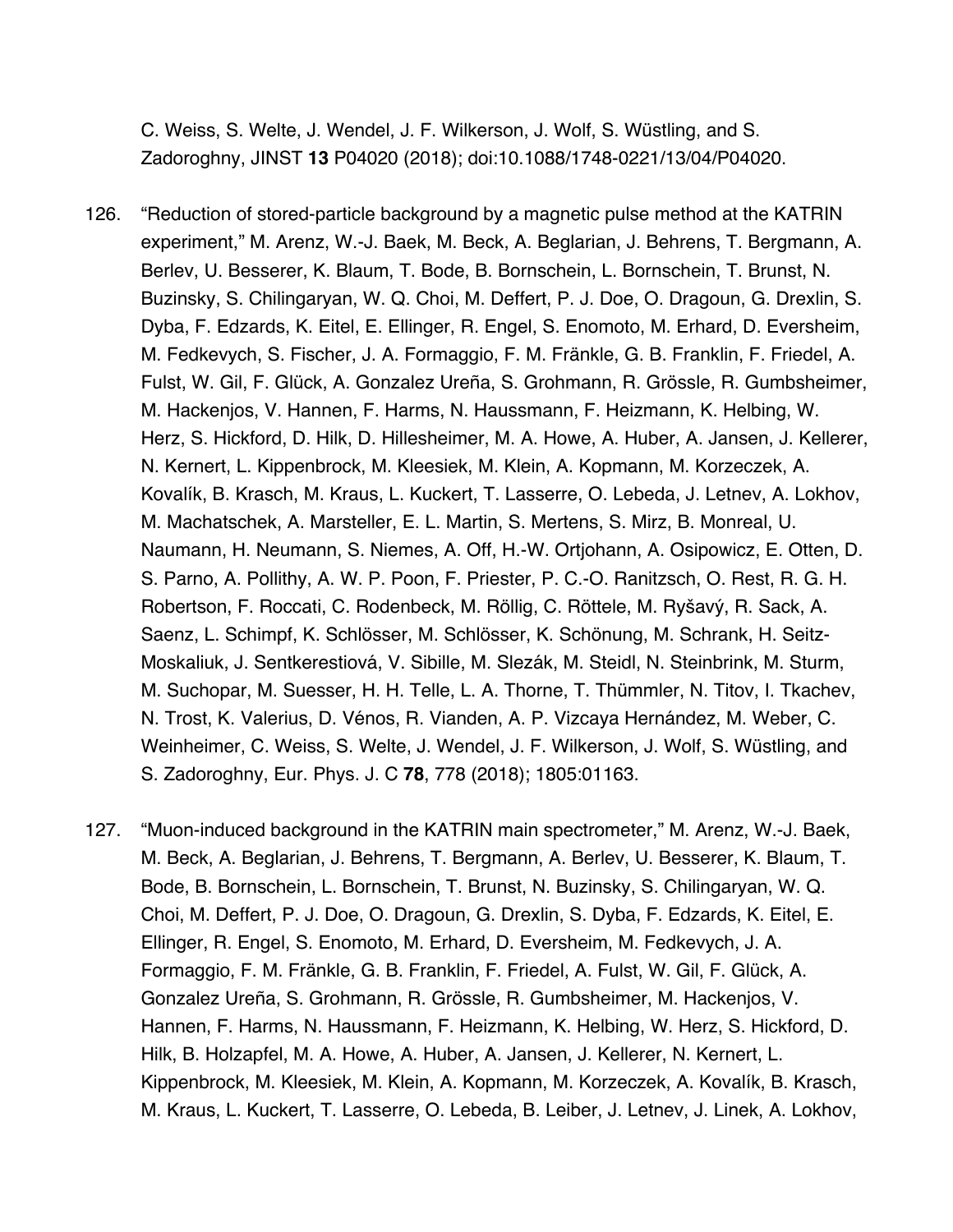M. Machatschek, A. Marsteller, E. L. Martin, S. Mertens, S. Mirz, B. Monreal, H. Neumann, S. Niemes, M. Noe, A. Off, A. Osipowicz, E. Otten, D. S. Parno, A. Pollithy, A. W. P. Poon, F. Priester, P. C.-O. Ranitzsch, O. Rest, R. G. H. Robertson, F. Roccati, C. Rodenbeck, M. Röllig, C. Röttele, M. Ryšavý, R. Sack, A. Saenz, L. Schimpf, K. Schlösser, M. Schlösser, K. Schönung, M. Schrank, H. Seitz-Moskaliuk, J. Sentkerestiová, V. Sibille, M. Slezák, M. Steidl, N. Steinbrink, M. Sturm, M. Suchopar, M. Suesser, H. H. Telle, L. A. Thorne, T. Thümmler, N. Titov, I. Tkachev, N. Trost, K. Valerius, D. Vénos, R. Vianden, A. P. Vizcaya Hernández, N. Wandkowsky, M. Weber, C. Weinheimer, C. Weiss, S. Welte, J. Wendel, J. F. Wilkerson, J. Wolf, S. Wüstling, and S. Zadoroghny, Astroparticle Phys. **108**, 40 (2018); 1805.12173.

- 128. "Calibration of high voltages at the ppm level by the differences of 83mKr conversion electron lines at the KATRIN experiment," M. Arenz, W.-J. Baek, M. Beck, A. Beglarian, J. Behrens, T. Bergmann, A. Berlev, U. Besserer, K. Blaum, T. Bode, B. Bornschein, L. Bornschein, T. Brunst, N. Buzinsky, S. Chilingaryan, W. Q. Choi, M. Deffert, P. J. Doe, O. Dragoun, G. Drexlin, S. Dyba, F. Edzards, K. Eitel, E. Ellinger, R. Engel, S. Enomoto, M. Erhard, D. Eversheim, M. Fedkevych, S. Fischer, J. A. Formaggio, F. M. Fränkle, G. B. Franklin, F. Friedel, A. Fulst, W. Gil, F. Glück, A. Gonzalez Ureña, S. Grohmann, R. Grössle, R. Gumbsheimer, M. Hackenjos, V. Hannen, F. Harms, N. Haussmann, F. Heizmann, K. Helbing, W. Herz, S. Hickford, D. Hilk, D. Hillesheimer, M. A. Howe, A. Huber, A. Jansen, J. Kellerer, N. Kernert, L. Kippenbrock, M. Kleesiek, M. Klein, A. Kopmann, M. Korzeczek, A. Kovalík, B. Krasch, M. Kraus, L. Kuckert, T. Lasserre, O. Lebeda, J. Letnev, A. Lokhov, M. Machatschek, A. Marsteller, E. L. Martin, S. Mertens, S. Mirz, B. Monreal, H. Neumann, S. Niemes, M. Noe, A. Off, A. Osipowicz, E. Otten, D. S. Parno, A. Pollithy, A. W. P. Poon, F. Priester, P. C.-O. Ranitzsch, O. Rest, R. G. H. Robertson, C. Rodenbeck, M. Röllig, C. Röttele, M. Ryšavý, R. Sack, A. Saenz, L. Schimpf, K. Schlösser, M. Schlösser, K. Schönung, M. Schrank, H. Seitz-Moskaliuk, J. Sentkerestiová, V. Sibille, M. Slezák, M. Steidl, N. Steinbrink, M. Sturm, M. Suchopar, M. Suesser, H. H. Telle, L. A. Thorne, T. Thümmler, N. Titov, I. Tkachev, N. Trost, K. Valerius, D. Vénos, R. Vianden, A. P. Vizcaya Hernández, M. Weber, C. Weinheimer, C. Weiss, S. Welte, J. Wendel, J. F. Wilkerson, J. Wolf, S. Wüstling, and S. Zadoroghny, Eur. Phys. J. C **78**, 368 (2018); 1802.05227; DOI: 10.1140/epjc/s10052- 018-5832-y.
- 129. "The KATRIN superconducting magnets: Overview and first performance results," M. Arenz, W.-J. Baek, M. Beck, A. Beglarian, J. Behrens, T. Bergmann, A. Berlev, U.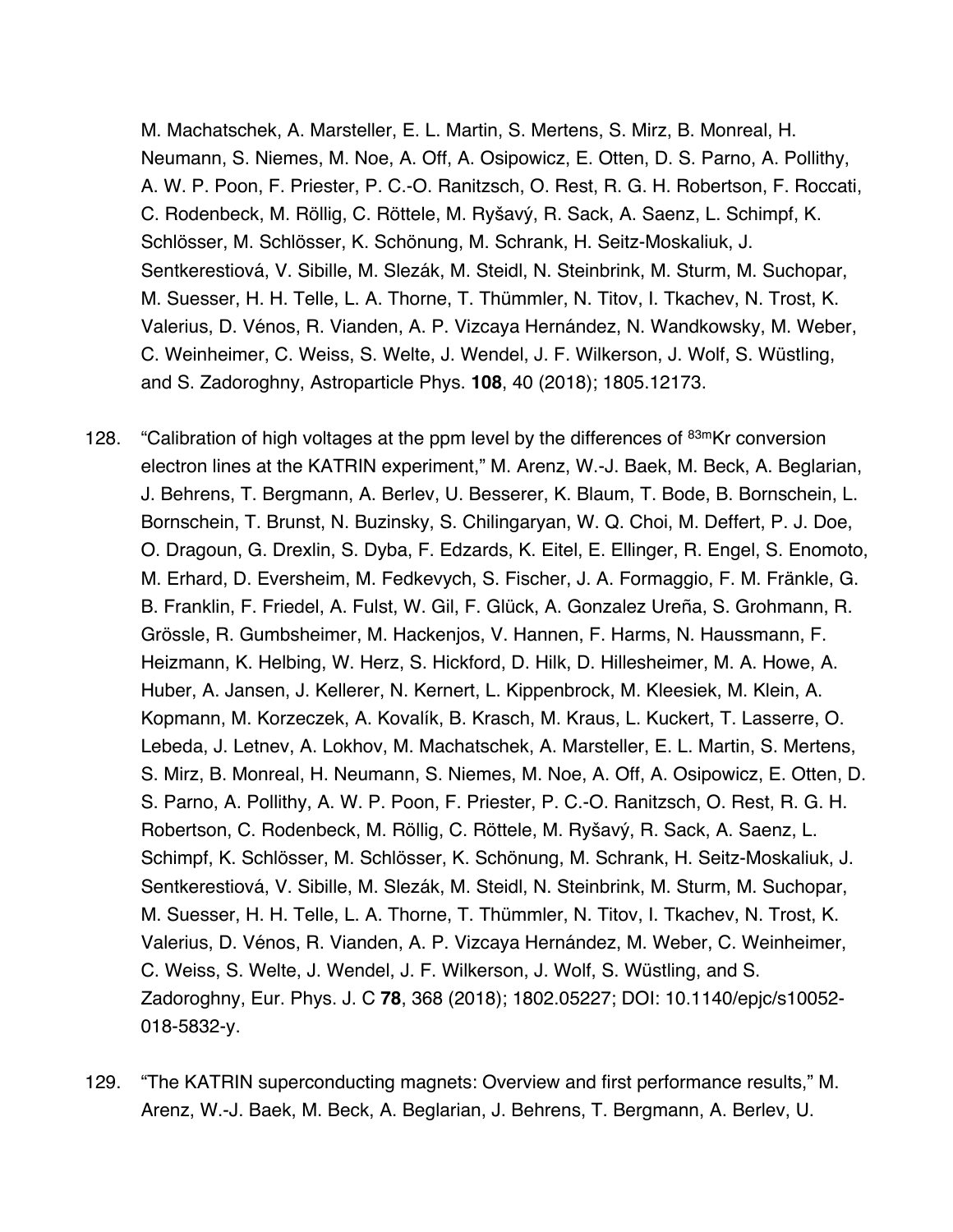Besserer, K. Blaum, T. Bode, B. Bornschein, L. Bornschein, T. Brunst, N. Buzinsky, S. Chilingaryan, W. Q. Choi, M. Deffert, P. J. Doe, O. Dragoun, G. Drexlin, S. Dyba, F. Edzards, K. Eitel, E. Ellinger, R. Engel, S. Enomoto, M. Erhard, D. Eversheim, M. Fedkevych, S. Fischer, J. A. Formaggio, F. M. Fränkle, G. B. Franklin, F. Friedel, A. Fulst, W. Gil, F. Glück, A. Gonzalez Ureña, S. Grohmann, R. Grössle, R. Gumbsheimer, M. Hackenjos, V. Hannen, F. Harms, N. Haussmann, F. Heizmann, K. Helbing, W. Herz, S. Hickford, D. Hilk, D. Hillesheimer, M. A. Howe, A. Huber, A. Jansen, J. Kellerer, N. Kernert, L. Kippenbrock, M. Kleesiek, M. Klein, A. Kopmann, M. Korzeczek, A. Kovalík, B. Krasch, M. Kraus, L. Kuckert, T. Lasserre, O. Lebeda, J. Letnev, A. Lokhov, M. Machatschek, A. Marsteller, E. L. Martin, S. Mertens, S. Mirz, B. Monreal, H. Neumann, S. Niemes, M. Noe, A. Off, A. Osipowicz, E. Otten, D. S. Parno, A. Pollithy, A. W. P. Poon, F. Priester, P. C.-O. Ranitzsch, O. Rest, R. G. H. Robertson, C. Rodenbeck, M. Röllig, C. Röttele, M. Ryšavý, R. Sack, A. Saenz, L. Schimpf, K. Schlösser, M. Schlösser, K. Schönung, M. Schrank, H. Seitz-Moskaliuk, J. Sentkerestiová, V. Sibille, M. Slezák, M. Steidl, N. Steinbrink, M. Sturm, M. Suchopar, M. Suesser, H. H. Telle, L. A. Thorne, T. Thümmler, N. Titov, I. Tkachev, N. Trost, K. Valerius, D. Vénos, R. Vianden, A. P. Vizcaya Hernández, M. Weber, C. Weinheimer, C. Weiss, S. Welte, J. Wendel, J. F. Wilkerson, J. Wolf, S. Wüstling, and S. Zadoroghny, J. Inst. **13**, T08005 (2018); 1806:08312.

130. "Suppression of Penning discharges between the KATRIN spectrometers," M. Aker, K. Altenmüller, M. Arenz, W.-J. Baek, J. Barrett, A. Beglarian, J. Behrens, A. Berlev, U. Besserer, K. Blaum, F. Block, S. Bobien, B. Bornschein, L. Bornschein, H. Bouquet, T. Brunst, T. S. Caldwell, S. Chilingaryan, W. Choi, K. Debowski, M. Deffert, M. Descher, D. Díaz Barrero, P. J. Doe, O. Dragoun, G. Drexlin, S. Dyba, F. Edzards, K. Eitel, E. Ellinger, R. Engel, S. Enomoto, D. Eversheim, M. Fedkevych, A. Felden, J. A. Formaggio, F. M. Fränkle, G. B. Franklin, H. Frankrone, F. Friedel, D. Fuchs, A. Fulst, K. Gauda1, W. Gil, F. Glück, S. Grohmann, R. Grössle, R. Gumbsheimer, M. Hackenjos, V. Hannen, J. Hartmann, N. Haußmann, M. Ha Minh, F. Heizmann, J. Heizmann, K. Helbing, S. Hickford, D. Hillesheimer, D. Hinz, T. Höhn, B. Holzapfel, S. Holzmann, T. Houdy, M. A. Howe, A. Huber, A. Jansen, C. Karl, J. Kellerer, N. Kernert, L. Kippenbrock, M. Kleesiek, M. Klein, C. Köhler, L. Köllenberger, A. Kopmann, M. Korzeczek, A. Kovalík, B. Krasch, H. Krause, B. Kuffner, N. Kunka, T. Lasserre, L. La Cascio, O. Lebeda, M. Lebert, B. Lehnert, J. Letnev, F. Leven, T. L. Le, S. Lichter, A. Lokhov, M. Machatschek, E. Malcherek, M. Mark, A. Marsteller, E. L. Martin, F. Megas, C. Melzer, A. Menshikov, S. Mertens, M. Meier, S. Mirz, B. Monreal, P. I. Morales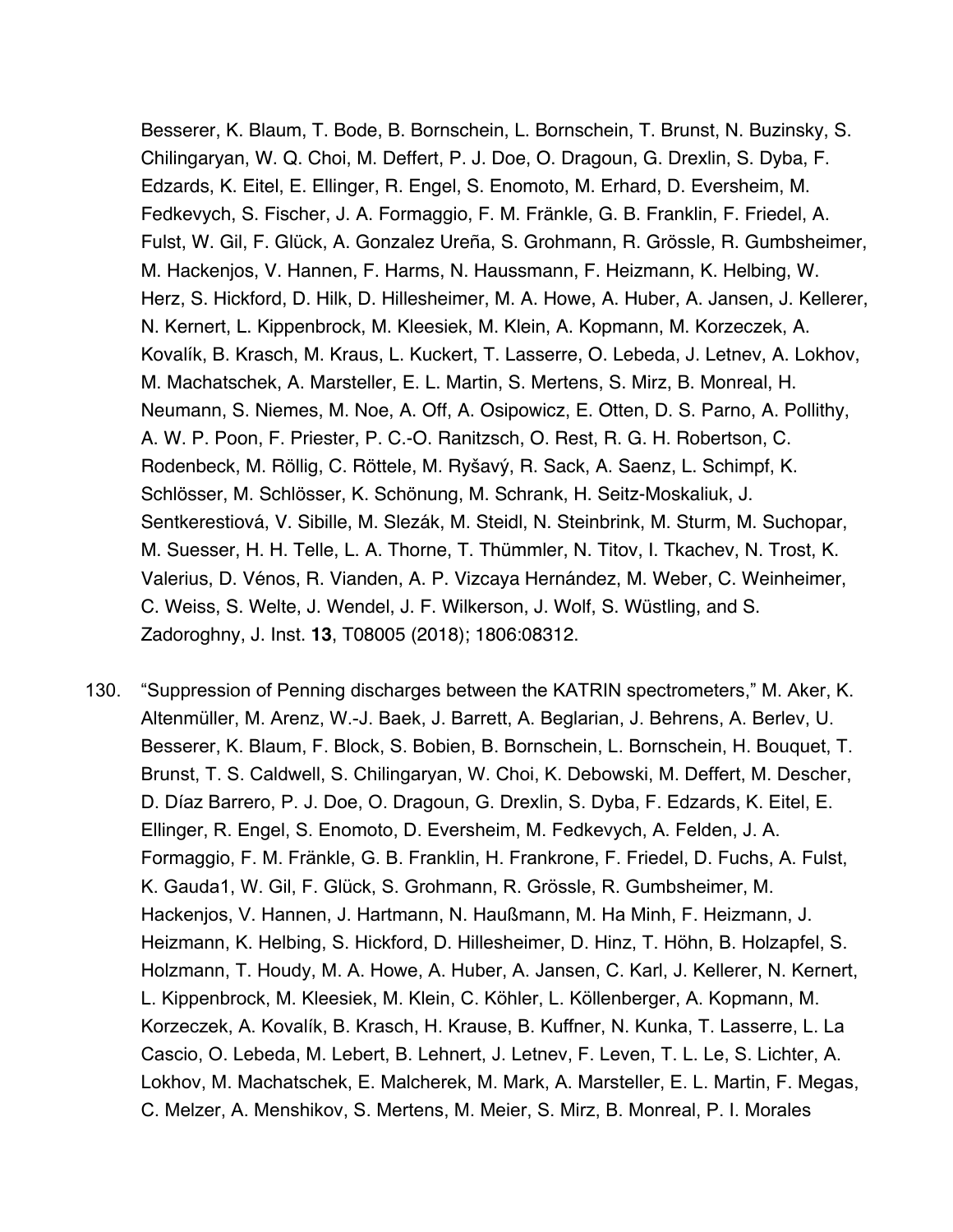Guzmán, K. Müller, U. Naumann, H. Neumann, S. Niemes, M. Noe, A. Off, H.-W. Ortjohann, A. Osipowicz, E. Otten, D. S. Parno, A. Pollithy, A. W. P. Poon, J. M. L. Poyato, F. Priester, P. C.-O. Ranitzsch, O. Rest, R. Rinderspacher, R. G. H. Robertson, C. Rodenbeck, P. Rohr, M. Röllig, C. Röttele, M. Ryšavý, R. Sack, A. Saenz, P. Schäfer, L. Schimpf, K. Schlösser, M. Schlösser, L. Schlüter, M. Schrank, B. Schulz H. Seitz-Moskaliuk, W. Seller, V. Sibille, D. Siegmann, M. Slezák, F. Spanier, M. Steidl, M. Steven, M. Sturm, M. Suesser, M. Sun, D. Tcherniakhovski, H. H. Telle, L. A. Thorne, T. Thümmler, N. Titov, I. Tkachev, N. Trost, K. Urban, K. Valerius, D. Vénos, R. Vianden, A. P. Vizcaya Hernández, M.Weber, C.Weinheimer, C.Weiss, S.Welte, J.Wendel, J. F.Wilkerson, J. Wolf, S. Wüstling, W. Xu, Y.-R. Yen, S. Zadorozhny, and G. Zeller; Eur. Phys. J. C **82**, 821 (2020); arXiv 1911:09633.

- 131. "High-resolution spectroscopy of gaseous <sup>83m</sup>Kr conversion electrons with the KATRIN experiment," K. Altenmueller, M. Arenz, W.-J. Baek, M. Beck, A. Beglarian, J. Behrens, T. Bergmann, A. Berlev, U. Besserer, K. Blaum, F. Block, S. Bobien, T. Bode, B. Bornschein, L. Bornschein, T. Brunst, N. Buzinsky, S. Chilingaryan, W. Q. Choi, M. Deffert, P. J. Doe, O. Dragoun, G. Drexlin, S. Dyba, F. Edzards, E. Ellinger, R. Engel, S. Enomoto, M. Erhard, D. Eversheim, M. Fedkevych, S. Fischer, J. A. Formaggio, F. M. Fränkle, G. B. Franklin, F. Friedel, A. Fulst, W. Gil, F. Glück, A. Gonzalez Ureña, S. Grohmann, R. Grössle, R. Gumbsheimer, M. Hackenjos, V. Hannen, F. Harms, N. Haussmann, F. Heizmann, K. Helbing, W. Herz, S. Hickford, D. Hilk, D. Hillesheimer, M. A. Howe, A. Huber, A. Jansen, J. Kellerer, N. Kernert, L. Kippenbrock, M. Kleesiek, M. Klein, A. Kopmann, M. Korzeczek, A. Kovalík, B. Krasch, M. Kraus, L. Kuckert, T. Lasserre, O. Lebeda, J. Letnev, A. Lokhov, M. Machatschek, A. Marsteller, E. L. Martin, S. Mertens, S. Mirz, B. Monreal, H. Neumann, S. Niemes, M. Noe, A. Off, A. Osipowicz, E. Otten, D. S. Parno, A. Pollithy, A. W. P. Poon, F. Priester, P. C.-O. Ranitzsch, O. Rest, R. G. H. Robertson, C. Rodenbeck, M. Röllig, C. Röttele, M. Ryšavý, R. Sack, A. Saenz, L. Schimpf, K. Schlösser, M. Schlösser, K. Schönung, M. Schrank, H. Seitz-Moskaliuk, J. Sentkerestiová, V. Sibille, M. Slezák, M. Steidl, N. Steinbrink, M. Sturm, M. Suchopar, M. Suesser, H. H. Telle, L. A. Thorne, T. Thümmler, N. Titov, I. Tkachev, N. Trost, K. Valerius, D. Vénos, R. Vianden, A. P. Vizcaya Hernández, M. Weber, C. Weinheimer, C. Weiss, S. Welte, J. Wendel, J. F. Wilkerson, J. Wolf, S. Wüstling, and S. Zadoroghny; J. Phys. G: Nucl. Part. Phys. **47**, 065002 (2020); arXiv 1903.06542.
- 132. "Electron Radiated Power in Cyclotron Radiation Emission Spectroscopy Experiments," Ali Ashtari Esfahani, Vikas Bansal, Sebastian Böser, Nicholas Buzinzky, Raphael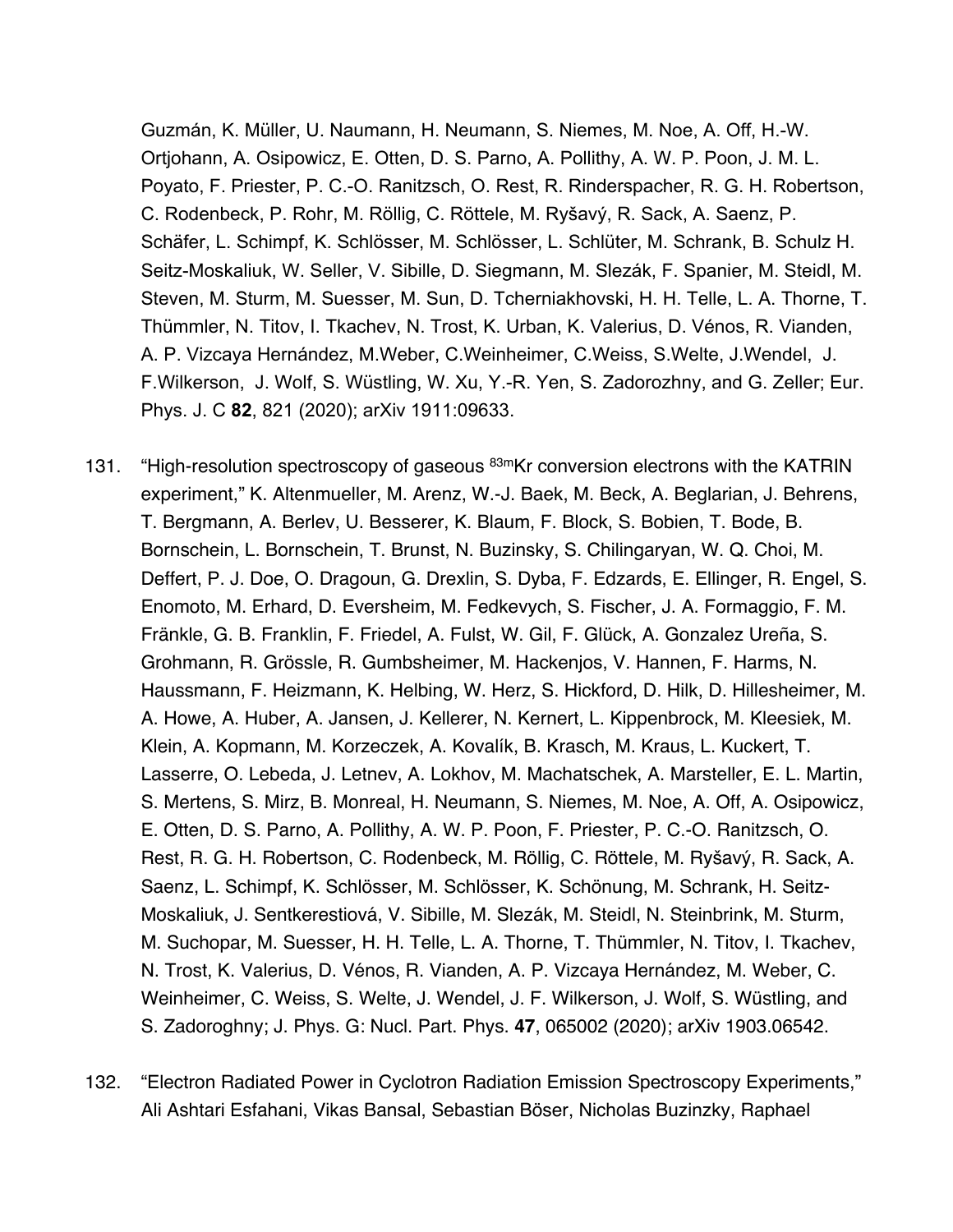Cervantes, Christine Claessens, Luiz de Viveiros, Peter J. Doe, Martin Fertl, Joseph A. Formaggio, Mathieu Guigue, Karsten M. Heeger, Joseph Johnston, A. Mark Jones, Kareem Kazkaz, Benjamin H. LaRoque, Michelle Leber, Alec Lindman, Eric Machado, Benjamin Monreal, E. C. Morrison, James A. Nikkel, Elise Novitski, Noah S. Oblath, Walter C. Pettus, R. G. Hamish Robertson, Gray Rybka, Luis Saldaña, Valerian Sibille, Malachi Schram, Penny L. Slocum, Yu-Hao Sun, Jonathan R. Tedeschi, Thomas Thümmler, Brent A. VanDevender, Megan Wachtendonk, M. Walter, Talia E. Weiss, Timothy Wendler, and Evan M. Zayas; arXiv 1703:02037; Phys. Rev. C **91**, 055501, 2019.

- 133. "Gamma-induced background in the KATRIN main spectrometer," K. Altenmüller, M. Arenz, W.-J. Baek, M. Beck, A. Beglarian, J. Behrens, T. Bergmann, A. Berlev, U. Besserer, K. Blaum, S. Bobien, T. Bode, B. Bornschein, L. Bornschein, T. Brunst, N. Buzinsky, S. Chilingaryan, W. Q. Choi, M. Deffert, P. J. Doe, O. Dragoun, G. Drexlin, S. Dyba, F. Edzards, K. Eitel, E. Ellinger, R. Engel, S. Enomoto, M. Erhard, D. Eversheim, M. Fedkevych, J. A. Formaggio, F. M. Fränkle, G. B. Franklin, F. Friedel, A. Fulst, W. Gil, F. Glück, A. Gonzalez Ureña, S. Grohmann, R. Grössle, R. Gumbsheimer, M. Hackenjos, V. Hannen, F. Harms, N. Haussmann, F. Heizmann, K. Helbing, W. Herz, S. Hickford, D. Hilk, D. Hillesheimer, M. A. Howe, A. Huber, A. Jansen, J. Kellerer, N. Kernert, L. Kippenbrock, M. Kleesiek, M. Klein, A. Kopmann, M. Korzeczek, A. Kovalík, B. Krasch, M. Kraus, L. Kuckert, T. Lasserre, O. Lebeda, J. Letnev, A. Lokhov, M. Machatschek, A. Marsteller, E. L. Martin, S. Mertens, S. Mirz, B. Monreal, H. Neumann, S. Niemes, M. Noe, A. Off, A. Osipowicz, E. Otten, D. S. Parno, A. Pollithy, A. W. P. Poon, F. Priester, P. C.-O. Ranitzsch, O. Rest, R. G. H. Robertson, F. Roccati, C. Rodenbeck, M. Röllig, C. Röttele, M. Ryšavý, R. Sack, A. Saenz, L. Schimpf, K. Schlösser, M. Schlösser, K. Schönung, M. Schrank, H. Seitz-Moskaliuk, J. Sentkerestiová, V. Sibille, M. Slezák, M. Steidl, N. Steinbrink, M. Sturm, M. Suchopar, M. Suesser, H. H. Telle, L. A. Thorne, T. Thümmler, N. Titov, I. Tkachev, N. Trost, K. Valerius, D. Vénos, R. Vianden, A. P. Vizcaya Hernández, M. Weber, C. Weinheimer, C. Weiss, S. Welte, J. Wendel, J. F. Wilkerson, J. Wolf, S. Wüstling, S. Zadoroghny, and G. Zeller, submitted to Eur. Phys. J. C.; Eur. Phys. J. C **79**, 807 (2019); 1903:00563.
- 134. "Tests of Lorentz Invariance at the Sudbury Neutrino Observatory," B. Aharmim, S. N. Ahmed, A. E. Anthony, N. Barros, E. W. Beier, A. Bellerive, B. Beltran, M. Bergevin, S. D. Biller, E. Blucher, R. Bonventre, K. Boudjemline, M. G. Boulay, B. Cai, E. J.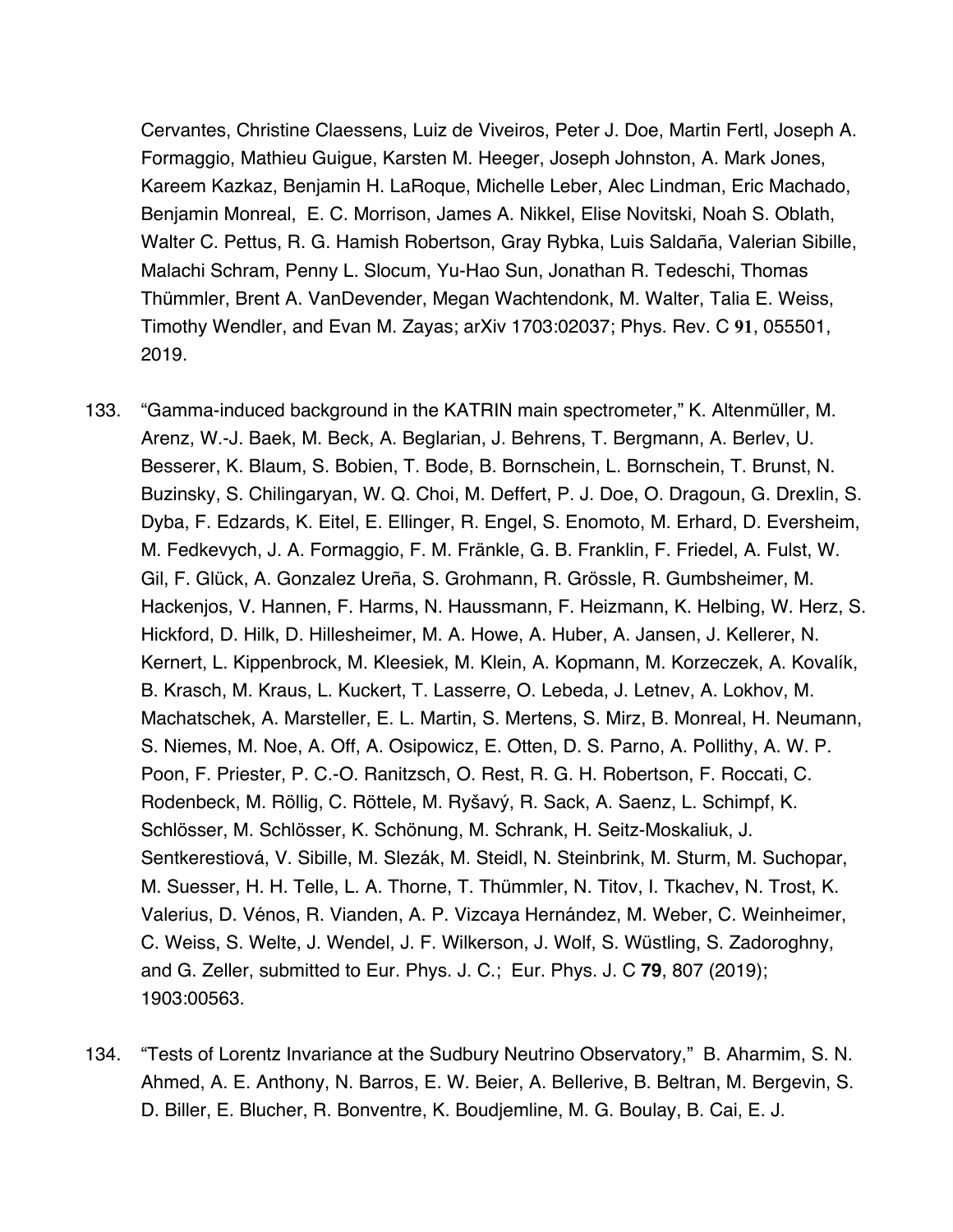Callaghan, J. Caravaca, Y. D. Chan, D. Chauhan, M. Chen, B. T. Cleveland, G. A. Cox, X. Dai, H. Deng, J. A. Detwiler, P. J. Doe, G. Doucas, P.-L. Drouin, M. Dunford, S. R. Elliott, H. C. Evans, G. T. Ewan, J. Farine, H. Fergani, F. Fleurot, R. J. Ford, J. A. Formaggio, N. Gagnon, k. Gilje, J. TM. Goon, K. Graham, E. Guillian, S. Habib, R. L. Hahn, A. L. Hallin, E. D. Hallman, P. J. Harvey, R. Hazama, W. J. Heintzelman, J. Heise, R. L. Helmer, A. Hime, C. Howard, M. Huang, P. Jagam, B. Jamieson, N. A. Jelley, M. Jerkins, K. J. Keeter, C. Kefelian, J. R. Klein, L. L. Kormos, M. Kos, C. Kraus, C. B. Krauss, A. Krueger, T. Kutter, C. C. M. Kyba, K. Labe, B. J. Land, R. Lange, A. LaTorre, J. Law, I. T. Lawson, K. T. Lesko, J. R. Leslie, I. Levine, J. C. Loach, R. MacLellan, S. Majerus, H. B. Mak, J. Maneira, R. D. Martin, N. McCauley, A. B. McDonald, S. McGee, M. L. Miller, B. Monreal, J. Monroe, B. G. Nickel, A. J. Noble, H. M. O'Keeffe, N. S. Oblath, R. W. Ollerhead, G. D. Orebi Gann, S. M. Oser, R. A. Ott, S. J. M. Peeters, A. W. P. Poon, G. Prior, S. D. Reitzner, K. Rielage, B. C. Robertson, R. G. H. Robertson, M. H. Schwendener, J. A. Secrest, S. R. Seibert, O. Simard, D. Sinclair, J. Singh, P. Skensved, M. Smiley, T. J. Sonley, L. C. Stonehill, G. Tesic, N. Tolich, T. Tsui, R. Van Berg, B. A. VanDevender, C. J. Virtue, B. L. Wall, D. Waller, H. Wan Chan Tseung, D. L. Wark, J. Wendland, N. West, J. F. Wilkerson, J. R. Wilson, T. Winchester, A. Wright, M. Yeh, F. Zhang, and K. Zuber (SNO Collaboration); arXiv 1705:00696, Phys. Rev. D **98**, 112013 (2018).

135. "Constraints on neutrino lifetime from the Sudbury Neutrino Observatory," B. Aharmim, S. N. Ahmed, A. E. Anthony, N. Barros, E. W. Beier, A. Bellerive, B. Beltran, M. Bergevin, S. D. Biller, R. Bonventre, K. Boudjemline, M. G. Boulay, B. Cai, E. J. Callaghan, J. Caravaca, Y. D. Chan, D. Chauhan, M. Chen, B. T. Cleveland, G. A. Cox, X. Dai, H. Deng, J. A. Detwiler, P. J. Doe, G. Doucas, P.-L. Drouin, M. Dunford, S. R. Elliott, H. C. Evans, G. T. Ewan, J. Farine, H. Fergani, F. Fleurot, R. J. Ford, J. A. Formaggio, N. Gagnon, k. Gilje, J. TM. Goon, K. Graham, E. Guillian, S. Habib, R. L. Hahn, A. L. Hallin, E. D. Hallman, P. J. Harvey, R. Hazama, W. J. Heintzelman, J. Heise, R. L. Helmer, A. Hime, C. Howard, M. Huang, P. Jagam, B. Jamieson, N. A. Jelley, M. Jerkins, K. J. Keeter, C. Kefelian, J. R. Klein, L. L. Kormos, M. Kos, C. Kraus, C. B. Krauss, A. Krueger, T. Kutter, C. C. M. Kyba, B. J. Land, R. Lange, J. Law, I. T. Lawson, K. T. Lesko, J. R. Leslie, I. Levine, J. C. Loach, R. MacLellan, S. Majerus, H. B. Mak, J. Maneira, R. D. Martin, N. McCauley, A. B. McDonald, S. McGee, M. L. Miller, B. Monreal, J. Monroe, B. G. Nickel, A. J. Noble, H. M. O'Keeffe, N. S. Oblath, R. W. Ollerhead, G. D. Orebi Gann, S. M. Oser, R. A. Ott, S. J. M. Peeters, A. W. P. Poon, G. Prior, S. D. Reitzner, K. Rielage, B. C. Robertson, R. G. H. Robertson, M. H.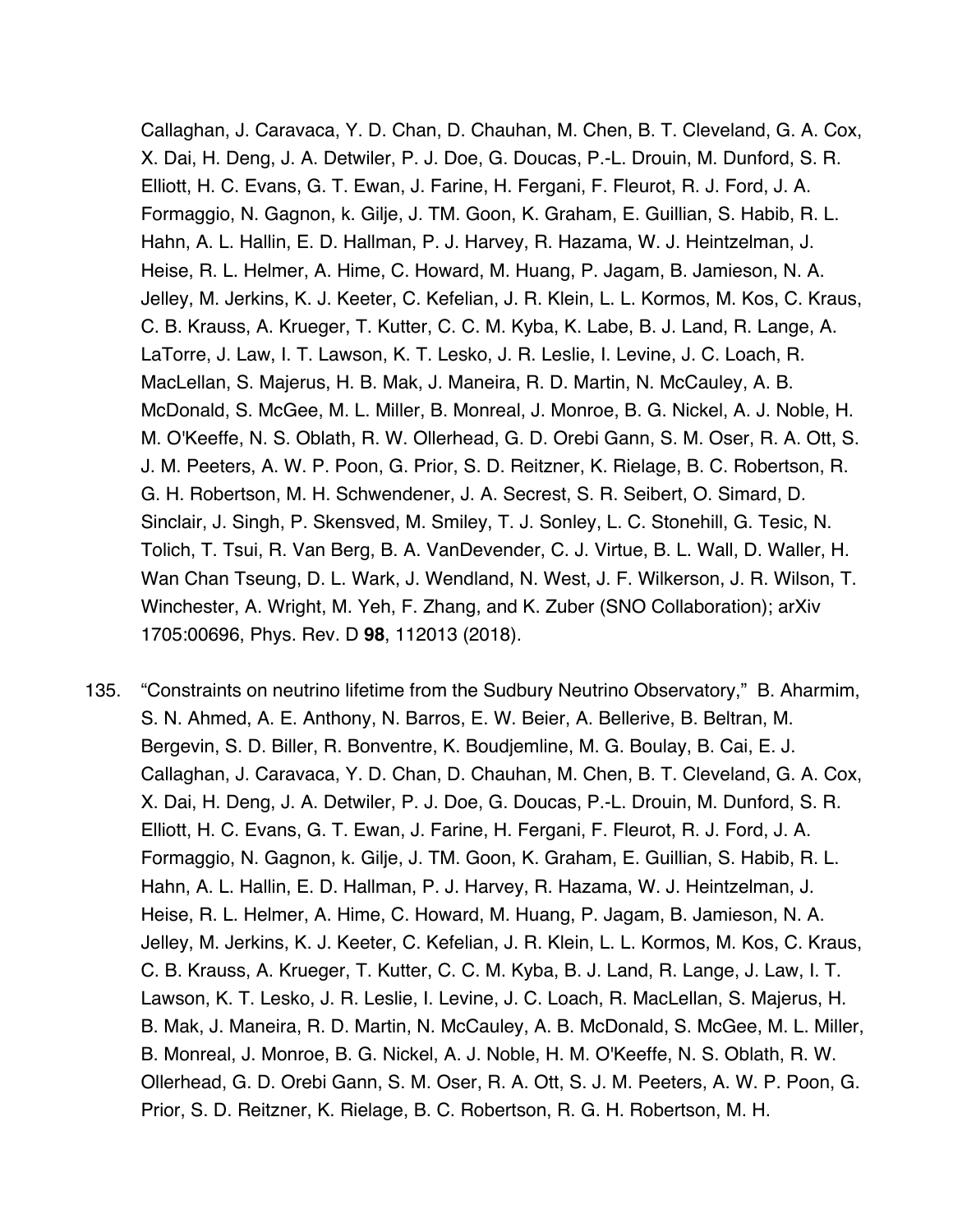Schwendener, J. A. Secrest, S. R. Seibert, O. Simard, D. Sinclair, P. Skensved, T. J. Sonley, L. C. Stonehill, G. Tesic, N. Tolich, T. Tsui, R. Van Berg, B. A. VanDevender, C. J. Virtue, B. L. Wall, D. Waller, H. Wan Chan Tseung, D. L. Wark, J. Wendland, N. West, J. F. Wilkerson, J. R. Wilson, T. Winchester, A. Wright, M. Yeh, F. Zhang, and K. Zuber (SNO Collaboration); arXiv 1705:00696, Phys. Rev. D **99**, 032013 (2019).

- 136. "Measurement of neutron production in atmospheric neutrino interactions at the Sudbury Neutrino Observatory," B. Aharmim, S. N. Ahmed, A. E. Anthony, N. Barros, E. W. Beier, A. Bellerive, B. Beltran, M. Bergevin, S. D. Biller, R. Bonventre, K. Boudjemline, M. G. Boulay, B. Cai, E. J. Callaghan, J. Caravaca, Y. D. Chan, D. Chauhan, M. Chen, B. T. Cleveland, G. A. Cox, R. Curley, X. Dai, H. Deng, J. A. Detwiler, P. J. Doe, G. Doucas, P.-L. Drouin, M. Dunford, S. R. Elliott, H. C. Evans, G. T. Ewan, J. Farine, H. Fergani, F. Fleurot, R. J. Ford, J. A. Formaggio, N. Gagnon, k. Gilje, J. TM. Goon, K. Graham, E. Guillian, S. Habib, R. L. Hahn, A. L. Hallin, E. D. Hallman, P. J. Harvey, R. Hazama, W. J. Heintzelman, J. Heise, R. L. Helmer, A. Hime, C. Howard, M. Huang, P. Jagam, B. Jamieson, N. A. Jelley, M. Jerkins, K. J. Keeter, J. R. Klein, L. L. Kormos, M. Kos, C. Kraus, C. B. Krauss, A. Krueger, T. Kutter, C. C. M. Kyba, B. J. Land, R. Lange, J. Law, I. T. Lawson, K. T. Lesko, J. R. Leslie, I. Levine, J. C. Loach, R. MacLellan, S. Majerus, H. B. Mak, J. Maneira, R. D. Martin, N. McCauley, A. B. McDonald, S. McGee, M. L. Miller, B. Monreal, J. Monroe, B. G. Nickel, A. J. Noble, H. M. O'Keeffe, N. S. Oblath, R. W. Ollerhead, G. D. Orebi Gann, S. M. Oser, R. A. Ott, S. J. M. Peeters, A. W. P. Poon, G. Prior, S. D. Reitzner, K. Rielage, B. C. Robertson, R. G. H. Robertson, M. H. Schwendener, J. A. Secrest, S. R. Seibert, O. Simard, D. Sinclair, J. Singh, P. Skensved, M. Smiley, T. J. Sonley, L. C. Stonehill, G. Tesic, N. Tolich, T. Tsui, R. Van Berg, B. A. VanDevender, C. J. Virtue, B. L. Wall, D. Waller, H. Wan Chan Tseung, D. L. Wark, J. Wendland, N. West, J. F. Wilkerson, J. R. Wilson, T. Winchester, A. Wright, M. Yeh, F. Zhang, and K. Zuber (SNO Collaboration); arXiv 1904:01148, Phys. Rev. D **99**, 112007 (2019).
- 137. "Improved upper limit on the neutrino mass from a direct kinematic method by KATRIN," M. Aker, K. Altenmueller, M. Arenz, M. Babutzka, J. Barrett, S. Bauer, M. Beck, A. Beglarian, J. Behrens, T. Bergmann, U. Besserer, K. Blaum, F. Block, S. Bobien, K. Bokeloh (nee Hugenberg), J. Bonn, B. Bornschein, L. Bornschein, H. Bouquet, T. Brunst, T. S. Caldwell, L. La Cascio, S. Chilingaryan, W. Choi, T. J. Corona, K. Debowski, M. Deffert, M. Descher, P. J. Doe, O. Dragoun, G. Drexlin, J. A. Dunmore, S. Dyba, F. Edzards, L. Eisenblaetter, K. Eitel, E. Ellinger, R. Engel, S. Enomoto, M.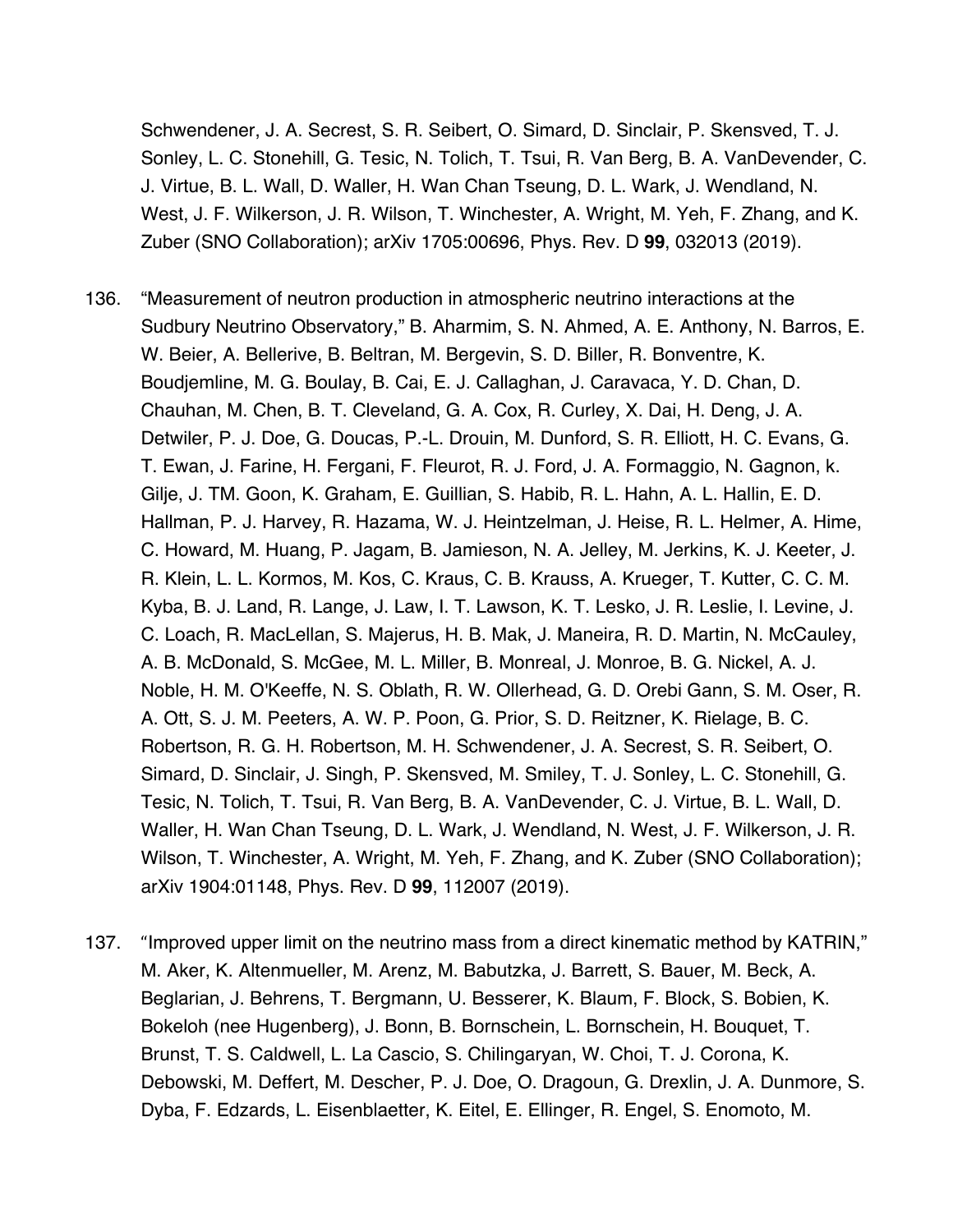Erhard, D. Eversheim, M. Fedkevych, A. Felden, S. Fischer, B. Flatt, J. A. Formaggio, F. M. Fraenkle, G. B. Franklin, H. Frankrone, F. Friedel, D. Fuchs, A. Fulst, D. Furse, K. Gauda, H. Gemmeke, W. Gil, F. Glueck, S. Goerhardt, S. Groh, S. Grohmann, R. Groessle, R. Gumbsheimer, M. Ha Minh, M. Hackenjos, V. Hannen, F. Harms, J. Hartmann, N. Haussmann, F. Heizmann, K. Helbing, S. Hickford, D. Hilk, B. Hillen, D. Hillesheimer, D. Hinz, T. Hoehn, B. Holzapfel, S. Holzmann, T. Houdy, M. A. Howe, A. Huber, A. Jansen, A. Kaboth, C. Karl, O. Kazachenko, J. Kellerer, N. Kernert, L. Kippenbrock, M. Kleesiek (ne Haag), M. Klein, C. Koehler, L. Koellenberger, A. Kopmann, M. Korzeczek, A. Kosmider, A. Kovalicek, B. Krasch, M. Kraus, H. Krause, L. Kuckert (nee Neumann), B. Kuffner, N. Kunka, T. Lasserre, T. L. Le, O. Lebeda, M. Leber, B. Lehnert, J. Letnev, F. Leven, S. Lichter, V. M. Lobashev, A. Lokhov, M. Machatschek, E. Malcherek, K. Mueller, M. Mark, A. Marsteller, E. L. Martin, C. Melzer, A. Menshikov, S. Mertens, L. I. Minter (nee Bodine), S. Mirz, B. Monreal, P. I. Morales Guzman, K. Mueller, U. Naumann, W. Ndeke, H. Neumann, S. Niemes, M. Noe, N. S. Oblath, H.-W. Ortjohann, A. Osipowicz, B. Ostrick, E. Otten, D. S. Parno, D. G. Phillips II, P. Plischke, A. Pollithy, A. W. P. Poon, J. Pouryamout, M. Prall, F. Priester, M. Roellig, C. Roettele, P. C.-O. Ranitzsch, O. Rest, R. Rinderspacher, R. G. H. Robertson, C. Rodenbeck, P. Rohr, Ch. Roll, S. Rupp, M. Rysavy, R. Sack, A. Saenz, P. Schaefer, L. Schimpf, K. Schloesser, M. Schloesser, L. Schlueter, H. Schoen, K. Schoenung, M. Schrank, B. Schulz, J. Schwarz, H. Seitz-Moskaliuk, W. Seller, V. Sibille, D. Siegmann, A. Skasyrskaya, M. Slezak, A. Spalek, F. Spanier, M. Steidl, N. Steinbrink, M. Sturm, M. Suesser, M. Sun, D. Tcherniakhovski, H. H. Telle, T. Thuemmler, L. A. Thorne, N. Titov, I. Tkachev, N. Trost, K. Urban, D. Venos, K. Valerius, B. A. VanDevender, R. Vianden, A. P. Vizcaya Hernandez, B. L. Wall, S. Wuestling, M. Weber, C. Weinheimer, C. Weiss, S. Welte, J. Wendel, K. J. Wierman, J. F. Wilkerson, J. Wolf, W. Xu, Y.-R. Yen, M. Zacher, S. Zadorozhny, M. Zboril, and G. Zeller; arXiv 1909:06048; Phys. Rev. Lett. 123, 221802 (2019).

138. "First operation of the KATRIN experiment with tritium," M. Aker, K. Altenmüller, M. Arenz, W.-J. Baek, J. Barrett, A. Beglarian, J. Behrens, A. Berlev, U. Besserer, K. Blaum, F. Block, S. Bobien, B. Bornschein, L. Bornschein, H. Bouquet, T. Brunst, T. S. Caldwell, S. Chilingaryan, W. Choi, K. Debowski, M. Deffert, M. Descher, D. Díaz Barrero, P. J. Doe, O. Dragoun, G. Drexlin, S. Dyba, F. Edzards, K. Eitel, E. Ellinger, R. Engel, S. Enomoto, D. Eversheim, M. Fedkevych, A. Felden, J. A. Formaggio, F. M. Fränkle, G. B. Franklin, H. Frankrone, F. Friedel, D. Fuchs, A. Fulst, K. Gauda1, W. Gil, F. Glück, S. Grohmann, R. Grössle, R. Gumbsheimer, M. Hackenjos, V. Hannen, J.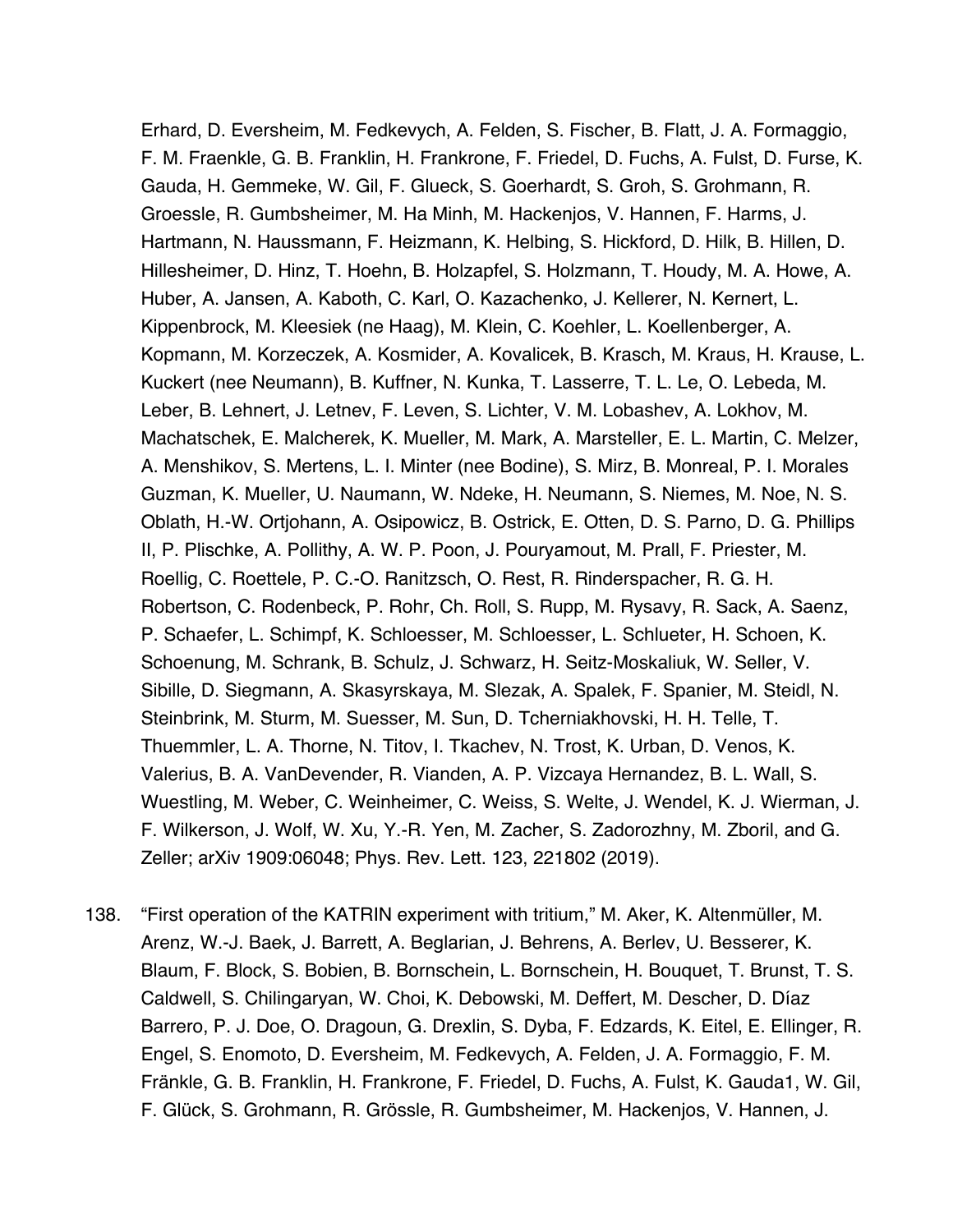Hartmann, N. Haußmann, M. Ha Minh, F. Heizmann, J. Heizmann, K. Helbing, S. Hickford, D. Hillesheimer, D. Hinz, T. Höhn, B. Holzapfel, S. Holzmann, T. Houdy, M. A. Howe, A. Huber, A. Jansen, C. Karl, J. Kellerer, N. Kernert, L. Kippenbrock, M. Kleesiek, M. Klein, C. Köhler, L. Köllenberger, A. Kopmann, M. Korzeczek, A. Kovalík, B. Krasch, H. Krause, B. Kuffner, N. Kunka, T. Lasserre, L. La Cascio, O. Lebeda, M. Lebert, B. Lehnert, J. Letnev, F. Leven, T. L. Le, S. Lichter, A. Lokhov, M. Machatschek, E. Malcherek, M. Mark, A. Marsteller, E. L. Martin, F. Megas, C. Melzer, A. Menshikov, S. Mertens, M. Meier, S. Mirz, B. Monreal, P. I. Morales Guzmán, K. Müller, U. Naumann, H. Neumann, S. Niemes, M. Noe, A. Off, H.-W. Ortjohann, A. Osipowicz, E. Otten, D. S. Parno, A. Pollithy, A. W. P. Poon, J. M. L. Poyato, F. Priester, P. C.-O. Ranitzsch, O. Rest, R. Rinderspacher, R. G. H. Robertson, C. Rodenbeck, P. Rohr, M. Röllig, C. Röttele, M. Ryšavý, R. Sack, A. Saenz, P. Schäfer, L. Schimpf, K. Schlösser, M. Schlösser, L. Schlüter, M. Schrank, B. Schulz H. Seitz-Moskaliuk, W. Seller, V. Sibille, D. Siegmann, M. Slezák, F. Spanier, M. Steidl, M. Steven, M. Sturm, M. Suesser, M. Sun, D. Tcherniakhovski, H. H. Telle, L. A. Thorne, T. Thümmler, N. Titov, I. Tkachev, N. Trost, K. Urban, K. Valerius, D. Vénos, R. Vianden, A. P. Vizcaya Hernández, M.Weber, C.Weinheimer, C.Weiss, S.Welte, J.Wendel, J. F.Wilkerson, J. Wolf, S. Wüstling, W. Xu, Y.-R. Yen, S. Zadorozhny, and G. Zeller; Eur. Phys. J. C 80, 264 (2020); arXiv 1909:06069

- 139. "Cyclotron Radiation Emission Spectroscopy Signal Classification with Machine Learning in Project 8," Ali Ashtari Esfahani, Sebastian Böser, Nicholas Buzinzky, Raphael Cervantes, Christine Claessens, Luiz de Viveiros, Martin Fertl, Joseph A. Formaggio, Laura Gladstone, Mathieu Guigue, Karsten M. Heeger, Joseph Johnston, A. Mark Jones, Kareem Kazkaz, Benjamin H. LaRoque, Alec Lindman, Eric Machado, Benjamin Monreal, E. C. Morrison, James A. Nikkel, Elise Novitski, Noah S. Oblath, Walter C. Pettus, R. G. Hamish Robertson, Gray Rybka, Luis Saldaña, Valerian Sibille, Malachi Schram, Penny L. Slocum, Yu-Hao Sun, Jonathan R. Tedeschi, Thomas Thümmler, Brent A. VanDevender, M. Walter, Talia E. Weiss, Timothy Wendler, and Evan M. Zayas; New J. Phys. **22,** 033004 (2020); arXiv 1909:08115.
- 140. "LOCUST: C++ software for simulation of RF detection," Ali Ashtari Esfahani, Sebastian Böser, Nicholas Buzinzky, Raphael Cervantes, Christine Claessens, Luiz de Viveiros, Martin Fertl, Joseph A. Formaggio, Laura Gladstone, Mathieu Guigue, Karsten M. Heeger, Joseph Johnston, A. Mark Jones, Kareem Kazkaz, Benjamin H. LaRoque, Alec Lindman, Eric Machado, Benjamin Monreal, E. C. Morrison, James A. Nikkel,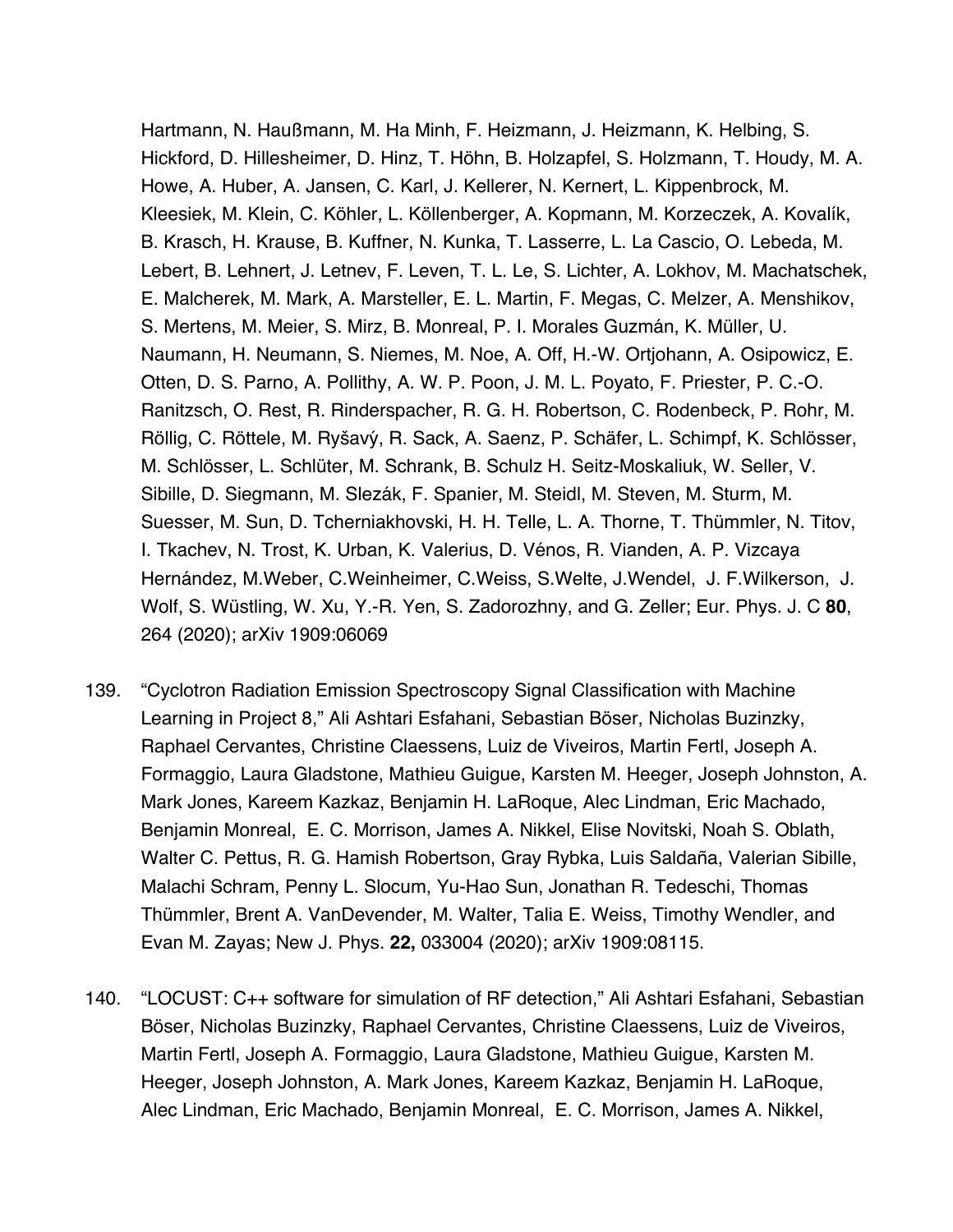Elise Novitski, Noah S. Oblath, Walter C. Pettus, R. G. Hamish Robertson, Gray Rybka, Luis Saldaña, Valerian Sibille, Malachi Schram, Penny L. Slocum, Yu-Hao Sun, Jonathan R. Tedeschi, Thomas Thümmler, Brent A. VanDevender, Megan Wachtendonk, M. Walter, Talia E. Weiss, Timothy Wendler, and Evan M. Zayas; https://doi.org/10.1088/1367-2630/ab550d New J. Phys. **21**, 113051, 2019.

- 141. "Cosmogenic neutron production at the Sudbury Neutrino Observatory," B. Aharmim, S. N. Ahmed, A. E. Anthony, N. Barros, E. W. Beier, A. Bellerive, B. Beltran, M. Bergevin, S. D. Biller, R. Bonventre, K. Boudjemline, M. G. Boulay, B. Cai, E. J. Callaghan, J. Caravaca, Y. D. Chan, D. Chauhan, M. Chen, B. T. Cleveland, G. A. Cox, R. Curley, X. Dai, H. Deng, J. A. Detwiler, P. J. Doe, G. Doucas, P.-L. Drouin, M. Dunford, S. R. Elliott, H. C. Evans, G. T. Ewan, J. Farine, H. Fergani, F. Fleurot, R. J. Ford, J. A. Formaggio, N. Gagnon, k. Gilje, J. TM. Goon, K. Graham, E. Guillian, S. Habib, R. L. Hahn, A. L. Hallin, E. D. Hallman, P. J. Harvey, R. Hazama, W. J. Heintzelman, J. Heise, R. L. Helmer, A. Hime, C. Howard, M. Huang, P. Jagam, B. Jamieson, N. A. Jelley, M. Jerkins, K. J. Keeter, C. Kefelian, J. R. Klein, L. L. Kormos, M. Kos, C. Kraus, C. B. Krauss, A. Krueger, T. Kutter, C. C. M. Kyba, B. J. Land, R. Lange, J. Law, I. T. Lawson, K. T. Lesko, J. R. Leslie, I. Levine, J. C. Loach, R. MacLellan, S. Majerus, H. B. Mak, J. Maneira, R. D. Martin, N. McCauley, A. B. McDonald, S. McGee, M. L. Miller, B. Monreal, J. Monroe, B. G. Nickel, A. J. Noble, H. M. O'Keeffe, N. S. Oblath, R. W. Ollerhead, G. D. Orebi Gann, S. M. Oser, R. A. Ott, S. J. M. Peeters, A. W. P. Poon, G. Prior, S. D. Reitzner, K. Rielage, B. C. Robertson, R. G. H. Robertson, M. H. Schwendener, J. A. Secrest, S. R. Seibert, O. Simard, D. Sinclair, P. Skensved, T. J. Sonley, L. C. Stonehill, G. Tesic, N. Tolich, T. Tsui, R. Van Berg, B. A. VanDevender, C. J. Virtue, B. L. Wall, D. Waller, H. Wan Chan Tseung, D. L. Wark, J. Wendland, N. West, J. F. Wilkerson, J. R. Wilson, T. Winchester, A. Wright, M. Yeh, F. Zhang, and K. Zuber (SNO Collaboration); arXiv 1909:11728, Phys. Rev. D **100**, 112005 (2019).
- 142. "Suppression of Penning discharges between the KATRIN spectrometers," M. Aker, K. Altenmüller, M. Arenz, W.-J. Baek, J. Barrett, A. Beglarian, J. Behrens, A. Berlev, U. Besserer, K. Blaum, F. Block, S. Bobien, B. Bornschein, L. Bornschein, H. Bouquet, T. Brunst, T. S. Caldwell, S. Chilingaryan, W. Choi, K. Debowski, M. Deffert, M. Descher, D. Díaz Barrero, P. J. Doe, O. Dragoun, G. Drexlin, S. Dyba, F. Edzards, K. Eitel, E. Ellinger, R. Engel, S. Enomoto, D. Eversheim, M. Fedkevych, A. Felden, J. A. Formaggio, F. M. Fränkle, G. B. Franklin, H. Frankrone, F. Friedel, D. Fuchs, A. Fulst, K. Gauda1, W. Gil, F. Glück, S. Grohmann, R. Grössle, R. Gumbsheimer, M.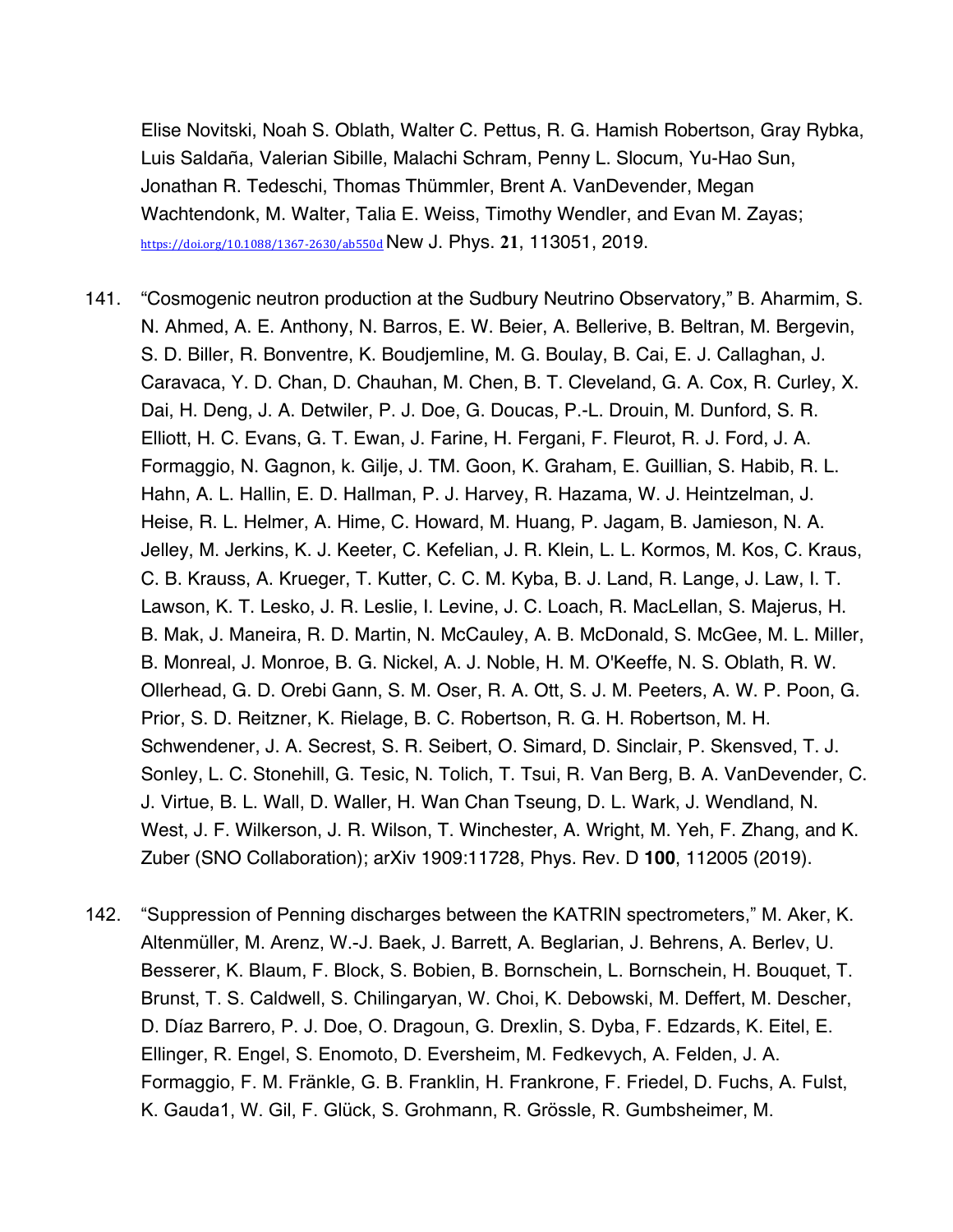Hackenjos, V. Hannen, J. Hartmann, N. Haußmann, M. Ha Minh, F. Heizmann, J. Heizmann, K. Helbing, S. Hickford, D. Hillesheimer, D. Hinz, T. Höhn, B. Holzapfel, S. Holzmann, T. Houdy, M. A. Howe, A. Huber, A. Jansen, C. Karl, J. Kellerer, N. Kernert, L. Kippenbrock, M. Kleesiek, M. Klein, C. Köhler, L. Köllenberger, A. Kopmann, M. Korzeczek, A. Kovalík, B. Krasch, H. Krause, B. Kuffner, N. Kunka, T. Lasserre, L. La Cascio, O. Lebeda, M. Lebert, B. Lehnert, J. Letnev, F. Leven, T. L. Le, S. Lichter, A. Lokhov, M. Machatschek, E. Malcherek, M. Mark, A. Marsteller, E. L. Martin, F. Megas, C. Melzer, A. Menshikov, S. Mertens, M. Meier, S. Mirz, B. Monreal, P. I. Morales Guzmán, K. Müller, U. Naumann, H. Neumann, S. Niemes, M. Noe, A. Off, H.-W. Ortjohann, A. Osipowicz, E. Otten, D. S. Parno, A. Pollithy, A. W. P. Poon, J. M. L. Poyato, F. Priester, P. C.-O. Ranitzsch, O. Rest, R. Rinderspacher, R. G. H. Robertson, C. Rodenbeck, P. Rohr, M. Röllig, C. Röttele, M. Ryšavý, R. Sack, A. Saenz, P. Schäfer, L. Schimpf, K. Schlösser, M. Schlösser, L. Schlüter, M. Schrank, B. Schulz H. Seitz-Moskaliuk, W. Seller, V. Sibille, D. Siegmann, M. Slezák, F. Spanier, M. Steidl, M. Steven, M. Sturm, M. Suesser, M. Sun, D. Tcherniakhovski, H. H. Telle, L. A. Thorne, T. Thümmler, N. Titov, I. Tkachev, N. Trost, K. Urban, K. Valerius, D. Vénos, R. Vianden, A. P. Vizcaya Hernández, M.Weber, C.Weinheimer, C.Weiss, S.Welte, J.Wendel, J. F.Wilkerson, J. Wolf, S. Wüstling, W. Xu, Y.-R. Yen, S. Zadorozhny, and G. Zeller; Eur. Phys. J. C **82**, 821 (2020); arXiv 1911:09633.

- 143. "Beta decay of molecular tritium," Y.-T. Lin, T. H. Burritt, C. Claessens, G. Holman, M. Kallander, E. Machado, L. I. Minter, R. Ostertag, D. S. Parno, J. Pedersen, D. A. Peterson, R. G. H. Robertson, E. B. Smith, T. D. Van Wechel, and A. P. Vizcaya Hernández (TRIMS collaboration); Phys. Rev. Lett. **124**, 222502 (2020), arXiv 2001.11671.
- 144. "Shakeup and shakeoff satellite structure in the electron spectrum of  $83Kr^m$ ," R. G. H. Robertson and V. Venkatapathy; Phys. Rev. C **102**, 035502 (2020); arXiv 2003.12952.
- 145. "The Majorana Demonstrator readout electronics," N. Abgrall, M. Amman, I.J. Arnquist, F.T. Avignone III, A.S. Barabash, C.J. Barton, P.J. Barton, F.E. Bertrand, B. Bos, A.W. Bradley, M. Busch, M. Buuck, T.H. Burritt, T.S. Caldwell, Y-D. Chan, C.D. Christofferson, P.-H. Chu, M.L. Clark, R.J. Cooper, C. Cuesta, J.A. Detwiler, A. Drobizhev, D.W. Edwins, Yu. Efremenko, H. Ejiri, S.R. Elliott, B.K. Fujikawa, T. Gilliss, G.K. Giovanetti, M.P. Green, J. Gruszko, I.S. Guinn, V.E. Guiseppe, C.R. Haufe, R.J. Hegedus, R. Henning, D. Hervas Aguilar, E.W. Hoppe, A. Hostiuc, M.A. Howe, M.F.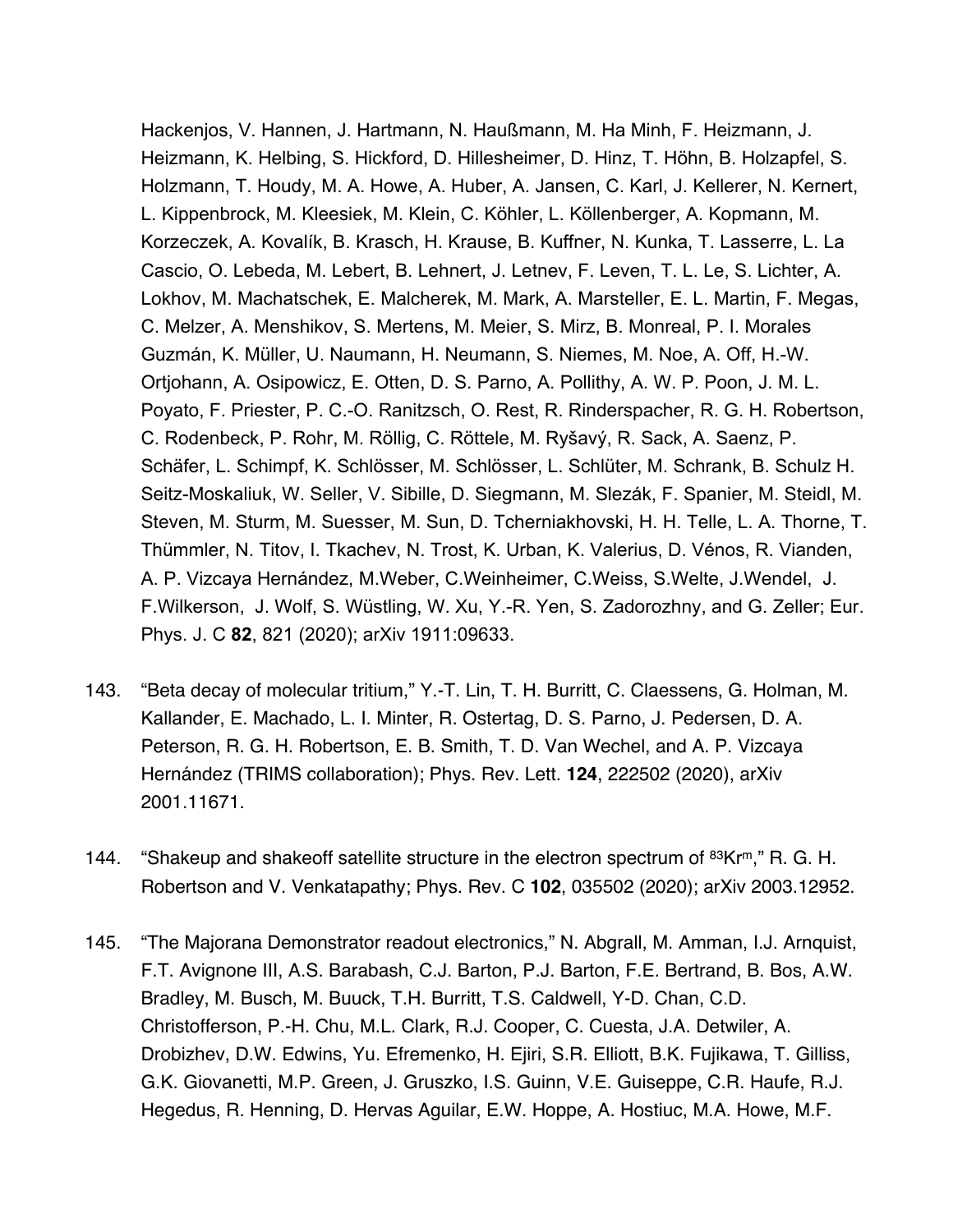Kidd, I. Kim, R.T. Kouzes, K.T. Lesko, J. C. Loach, A.M. Lopez, J. Lopez-Castano, P.N. Luke, E.L. Martin, R.D. Martin, R. Massarczyk, S.J. Meijer, S. Mertens, J. Myslik, T.L. Oll, G. Othman, D. Peterson, W. Pettus, A.W.P. Poon, D.C. Radford, J. Rager, A.L. Reine, K. Rielage, R.G.H. Robertson, N. Ruof, B. Saykl, M.J. Stortini, D. Tedeschi, T.D. Van Wechel, R.L. Varner, K. Vetter, J.F. Wilkerson, C. Wiseman, W. Xu, H. Yaver, C.- H. Yu, B.X. Zhu, and S. Zimmerman; to be submitted to J. Inst. (April 2020).

- 146. "A search for *hep* solar neutrinos and the diffuse supernova neutrino background using all three phases of the Sudbury Neutrino Observatory," B. Aharmim, S. N. Ahmed, A. E. Anthony, N. Barros, E. W. Beier, A. Bellerive, B. Beltran, M. Bergevin, S. D. Biller, E. Blucher, R. Bonventre, K. Boudjemline, M. G. Boulay, B. Cai, E. J. Callaghan, J. Caravaca, Y. D. Chan, D. Chauhan, M. Chen, B. T. Cleveland, G. A. Cox, X. Dai, H. Deng, F. B. Descamps, J. A. Detwiler, P. J. Doe, G. Doucas, P.-L. Drouin, M. Dunford, S. R. Elliott, H. C. Evans, G. T. Ewan, J. Farine, H. Fergani, F. Fleurot, R. J. Ford, J. A. Formaggio, N. Gagnon, K. Gilje, J. TM. Goon, K. Graham, E. Guillian, S. Habib, R. L. Hahn, A. L. Hallin, E. D. Hallman, P. J. Harvey, R. Hazama, W. J. Heintzelman, J. Heise, R. L. Helmer, A. Hime, C. Howard, M. Huang, P. Jagam, B. Jamieson, N. A. Jelley, M. Jerkins, K. J. Keeter, J. R. Klein, L. L. Kormos, M. Kos, C. Kraus, C. B. Krauss, A. Kr\"uger, T. Kutter, C. C. M. Kyba, K. Labe, B. J. Land, R. Lange, A. LaTorre, J. Law, I. T. Lawson, K. T. Lesko, J. R. Leslie, I. Levine, J. C. Loach, R. MacLellan, S. Majerus, H. B. Mak, J. Maneira, R. D. Martin, A. Mastbaum, N. McCauley, A. B. McDonald, S. R. McGee, M. L. Miller, B. Monreal, J. Monroe, B. G. Nickel, A. J. Noble, H. M. O'Keeffe, N. S. Oblath, C. E. Okada, R. W. Ollerhead, G. D. Orebi Gann, S. M. Oser, R. A. Ott, S. J. M. Peeters, A. W. P. Poon, G. Prior, S. D. Reitzner, K. Rielage, B. C. Robertson, R. G. H. Robertson, M. H. Schwendener, J. A. Secrest, S. R. Seibert, O. Simard, D. Sinclair, P. Skensved, T. J. Sonley, L. C. Stonehill, G. Te\v{s}i\'c, N. Tolich, T. Tsui, R. Van Berg, B. A. VanDevender, C. J. Virtue, B. L. Wall, D. Waller, H. Wan Chan Tseung, D. L. Wark, J. Wendland, N. West, J. F. Wilkerson, J. R. Wilson, T. Winchester, A. Wright, M. Yeh, F. Zhang, K. Zuber; Phys. Rev. D **102**, 062006 (2020); arXiV 2007.08018
- 147. "Quantitative long-term monitoring of the circulating gases in the KATRIN experiment using Raman spectroscopy," M. Aker, K. Altenmüller, A. Beglarian, J. Behrens, A. Berlev, U. Besserer, B. Bieringer, K. Blaum, F. Block, B. Bornschein, L. Bornschein, M. Boettcher, T. Brunst, T. S. Caldwell, S. Chilingaryan, W. Choi, D. D. Diaz Barrero, K. Debowski, M. Deffert, M. Descher, P. J. Doe, O. Dragoun, G. Drexlin, S. Dyba, F.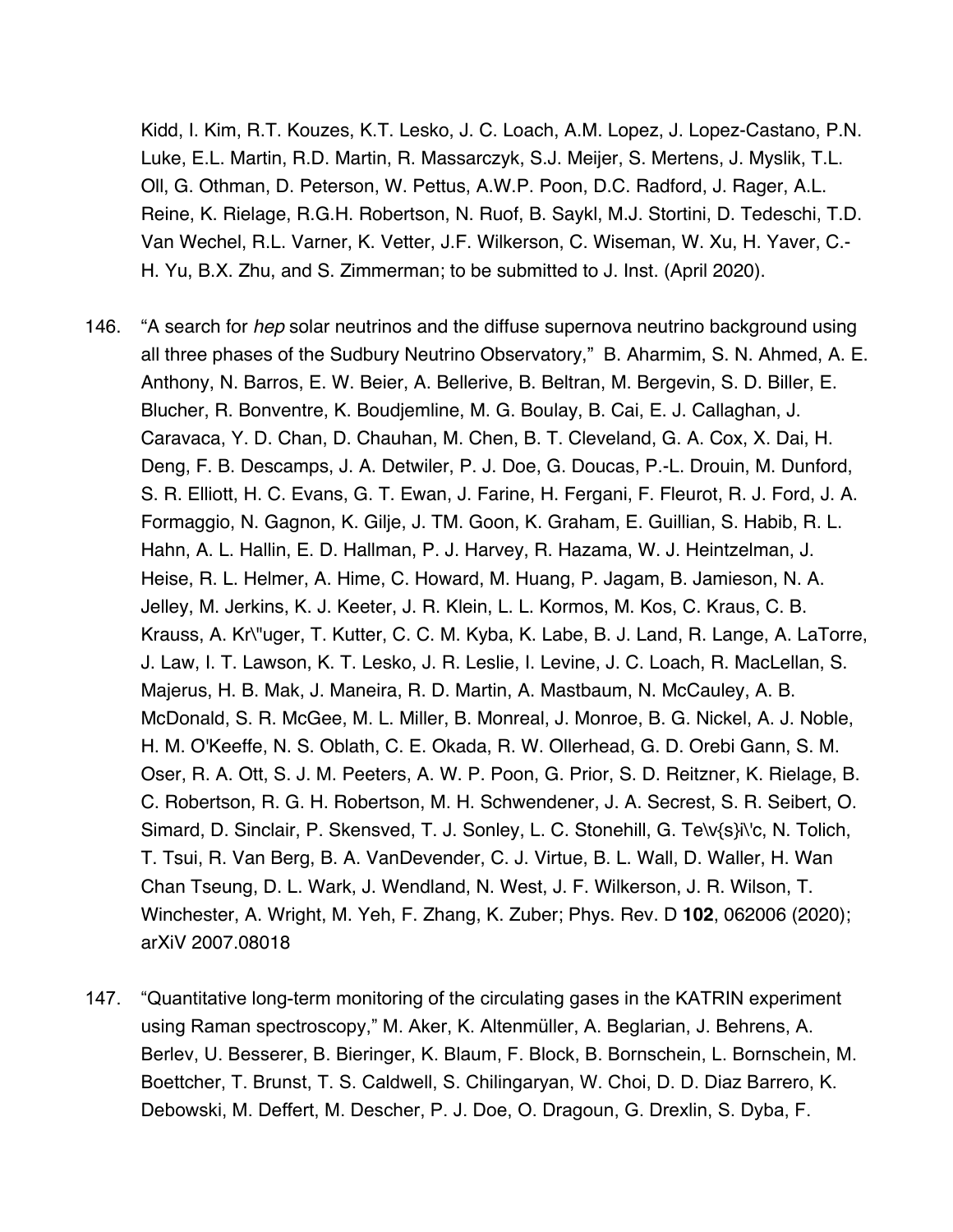Edzards, K. Eitel, E. Ellinger, R. Engel, S. Enomoto, M. Fedkevych, A. Felden, J. A. Formaggio, F. M. Fränkle, G. B. Franklin, F. Friedel, A. Fulst, K. Gauda, W. Gil, F. Glück, R. Grössle, R. Gumbsheimer, V. Hannen, N. Haußmann, K. Helbing, S. Hickford, R. Hiller, D. Hillesheimer, D. Hinz, T. Höhn, T. Houdy, A. Huber, A. Jansen, C. Karl, J. Kellerer, L. Kippenbrock, M. Klein, C. Köhler, L. Köllenberger, A. Kopmann, M. Korzeczek, A. Kovalík, B. Krasch, H. Krause, L. La Cascio, T. Lasserre, T. L. Le, O. Lebeda, B. Lehnert, A. Lokhov, M. Machatschek, E. Malcherek, A. Marsteller, E. L. Martin, M. Meier, C. Melzer, S. Mertens, K. Müller, S. Niemes, P. Oelpmann, A. Osipowicz, D. S. Parno, A. W. P. Poon, J. M. L. Poyato, F. Priester, O. Rest, M. Röllig, C. Röttele, R. G. H. Robertson, C. Rodenbeck, M. Ryšavý, R. Sack, A. Saenz, P. Schäfer, A. Schaller (nee Pollithy), L. Schimpf, K. Schlösser, M. Schlösser, L. Schlüter, M. Schrank, B. Schulz, M. Sefcik, H. Seitz-Moskaliuk, V. Sibille, D. Siegmann, M. Slezák, F. Spanier, M. Steidl, M. Sturm, M. Sun, H. H. Telle, L. A. Thorne, T. Thümmler, N. Titov, I. Tkachev, D. Vénos, K. Valerius, A. P. Vizcaya Hernández, M.Weber, C. Weinheimer, C.Weiss, S.Welte, J.Wendel, J. F.Wilkerson, J. Wolf, S. Wüstling, W. Xu, Y.-R. Yen, S. Zadorozhny, and G. Zeller; Sensors **20**, 4827 (2020).

148. "Bound on 3+1 active-sterile neutrino mixing from the first four-week science run of KATRIN," M. Aker, K. Altenmüller, A. Beglarian, J. Behrens, A. Berlev, U. Besserer, B. Bieringer, K. Blaum, F. Block, B. Bornschein, L. Bornschein, M. Boettcher, T. Brunst, T. S. Caldwell, L. La Cascio, S. Chilingaryan, W. Choi, D. D. Diaz Barrero, K. Debowski, M. Deffert, M. Descher, P. J. Doe, O. Dragoun, G. Drexlin, S. Dyba, F. Edzards, K. Eitel, E. Ellinger, R. Engel, S. Enomoto, M. Fedkevych, A. Felden, J. A. Formaggio, F. M. Fränkle, G. B. Franklin, F. Friedel, A. Fulst, K. Gauda, W. Gil, F. Glück, R. Grössle, R. Gumbsheimer, T. Höhn, V. Hannen, N. Haußmann, K. Helbing, S. Hickford, R. Hiller, D. Hillesheimer, D. Hinz, T. Houdy, A. Huber, A. Jansen, C. Karl, J. Kellerer, L. Kippenbrock, M. Klein, C. Köhler, L. Köllenberger, A. Kopmann, M. Korzeczek, A. Kovalík, B. Krasch, H. Krause, T. Lasserre, T. L. Le, O. Lebeda, N. Le Guennic, B. Lehnert, A. Lokhov, J. M. Lopez Poyato, K. Müller, M. Machatschek, E. Malcherek, M. Mark, A. Marsteller, E. L. Martin, C. Melzer, S. Mertens, S. Niemes, P. Oelpmann, A. Osipowicz, D. S. Parno, A. W. P. Poon, F. Priester, O. Rest, M. Röllig, C. Röttele, R. G. H. Robertson, C. Rodenbeck, M. Ryšavý, R. Sack, A. Saenz, P. Schäfer, A. Schaller (nee Pollithy), L. Schimpf, K. Schlösser, M. Schlösser, L. Schlüter, M. Schrank, B. Schulz, M. Sefcik, H. Seitz-Moskaliuk, V. Sibille, D. Siegmann, M. Slezák, F. Spanier, M. Steidl, M. Sturm, M. Sun, H. H. Telle, L. A. Thorne, T. Thümmler, N. Titov, I. Tkachev, D. Vénos, K. Valerius, A. P. Vizcaya Hernández, M.Weber, C. Weinheimer,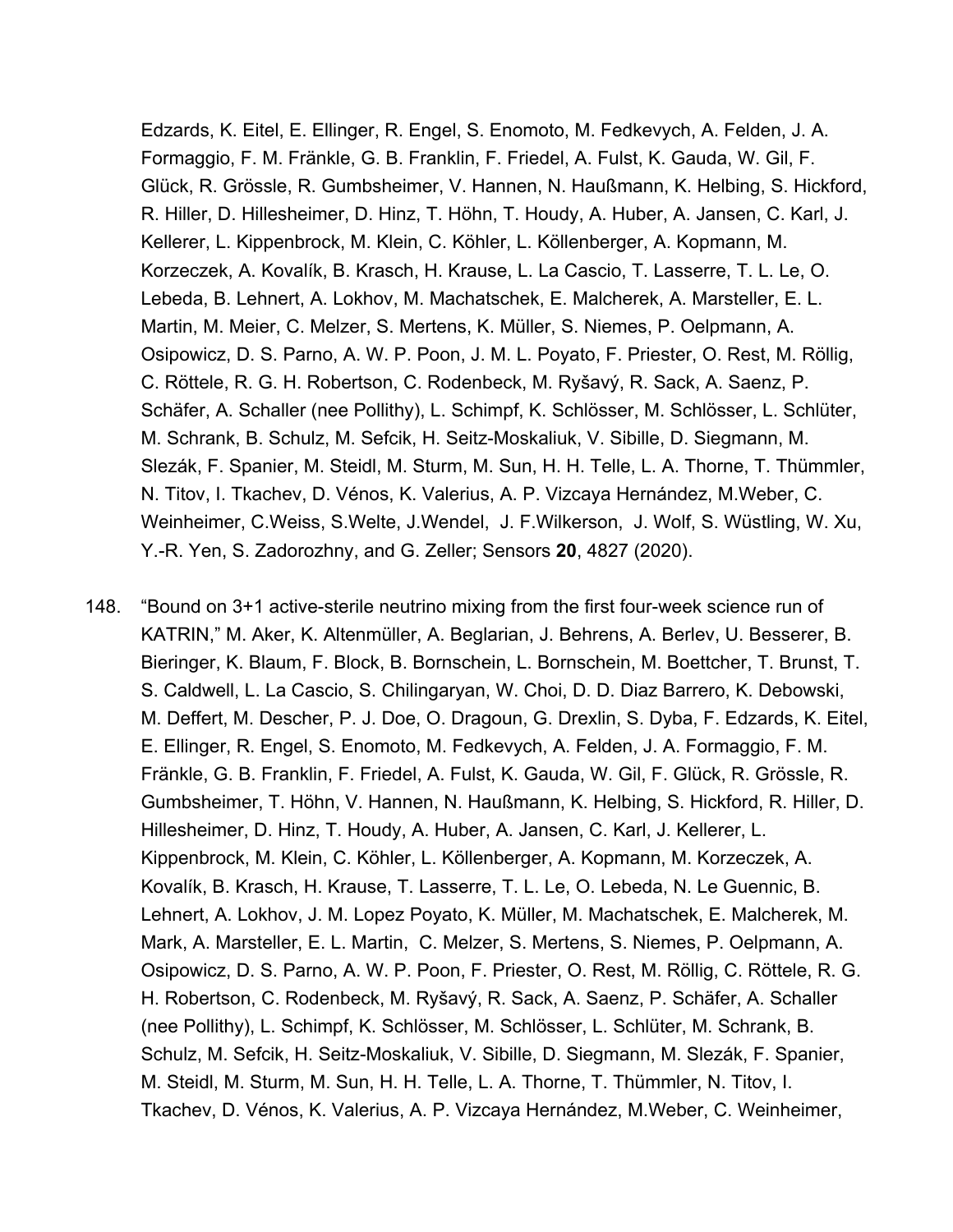C.Weiss, S.Welte, J.Wendel, J. F.Wilkerson, J. Wolf, S. Wüstling, W. Xu, Y.-R. Yen, S. Zadorozhny, and G. Zeller; Phys. Rev. Lett. **126**, 091803 (2021); 2011.05087.

- 149. "Analysis methods for the first KATRIN neutrino-mass measurement," M. Aker, K. Altenmüller, A. Beglarian, J. Behrens, A. Berlev, U. Besserer, B. Bieringer, K. Blaum, F. Block, B. Bornschein, L. Bornschein, M. Boettcher, T. Brunst, T. S. Caldwell, L. La Cascio, S. Chilingaryan, W. Choi, D. D. Diaz Barrero, K. Debowski, M. Deffert, M. Descher, P. J. Doe, O. Dragoun, G. Drexlin, S. Dyba, F. Edzards, K. Eitel, E. Ellinger, R. Engel, S. Enomoto, M. Fedkevych, A. Felden, J. A. Formaggio, F. M. Fränkle, G. B. Franklin, F. Friedel, A. Fulst, K. Gauda, W. Gil, F. Glück, R. Grössle, R. Gumbsheimer, T. Höhn, V. Hannen, N. Haußmann, K. Helbing, S. Hickford, R. Hiller, D. Hillesheimer, D. Hinz, T. Houdy, A. Huber, A. Jansen, L. Köllenberger, C. Karl, J. Kellerer, L. Kippenbrock, M. Klein, A. Kopmann, M. Korzeczek, A. Kovalík, B. Krasch, H. Krause, T. Lasserre, T. L. Le, O. Lebeda, B. Lehnert, A. Lokhov, J. M. Lopez Poyato, K. Müller, M. Machatschek, E. Malcherek, M. Mark, A. Marsteller, E. L. Martin, C. Melzer, S. Mertens, S. Niemes, P. Oelpmann, A. Osipowicz, D. S. Parno, A. W. P. Poon, F. Priester, M. Röllig, C. Röttele, O. Rest, R. G. H. Robertson, C. Rodenbeck, M. Ryšavý, R. Sack, A. Saenz, A. Schaller (nee Pollithy), P. Schäfer, L. Schimpf, K. Schlösser, M. Schlösser, L. Schlüter, M. Schrank, B. Schulz, M. Sefcik, H. Seitz-Moskaliuk, V. Sibille, D. Siegmann, M. Slezák, F. Spanier, M. Steidl, M. Sturm, M. Sun, H. H. Telle, T. Thümmler, L. A. Thorne, N. Titov, I. Tkachev, N. Trost, D. Vénos, K. Valerius, A. P. Vizcaya Hernández, S. Wüstling, M.Weber, C. Weinheimer, C.Weiss, S.Welte, J.Wendel, J. F.Wilkerson, J. Wolf, W. Xu, Y.-R. Yen, S. Zadorozhny, and G. Zeller; Phys. Rev. D **104**, 012005 (2021); 2101.05253.
- 150. "Direct Measurements of Neutrino Mass," J. A. Formaggio, A. L. C. de Gouvêa, and R. G. H. Robertson; Phys. Reports **914**, 1 (2021); 2102.00594. https://doi.org/10.1016/j.physrep.2021.02.002
- 151. "Bayesian analysis of a future beta decay experiment's sensitivity to neutrino mass scale and ordering," Ali Ashtari Esfahani, M. Betancourt, Z. Bogorad, Sebastian Böser, Nicholas Buzinzky, Raphael Cervantes, Christine Claessens, Luiz de Viveiros, Martin Fertl, Joseph A. Formaggio, Laura Gladstone, M. Grando, Mathieu Guigue, J. Hartse, Karsten M. Heeger, X. Huyan, Joseph Johnston, A. Mark Jones, Kareem Kazkaz, Benjamin H. LaRoque, Alec Lindman, Razu Mohiuddin, Benjamin Monreal, James A. Nikkel, Elise Novitski, Noah S. Oblath, Maurice Ottiger, Walter C. Pettus, R. G. Hamish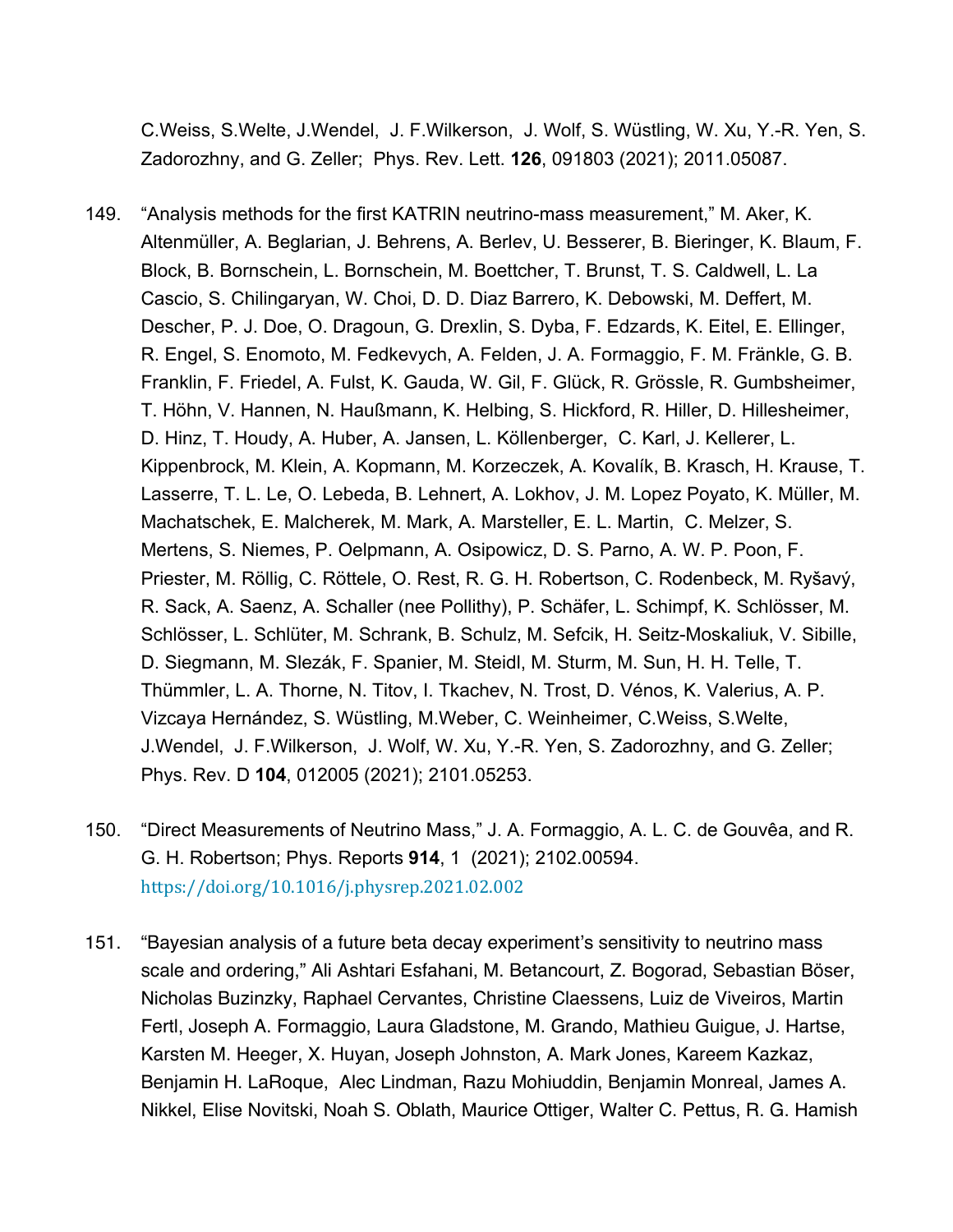Robertson, Gray Rybka, Luis Saldaña, Valerian Sibille, Malachi Schram, Penny L. Slocum, Yu-Hao Sun, P. T. Surukuchi, Jonathan R. Tedeschi, A. B. Telles, M. Thomas, Thomas Thümmler, L. Tvrznikova, Brent A. VanDevender, Talia E. Weiss, Timothy Wendler, Evan M. Zayas, and A. Ziegler; Phys. Rev. C **103**, 065501 (2021); 2012.14341.

- 152. "Precision measurement of the electron energy-loss function in tritium and deuterium for the KATRIN experiment," M. Aker, K. Altenmüller, A. Beglarian, J. Behrens, A. Berlev, U. Besserer, B. Bieringer, K. Blaum, F. Block, B. Bornschein, L. Bornschein, M. Boettcher, T. Brunst, T. S. Caldwell, L. La Cascio, S. Chilingaryan, W. Choi, D. D. Diaz Barrero, K. Debowski, M. Deffert, M. Descher, P. J. Doe, O. Dragoun, G. Drexlin, S. Dyba, F. Edzards, K. Eitel, E. Ellinger, R. Engel, S. Enomoto, M. Fedkevych, A. Felden, J. A. Formaggio, F. M. Fränkle, G. B. Franklin, F. Friedel, A. Fulst, K. Gauda, W. Gil, F. Glück, R. Grössle, R. Gumbsheimer, T. Höhn, V. Hannen, N. Haußmann, K. Helbing, S. Hickford, R. Hiller, D. Hillesheimer, D. Hinz, T. Houdy, A. Huber, A. Jansen, L. Köllenberger, C. Karl, J. Kellerer, L. Kippenbrock, M. Klein, A. Kopmann, M. Korzeczek, A. Kovalík, B. Krasch, H. Krause, T. Lasserre, T. L. Le, O. Lebeda, B. Lehnert, A. Lokhov, J. M. Lopez Poyato, K. Müller, M. Machatschek, E. Malcherek, M. Mark, A. Marsteller, E. L. Martin, C. Melzer, S. Mertens, S. Niemes, P. Oelpmann, A. Osipowicz, D. S. Parno, A. W. P. Poon, F. Priester, M. Röllig, C. Röttele, O. Rest, R. G. H. Robertson, C. Rodenbeck, M. Ryšavý, R. Sack, A. Saenz, A. Schaller (nee Pollithy), P. Schäfer, L. Schimpf, K. Schlösser, M. Schlösser, L. Schlüter, M. Schrank, B. Schulz, M. Sefcik, H. Seitz-Moskaliuk, V. Sibille, D. Siegmann, M. Slezák, F. Spanier, M. Steidl, M. Sturm, M. Sun, H. H. Telle, T. Thümmler, L. A. Thorne, N. Titov, I. Tkachev, N. Trost, D. Vénos, K. Valerius, A. P. Vizcaya Hernández, S. Wüstling, M.Weber, C. Weinheimer, C.Weiss, S.Welte, J.Wendel, J. F.Wilkerson, J. Wolf, W. Xu, Y.-R. Yen, S. Zadorozhny, and G. Zeller; Eur. Phys. J. C **81**, 579 (2021); 2105.06930.
- 153. "Design, Construction, and Commissioning of the KATRIN Experiment," M. Aker, K. Altenmüller, J. F. Amsbaugh, M. Arenz, M. Babutzka, J. Bast, S. Bauer, H. Bechtler, M. Beck, A. Beglarian, J. Behrens, B. Bender, R. Berendes, A. Berlev, U. Besserer, C. Bettin, B. Bieringer, K. Blaum, F. Block, S. Bobien, J. Bohn, K. Bokeloh, H. Bolz, B. Bornschein, L. Bornschein, M. Boettcher, H. Bouquet, N. M. Boyd, T. Brunst, T. H. Burritt, T. S. Caldwell, Z. Chaoui, S. Chilingaryan, W. Choi, T. J. Corona, G. A. Cox, D. K. Debowski, M. Deffert, M. Descher, D. Diaz Barrero, P. J. Doe, O. Dragoun, G. Drexlin, J. A. Dunmore, S. Dyba, F. Edzards, F. Eichelhardt, K. Eitel, E. Ellinger, R.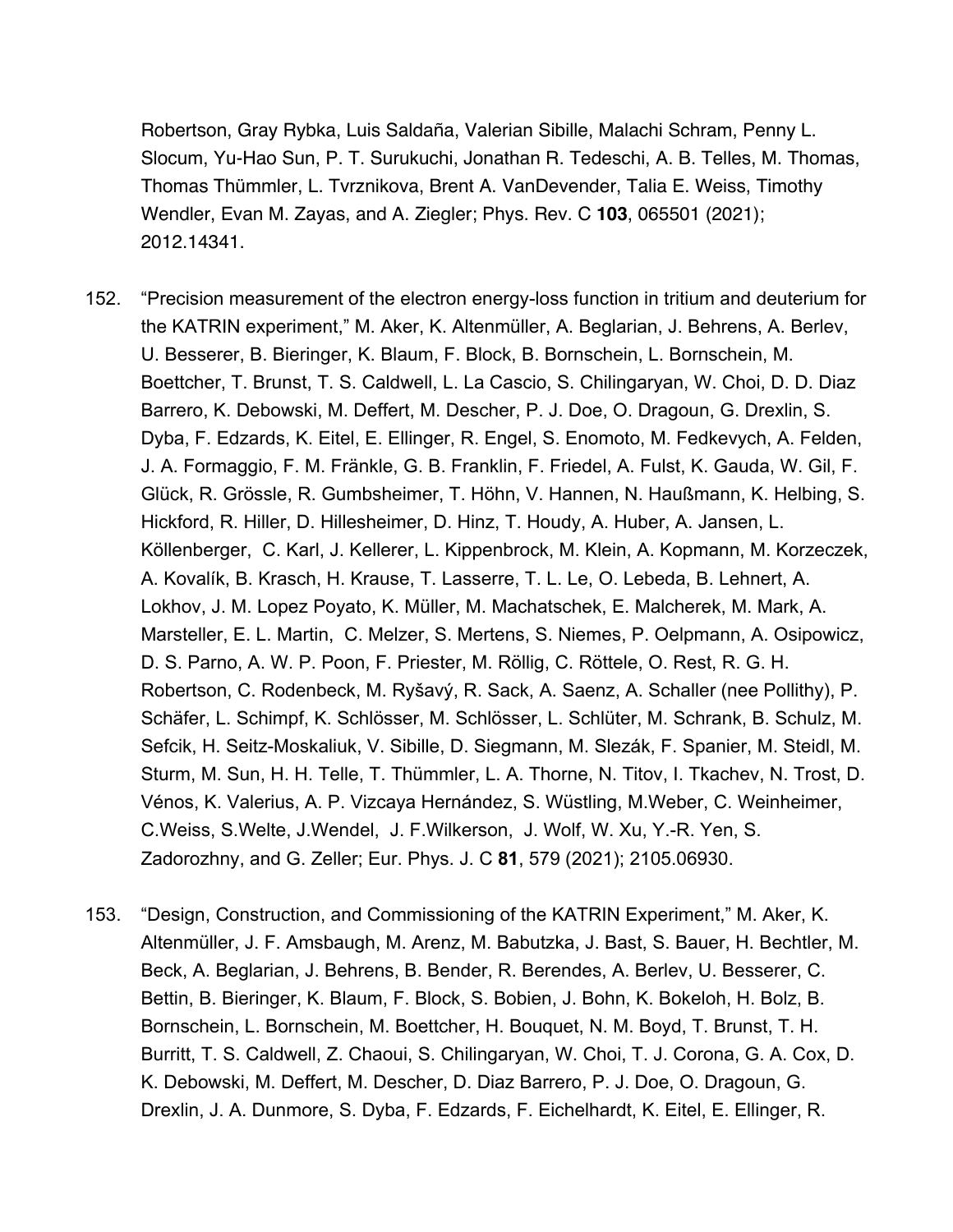Engel, S. Enomoto, M. Erhard, D. Eversheim, M. Fedkevych, A. Felden, S. Fischer, J. A. Formaggio, F. M. Fränkle, G. B. Franklin, H. Frenzel, F. Friedel, A. Fulst, K. Gauda, R. Gehring, W. Gil, F. Glück, S. Goerhardt, J. Grimm, S. Grohmann, S. Groh, R. Grössle, R. Gumbsheimer, M. Hackenjos, D. Haessler, V. Hannen, F. Harms, G. C. Harper, J. Hartmann, N. Haußmann, F. Heizmann, K. Helbing, M. Held, S. Hickford, D. Hilk, B. Hillen, R. Hiller, D. Hillesheimer, D. Hinz, T. Höhn, S. Holzmann, S. Horn, M. Hoetzel, T. Houdy, M. A. Howe, A. Huber, T. James, A. Jansen, M. Kaiser, C. Karl, O. Kazachenko, J. Kellerer, L. Kippenbrock, M. Kleesiek, M. Klefges, J. Kleinfeller, M. Klein, L. Köllenberger, A. Kopmann, M. Korzeczek, A. Kovalík, B. Krasch, H. Krause, M. Kraus, L. Kuckert, A. Kumb, N. Kunka, T. Lasserre, L. La Cascio, O. Lebeda, M. L. Leber, B. Lehnert, B. Leiber, J. Letnev, R. J. Lewis, T. L. Le, S. Lichter, A. Lokhov, J. M. Lopez Poyato, M. Machatschek, E. Malcherek, M. Mark, A. Marsteller, E. L. Martin, K. Mehret, M. Meloni, C. Melzer, A. Menshikov, S. Mertens, L. I. Minter (nee Bodine), B. Monreal, J. Mostafa, K. Müller, A. W. Myers, U. Naumann, H. Neumann, S. Niemes, P. Oelpmann, A. Off, H.-W. Ortjohann, A. Osipowicz, B. Ostrick, D. S. Parno, D. A. Peterson, P. Plischke, A. W. P. Poon, M. Prall, F. Priester, P. C.-O. Ranitzsch, J. Reich, P. Renschler, O. Rest, R. Rinderspacher, R. G. H. Robertson, W. Rodejohann, C. Rodenbeck, M. Röllig, C. Röttele, S. Rupp, M. Ryšavý, R. Sack, A. Saenz, M. Sagawe, P. Schäfer, A. Schaller (nee Pollithy), L. Schimpf, K. Schlösser, M. Schlösser, L. Schlüter, S. Schneidewind, H. Schoen, K. Schoenung, M. Schrank, B. Schulz, J. Schwarz, M. Sefcik, H. Seitz-Moskaliuk, W. Seller, V. Sibille, D. Siegmann, M. Slezák, F. Spanier, M. Steidl, M. Sturm, M. Sun, D. Tcherniakhovski, H. H. Telle, L. A. Thorne, T. Thümmler, N. Titov, I. Tkachev, N. Trost, K. Valerius, B. A. VanDevender, T. D. Van Wechel, D. Vénos, A. P. Vizcaya Hernández, K. Vogt, B. L. Wall, N. Wandkowsky, M. Weber, H. Weingardt, C. Weinheimer, C.Weiss, S.Welte, J.Wendel, K. J. Wierman, J. F.Wilkerson, J. Wolf, S. Wüstling, W. Xu, Y.-R. Yen, M. Zacher, S. Zadorozhny, M. Zboril, and G. Zeller; J. Inst. **16**, T08015 (2021); 2103.04755.

154. "First direct neutrino-mass measurement with sub-eV sensitivity," M. Aker, A. Beglarian, J. Behrens, A. Berlev, U. Besserer, B. Bieringer, F. Block, B. Bornschein, L. Bornschein, M. Boettcher, T. Brunst, T. S. Caldwell, R. M. D. Carney, L. La Cascio, S. Chilingaryan, W. Choi, K. Debowski, M. Deffert, M. Descher, D. Diaz Barrero, P. J. Doe, O. Dragoun, G. Drexlin, K. Eitel, E. Ellinger, R. Engel, S. Enomoto, A. Felden, J. A. Formaggio, F. M. Fränkle, G. B. Franklin, F. Friedel, A. Fulst, K. Gauda, W. Gil, F. Glück, R. Grössle, R. Gumbsheimer, V. Gupta, T. Höhn, V. Hannen, N. Haußmann, K. Helbing, S. Hickford, R. Hiller, D. Hillesheimer, D. Hinz, T. Houdy, A. Huber, A. Jansen, C. Karl, J. Kellerer,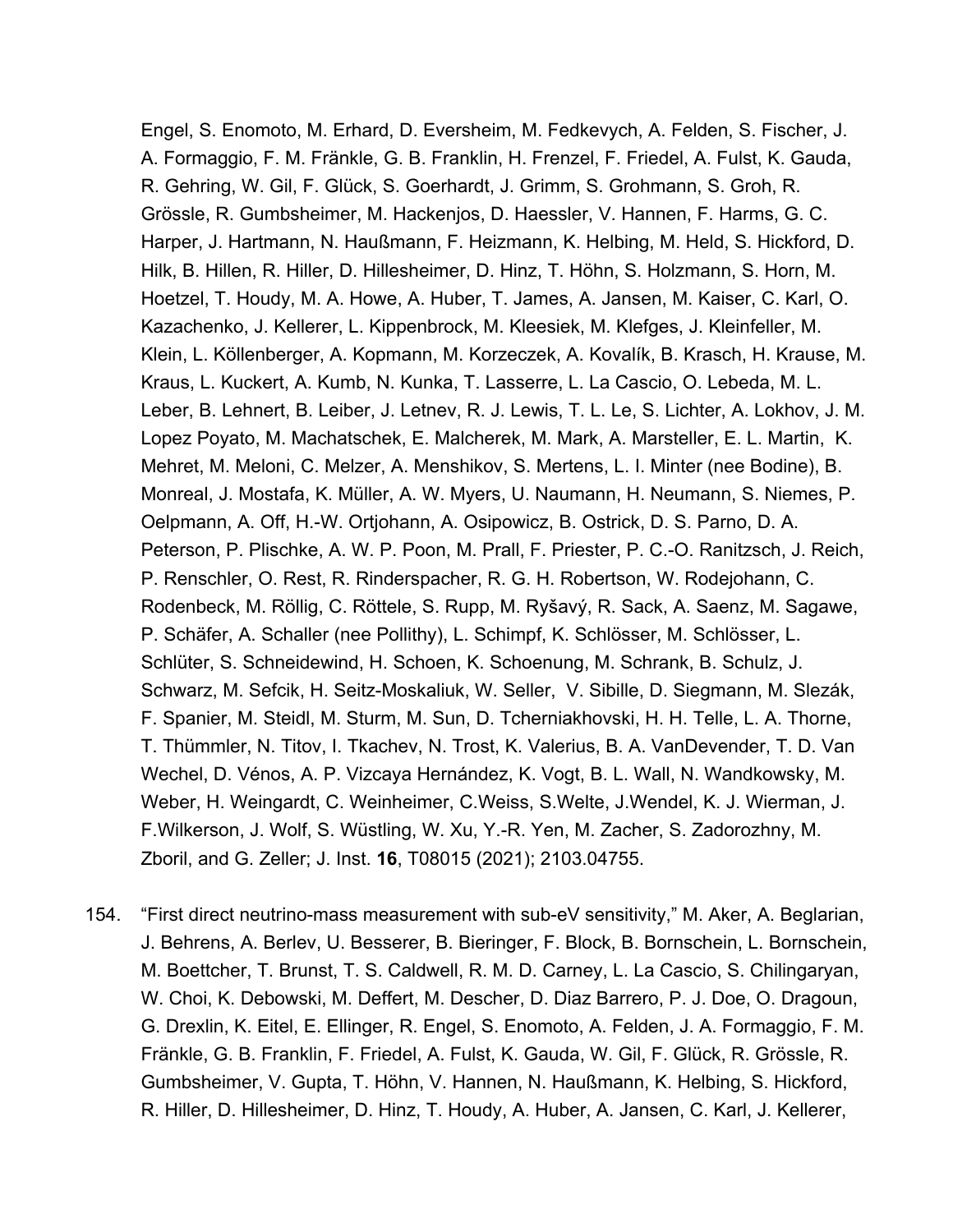M. Klein, C. Koehler, L. Koellenberger, A. Kopmann, M. Korzeczek, A. Kovalík, B. Krasch, H. Krause, N. Kunka, T. Lasserre, T. L. Le, O. Lebeda, B. Lehnert, A. Lokhov, M. Machatschek, E. Malcherek, M. Mark, A. Marsteller, E. L. Martin, C. Melzer, A. Menshikov, S. Mertens, J. Mostafa, K. Müller, S. Niemes, P. Oelpmann, D. S. Parno, A. W. P. Poon, J. M. L. Poyato, F. Priester, M. Röllig, C. Röttele, R. G. H. Robertson, W. Rodejohann, C. Rodenbeck, M. Ryšavý, R. Sack, A. Saenz, P. Schäfer, A. Schaller (nee Pollithy), L. Schimpf, K. Schlösser, M. Schlösser, L. Schlüter, S. Schneidewind, M. Schrank, B. Schulz, A. Schwemmer, M. Sefcik, V. Sibille, D. Siegmann, M. Slezák, M. Steidl, M. Sturm, M. Sun, D. Tcherniakhovski, H. H. Telle, L. A. Thorne, T. Thümmler, N. Titov, I. Tkachev, K. Urban, K. Valerius, D. Vénos, A. P. Vizcaya Hernández, C. Weinheimer, S.Welte, J.Wendel, J. F.Wilkerson, J. Wolf, S. Wüstling, W. Xu, Y.-R. Yen, S. Zadorozhny, and G. Zeller; Nature Phys. **18** (2022) 2 160; 2105.08533.

155. "Improved eV-scale sterile-neutrino constraints from the second KATRIN measurement campaign," M. Aker, D. Batzler, A. Beglarian, J. Behrens, A. Berlev, U. Besserer, B. Bieringer, F. Block, S. Bobien, B. Bornschein, L. Bornschein, M. Böttcher, T. Brunst, T. S. Caldwell, R. M. D. Carney, S. Chilingaryan, W. Choi, K. Debowski, M. Descher, D. Díaz Barrero, P. J. Doe, O. Dragoun, G. Drexlin, F. Edzards, K. Eitel, E. Ellinger, R. Engel, S. Enomoto, A. Felden, J. A. Formaggio, F. M. Fränkle, G. B. Franklin, F. Friedel, A. Fulst, K. Gauda, A. S. Gavin, W. Gil, F. Glück, R. Grössle, R. Gumbsheimer, V. Hannen, N. Haußmann, K. Helbing, S. Hickford, R. Hiller, D. Hillesheimer, D. Hinz, T. Höhn, T. Houdy, A. Huber, A. Jansen, C. Karl, J. Kellerer, M. Kleifges, M. Klein, C. Köhler, L. Köllenberger, A. Kopmann, M. Korzeczek, A. Kovalík, B. Krasch, H. Krause, L. La Cascio, T. Lasserre, T. L. Le, O. Lebeda, B. Lehnert, A. Lokhov, M. Machatschek, E. Malcherek, M. Mark, A. Marsteller, E. L. Martin, C. Melzer, S. Mertens, J. Mostafa, K. Müller, H. Neumann, S. Niemes, P. Oelpmann, D. S. Parno, A. W. P. Poon, J. M. L. Poyato, F. Priester, J. Ráliš, S. Ramachandran, R. G. H. Robertson, W. Rodejohann, C. Rodenbeck, M. Röllig, C. Röttele, M. Ryšavý, R. Sack, A. Saenz, R. Salomon, P. Schäfer, L. Schimpf, M. Schlösser, K. Schlösser, L. Schlüter , S. Schneidewind, M. Schrank, A. Schwemmer, M. Šefčík, V. Sibille, D. Siegmann, M. Slezák, F. Spanier, M. Steidl, M. Sturm, H. H. Telle, L. A. Thorne, T. Thümmler, N. Titov, I. Tkachev, K. Urban, K. Valerius, D. Vénos, A. P. Vizcaya Hernández, C. Weinheimer, S. Welte, J. Wendel, M. Wetter, C. Wiesinger, J. F. Wilkerson, J. Wolf, S. Wüstling, J. Wydra, W. Xu, S. Zadoroghny, G. Zeller, Phys. Rev. D **105**, 072004 (2022).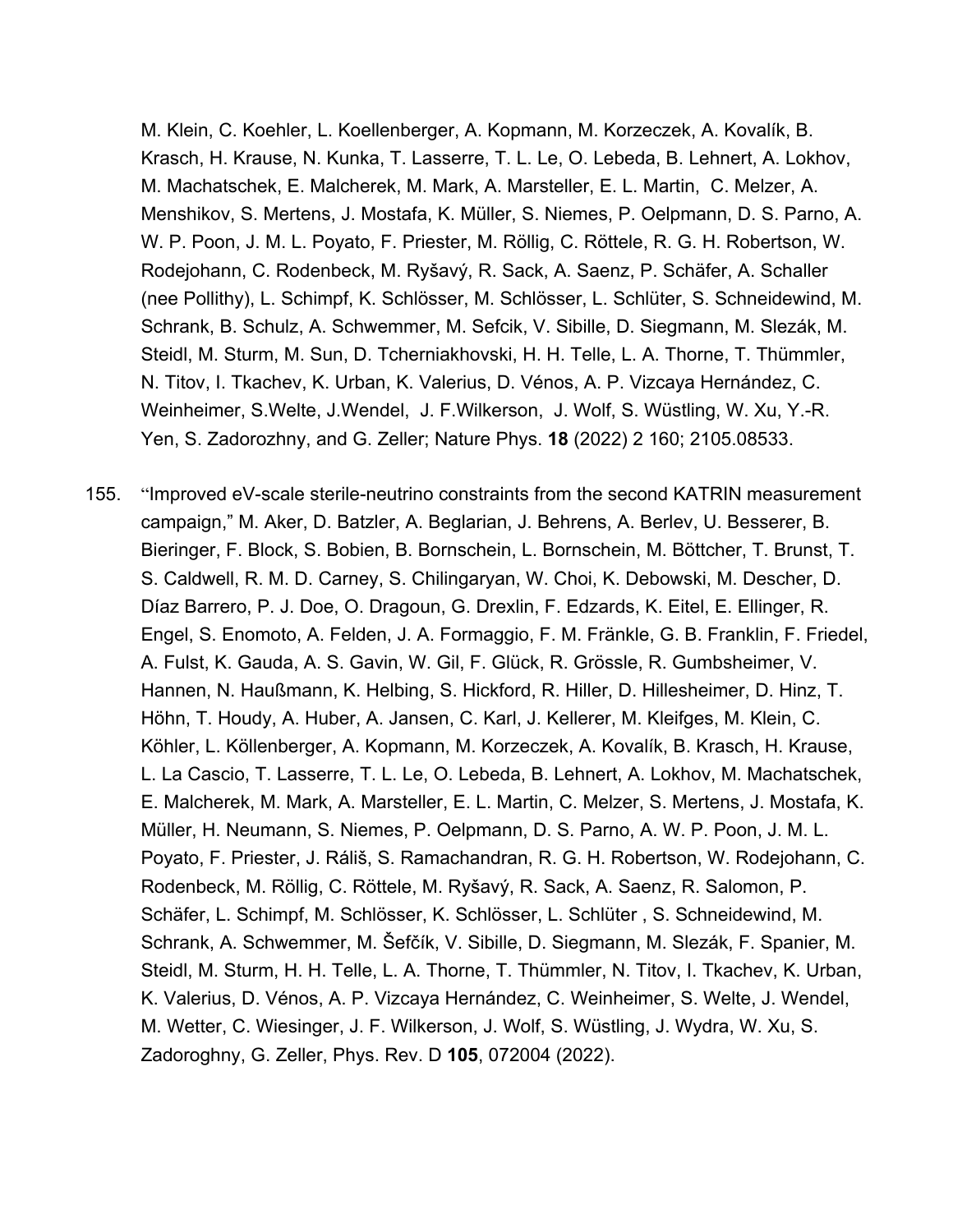- 156. "New constraints on the local relic neutrino background overdensity with the first KATRIN data runs," M. Aker et al. Phys. Rev. Lett. (in press) (2022); 2202:04587
- 157. "Results from the Baksan Experiment on Sterile Transitions (BEST)," V. V. Barinov, B.T. Cleveland, S.N. Danshin, H. Ejiri, S.R. Elliott, D. Frekers, V.N. Gavrin, V.V. Gorbachev, D.S. Gorbunov, W.C. Haxton, T.V. Ibragimova, I. Kim, Yu. P. Kozlova, L.V. Kravchuk, V.V. Kuzminov, B.K. Lubzandorzhiev, Yu. M. Malyshkin, R. Massarczyk, V.A. Matveev, I.N. Mirmov, J.S. Nico, A.L. Petelin, R.G.H. Robertson, D. Sinclair, A.A. Shikhin, V.A. Tarasov, G.V. Trubnikov, E.P. Veretenkin, J.F. Wilkerson, and A.I. Zvir; Phys. Rev. Lett. (in press) (2022); 2109:11482.
- 158. "Search for electron neutrino transitions to sterile states in the BEST experiment," V. V. Barinov, S.N. Danshin, V.N. Gavrin, V.V. Gorbachev, D.S. Gorbunov, T.V. Ibragimova, Yu. P. Kozlova, L.V. Kravchuk, V.V. Kuzminov, B.K. Lubzandorzhiev, Yu. M. Malyshkin, I.N. Mirmov, A.A. Shikhin, E.P. Veretenkin, B.T. Cleveland, H. Ejiri, S.R. Elliott, I. Kim, R. Massarczyk, D. Frekers, W.C. Haxton, V.A. Matveev, G.V. Trubnikov, J.S. Nico, A.L. Petelin, V.A. Tarasov, A.I. Zvir, R.G.H. Robertson, D. Sinclair, and J.F. Wilkerson; Phys. Rev. C (in press) (2022); 2201:073643.
- 159. "TRIMS: Measurement of branching ratios to ionic final states in the beta decay of molecular tritium," D. S. Parno, B. A. Daniel, A. P. Vizcaya Hernández, T. H. Burritt, C. Claessens, G. Holman, M. Kallander, Y.-T. Lin, E. Machado, L. I. Minter, D. A. Peterson, R. G. H. Robertson, E. B. Smith, T. D. Van Wechel, and R. Ostertag (TRIMS collaboration); in preparation.

## **NATIONAL COMMITTEE REPORTS**

"Connecting Quarks with the Cosmos: Eleven Science Questions for the New Century" Report of the Committee on the Physics of the Universe, NRC panel report, National Academies Press, 2002, cited above. A refereed report.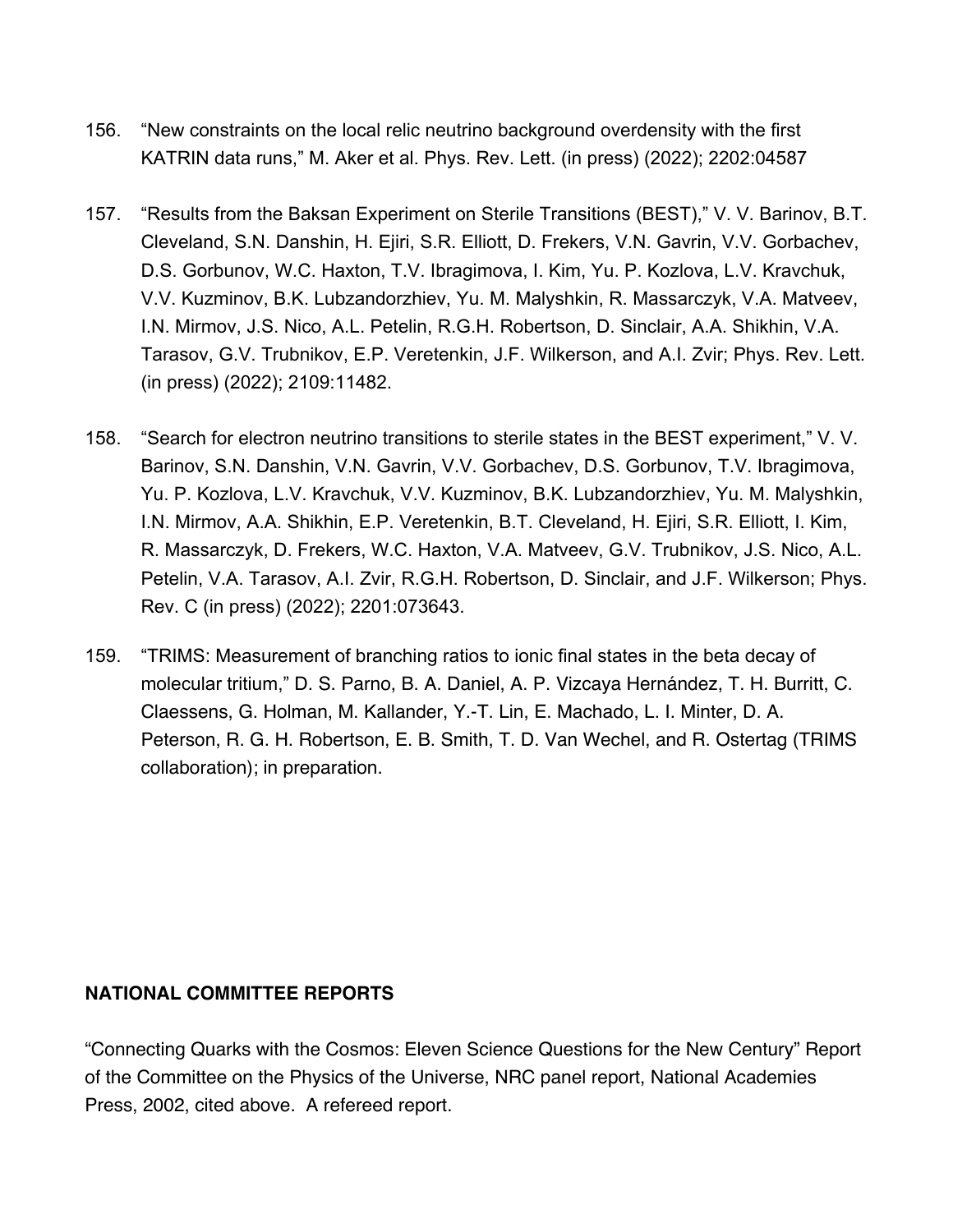"2002 NSAC Long-Range Plan: Opportunities in Nuclear Science: A Long-Range Plan for the Next Decade," Report of Nuclear Science Advisory Committee, 2002. Published by US DOE.

"Neutrinos and Beyond," Report of the Neutrino Facilities Assessment Committee, NRC panel report, National Academies Press, 2003, cited above. A refereed report.

"The Neutrino Matrix," Report of the APS Multidivisional Study of Neutrino Physics, ed. S.J. Freedman and B. Kayser, 2004, physics/0411216. A refereed report.

"Neutrino Physics – Setting a Course", Report of the Pre-Town Meeting on Neutrino Physics, Santa Fe, NM, Nov. 18 – 19, 2006.

"Deep Science," cited above. A refereed report.

"Neutrino Physics", C. Albright *et al.,* including H. Robertson, Chapter in Proceedings of the Workshop "Fundamental Physics at the Intensity Frontier", Washington DC, Nov. 30 – Dec. 2, 2011.

"Nuclear Physics: Exploring the Heart of Matter," S.J. Freedman, A. Aprahamian, R. Alarcon, G.A. Baym, E. Beise, R.F. Casten, J.A. Cizewski, A. Hayes-Sterbenz, R.J. Holt, K. Langanke, C.A. Murray, W. Nazarewicz, K. Orginos, K. Rajagopal, R.G.H. Robertson, T.J. Ruth, H. Schatz, R.E. Tribble, and W.A. Zajc, The Committee on the Assessment of and Outlook for Nuclear Physics; Board on Physics and Astronomy; Division on Engineering and Physical Sciences; National Research Council, 2012. Cited above: a refereed report.

"Light Sterile Neutrinos: A White Paper," K. N. Abazajian, M. A. Acero, S. K. Agarwalla, C. H. Albright, S. Antusch, C. A. Arguelles, A. B. Balantekin, V. Barger, F. Bezrukov, O. E. Bjaelde, A. Blondel, S. A. Bogacz, N. S. Bowden, A. Boyarsky, A. Bravar, S. J. Brice, A. D. Bross, E. J. Chun, B. T. Cleveland, A. P. Collin, M. Cribier, S. Das, A. de Gouvea, J. S. Diaz, Z. Djurcic, A. Donini, S. R. Elliott, D. J. Ernst, J. J. Evans, E. Fernandez-Martinez, E. Figueroa-Feliciano, B. T. Fleming, J. A. Formaggio, D. Franco, J. Gaffiot, R. Gandhi, Y. Gao, G. T. Garvey, V. N. Gavrin, P. Ghoshal, C. Giunti, V. V. Gorbachev, D. S. Gorbunov, R. Guenette, F. Halzen, J. Hamann, S. Hannestad, W. Haxton, K. M. Heeger, P. Hernandez, P. Huber, W. Huelsnitz, T. V. Ibragimova, Y. Karadzhov, G. Karagiorgi, Y. D. Kim, J. Kopp, V. N. Kornoukhov, A. Kusenko, P. Kyberd, P. Langacker, Th. Lasserre, M. Laveder, A. Letourneau,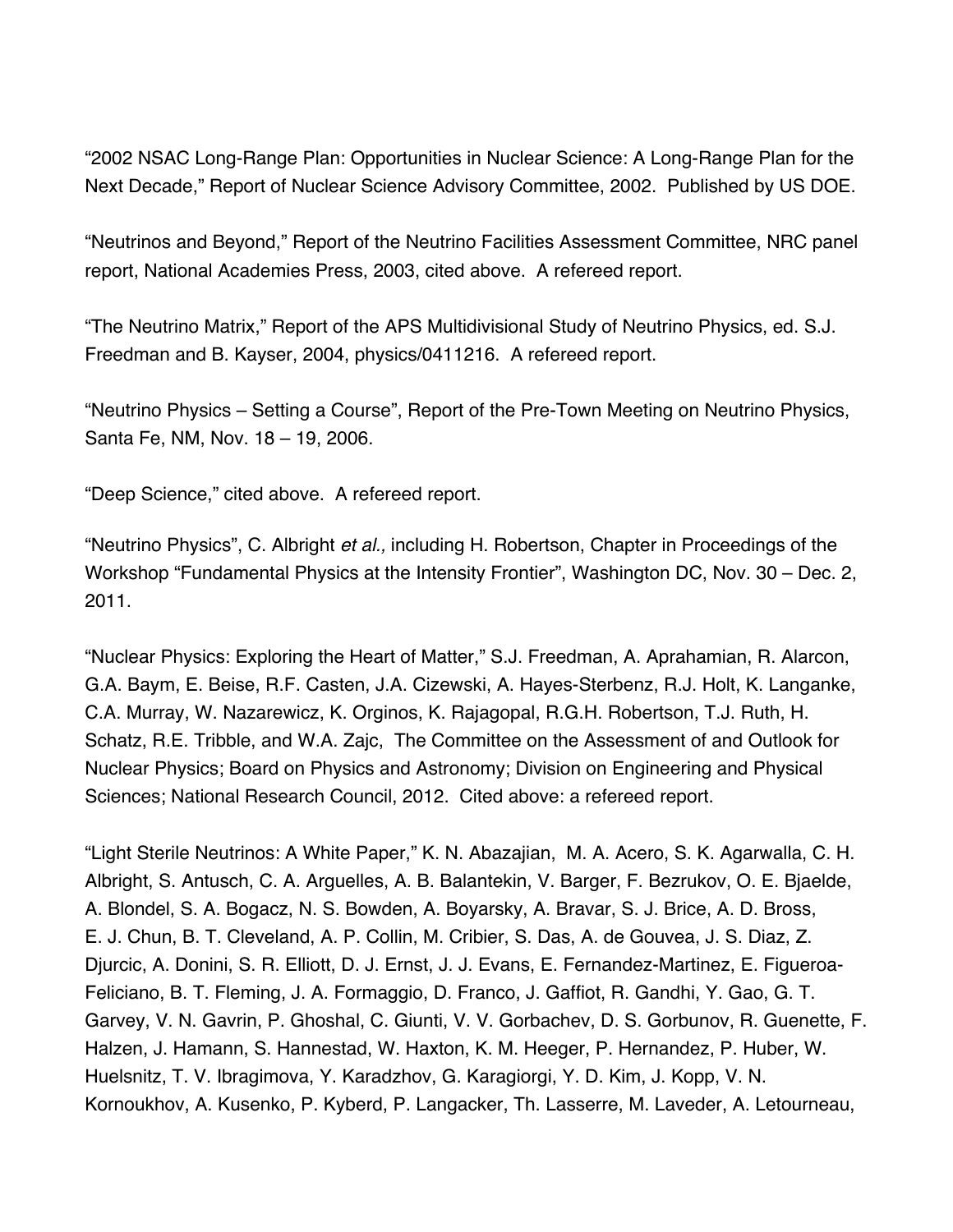D. Lhuillier, Y. F. Li, J. M. Link, B. L. Littlejohn, K. Long, J. Lopez-Pavon, W. C. Louis, J. D. Lykken, P. A. N. Machado, M. Maltoni, W. A. Mann, D. Marfatia, V. A. Matveev, N. E. Mavromatos, A. Melchiorri, D. Meloni, G. Mention, A. Merle, M. Mezzetto, G. B. Mills, D. Minic, D. Mohapatra, R. N. Mohapatra, Y. Mori, Th. A. Mueller, H. P. Mumm, A. E. Nelson, J. S. Nico, E. Noah, J. Nowak, S. Pakvasa, M. Pallavicini, S. Pascoli, M. Popovic, B. Rebel, R. G. H. Robertson, W. Rodejohann, O. Ruchayskiy, K. Scholberg, T. Schwetz, M. Shaposhnikov, R. Shrock, M. Sorel, A. Sousa, D. N. Spergel, L. Stanco, T. Takeuchi, I. Tamborra, J. Tang, X. C. Tian, C. D. Tunnell, R. G. Van de Water, L. Verde, E. P. Veretenkin, M. O. Wascko, J. F. Wilkerson, W. Winter, Y. Y. Y. Wong, O. Yasuda, L. Zhan, and H. Zhang. arXiv:1204.5379, 2012.

"Discovering the New Standard Model: Fundamental Symmetries and Neutrinos," V. Cianciolo, A. B. Balantekin, A. Bernstein, V. Cirigliano, M. D. Cooper, D. J. Dean, S. R. Elliott, B. W. Filippone, S. J. Freedman, G. L. Greene, K. M. Heeger, D. W. Hertzog, B. R. Holstein, P. Huffman, T. Ito, K. Kumar, Z.-T. Lu, J. S. Nico, G. D. Orebi Gann, K. Paschke, A. Piepke, B. Plaster, D. Pocanic, A.W.P. Poon, D. C. Radford, M. J. Ramsey-Musolf, R. G. H. Robertson, G. Savard, K. Scholberg, Y. Semertzidis, and J. F. Wilkerson, NSAC Subcommittee White Paper, 2012; arXiv 1212:5190.

"Report of the NSAC Subcommittee on Scientific Facilities," D. Beck, J. Beene, B. Cole, C. Gagliardi, D.F. Geesaman, R. Gerig, K. Griffioen, C.K. Lister, Z.-E. Meziani, R.P. Redwine, D. Rej, R.G.H. Robertson, and T.J.M. Symons, NSAC Subcommittee on Scientific Facilities, 2013.

"Nuclear Physics: Exploring the heart of matter," S.J. Freedman, A. Aprahamian, R. Alarcon, G.A. Baym, E. Beise, R.F. Casten, J.A. Cizewski, A. Hayes-Sterbenz, R.J. Holt, K. Langanke, C.A. Murray, W. Nazarewicz, K. Orginos, K. Rajagopal, R.G.H. Robertson, T.J. Ruth, H. Schatz, R.E. Tribble, and W.A. Zajc, National Research Council of the National Academies, 2013.

"Fundamental symmetries, neutrinos, neutrons, and astrophysics: a White Paper on progress and prospects," A. Aprahamian, F. Cavanna, V. Cianciolo, V. Cirigliano, A. de Gouvea, D. J. Dean, J. A. Detwiler, T. DeYoung, J. Engel, J. Erler, B. W. Filippone, N. Fomin, J. A. Formaggio, G. Fuller, D. Geesaman, W. C. Haxton, 17 A. Hayes, D. W. Hertzog, P. Huber, T. M. Ito, J. R. Klein, Yu. G. Kolomensky, K. S. Kumar, C. Y. Liu, J. C. Long, R. G. Milner, J. G. Morfin, U. Mosel, G. D. Orebi Gann, J. L. Orrell, A. Piepke, B. Plaster, A. Pocar,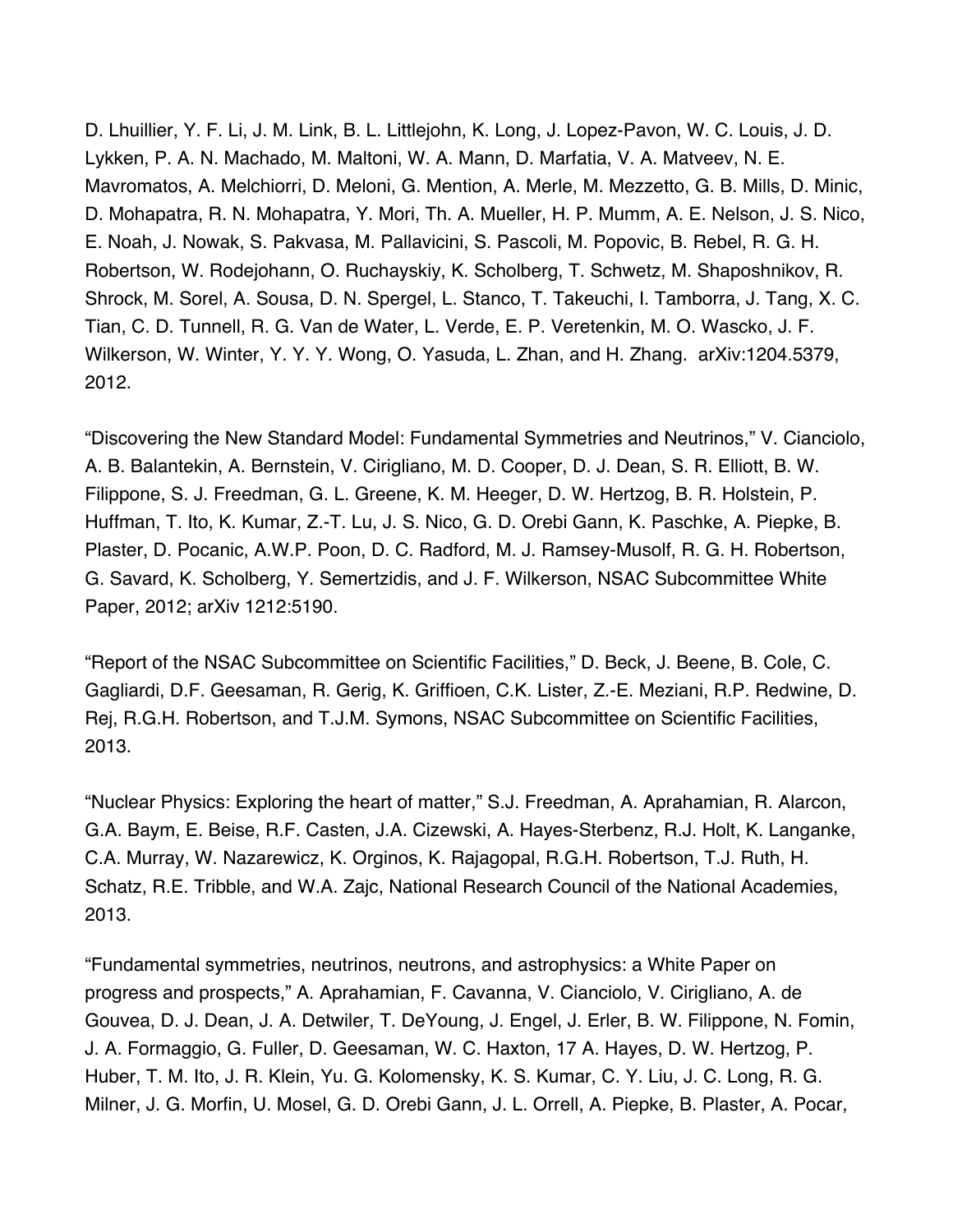A. W. P. Poon, D. C. Radford, M. J. Ramsey-Musolf, D. G. Richards, A. Ritz, R. G. H. Robertson, K. Scholberg, S. J. Seestrom, W. M. Snow, J. Singh, M. Thoennessen, S. E. Vigdor, D. L. Wark, J. F. Wilkerson, J. Wuertele, and A. Young; white paper on Fundamental Symmetries and Neutrinos in preparation for 2015 Nuclear Physics Long Range Plan.

"Reaching for the horizon: The 2015 long range plan for nuclear science." A. Aprahamian et al. Department of Energy and National Science Foundation Report, 2015.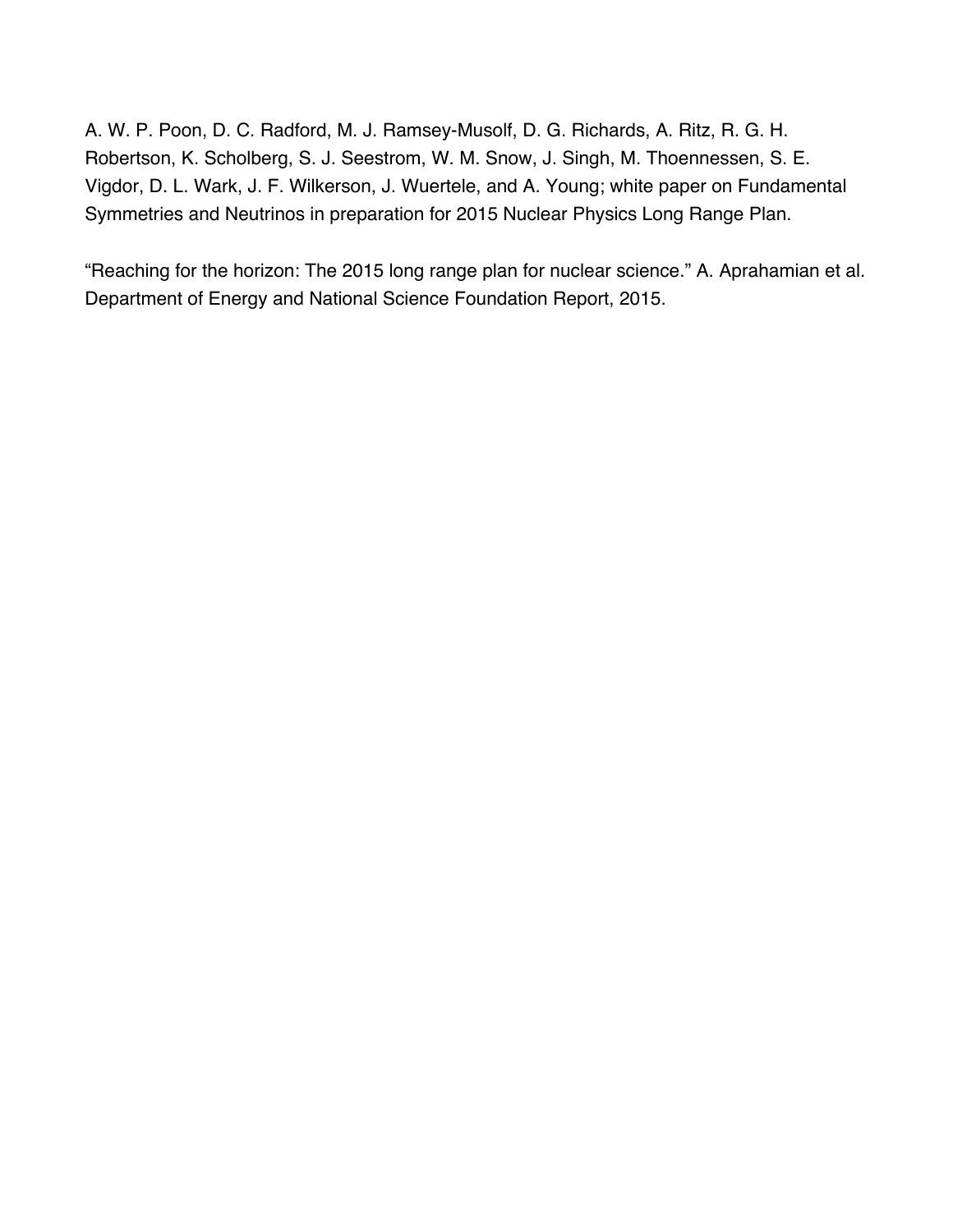## **CONFERENCES AND PRESENTATIONS**

"Spins and Nuclear Moments of <sup>60m</sup>Co, <sup>140</sup>La, and <sup>142</sup>Pr", S. G. Hussein, A. R. Pierce, R. G. H. Robertson, and R. G. Summers-Gill, Contributions, Intl. Conf. on Properties of Nuclear States, Montreal, 1969, p. 91.

"Studies of the Levels of  $^{58}$ Co by the  $^{59}$ Co(d,t)<sup>58</sup>Co Reaction", R. G. Summers-Gill and R. G. H. Robertson, Phys. in Canada 26, 22 (1970).

Level Structure of <sup>60</sup>Co", T. Taylor, R. G. H. Robertson, and R. G. Summers-Gill, Phys. in Canada 26, 24 (1970).

"The Low-Lying Levels of <sup>58</sup>Co Populated in the <sup>55</sup>Mn( $\alpha$ ,n)<sup>58</sup>Co Reaction", R. G. H. Robertson and R. G. Summers-Gill, Phys. in Canada 26, 24 (1970).

"High Resolution Study of <sup>59</sup>Co(p,d)<sup>58</sup>Co", R. G. H. Robertson and J. A. Nolen, Jr., B.A.P.S. 17, 71 (1972).

"Shell-Model Study of <sup>24</sup>Ne", Invited paper, Queen's University Conference on Theoretical Nuclear Physics, 1972.

"The Solar Neutrino Problem", Invited seminar, McMaster University, 1972.

"The <sup>60</sup>Ni(p,d)<sup>59</sup>Ni Reaction at 35 MeV", J. A. Nolen, Jr., R. G. H. Robertson, and S. C. Ewald, B.A.P.S. 17, 933 (1972).

 $B^+$  Decay of  ${}^{65}$ Ge", R. G. H. Robertson and S. M. Austin, B.A.P.S. 18, 654 (1973).

"Implications of <sup>64</sup>Ge for Nucleosynthesis", Invited seminar, IKO, Amsterdam, Universität Bonn, 1973; Northwestern University 1974.

"Progress Report on the MSU Automated Plate Scanner", R. G. H. Robertson and J. A. Nolen, Jr., B.A.P.S. 18, 1423 (1973).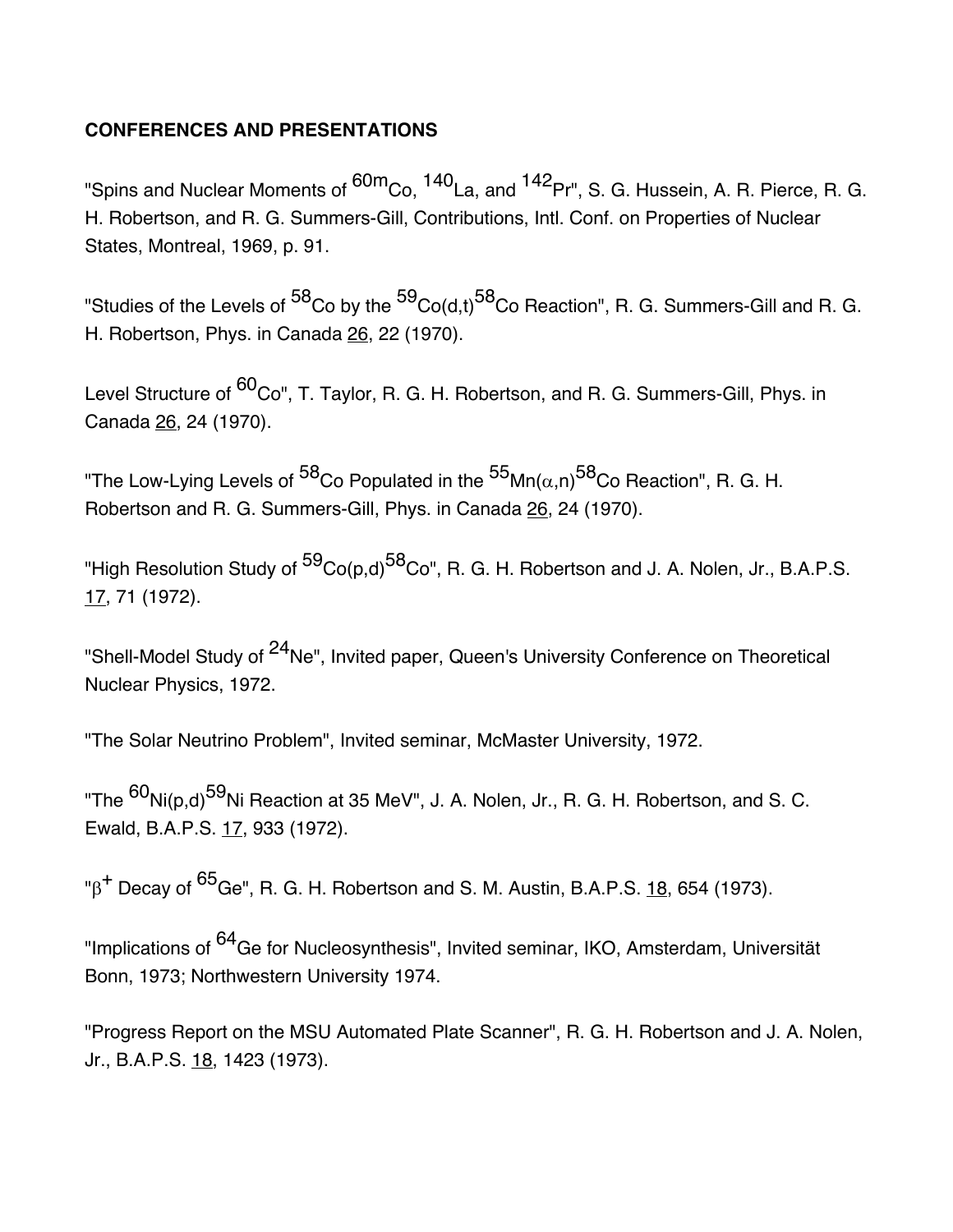"Highly Proton-Rich T<sub>z</sub> = -2 Isotopes <sup>8</sup>C and <sup>20</sup>Mg", Post deadline paper, Washington, A.P.S. Meeting, 1974.

"Observation of the T = 2 State in  ${}^{8}$ B", R. G. H. Robertson and W. S. Chien, B.A.P.S. 19, 1020 (1974).

"Observation of T = 2 States in  ${}^{8}$ Li and  ${}^{8}$ Be", W. S. Chien, R. G. H. Robertson, and D. R. Goosman, B.A.P.S. 19, 1021 (1974).

"New Test of the Isobaric Multiplet Mass Equation", Invited paper, A.P.S. Meeting, Anaheim, 1975, B.A.P.S. 20, 22 (1975).

"New Tests of the Isobaric Multiplet Mass Equation", Invited paper, Fifth Intl. Conf. on Atomic Masses and Fundamental Constants, Paris (1975).

"Experimental Status of the Isobaric Multiplet Mass Equation", Invited paper, Eastern Regional Meeting of Canadian Association of Physicists, Hamilton (1976).

"Search for B-Delayed Proton Emitter <sup>24</sup>Si", Invited oral presentation to Third Intl. Conf. on Nuclei Far from Stability, Cargese (1976).

" $\Gamma_{\pi}/\Gamma$  for the 7.65 MeV 0<sup>+</sup> State in <sup>12</sup>C and the 3 $\alpha$  Reaction Rate", R. G. H. Robertson, R. A. Warner, and S. M. Austin, B.A.P.S. 21, 587 (1976).

"High-Spin Multi-Quasiparticle Yrast Traps in <sup>176</sup>Hf", T. L. Khoo, F. M. Bernthal, R. G. H. Robertson, and R. A. Warner, B.A.P.S. 21, 659 (1976).

"Decays of the Lowest T = 2 State in  $^{44}$ Ti", S. J. Freedman, A. V. Nero, M. A. Oothoudt, R. G. H. Robertson, F. J. Zutavern, E. G. Adelberger, and A. B. McDonald, B.A.P.S. 21, 980 (1976).

"Present Status of the Isobaric Multiplet Mass Equation", Invited seminar, Chalk River, 1976.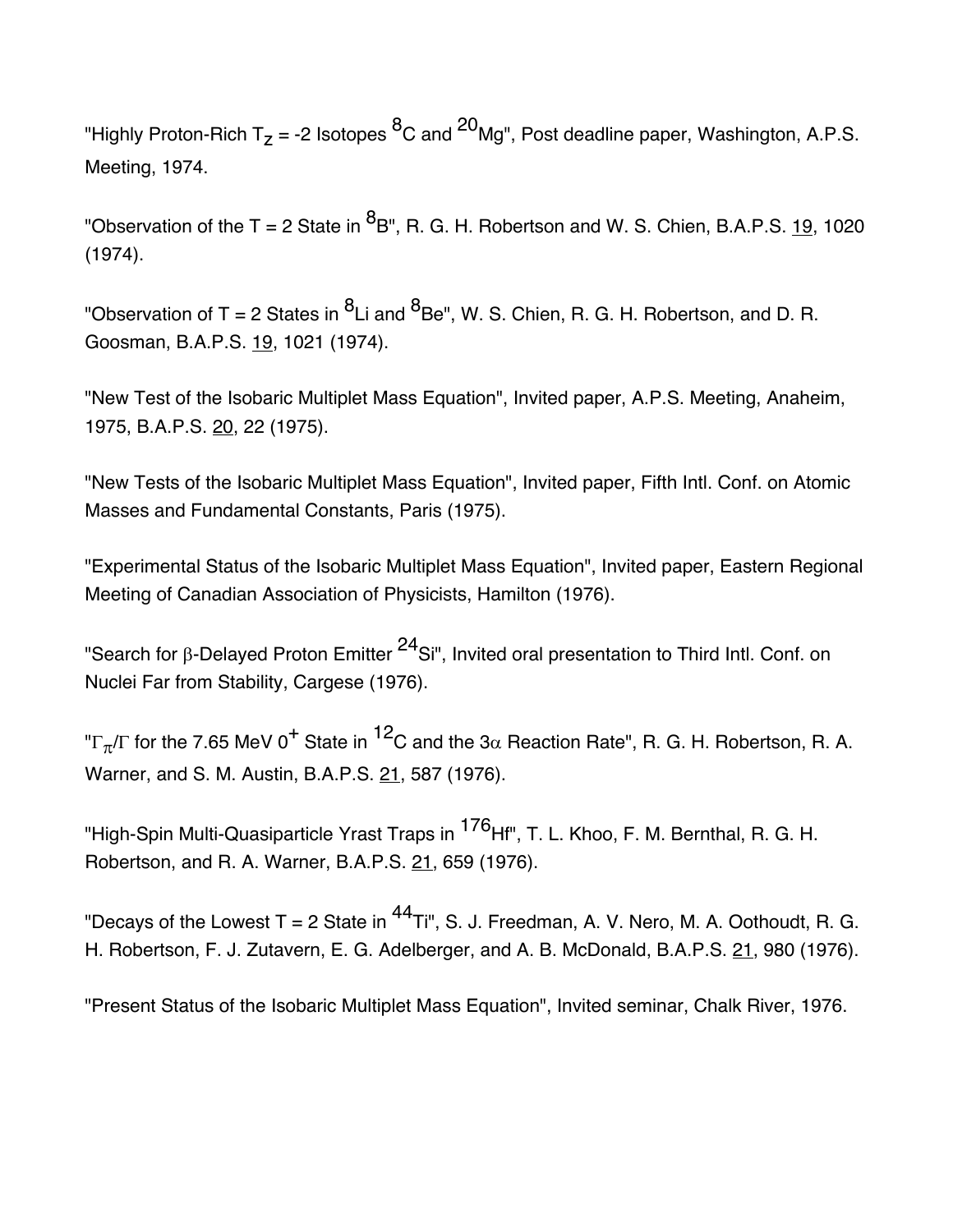"Isospin Forbidden Particle Decays of the Lowest T = 2 Level of  ${}^{16}O''$ . A. B. McDonald, S. J. Freedman, M. A. Oothoudt, R. G. H. Robertson, F. J. Zutavern, and E. G. Adelberger, B.A.P.S. 22, 552 (1977).

"Mass of Lowest T = 2 State of  ${}^{12}C$ ", R. G. H. Robertson, T. L. Khoo, G. M. Crawley, A. B. McDonald, E. G. Adelberger, and S. J. Freedman, B.A.P.S. 22, 551 (1977).

"Particle Decays of the Lowest T = 2 State in  ${}^{36}$ Ar", S. J. Freedman, M. A. Oothoudt, R. G. H. Robertson, F. J. Zutavern, E. G. Adelberger, and A. B. McDonald, B.A.P.S. 22, 527 (1977).

"Search for Neutral Currents in Nuclei", Colloquium, Michigan State University, 1977.

"Search for Weak Neutral Currents In Nuclei", Seminars; University of Illinois and Argonne National Laboratory, Colloquium, University of Manitoba, 1978.

The  ${}^{10}$ Be(d,p)<sup>11</sup>Be Reaction at E<sub>d</sub> = 25.0 MeV", B. Zwieglinski, W. Benenson, R. G. H. Robertson, and W. R. Coker, B.A.P.S. 23, 501 (1978).

"Observation of the Radiative Capture Process  ${}^2H(\alpha,\gamma)^6$ Li", R. G. H. Robertson, R. A. Warner, P. Dver, and R. C. Melin, B.A.P.S. 23, 518 (1978).

"Search for Weak Neutral Currents in Nuclei", Invited paper, Annual Congress of Canadian Association of Physicists, London, Ontario (1978).

"Mass of  ${}^{6}$ Li in its Ground and 0<sup>+</sup>, T = 1 State", R. G. H. Robertson and J. A. Nolen, Jr., B.A.P.S. 24, 612 (1979).

Invited Respondent to session on Heavy-Ion Physics, Boulder Workshop on Future of Nuclear Science (1979).

"Mass of <sup>9</sup>C", E. Kashy, W. Benenson, J. A. Nolen, Jr., and R. G. H. Robertson, in "Atomic Masses and Fundamental Constants 6", ed. J. A. Nolen, Jr., and W. Benenson (Plenum 1980), p. 39.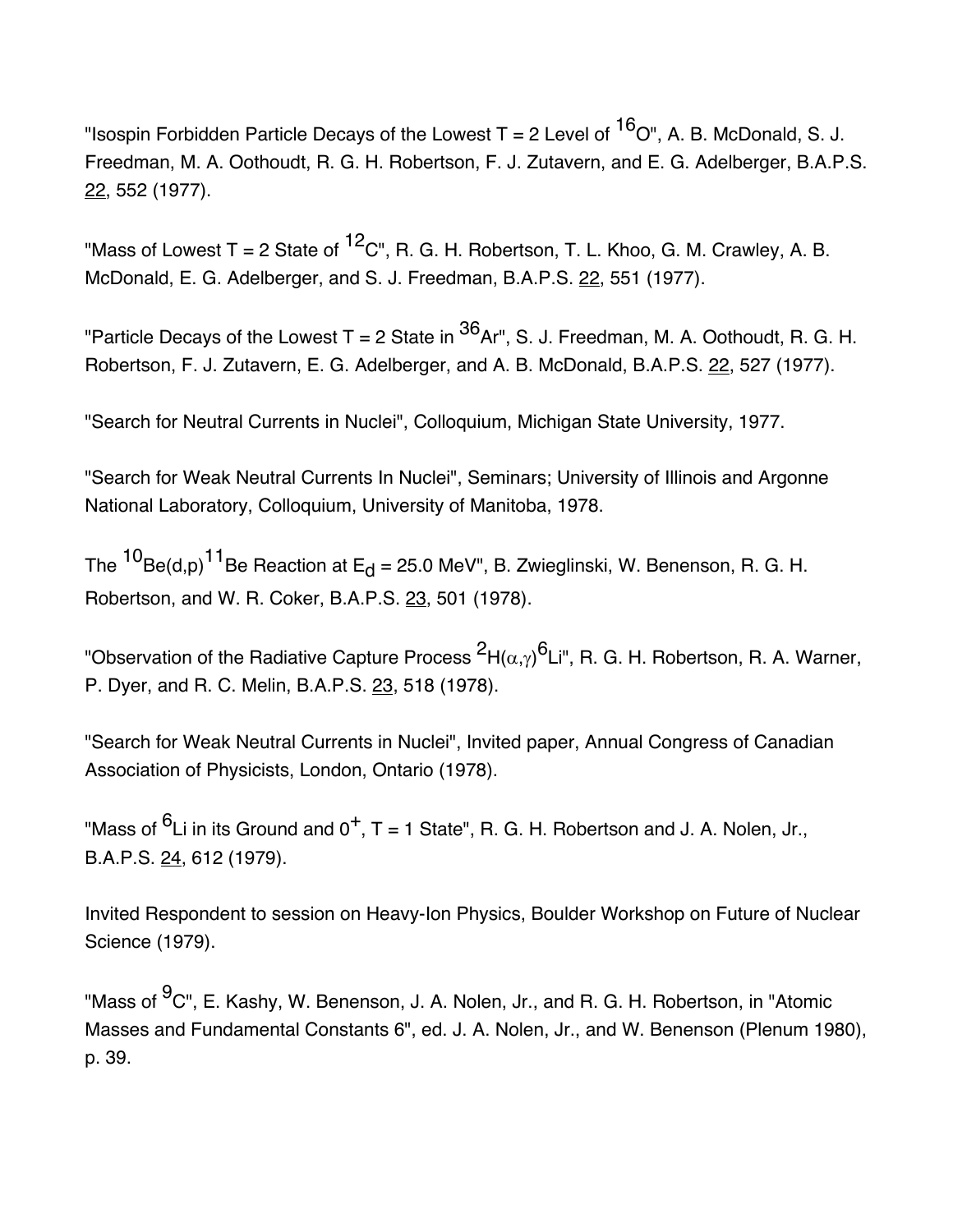"Beam Energy Calibration System", P. Dyer and R. G. H. Robertson, B.A.P.S. 25, 485 (1980).

"Search for Parity Non-Conservation in <sup>6</sup>Li", R. G. H. Robertson, A. B. McDonald, G. C. Ball, W. G. Davies, E. D. Earle, P. L. Dyer, R. C. Melin, and T. J. Bowles, B.A.P.S. 25, 577 (1980).

"Precision Test of the Isobaric Multiplet Mass Equation from  $\beta$ -Delayed Proton Decay of <sup>24</sup>Si", A. G. Ledebuhr, L. H. Harwood, R. G. H. Robertson, and T. J. Bowles, B.A.P.S. 25, 577 (1980).

"Search for Parity Violation in <sup>6</sup>Li", Seminar, University of Milan (Italy), University of Florence (Italy), Chalk River Nuclear Laboratory (Canada), Queen's University (Canada), 1980.

"Parity Violation in Nuclei", Invited paper, Intl. Conf. on Neutrino Physics and Astrophysics, Erice (Italy), 1980.

"The Mass 24 Isobaric Quintet", Seminar, Queen's University (Canada), 1980.

"Parity Violation in Nuclei", Seminar, Los Alamos Scientific Laboratory, 1980.

"Parity Violation in Nuclei, or Through the Looking-Glass", Colloquium, University of Pennsylvania; McMaster University (Canada), 1980.

"Proposed Experiment to Measure the Mass of the Electron Antineutrino", Seminar, Argonne National Laboratory; Los Alamos Scientific Laboratory, 1980.

"Parity Violation in Nuclei", Colloquium, University of Pennsylvania, 1980.

"Proposed Experiment to Measure the Mass of the Electron Antineutrino", Seminar, Massachusetts Institute of Technology, 1981.

"Detection Techniques with Magnets", Invited talk, Intl. Conf. on Radioactive Ion Beams and Measurement of Small Cross Sections, Burr Oak, Ohio, 1981.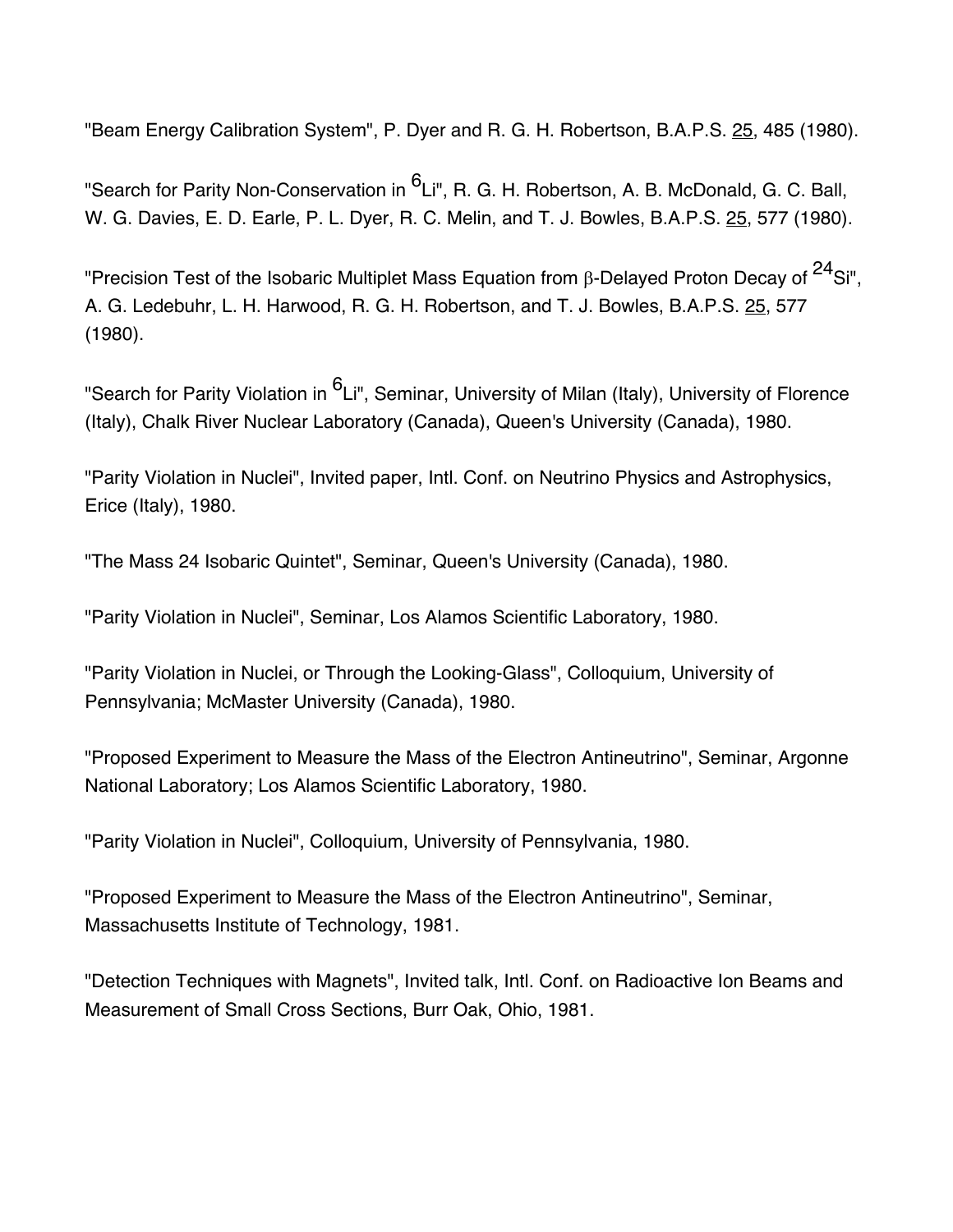"Measurement of Pair Emission from the 2.8-MeV Parity Mixed Doublet of <sup>21</sup>Ne", E. D. Earle, A. B. McDonald, J. J. Simpson, R. G. H. Robertson, and H. B. Mak, Phys. in Canada 37, 43 (1981).

"Measurement of  $^{18}$ Ne 0<sup>+</sup>  $\rightarrow$  0<sup>-</sup> Beta Decay and Its Relation to Parity Violation in  $^{18}$ F", T. J. Bowles, P. Lisowski, M. Stelts, and R. G. H. Robertson, B.A.P.S. 26, 568 (1981).

"A Polarized <sup>6</sup>Li Target to Study Parity Violation", C. A. Gagliardi, A. R. Davis, G. T. Garvey, R. D. McKeown, B. Myslek-Laurikainen, R. G. H. Robertson, S. J. Freedman, and T. J. Bowles, Proc. 5th Intl. Symp. Polarization Phenomena Nucl. Phys. (AIP Conf. Proc. 69), Part 2, 939 (1981).

"The Role of <sup>6</sup>Li in the Big Bang", Seminar, Lawrence Berkeley Laboratory (1982).

"An Experiment to Study the B-Decay of Free Atomic and Molecular Tritium:, R. G. H. Robertson, T. J. Bowles, M. Maley, J. C. Browne, T. Burritt, J. Toevs, M. Stelts, J. Helffrich, D. Knapp, A. G. Ledebuhr, and J. F. Wilkerson, Invited paper, Intl. Conf. Neutrino Phys., Balatonfured, Hungary (1982) (LAUR-82-1728). Also presented by T. J. Bowles at Neutrino Mass Mini-Conf., Telemark, Wisconsin (1982).

"Measurements of Neutrino Mass", Invited talk, Nuclear Structure Gordon Conf., New London, New Hampshire (1982).

"Do Neutrinos Have Mass?", Colloquium, North Carolina State Univ. (1982).

"Neutrino Mass Measurements", Seminar, Princeton Univ. (1982).

"Measurements of Neutrino Mass", Seminar, IBM Watson Laboratories (1983).

"<sup>3</sup>He + <sup>4</sup>He Capture Reaction at 900 keV (c.m.)", R. E. Brown, R. G. H. Robertson, P. Dyer, N. Jarmie, T. J. Bowles, C. J. Maggiore, Bull. Am. Phys. Soc. 27, 699 (1982).

"Measurements of Neutrino Mass", Invited paper, Annual Meeting of A.P.S., Baltimore, 1983; B.A.P.S. 28, 752 (1983).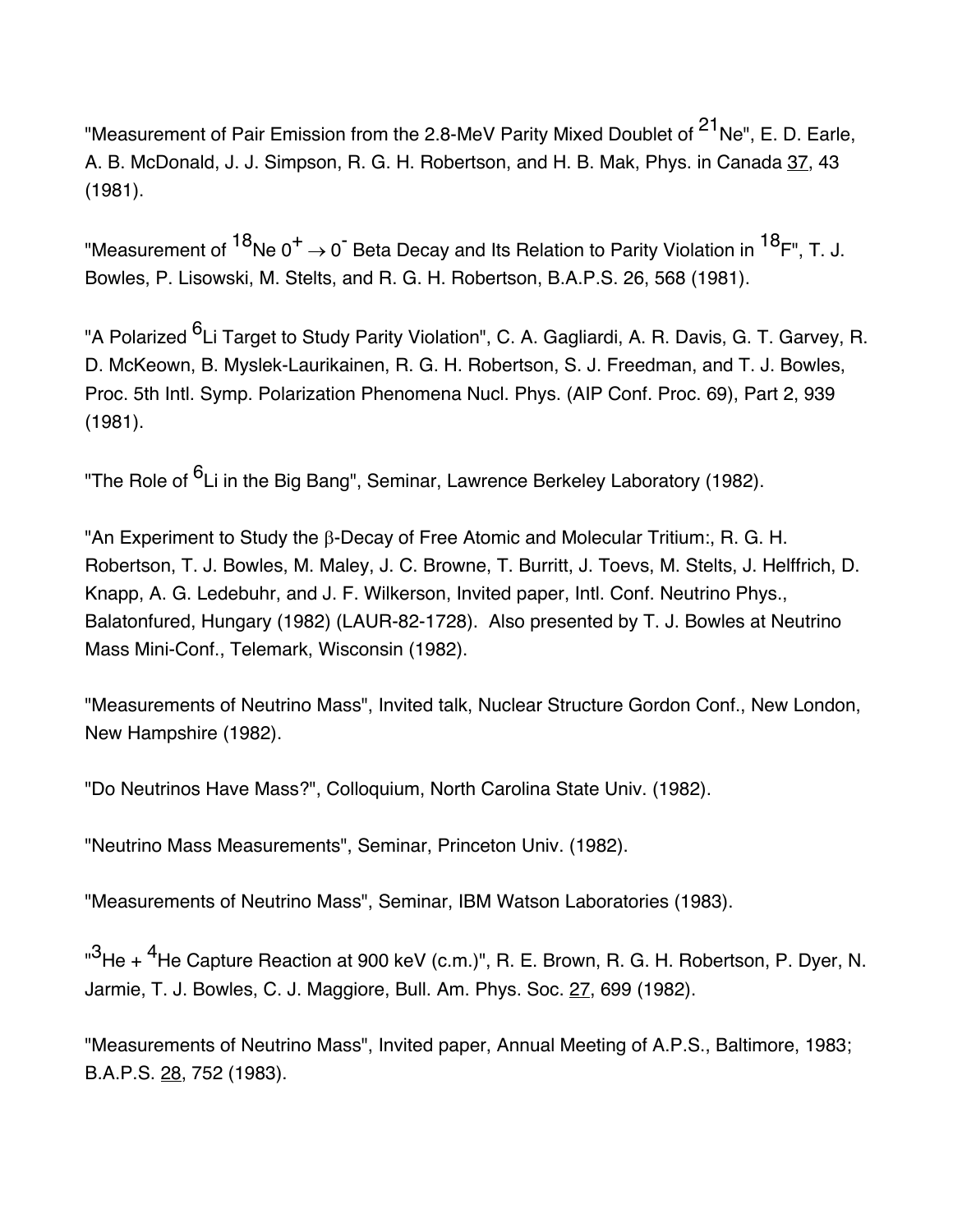"The Los Alamos Experiment on Atomic and Molecular Tritium", R. G. H. Robertson, T. J. Bowles, J. C. Browne, T. H. Burritt, J. A. Helffrich, D. A. Knapp, M. P. Maley, M. L. Stelts, and J. F. Wilkerson, Invited paper, Rencontres de Moriond, La Plagne, France (1984) (LAUR-82- 1728 REV 3).

"Measurements of Neutrino Mass", Invited paper, Eastern Region Meeting of Canadian Association of Physicists (1984).

"Preparation of an Intense Source of Atomic Hydrogen Isotopes", M. P. Maley, T. J. Bowles, J. C. Browne, T. H. Burritt, J. A. Helffrich, D. A. Knapp, R. G. H. Robertson, M. L. Stelts, and J. F. Wilkerson, B.A.P.S. 29, 665 (1984).

"Status of the Los Alamos National Laboratory Free Atomic Tritium Beta-Decay Experiment", J. F. Wilkerson, T. J. Bowles, J. C. Browne, T. H. Burritt, J. A. Helffrich, D. A. Knapp, M. P. Maley, R. G. H. Robertson, and M. L. Stelts, B.A.P.S. 29, 665 (1984).

"Diagnostics in the Los Alamos Free Tritium Beta-Decay Experiment", D. A. Knapp, T. J. Bowles, J. C. Browne, T. H. Burritt, J. A. Helffrich, M. P. Maley, R. G. H. Robertson, R. K. Sander, M. L. Stelts, and J. F. Wilkerson, B.A.P.S. 29, 665 (1984).

"Measurements of Neutrino Mass", Invited paper, First Aspen Winter Physics Conf., Aspen, Colorado (1985); Ann. N. Y. Acad. Sci. 461, 564 (1986).

"Los Alamos Free Tritium Beta-Decay Experiment", Invited talk, 10th Intl. Workshop on Weak Interactions, Savonlinna, Finland (1985).

"Measurements of Neutrino Mass", Invited paper, Cretan Intl. Meeting on Current Problems in Nuclear Physics, Heraklion, Greece (1985).

"Status of the Los Alamos Free Atomic Tritium Beta-Decay Experiment", J. F. Wilkerson, T. J. Bowles, J. C. Browne, T. H. Burritt, J. S. Cohen, J. A. Helffrich, D. A. Knapp, M. P. Maley, R. L. Martin, and R. G. H. Robertson, Proceedings of Annual Meeting of Division of Particles and Fields, A.P.S., Santa Fe, New Mexico, T. Goldman, M. M. Nieto, editors (World Scientific, Philadelphia, 1985), p. 247.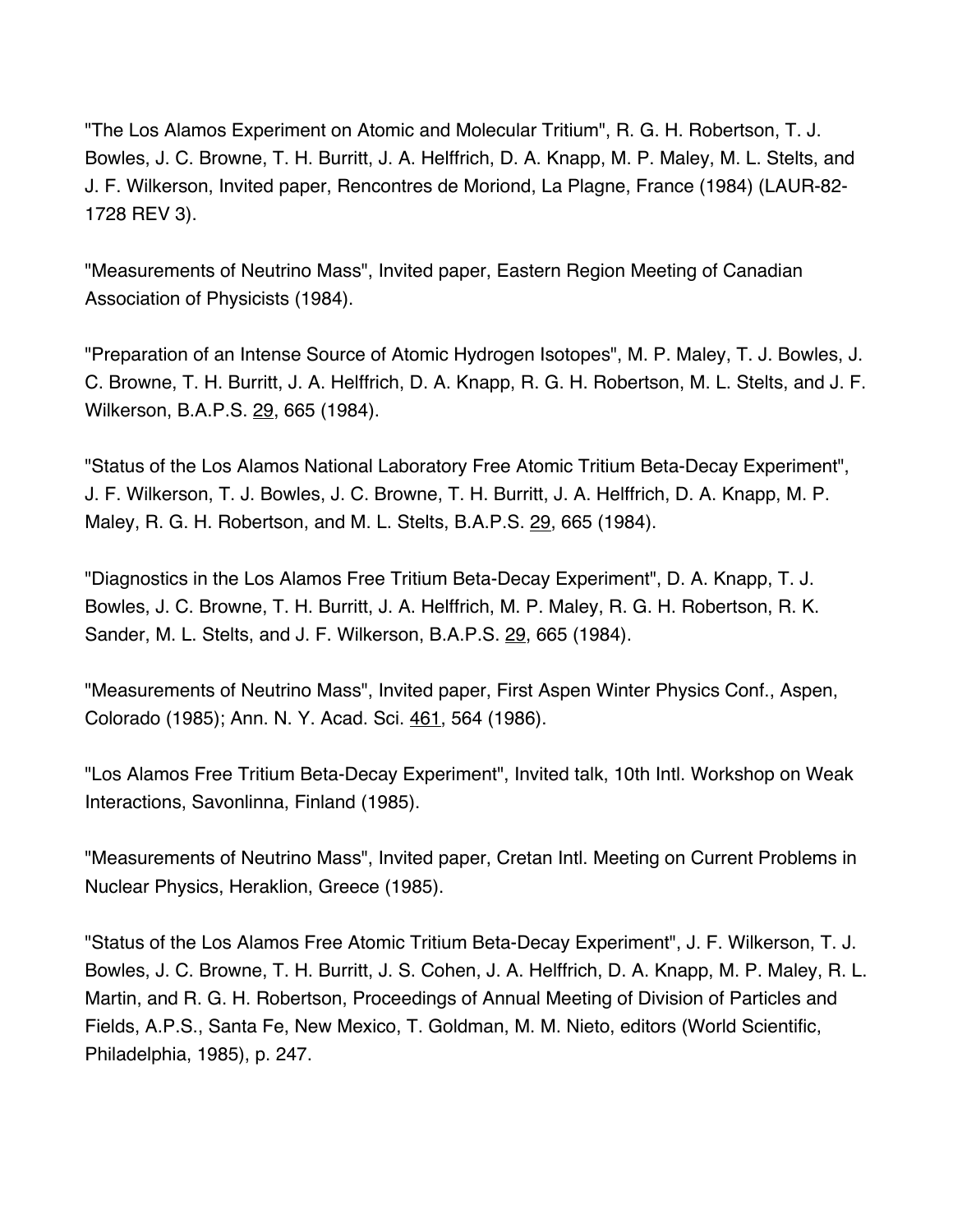"The Los Alamos Free Atomic Tritium Beta Decay Experiment", D. A. Knapp, T. J. Bowles, J. C. Browne, T. H. Burritt, J. S. Cohen, J. A. Helffrich, M. P. Maley, R. L. Martin, R. G. H. Robertson, and J. F. Wilkerson, Proceedings of Neutrino Mass Mini-Conference, Telemark, Wisconsin (1985).

"Measurements of Neutrino Mass", Invited paper, Fall Meeting of A.P.S. Division of Nuclear Physics, Asilomar, California B.A.P.S. 30, 1244 (1985).

"Status of the Los Alamos National Laboratory Free Atomic Tritium Beta Decay Experiment", T. J. Bowles, J. C. Browne, T. H. Burritt, J. S. Cohen, J. A. Helffrich, D. A. Knapp, M. P. Maley, R. L. Martin, R. G. H. Robertson, S. T. Staggs, and J. F. Wilkerson, B.A.P.S. 30, 1272 (1985).

"Proposal for a Gallium Solar Neutrino Experiment", J. N. Bahcall, G. Friedlander, L. P. Remsberg, J. K. Rowley, R. Stoenner, J. Weneser, W. A. Fowler, A. Turkevich, R. I. Steinberg, T. J. Bowles, G. A. Cowan, R. G. H. Robertson, L. M. Simmons, J. F. Wilkerson, K. Wolfsberg, W. F. Davidson, R. T. Kouzes, M. M. Lowry, H.-B Mak, and W. C. Haxton, Proposal to DOE (1985).

"The Los Alamos Free Molecular and Atomic Tritium Beta Decay Experiment", J. F. Wilkerson, T. J. Bowles, D. A. Knapp, R. G. H. Robertson, Invited paper (presented by J. F. Wilkerson), VIth Moriond Workshop on Massive Neutrinos in Particle Physics and Astrophysics, Tignes, Savoie, France, January 1986.

"Neutrinos - Weighting to Close the Universe", Colloquia, McMaster University and Princeton University Physics Departments, March 1986.

"A Review of the Physics of the Neutrino", Plenary Talk, Conf. on the Intersections Between Particle and Nuclear Physics, Lake Louise, Alberta, March 1986; American Institute of Physics Conf. Proceedings No. 150 (A.I.P., New York, 1986), p. 115.

"The Los Alamos Experiment on the Beta Decay of Free Molecular Tritium", R. G. H. Robertson, T. J. Bowles, J. C. Browne, M. P. Maley, and J. F. Wilkerson, Invited paper, XIIth Intl. Conf. on Neutrino Physics and Astrophysics ("Neutrinos '86"), Sendai, Japan, June 1986.

"Neutrino Physics for the Masses", T. J. Bowles and R. G. H. Robertson, Los Alamos National Laboratory Physics Division Colloquium, June 1986.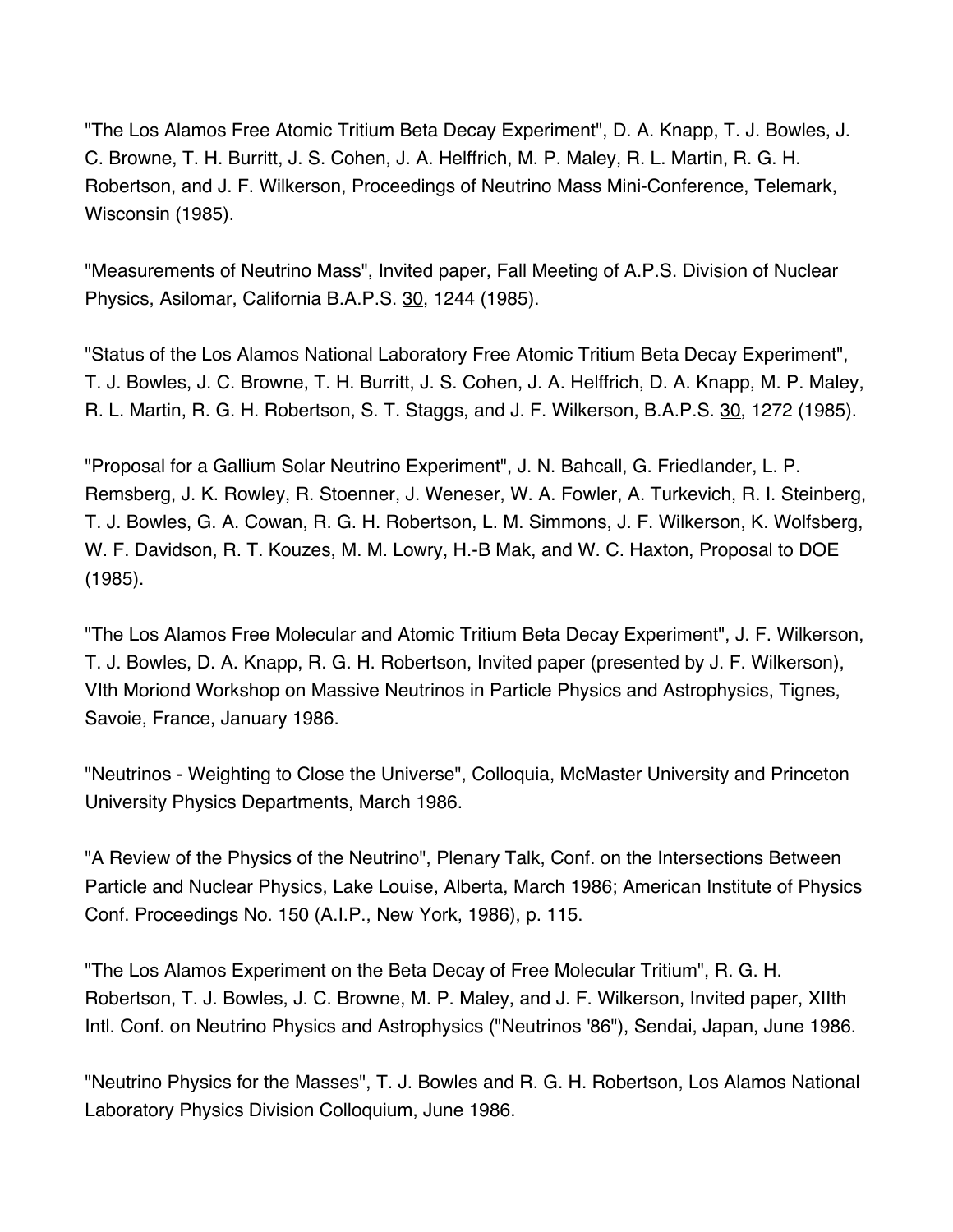"Measurements of Neutrino Mass", Invited paper, 1986 Congress of the Canadian Association of Physicists, Edmonton, Alberta, June 1986. Also presented at the 1986 Nuclear Structure Gordon Conf., Tilton, New Hampshire, July 1986.

"A Limit on the Electron Antineutrino Mass in Free Molecular Tritium Beta Decay", T. J. Bowles, J. F. Wilkerson, J. C. Browne, M. P. Maley, R. G. H. Robertson, D. A. Knapp, and J. A. Helffrich, Invited paper (presented by T. J. Bowles), Intl. Conf. on Weak and Electromagnetic Interactions in Nuclei, Heidelberg, West Germany, July 1986.

"The Los Alamos Free Molecular and Atomic Tritium Beta Decay Experiment", J. F. Wilkerson, T. J. Bowles, D. A. Knapp, R. G. H. Robertson, and M. P. Maley, Invited paper (presented by J. F. Wilkerson), XXIIIrd Intl. Conf. on High Energy Physics, Berkeley, California, July 1986.

"Measurements of Neutrino Mass", High-Energy Physics Seminar, Univ. of Chicago, October 1986. Also presented to the Département de Physique, Université de Montreal, November 1986.

"Limits on the Electron Antineutrino Mass from the Los Alamos Tritium Beta Decay Experiment", D. A. Knapp, T. J. Bowles, J. C. Browne, J. A. Helffrich, J. D. King, M. P. Maley, R. G. H. Robertson, and J. F. Wilkerson, Contributed paper (post-deadline), Vancouver meeting of the A.P.S., October 1986.

"Properties of Neutrinos -- Recent Results", Invited Lectures, in "Selected Topics in Electroweak Interactions" (Proceedings of the Second Lake Louise Winter Institute on New Frontiers in Particle Physics) edited by J. M. Cameron et al. (World Scientific, Singapore, 1987) p. 171.

"Neutrino Physics for the Masses", colloquium, Ohio State University and CalTech, 1987.

"Neutrino Mass", Invited Paper, Workshop on Non-accelerator Physics, Rochester, 1987.

"Summary of Tritium Beta Decay Studies", Invited Paper, American Chemical Society Annual Meeting, New Orleans, 1987.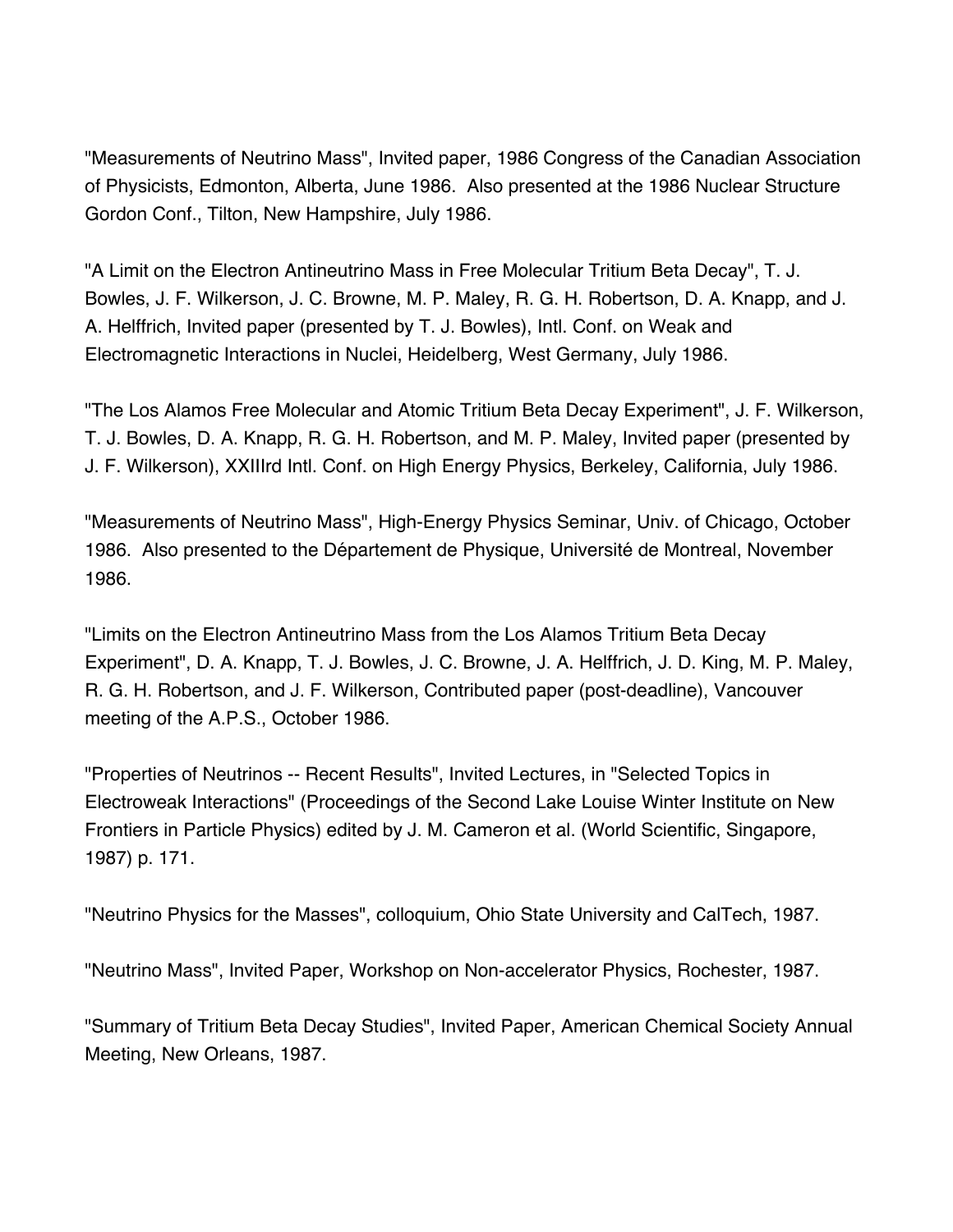"Neutrino Physics for the Masses", colloquium, University of Michigan, Texas Tech University, and Indiana University, 1988; University of Colorado at Boulder, University of Chicago, 1989.

"Neutrino Mass Measurements", Invited Paper, Ninth Workshop on Grand Unification, Aix-Les-Bains, France, 1988. (Proceedings ed. R. Barloutaud, World Scientific, Singapore, 1988, p. 117)

"Review of Neutrino Mass Measurements", Invited Paper, in "Neutrinos '88", Proc. Thirteenth Int. Conf. on Neutrino Physics and Astrophysics, Boston, 1988, edited by J. Schneps, T. Kafka, and W. A. Mann (World Scientific, Singapore, 1989) p. 10.

"Status of the Los Alamos Tritium Beta Decay Experiment", R. G. H. Robertson, T. J. Bowles, D. L. Wark, J. F. Wilkerson, and D. A. Knapp, Invited Paper, in "Tests of Fundamental Laws in Physics" (Proceedings of the XXIVth Rencontre de Moriond), edited by O. Fackler and J. Tran Thanh Van, (Editions Frontières, Gif-sur-Yvette, 1989) p. 255.

"Status of the Los Alamos Tritium Beta Decay Experiment", R. G. H. Robertson, T. J. Bowles, D. L. Wark, J. F. Wilkerson, and D. A. Knapp, Nucl. Phys. B (Proc. Suppl.) 13, 514 (1990)

"Improved Limit on the Mass of  $v_{\rm e}$  from the Beta Decay of Molecular Tritium", T. J. Bowles, R. G. H. Robertson, D. L. Wark, J. F. Wilkerson, G. J. Stephenson, Jr., J. L. Friar, and D. A. Knapp, Invited Paper, in Nuclear Weak Process and Nuclear Structure, Proc. XXIIIrd Yamada Conf., ed. M. Morita, H. Ejiri, H. Ohtsubo, and T. Sato (World Scientific, Singapore, 1990) p. 209.

"Measurements of Neutrino Mass", Invited paper, in Last Workshop on Grand Unification, edited by P. H. Frampton (World Scientific, Singapore, 1989) p. 76.

"Neutrino Mass - Recent Results", Invited paper, in Symposium on Fundamental Symmetries in Nuclei and Particles, ed. H. Henrikson and P. Vogel (World Scientific, Singapore, 1990) p. 86.

"The Sudbury Neutrino Observatory", H. C. Evans et al. (54 authors including R. G. H. Robertson), Invited paper, APS Division of Particles and Fields, Houston, January 3-6, 1990.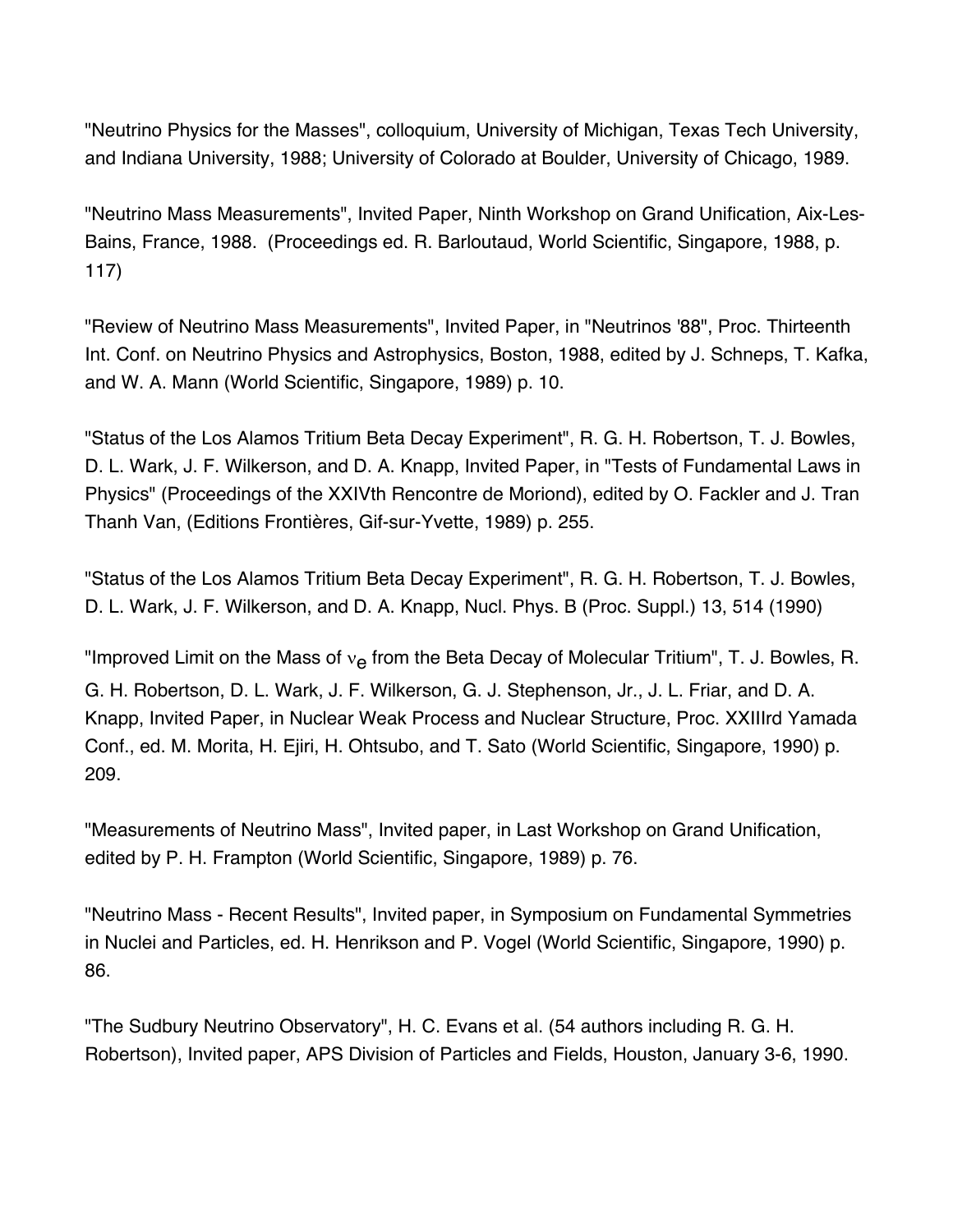"Improved Limit on the Mass of  $v_{\rm e}$  from the Beta Decay of Molecular Tritium", T. J. Bowles, R. G. H. Robertson, D. L. Wark, J. F. Wilkerson, G. J. Stephenson, Jr., J. L. Friar, and D. A. Knapp, Invited Paper, APS Division of Particles and Fields, Houston, January 3-6, 1990.

"Neutrino Physics for the Masses", Summary talk, XXVth Rencontre de Moriond, New and Exotic Phenomena, Les Arcs, France, Jan. 20-27, 1990.

"Limit on Electron Neutrino Mass from Observation of the Beta Decay of Molecular Tritium", Invited paper, 14th International Conf. on Neutrino Physics and Astrophysics ("Neutrinos '90") CERN, Geneva, Switzerland, June 10-15, 1990; Nucl. Phys. B (Proc. Suppl.) **19**, 215 (1991).

"Neutrino Mass - Recent Results", Colloquium, Rutherford Appleton Laboratory, Didcot, England, January 30, 1991; University of Washington, Seattle, February 27, 1991, CalTech, Pasadena, May 18, 1990; Michigan State University, East Lansing, October 9, 1990; Rice University, Houston, March 14, 1991.

"Direct Measurements of Neutrino Mass -- A Status Report", Invited paper, PASCOS '91 Conf., Boston, MA, Mar. 24-29, "Particles, Strings and Cosmology", eds. P. Nath and S. Reucroft (World Scientific, Singapore, 1991) p 75.

"New Directions in Solar Neutrino Physics", Colloquium, Ohio State University, Columbus, April 16, 1991.

"Status of the Sudbury Neutrino Observatory Project", Invited talk, *The Many Aspects of Neutrino Physics*, Fermilab, November 14-17, 1991.

"Stalking the (Wild) Neutrino", Colloquium, Yale University, Dec. 4, 1991.

"17 keV Review", Invited Talk, 1992 Aspen Winter Physics Conference, Aspen, CO, January 12-18, 1992.

"Neutrinos -- Bordering on the Mass?" Colloquium, Argonne National Laboratory, Argonne, IL, Feb. 21, 1992.

"Neutrino Properties from Solar and Supernova Neutrinos", Invited Review to the HIgh-Energy Physics Advisory Panel, Fermilab, Feb. 28, 1992.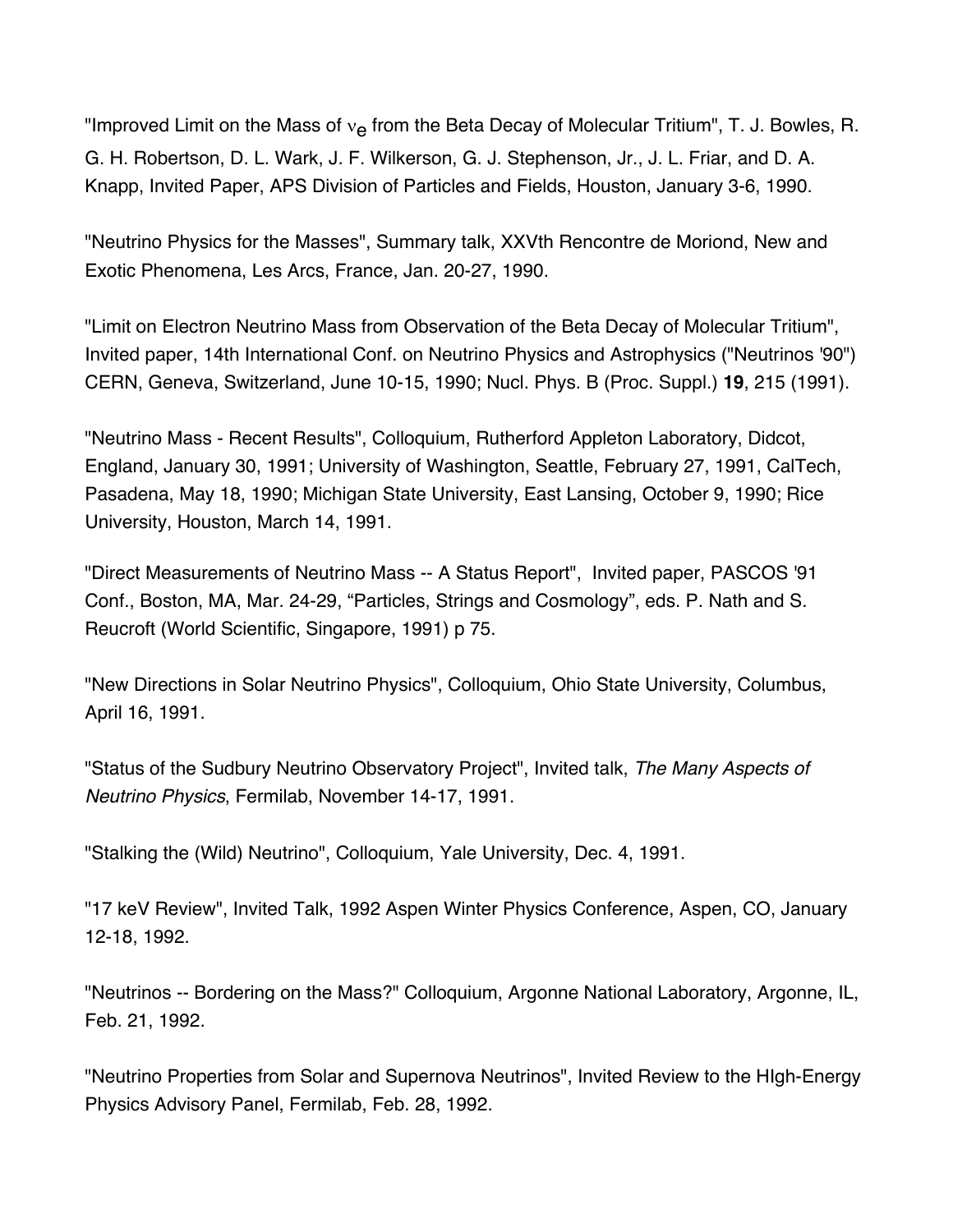"Closing in on the Elusive Neutrino", Colloquium, IBM Watson Laboratories, April 28, 1992.

"Neutrino Mass" Invited Talk, *Franklin Symposium in Celebration of the Discovery of the Neutrino*, Philadelphia, PA, April 30 - May 1, 1992.

"Neutrino Mass and Mixing, and Non-Accelerator Experiments," Invited paper, Int. Conf. on High-Energy Physics *ICHEP92*, Dallas TX, August 6-12, 1992, (AIP Conference Proceedings 272, ed. J. R. Sanford, 1993), p. 140.

"The Experimental Status of Neutrino Masses and Mixing," Invited paper, *Beyond the Standard Model III*, Ottawa, Canada, June 22-24, 1992, ed. S. Godfrey and P. Kalyniak (World Scientific, Singapore) p. 128.

"Neutral Current Detection in the Sudbury Neutrino Observatory," Invited talk, XIIIth Rencontre de Moriond, *Perspectives in Neutrinos, Atomic Physics, and Gravitation*, Villars-sur-Ollon, Switzerland, January 29 - February 6, 1993 (Editions Frontieres, Gif-sur-Yvette, 1993) p. 127.

"Experiment to Search for Time-Reversal Invariance Violation (TRIV) in the Decay of Free Polarized Neutrons," E.G. Wasserman, J.M. Richardson, A.K. Thompson, K.P. Coulter, A. Garcia, S.J. Freedman, T.J. Bowles, S.R. Elliott, M.M. Fowler, J.S. Nico, T.C. Spencer, R.G.H. Robertson, T.C. Chupp, M.S. Dewey, D.M. Gilliam, G.L. Greene, and W.M. Snow, Bull. Am. Phys. Soc. 38, 913 (1993).

"Stalking the Sinister Solar Neutrino," Invited talk, Symposium on Weak Interactions, Nuclear Astrophysics and Cosmology, Michigan State University, June 4-5, 1993.

"Solar Neutrinos," Seminar, Fermilab, June 10, 1993.

"Neutrino Mass -- A Status Report," Invited talk, Fourteenth International Workshop on Weak Interactions and Neutrinos, Seoul, Korea, July 19-24, 1993 (to be published).

"Real-time Experiments -- Survey of Kamiokande, SNO, and SuperKamiokande," Invited talk, Workshop *Frontiers of Neutrino Physics*, APS/DNP Meeting, Asilomar, CA, Oct. 20, 1993.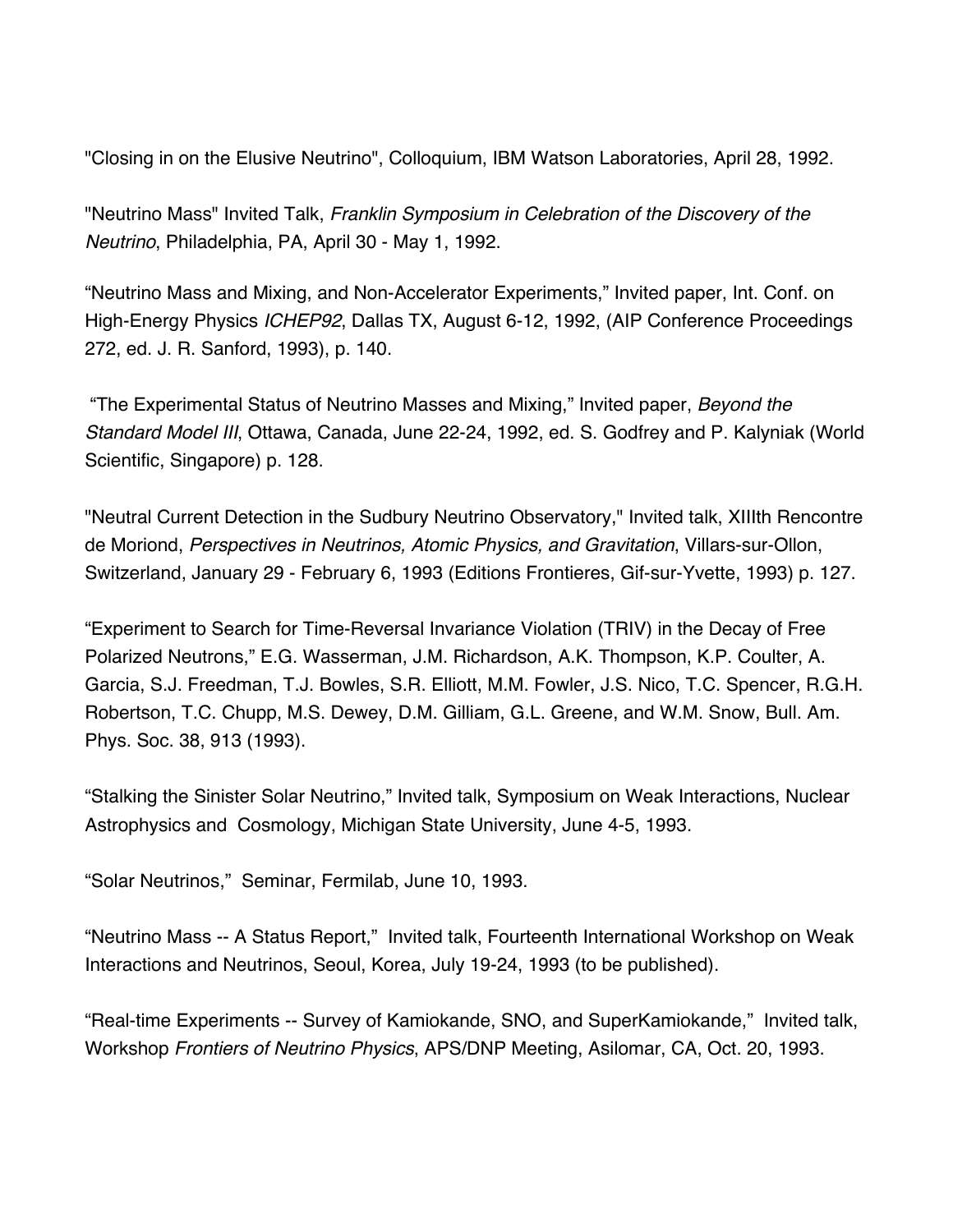"Laboratory Measurements of Neutrino Mass, and the Mysterious End." Colloquium, University of Washington, Nov. 22, 1993.

"Low-Background Techniques in Development of Neutral-Current Detectors for the Sudbury Neutrino Observatory (SNO) Detector," R.G.H. Robertson, T.J. Bowles, P.J. Doe, M.M. Fowler, J.V. Germani, A. Hime, G.G. Miller, R.W. Ollerhead, P.M Thornewell, J.B. Wilhelmy, J.M. Wouters, and J.F. Wilkerson, Bull. Am. Phys. Soc. 39, 1040 (1994).

"A Low-Background Counting Facility for the Development of Neutral-Current Detectors to be Deployed in the Sudbury Neutrino Observatory (SNO) Detector," P.M Thornewell, T.J. Bowles, P.J. Doe, M.M. Fowler, J.V. Germani, A. Hime, G.G. Miller, R.G.H. Robertson, J.B. Wilhelmy, J.M. Wouters, and J.F. Wilkerson, Bull. Am. Phys. Soc. 39, 1040 (1994).

"Direct Neutrino Mass Determinations," R.G.H. Robertson, Invited Summary Paper, Snowmass Workshop on Neutrino Astrophysics and Cosmology, June 30 - July 13, 1994.

"Neutrino Physics Summary," Invited Report to APS DPF Long-term Planning Committee, Albuquerque, NM Aug. 7, 1994.

"The Solar Neutrino Problem: Is the Sun Going Out, or is No 'Nu's' Good News?", Public Lecture, APS DNP Meeting, Williamsburg, VA Oct. 27, 1994.

"Neutrino Physics for the Masses," Invited Paper, Symposium in Honor of G.T. Garvey, Los Alamos, January 19-21, 1995.

"The Solar Neutrino Problem: Is the Sun Going Out, or is No 'Nu's' Good News?", Colloquium, Case Western Reserve University, April 6, 1995.

"The Solar Neutrino Deficit: Principle and Interest," Invited Review, Baryons '95 Int. Conf., Santa Fe, NM, October 3-7, 1995; Colloquium, University of Illinois, October 24, 1995.

Chapter "Neutrino Physics" in Proceedings of the Snowmass Conference on High-Energy Physics (World Scientific, Singapore) 1995.

"The Solar Neutrino Deficit -- Principle and Interest (A Modern Problem)" R.G.H. Robertson, Invited paper, Int. Conference Baryons '95, Santa Fe NM, October 1995 (in press).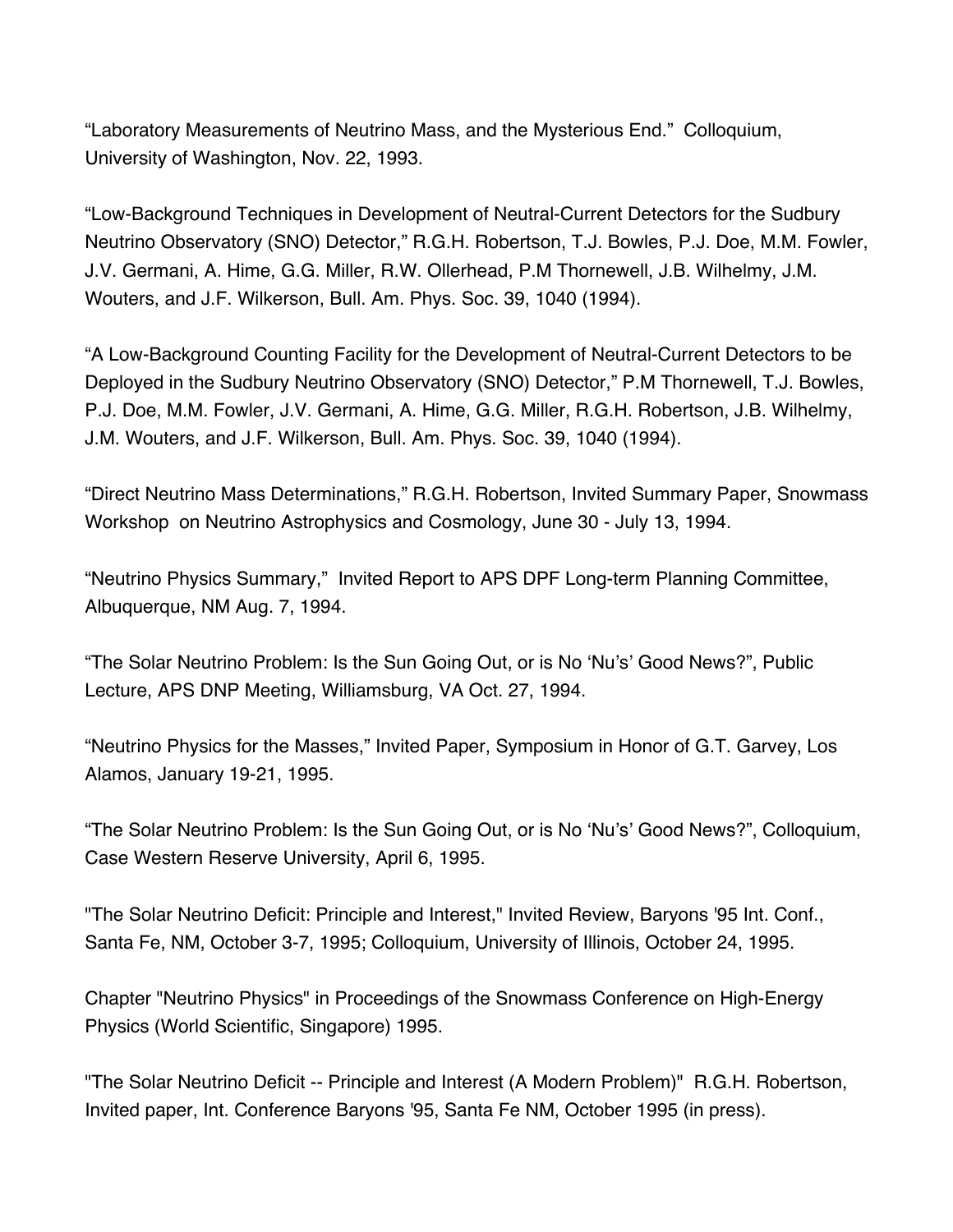Report of HEPAP Subpanel on Accelerator-Based Neutrino Oscillation Experiments, F.J. Sciulli, G.T. Feldman, W.T. Ford, R.E. Lanou, Jr., T.Y. Ling, F.S. Merritt, R.D. Peccei, R.G.H. Robertson, S.P. Rosen, W.H. Smith, H.W. Sobel, and L. Wolfenstein, (US Department of Energy) 1995.

DPF Long Range Planning Study Neutrino Mass Working Group Report, P.G. Langacker, R. Rameika, and R.G.H. Robertson, (US Department of Energy) 1995; "Particle Physics – Perspectives and Opportunities: Report of the DPF Committee on Long-Term Planning," edited by R. Peccei et al. (World Scientific 1995) p. 134.

"Nuclear Science -- A Long Range Plan" Report of the Nuclear Science Advisory Committee, R.G.H. Robertson, Chair; (US Department of Energy) 1995.

"Construction of an Array of Neutral-current detectors for the Sudbury Neutrino Observatory, the Proposal." P. J. Doe, J. V. Germani, A. W. P. Poon, R. G. H. Robertson, T. D. Steiger, J. F. Wilkerson, T. J. Bowles, A. Hime, M. M. Fowler, P. M. Thornewell, J. B. Wilhelmy, and J. M. Wouters. SNO-STR-95-023 (1995).

"Neutral-Current detector Front-End Electronics," R.G.H. Robertson and J. F. Wilkerson. SNO-STR-95-024 (1995).

" Development of a Compact 20 MeV Gamma-Ray Source for Energy Calibration at the Sudbury Neutrino Observatory," A.W.P. Poon, M.C. Browne, R.G.H. Robertson, C.E. Waltham and N.P. Kherani, in *Particles and Cosmology* (World Scientific, 1996) ed. E.N. Alexeev, V.A. Matveev, Kh. S. Nirov and V.A. Rubakov, pg 248.

"Neutrino Mass from the Tritium Spectrum," Invited Review, ITAMP Workshop on the Tritium Beta Decay Spectrum: the negative Mass-squared Issue, Harvard-Smithsonian Center for Astrophysics, Cambridge, MA, May 20-21, 1996.

"The Solar Neutrino Deficit" Invited talk, Inventors Recognition Dinner, Allied Signal Corp., June, 1996.

"Neutrino Mass at Los Alamos" Invited talk, Reines Symposium, Los Alamos National Laboratory, August 1996.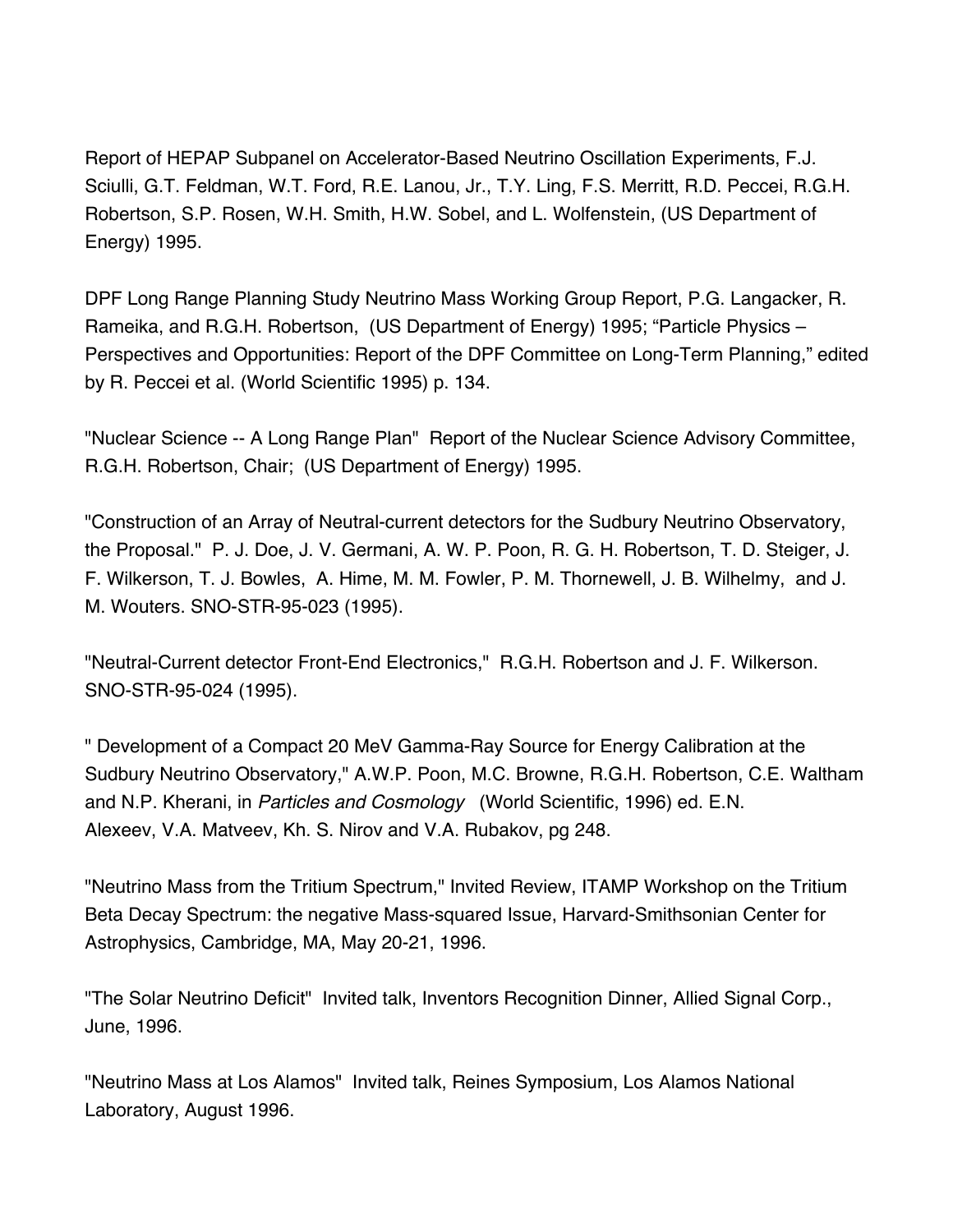"The Solar Neutrino Problem: Is the Sun Going Out, or is No "nu's" Good News?" Colloquium, Wayne State University, November 1966.

"CNO Reactions in the Sun" Summary talk, INT Workshop on Fusion Reactions in the Sun, February 1997.

The Tom Bonner Prize Lecture -- "The Beta Spectrum of Tritium and the Problem of Neutrino Mass," Bull. Am. Phys. Soc. 42, 1006 (1997).

"Progress in the Search for Time Reversal Invariance Violation in Neutron Beta Decay," L.J. Lising, S. J. Freedman, B. K. Fujikawa, E.G. Wasserman, S.R. Elliott, R.G.H. Robertson, T.D. Steiger, J.F. Wilkerson, J. Adams, G.L. Jones, M.S. Dewey, J.S. Nico, A.K. Thompson, F.E. Weitfeldt, T.E. Chupp, K.P. Coulter, S.-R. Hwang, A. Garcia, J. Anaya, T.J. Bowles, G.L. Greene, and W.A. Teasdale, Bull. Am. Phys. Soc. 42, 1071 (1997).

"Energy Response of the SNO Detector in the Presence of the Neutral Current Detector Array." A.W.P. Poon, S.R. Elliott, and R.G.H. Robertson, SNO-STR-97-010 (1997).

"Permeation of He Through Silica Seals," T.H. Burritt, S.R. Elliott, J.E. Franklin, R. G. H. Robertson, and M. Smith. SNO-STR-97-020 (1997).

"Neutrinos - Now what?" Invited Review, Nuclear Chemistry Gordon Conference, Colby-Sawyer College, NH, June 1997.

"Solar Neutrinos," Presentation to HEPAP Subpanel on Nonaccelerator Physics, SLAC, June 25, 1997.

"Methods for Detection of Neutral Current Neutrino Interactions in the Sudbury Neutrino Observatory," invited seminar, International Conf. TAUP 97, Gran Sasso, Italy, Sept. 7-11, 1997.

"The Sudbury Neutrino Observatory," invited paper, International School of Nuclear Physics, Erice, Italy, Sept. 16-24, 1997.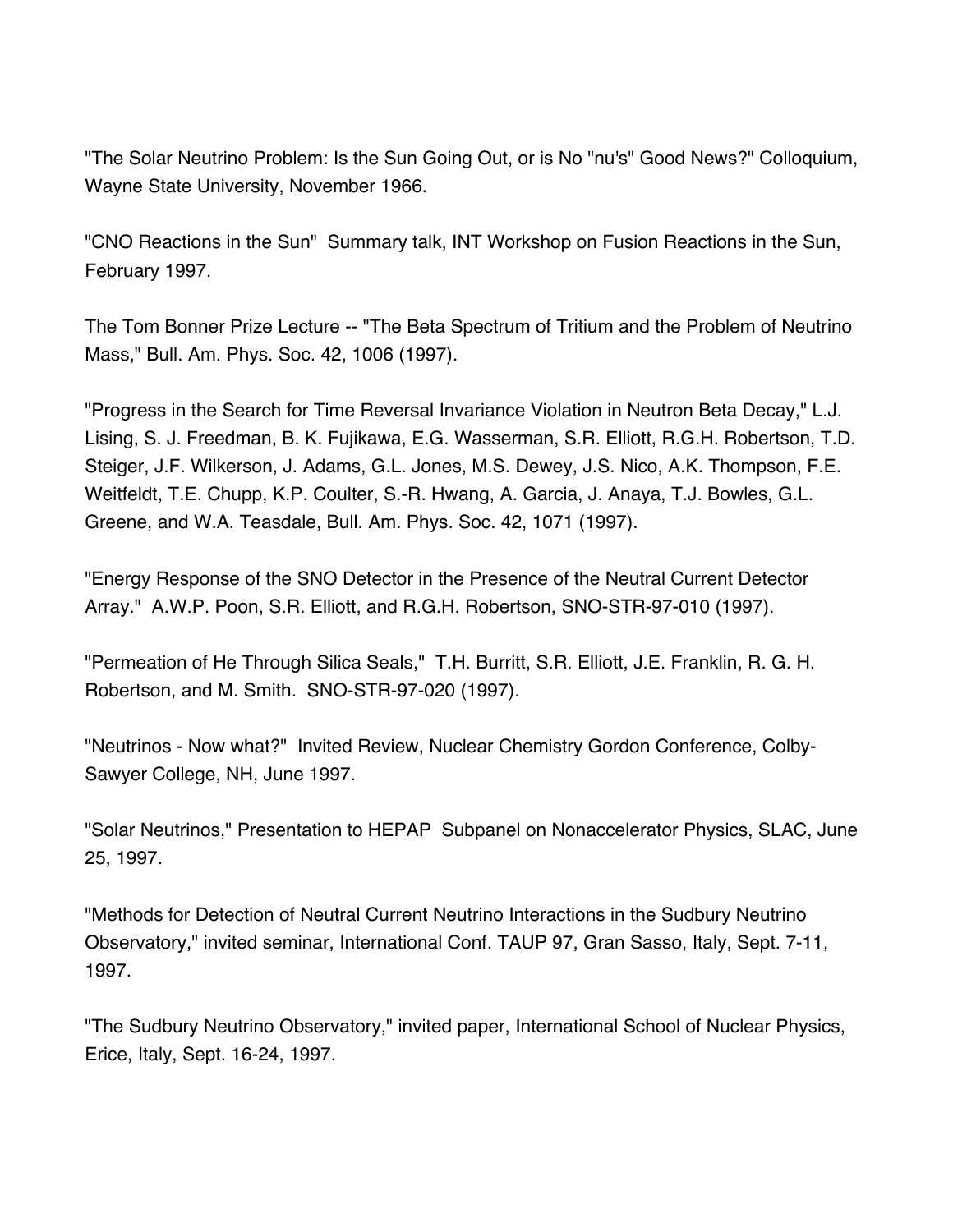"The Sun Sheds some Light on the Neutrino," Colloquium, University of British Columbia, October, 1997.

"A Compact <sup>3</sup>H(p,gamma)<sup>4</sup>He 20 MeV Gamma-Ray Source for Energy Calibration at the Sudbury Neutrino Observatory," A.W.P. Poon, M.C. Browne, N.P. Kherani, R.J. Komar, H.-B. Mak, R.G.H. Robertson, C.E.Waltham., Bull Am. Phys. Soc. 42, 1632 (1997).

"The Sudbury Neutrino Observatory," Invited talk, ITP Conference on Solar Neutrinos: News About SNUs, December 1997.

"The Neutrino -- Not Retiring at 65," Colloquium, UC Santa Barbara, December 1997.

"Neutral-current Detection via  ${}^{3}$ He(n,p) ${}^{3}$ H in the Sudbury Neutrino Observatory," R.G.H. Robertson, International School of Nuclear Physics, 19<sup>th</sup> Course, Sept. 12-19, 1998, Erice, Italy; Prog. Part. Nucl. Phys. 40, 113 (1998).

"A Model-Independent Analysis of the Solar Neutrino Anomaly," K. Heeger and R.G.H. Robertson, International School of Nuclear Physics, 19<sup>th</sup> Course, Sept. 12-19, 1998, Erice, Italy; Prog. Part. Nucl. Phys. 40, 135 (1998).

"Methods for Neutral-current Neutrino Detection in the Sudbury Neutrino Observatory," R.G.H. Robertson, Proc. 5<sup>th</sup> International Workshop on `Topics in Astroparticle and Underground Physics' (TAUP97), Laboratori Nazionale del Gran Sasso, Italy, 7-11 September 1997 ; Nucl. Phys. B (Proc. Suppl.) 70, 332 (1999).

" 3He Neutral Current Detectors at SNO," S.R. Elliott, M.C. Browne, P.J. Doe, C.A. Duba, J. V. Germani, K.M. Heeger, A.W.P. Poon, R.G.H. Robertson, M.W.E. Smith, T.D. Steiger, P.M. Thornewell, J.F. Wilkerson, R.W. Ollerhead, K.T. Lesko, R.G. Stokstad, T.J. Bowles, S.J. Brice, E.I. Esch, M.M. Fowler, A. Goldschmidt, A. Hime, G.G. Miller, J.B. Wilhelmy, and J.M. Wouters, Proceedings of *New Era in Neutrino Physics*, Tokyo, Japan, June 1998, edited by H. Minakata and O. Yasuda, (Universal Academy Press Inc., Tokyo, 1999) p. 235.

"The Solar Neutrino Problem," R.G.H. Robertson, Invited talk, Int. Conf. Baryons '98, Bonn, Germany Sept. 22-26, 1998.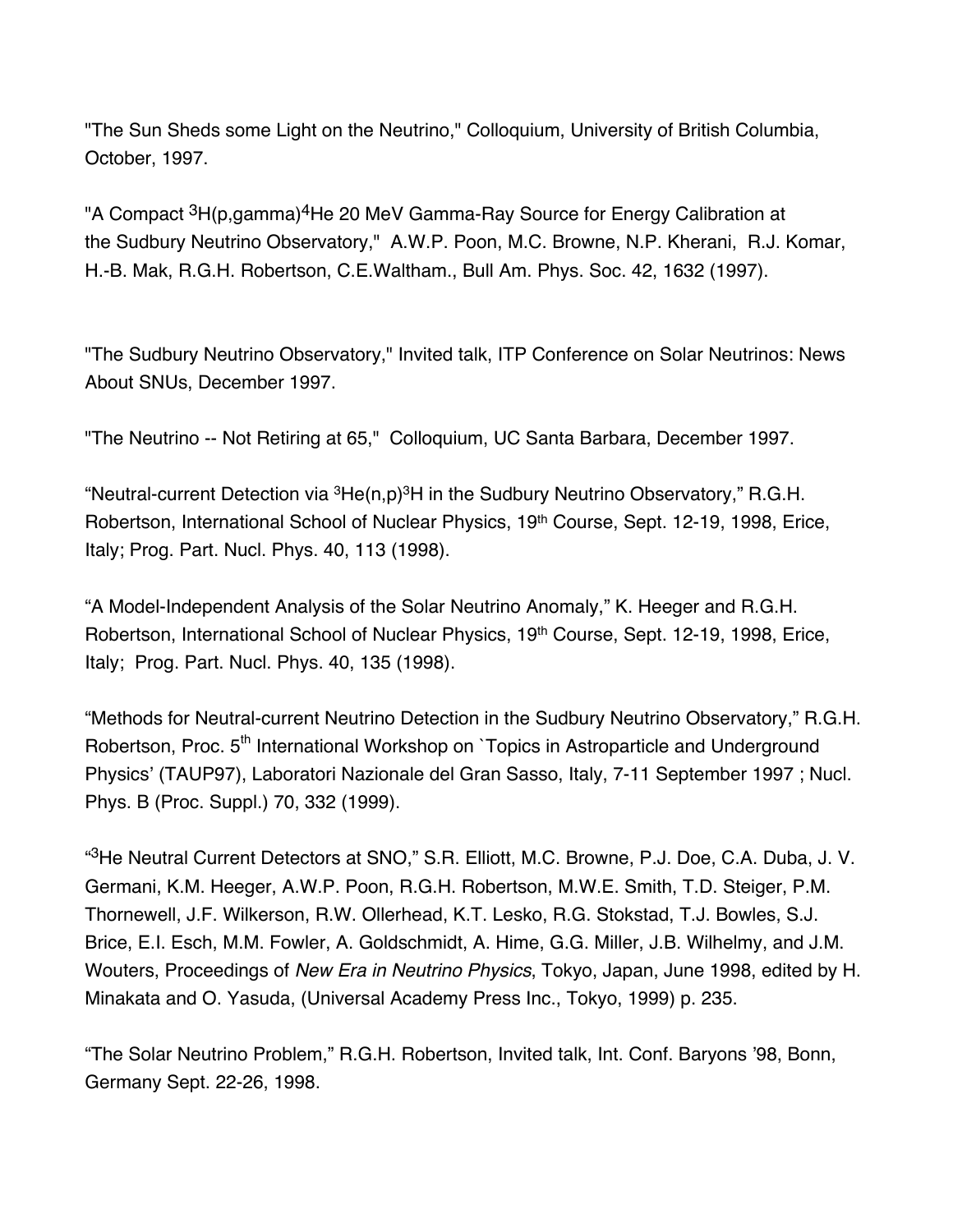"Low-Background 3He Proportional Counters for Use in the Sudbury Neutrino Observatory," M.C. Browne, T.J. Bowles, S.J. Brice, P.J. Doe, C.A. Duba, S.R. Elliott, E.I. Esch, M.M. Fowler, J.V. Germani, A. Goldschmidt, K.M. Heeger, A. Hime, K.T. Lesko, G.G. Miller, R.W. Ollerhead, A.W.P. Poon, R.G.H. Robertson, M.W.E. Smith, T.D. Steiger, R.G. Stokstad, P.M. Thornewell, J.B. Wilhelmy, J.F. Wilkerson, J.M. Wouters, IEEE Trans. Nucl. Sci. (in press) 1998.

"Model-Independent Constraints on Neutrino Mixing from Solar Neutrinos," K.M. Heeger and R.G.H. Robertson, APS Centennial Meeting, Atlanta, March 20-25; BAPS 44, 1307 (1999).

"The Neutral-Current Detector Array in the Sudbury Neutrino Observatory," M.W.E. Smith and 23 other authors, APS Centennial Meeting, Atlanta, March 20-25; BAPS 44, 1307 (1999).

"The Neutral Current Detector Project of the Sudbury Neutrino Observatory," S. R. Elliott et al., DNP98 Meeting of the American Physical Society, Sante Fe NM, October 1998, Bulletin of the American Physical Society 43, 1549 (1998).

"In Situ Determination of Backgrounds from Neutral Current Detectors in the Sudbury Neutrino Observatory," K. M. Heeger et al., DNP98 Meeting of the American Physical Society, Sante Fe NM, October 1998, Bulletin of the American Physical Society 43, 1549 (1998).

"Background Results from the Cooldown Phase of the SNO NCD Project," M. C. Browne, et al., DNP98 Meeting of the American Physical Society, Sante Fe NM, October 1998; BAPS 43, 1549 (1998).

"Charged-Current Energy Spectrum at the Sudbury Neutrino Observatory in the Presence of the Neutral Current Detector Array," A. W. P. Poon, S. R. Elliott and R. G. H. Robertson, DNP98 Meeting of the American Physical Society, Sante Fe NM, October 1998, Bulletin of the American Physical Society 43, 1549 (1998).

"The Role of hep Neutrinos in the Search for Solar Neutrino Oscillations," M. W. E. Smith, R. G. H. Robertson, and S. R. Elliott, DNP98 Meeting of the American Physical Society, Sante Fe NM, October 1998, Bulletin of the American Physical Society 43, 1548 (1998).

"Neutrino Mass and Oscillations," R.G.H. Robertson, Invited talk, Lepton-Photon '99 International Conference, Stanford, CA, August 9 – 14, 1999; hep-ex/0001034v2.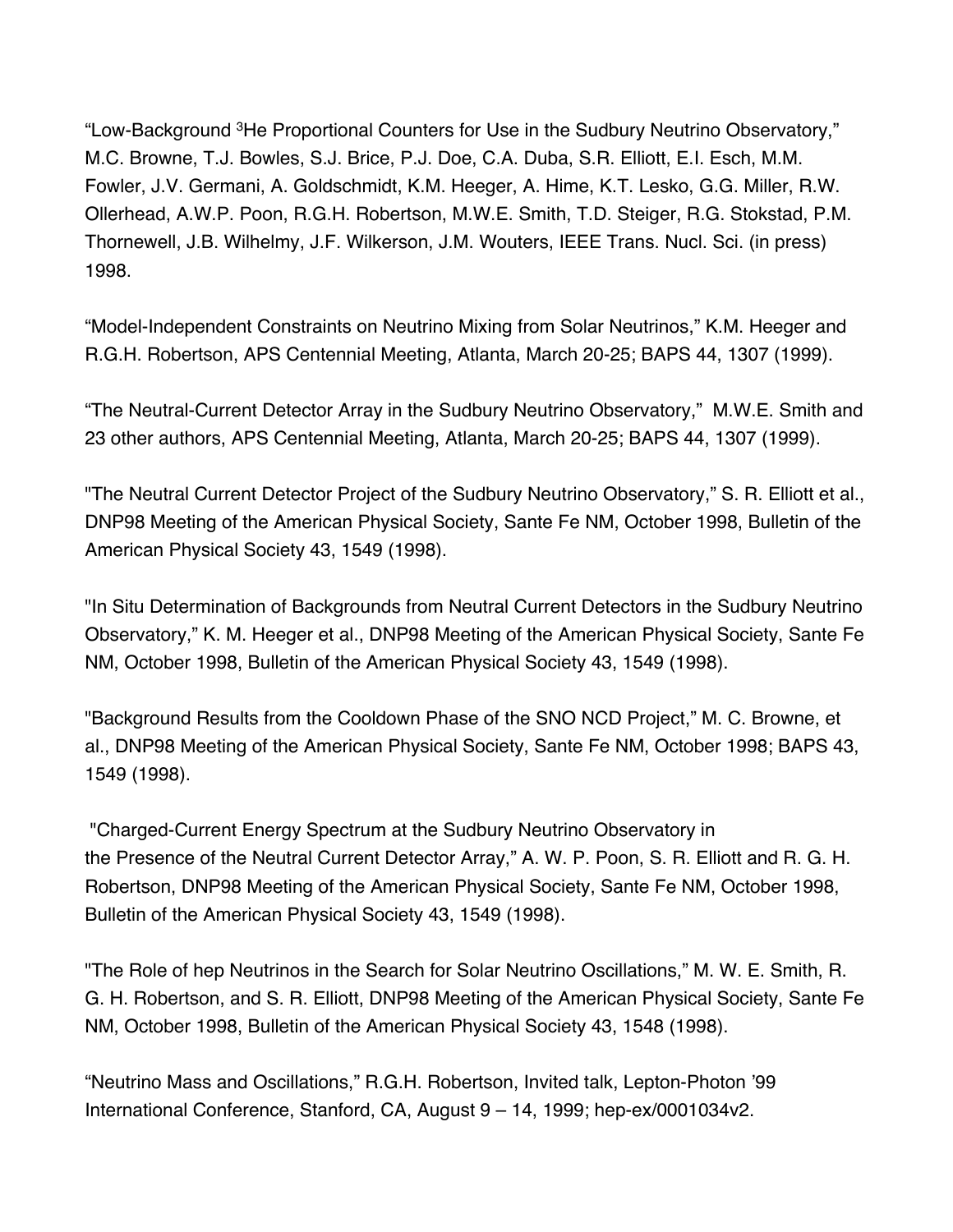"Sudbury Neutrino Observatory" A.B. McDonald for the SNO Collaboration. XIXth International Conference on Neutrino Physics and Astrophysics (Neutrino 2000) Nucl. Phys. Proc. Suppl. B 91, 21, 2001.

"Neutrino Detection using Lead Perchlorate," P. J. Doe, S. R. Elliott, C. Paul, R. G. H. Robertson, to be published in Proc. TAUP-98; nucl-ex/0001008.

"Solar Neutrinos," Invited Review, Town Meeting on Neutrinos, Astrophysics, and Fundamental Symmetries, Oakland, CA November 4-9, 2000.

"About the Neutrino" R.G.H. Robertson, Invited lectures, Lake Louise Winter Institute, Alberta, Canada, Feb. 17-24, 2001, to be published.

"Report from the Sudbury Neutrino Observatory," Invited talk, Neutrino Telescopes Int. Conf., Venice, Italy, March 4-11, 2001.

"The Future of Neutrino Physics and the Detection of Dark Matter," Invited presentation, NSAC Meeting, Santa Fe, NM March 25-31, 2001.

"The Sudbury Neutrino Observatory and the Solar Neutrino Problem," Plenary talk, Northwest Sectional meeting of the APS, Seattle, WA May 25-26, 2001.

"Solar and Atmospheric Neutrinos" Invited Plenary Talk, P4 Working Group, Snowmass, CO July 17, 2001.

"Low Energy Solar Neutrinos" Invited Presentation, NAS-NRC Committee on the Physics of the Universe, Snowmass, July 14, 2001.

"Neutrinos – A Snapshot and Some Sketches," Seminar, University of Illinois at Urbana-Champaign, Sept. 5, 2001.

"SNO Flies: The Solar Neutrino Problem Resolved," Peter Axel Memorial Lecture, University of Illinois at Urbana-Champaign, Sept. 6, 2001; Colloquium Fermilab, Sept. 7, 2001; Argonne National Laboratory, Sept. 21, 2001; University of Kentucky, Oct. 26, 2001; University of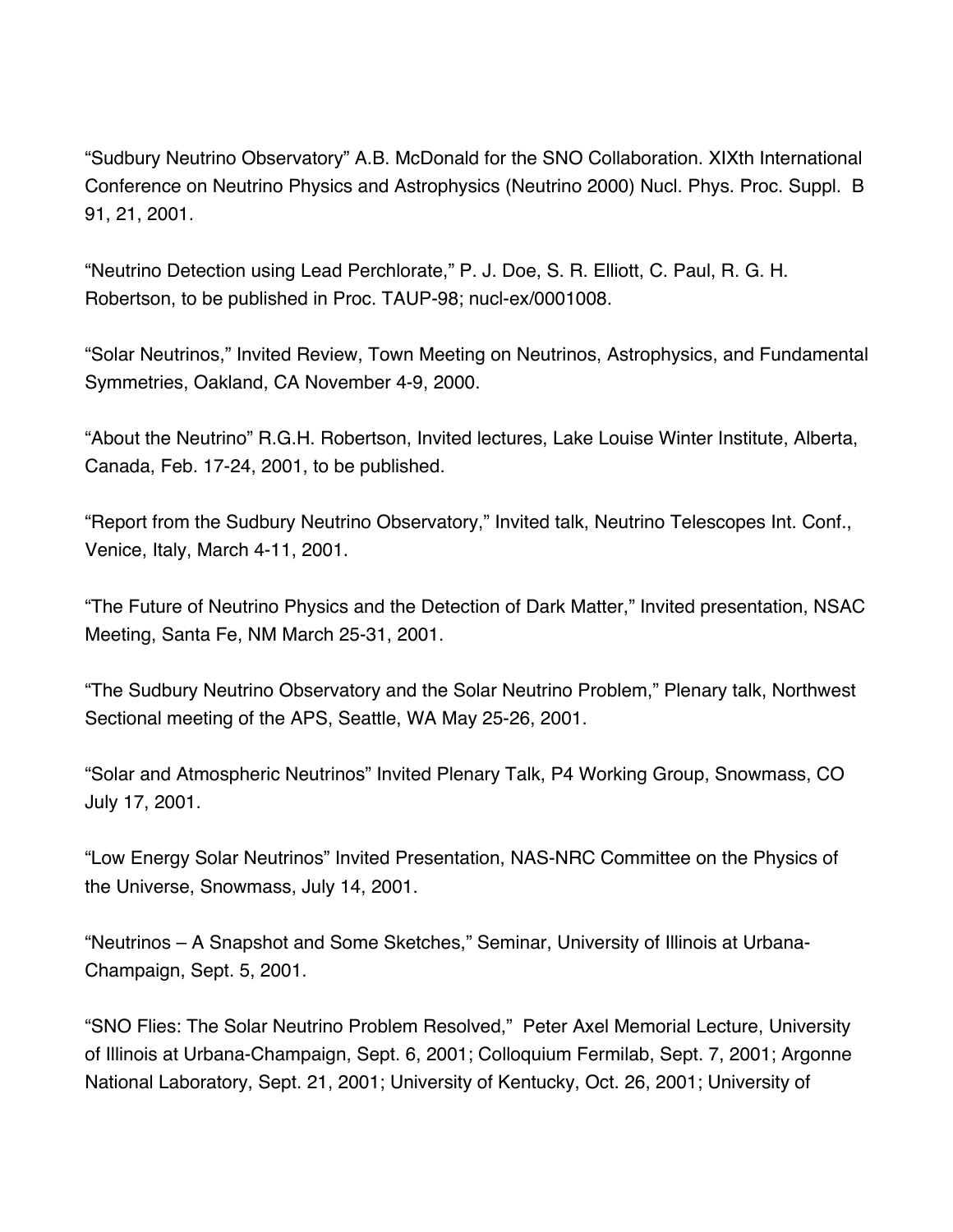Chicago, Nov. 30, 2001; University of Dortmund, Dec. 18, 2001; University of Illinois at Chicago, April 3, 2002; University of Oregon, May 2, 2002.

"The Sudbury Neutrino Observatory," University of Washington Science Forum, Oct. 5, 2001.

"SNO Flies: The Solar Neutrino Problem Resolved," Invited Presentation, NAS-NRC Board on Physics and Astronomy, Irvine, CA, Nov. 3, 2001.

"Low-Energy Solar Neutrinos," Invited Talk, Workshop on the Future of Neutrino Physics, Victoria, BC, Nov. 9, 2001.

"The Sudbury Neutrino Observatory," Invited Plenary Talk, International Conf. On Weak Interactions and Neutrinos, Christchurch, NZ Jan. 22, 2002.

"Solar Neutrino Experiments," Invited talk, INT Neutrino Masses & Mixing Mini Workshop, University of Washington, April 8, 2002.

"SNO Flies: The Solar Neutrino Problem Resolved," Colloquium, University of Oregon, May 2, 2002; University of Arizona, Oct. 25, 2002; NASA Goddard Space Flight Center, Nov. 8, 2002.

"Direct Neutrino Mass Measurements and Prospects," Invited Talk, Neutrinos and Subterranean Science Conference, Washington, DC Sept. 20, 2002.

"The MOON Double-Beta Decay Experiment," Invited presentation, SNOLAB Workshop, Ottawa, Nov. 20, 2002.

"Status of the MOON Experiment" Contributed presentation. APS meeting, Philadelphia April 5-8, 2003.

The Page Lectures, Yale University, April 13-18, 2003.

The Herzfeld Lecture, Catholic University, April 15, 2003.

"Recent Results from SNO and Other Solar Neutrino Experiments," Invited Talk, Topics in Astroparticle and Underground Physics International Conference, Seattle, WA, Sept. 7,2003.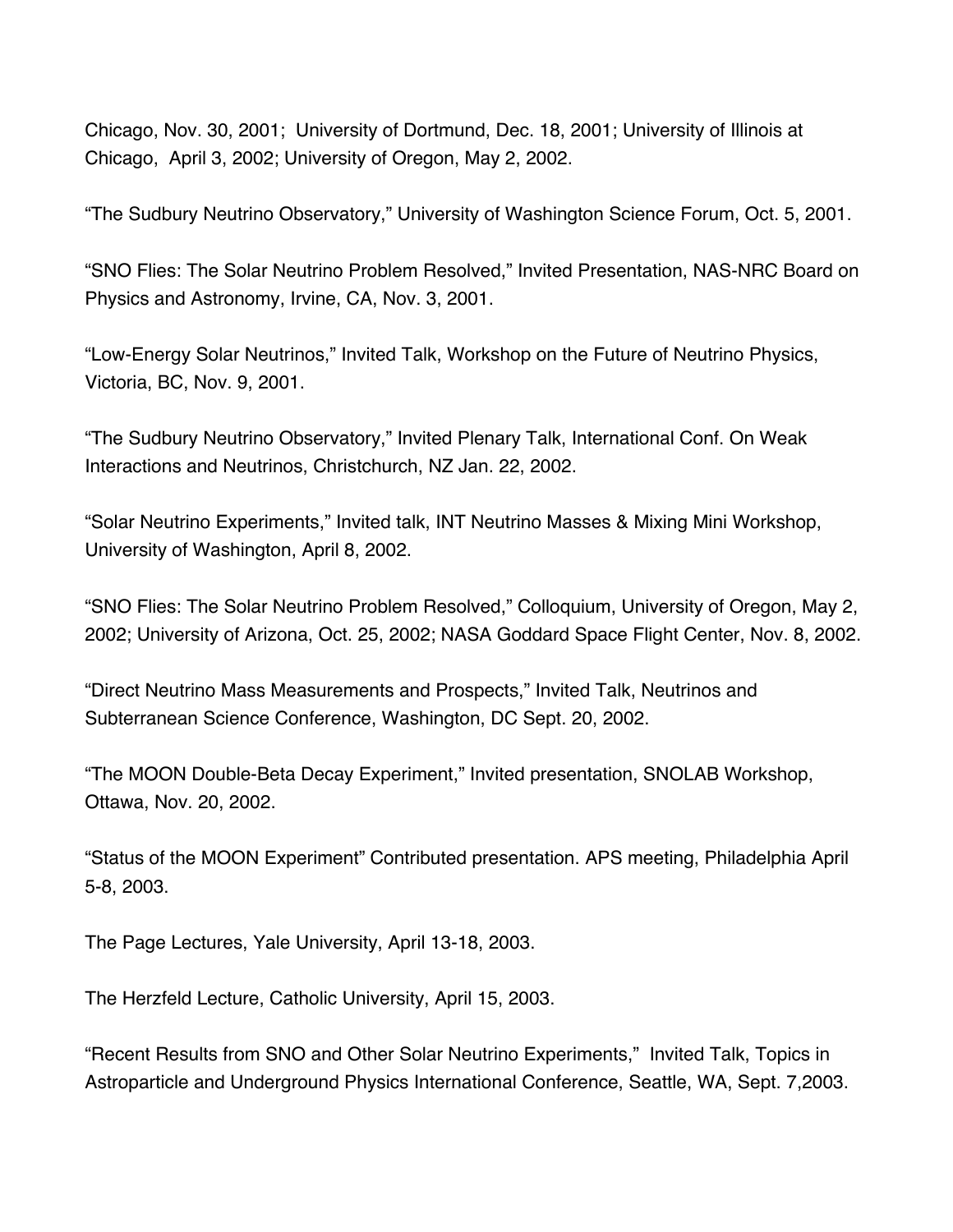"A Place in the Sun for the Neutrino" Colloquium, Ohio State Univ. April 28, 2003; UC San Diego May 6, 2003; Brattain Memorial Lectures, Whitman College, Walla Walla, WA, Oct. 24, 2003; Stuart Freedman Festschrift, UC Berkeley, Jan. 11, 2004; Los Alamos National Laboratory, Feb. 25, 2004; Colloquium, Wilhelm-Universitat, Muenster, Germany, March 22, 2005

"Where do we find SNO in April?" Invited talk, Kuniharu Kubodera Festschrift, University of South Carolina, April 18, 2004.

"A Li-based detector for solar neutrinos", Invited presentation, Solar Neutrino Working Group Meeting of the APS, Princeton, NJ, April 24, 2004.

"Where do we find SNO in May?" Colloquium, Caltech, Pasadena, CA, May 6, 2004.

"The Neutrino Matrix" (Report of APS MultiDivisional Neutrino Physics Study) (Chair of Writing Committee: R.G.H. Robertson) NSAC Meeting, Washington, DC, October 7, 2004: http://www.aps.org/neutrino/index.cfm

"Neutrinos: the Mass that Roared," Colloquium, University of Tennessee, Knoxville, TN, Nov. 15, 2004; University of Victoria, January 13, 2005; Director's Colloquium, Los Alamos National Laboratory, June 14, 2005, University of Missouri, Rolla, October 14, 2005.

"A Place in the Sun for the Neutrino," Colloquium, University of Münster, Germany, March 22, 2005.

"Direct Neutrino Mass Measurements", Seminar, Caltech, April 22, 2005.

"Report from the U.S." Invited presentation, SNO Agency Review Committee, Ottawa, May 24, 2005.

"Radioactive Ion Beams at the University of Washington FN Tandem Facility," G.C. Harper, M. Bacrania, D.W. Storm, and R.G.H. Robertson, Symposium for Northeastern Accelerator Personnel, Upton, NY, October 2005.

"The Neutral Current Detectors" Invited presentation, SNO Agency Review Committee, Montreal, Dec. 3, 2005.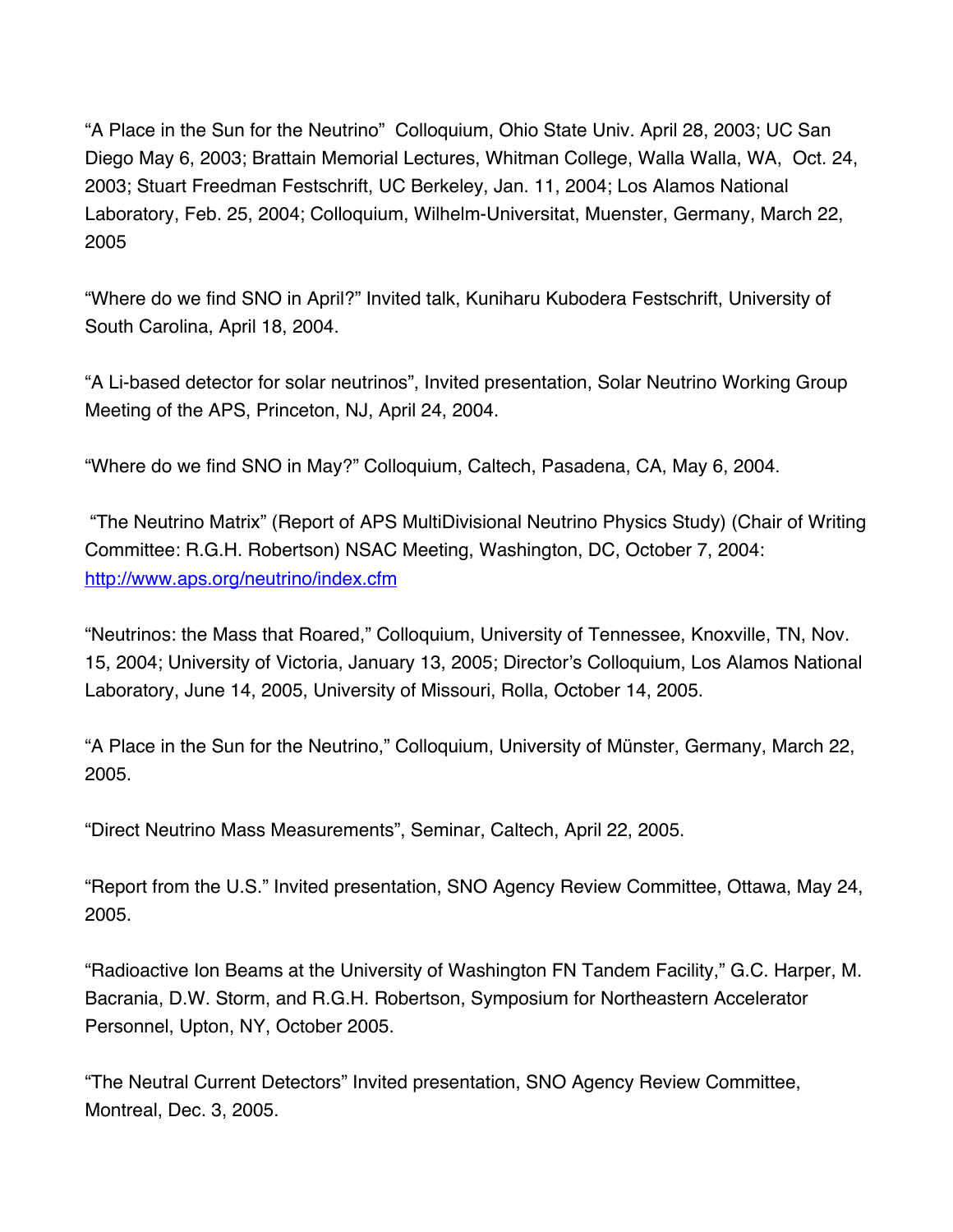"Solar Neutrinos", Invited talk, Proceedings of International School on Nuclear Physics; 27th Course: "Neutrinos in Cosmology, in Astro, Particle and Nuclear Physics" in Erice, Sicily, Italy; September 16 - 24, 2005. Published in Prog.Part.Nucl.Phys. **57** (2006) 90-105. Report-no: CENPA 2006-2

"Second-forbidden beta decay of 8B," M. Bacrania, D.W. Storm, and R.G.H. Robertson, American Physical Society, Dallas TX, April 2006, Bull. Am. Phys. Soc. **51**, 90 (2006).

"Tribute to Ray Davis and John Bahcall," R.G.H. Robertson, Invited Talk, International Conf. on Neutrino Physics and Astrophysics Neutrinos-2006, Santa Fe, NM, June 14 -19, 2006.

"A Deep Underground Science and Engineering Laboratory in the U.S.," R.G.H. Robertson, Invited Talk, International Conf. on Neutrino Physics and Astrophysics Neutrinos-2006, Santa Fe, NM, June 14 -19, 2006.

"A Parametric Amplifier for Semiconductor Radiation Detectors," R.G.H. Robertson and T.D. Van Wechel, Contributed Paper, IEEE Conference on Nuclear Science, San Diego, CA, October 29 - 31, 2006.

"Neutrinos in Nuclear Physics – Setting a Course," R.G.H. Robertson, Invited Talk, Pre-Town Meeting for NSAC Long-Range Plan Process, Santa Fe, NM, December 18 – 19, 2006.

"Deep Underground Science and Engineering Lab," R.G.H. Robertson, Invited Talk, Pre-Town Meeting for NSAC Long-Range Plan Process, Santa Fe, NM, December 18 – 19, 2006.

"Experimental Determination of Neutrino Mass," R.G.H. Robertson, Invited Talk, Aspen Winter Physics Conference, Aspen, CO, January 29 – February 2, 2007.

"A Deep Underground Science and Engineering Laboratory in the U.S.," Invited talk, NW Sectional Meeting of the APS, Pocatello, ID, May 17 – 19, 2007.

"Neutrino Observatories, Present and Future," Invited talk, *Nuclear Astrophysics, 1957 – 2007, Beyond the First Fifty Years,* Pasadena, July 23 – 28, 2007.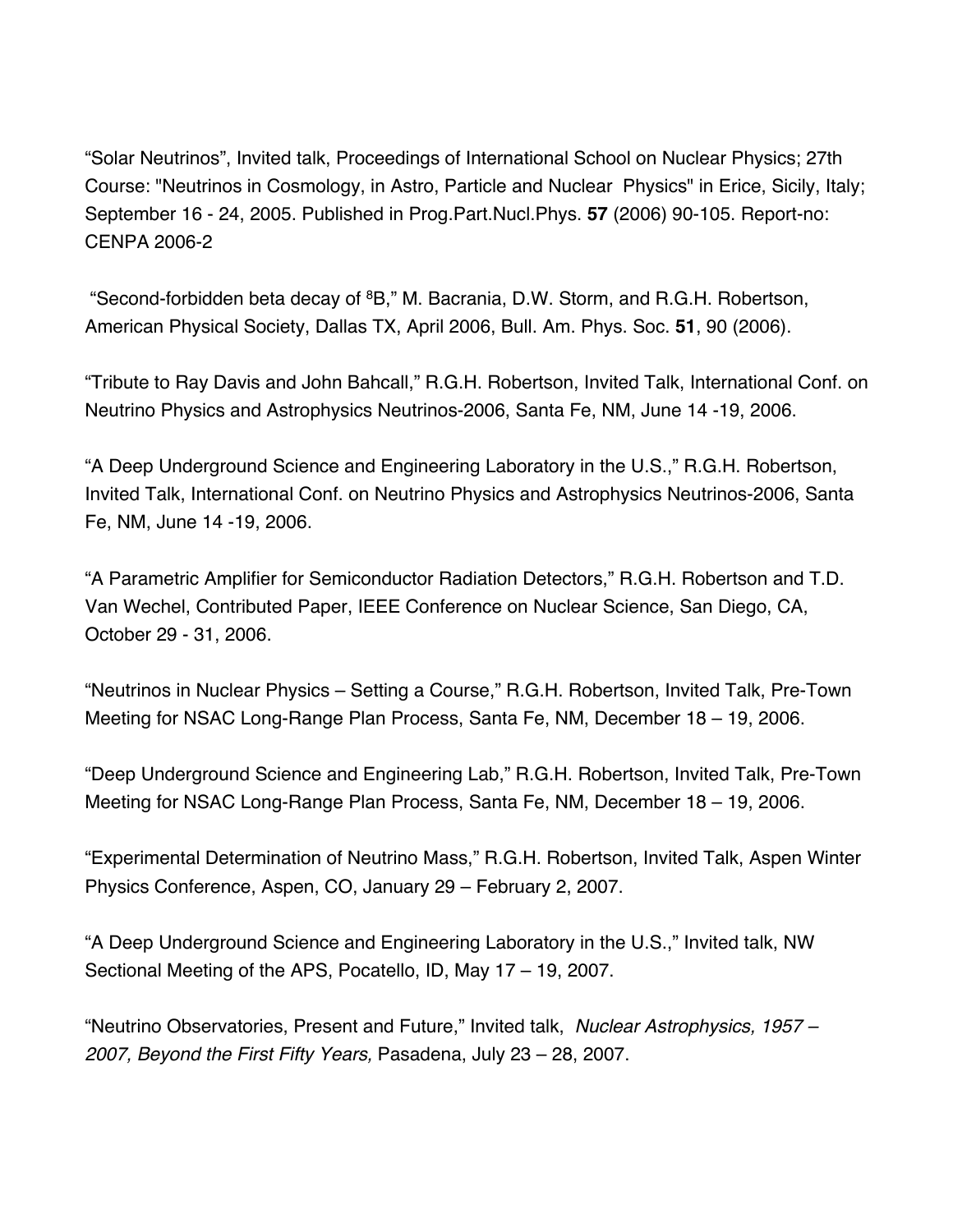"The KATRIN Experiment," Invited talk, Topics in Astroparticle and Underground Physics (TAUP) International Conference, Sendai, Japan, Sept. 11 – 15, 2007: "KATRIN: an experiment to measure the neutrino mass," R.G.H. Robertson for the KATRIN Collaboration, in Proc. Topics in Astroparticle and Underground Physics, Sendai, Japan, Sept. 11-14, 2007, J.Phys.:Conf. Ser. **120** (2008) 052028; arXiv:0712.3893 [nucl-ex].

"Experimental Determination of Neutrino Mass," R.G.H. Robertson, Invited Talk, Focus Meeting on Neutrinos, Institute for Physics and Mathematics of the Universe, Kashiwa, Japan, March 17 – 20, 2008.

"Direct Measurements of Neutrino Mass," Invited Talk, Carolina Symposium on Neutrino Physics, Columbia, SC, May 15 – 17, 2008.

"Results from the Third and Final Phase of SNO," Invited Talk, Int. Conf. on Neutrino Physics and Astrophysics 'Neutrinos 2008', Christchurch, New Zealand, May 26 – 31, 2008.

"Karlsruhe Tritium Neutrino Experiment," Contributed talk, DOE Review of KATRIN project, Seattle, WA, June 16 – 17, 2008.

"Low-noise Preamps for Ge," Contributed talk, Majorana Collaboration Meeting, Berkeley, CA, Aug.  $12 - 14$ , 2008.

"Three-year Proposal for Support of CENPA," Contributed talk, CENPA Advisory Committee, July 11, 2008; DOE Panel Review of CENPA, Seattle, Sept. 15 – 17, 2008.

"Personnel, Facilities, and Budget" Contributed talk, DOE Panel Review of CENPA, Seattle, Sept. 15 – 17, 2008.

"Neutrinos: Particles with Maddeningly Few Properties," Invited Talk, APS DNP meeting, Oakland, CA, Oct. 23 – 26, 2008.

"Report on the Third and Final Phase of the Sudbury Neutrino Observatory," R.G.H. Robertson, in Proc. International Conference on Neutrino Physics and Astrophysics "Neutrinos 2008", Christchurch, New Zealand, May 25 – 31, 2008; J. Phys. Conf. Ser. 136, 022002 (2008).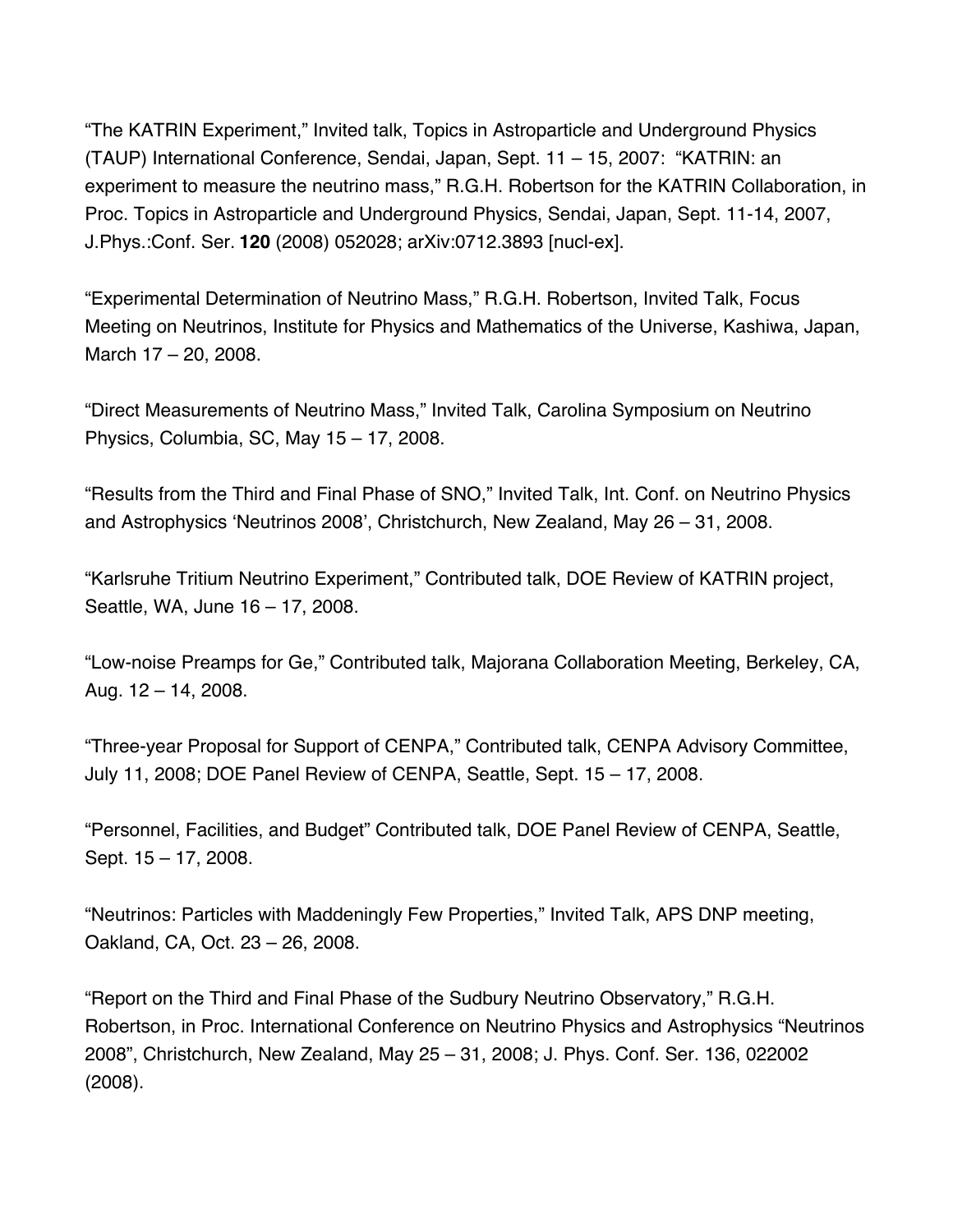"Direct Determination of Neutrino Mass," R.G.H. Robertson, in Proc. Carolina International Symposium on Neutrino Physics (CISNP), Columbia, South Carolina, 15-17 May 2008; J. Phys. Conf. Ser. (in press); arXiv:0807.4258

"Neutrino Physics for the Masses," R.G.H. Robertson, Colloquium, Michigan State University Feb. 25, 2009; Colloquium, University of Chicago, Feb. 26, 2009; Colloquium, University of Victoria, April 1, 2009, Argonne National Laboratory, Feb. 26, 2010.

"Detecting Neutrinos," R.G.H. Robertson, Invited lectures, INT Summer School, Seattle, WA July 2 – 10, 2009.

"Kinematic Measurements," R.G.H. Robertson, Invited talk, INT Workshop: The Future of Neutrino Mass Measurements, Seattle, WA, Feb. 8 – 11, 2010.

"Neutrino Experiments: A Summary," R.G.H. Robertson, Invited Conference Summary, XXIV International Conference on Neutrino Physics and Astrophysics (Neutrinos 2010), June 14-19, 2010, Athens, Greece; Nuclear Physics B (Proc. Suppl.) 229–232 (2012) 421–426.

"The Neutrino @ 80," R.G.H. Robertson, Invited talk, "The INT @ 20: The Future of Nuclear Physics and its Intersections," July 1-2, 2010, Institute for Nuclear Theory, Seattle, WA.

"In search of a better preamp," R.G.H. Robertson, CENPA Monday meeting talk, Jan. 3, 2011.

"Solar neutrino flux in 3 lines" R.G.H. Robertson, Invited talk, "Sterile Neutrinos at the Crossroads" workshop, Virginia Tech, Blacksburg, VA Sept. 26 – 28, 2011.

"Catching up with the neutrino," Colloquium, Mississippi State University, Nov. 7, 2011.

"Weighing neutrinos: What is the mass scale?" R.G.H. Robertson, Invited Talk, "Fundamental Physics at the Intensity Frontier" Workshop, Nov. 30 – Dec. 2, 2011, Washington, DC.

"Catching up with the neutrino," R.G.H. Robertson, Invited talk, Symposium on Electroweak Nuclear Physics, Duke University, Durham, NC March 8 – 9, 2012.

"Weak Interaction Studies with <sup>6</sup>He," A. Knecht, Z. T. Alexander, Y. Bagdasarova, T. M. Cope, B. G. Delbridge, X. Flechard, A. Garcia, R. Hong, E. Lienard, P. Mueller, O. Naviliat-Cuncic, A. S. C. Palmer, R. G. H. Robertson, D. W. Storm, H. E. Swanson, S. Utsuno, W. Williams, C. Wrede, D. W. Zumwalt, Proc. Eleventh Conference on the Intersections of Particle and Nuclear Physics (CIPANP 2012), arXiv:1208.6433.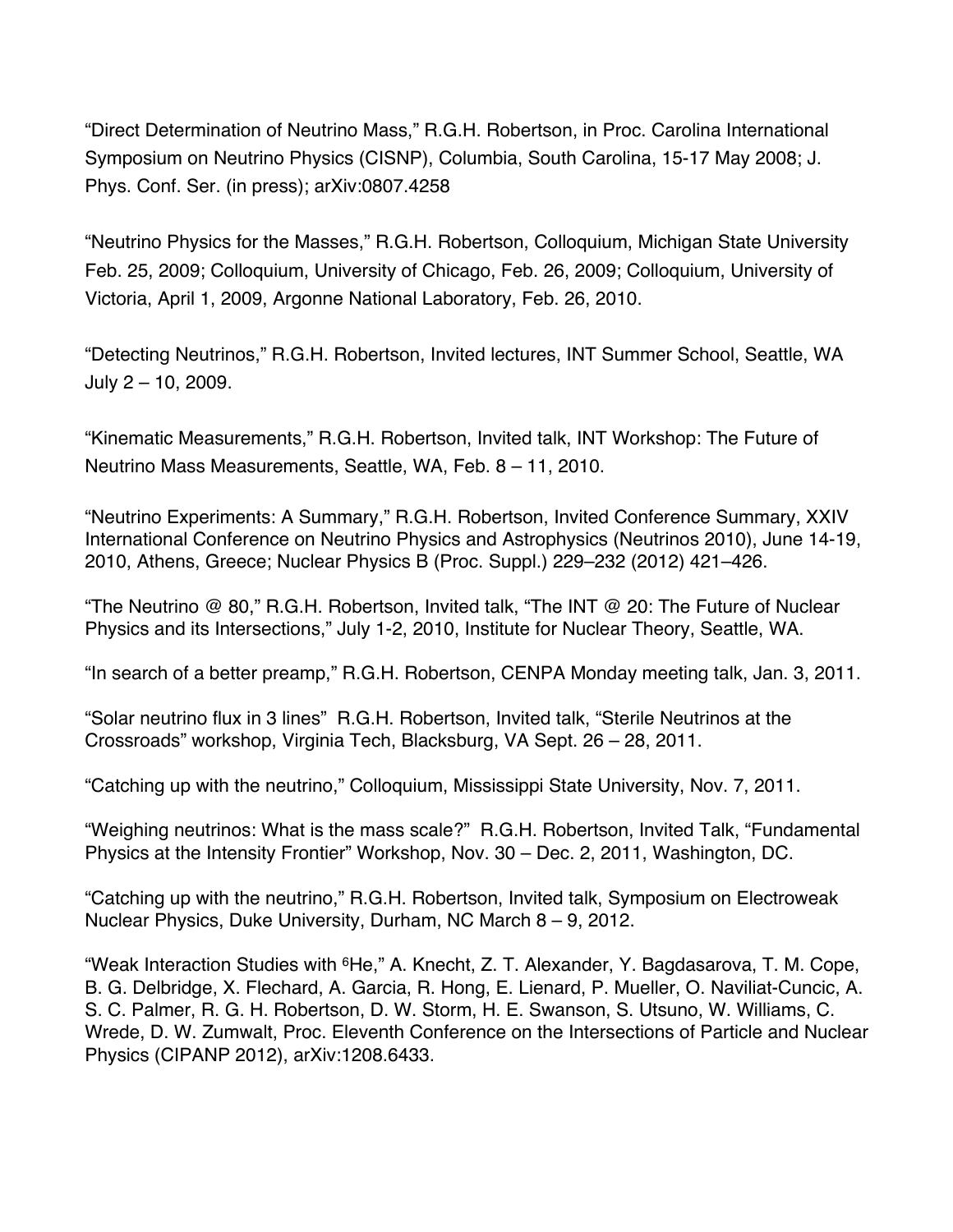"Catching up with the neutrino," R.G.H. Robertson, Invited talk, Robert McKeown Festschrift, Durham NC, March 8-10, 2012.

"Solar neutrinos, the physics gold mine," R.G.H. Robertson, Invited talk, Neutrinos and Dark Matter Symposium, Nara, Japan, June 11-16, 2012.

"Noise Considerations for a Very Low Threshold Semiconductor Detector System," J. Leon, A. Knecht, M.L. Miller, D.A. Peterson, R.G.H. Robertson, and T.D. Van Wechel; IEEE Trans. Nucl. Sci. 2012 in press.

"Neutrino Mass, Lepton Number, and the Origin of Matter," Invited talk, Fundamental Symmetries and Neutrinos Town Meeting, Chicago, IL Aug. 10, 2012.

"Neutrino Mass," Invited lecture, TRIUMF Summer Institute, Vancouver BC, Aug. 13, 2012.

"Neutrino Mass, Lepton Number, and the Origin of Matter," Invited talk, NSAC Working Group Meeting, Washington DC, Sept. 7-9, 2012.

"Neutrino Mass Measurements," R.G.H. Robertson, Invited talk, European Strategy for Particle Physics, Krakow, Poland, Sept. 10-12, 2012.

"Neutrino Mass, Lepton Number, and the Origin of Matter," Invited talk, APS DNP Town Meeting, Newport Beach CA, Oct. 25, 2012.

"Neutrinoless Double Beta Decay," R.G.H. Robertson, CENPA Monday meeting talk, Dec. 12, 2012.

"New Directions in Neutrino Physics," Invited Summary talk, Aspen Winter Conference, Aspen CO, Feb. 4-9, 2013.

"Status quo and future evolution of  $\theta_{12}$  and  $\Delta m_{12}^2$ ," Invited talk, Intensity Frontier Neutrino Workshop, SLAC, March 6-8, 2013.

"Summary – Session Nu3: Absolute neutrino mass" Invited talk, Intensity Frontier Neutrino Workshop, SLAC, March 6-8, 2013.

"KATRIN: an experiment to determine the neutrino mass from the beta decay of tritium," R.G.H. Robertson for the KATRIN Collaboration, White Paper for the Snowmass Community Planning Workshops, 2013.

"Project 8: Measuring Neutrino Masses Using Frequency-based Techniques," P.J. Doe, R.G.H. Robertson, L.J Rosenberg, G. Rybka, J.A. Formaggio, N.S. Oblath, M. Leber, B. Monreal, D. Asner, and B.A. VanDevender," White paper presented to DOE Office of Nuclear Physics, Jan. 30, 2013.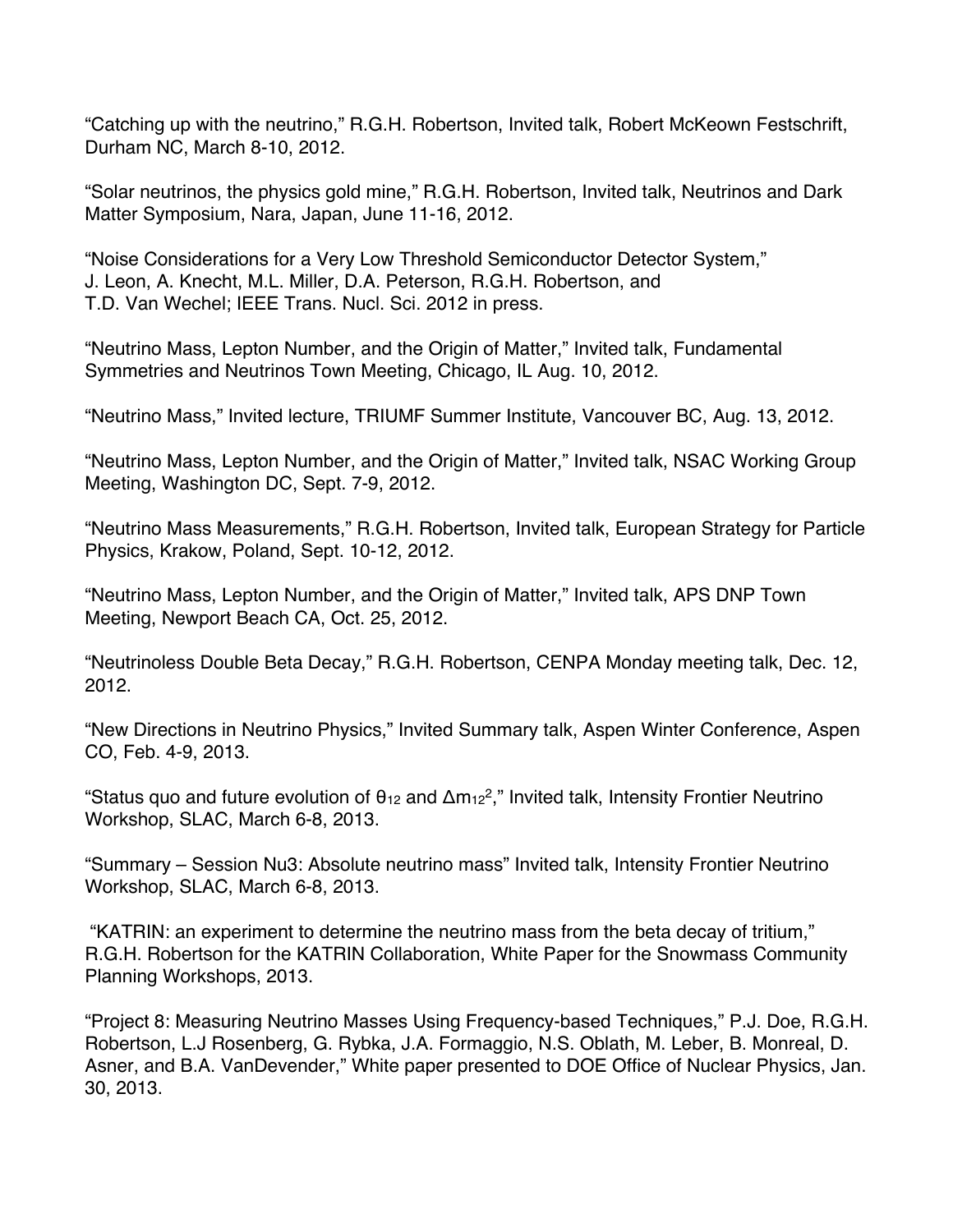"Solar neutrinos, the physics gold mine," Invited talk, Carolina International Symposium on Neutrino Physics 2013, Columbia SC, May 19 – May 22, 2013.

"Fundamental symmetries and neutrinos at CENPA," Invited presentation, DOE Comparative Review, Gaithersburg, MD June 25, 2013.

"Fundamental symmetries and neutrinos from 30,000 feet," Invited talk, RHIC Users Group, Brookhaven NY, June 26, 2013.

"Project 8: Determining neutrino mass from tritium beta decay using a frequency-based method," P.J. Doe, J. Kofron, E.L. McBride, R.G.H. Robertson, L.J Rosenberg, G. Rybka, S. Doelman, A. Rogers, J.A. Formaggio, D. Furse, N.S. Oblath, B.H. LaRoque, M. Leber, B. Monreal, M. Bahr, D.M. Asner, A.M. Jones, J. Fernandes, B.A. VanDevender, R. Patterson, R. Bradley, and T. Thuemmler," White paper submitted to the Snowmass Conference, 2013; arXiv 1309.7093.

"Summary – Session Nu3: Absolute neutrino mass," Invited talk, Snowmass Conference, Minneapolis MN, August 2, 2013.

"Towards a tritium experiment: Sensitivity to mv," Contributed talk, Project 8 collaboration meeting, Richland WA, October 14, 2013.

"Neutrino Mass -- a long wait for a little weight," Invited talk, Freedman Memorial Symposium, Berkeley CA, January 11, 2014.

"Phenomenology of the Final State Distribution," Contributed talk, Workshop on final states, Karlsruhe, Germany, March 5, 2014.

"Can neutrino mass be measured using 163Ho?" CENPA Monday meeting, Seattle WA, March 24, 2014.

"Beta Decay: A physics garden of earthly delights," Plenary talk, APS April meeting, Savannah GA, April 4-8, 2014.

"Project 8: the future of neutrino mass measurement?" Invited talk, International Symposium on Astroparticle Physics, Kingston, Ontario, May 30-31.

"Direct probes of neutrino mass," Plenary talk, Neutrino Oscillation Workshop, Otranto, Lecce, Italy, Sept. 7-14, 2014; Nucl.Part.Phys.Proc. 265-266 (2015) 7-12.

"On to Phase II", Talk at Project 8 Collaboration Meeting, Seattle, Nov. 5-6, 2014.

"Fundamental symmetries, neutrinos, neutrons, and astrophysics," Invited presentation, Long-Range Plan Working Group, Washington, DC, Nov. 11, 2014.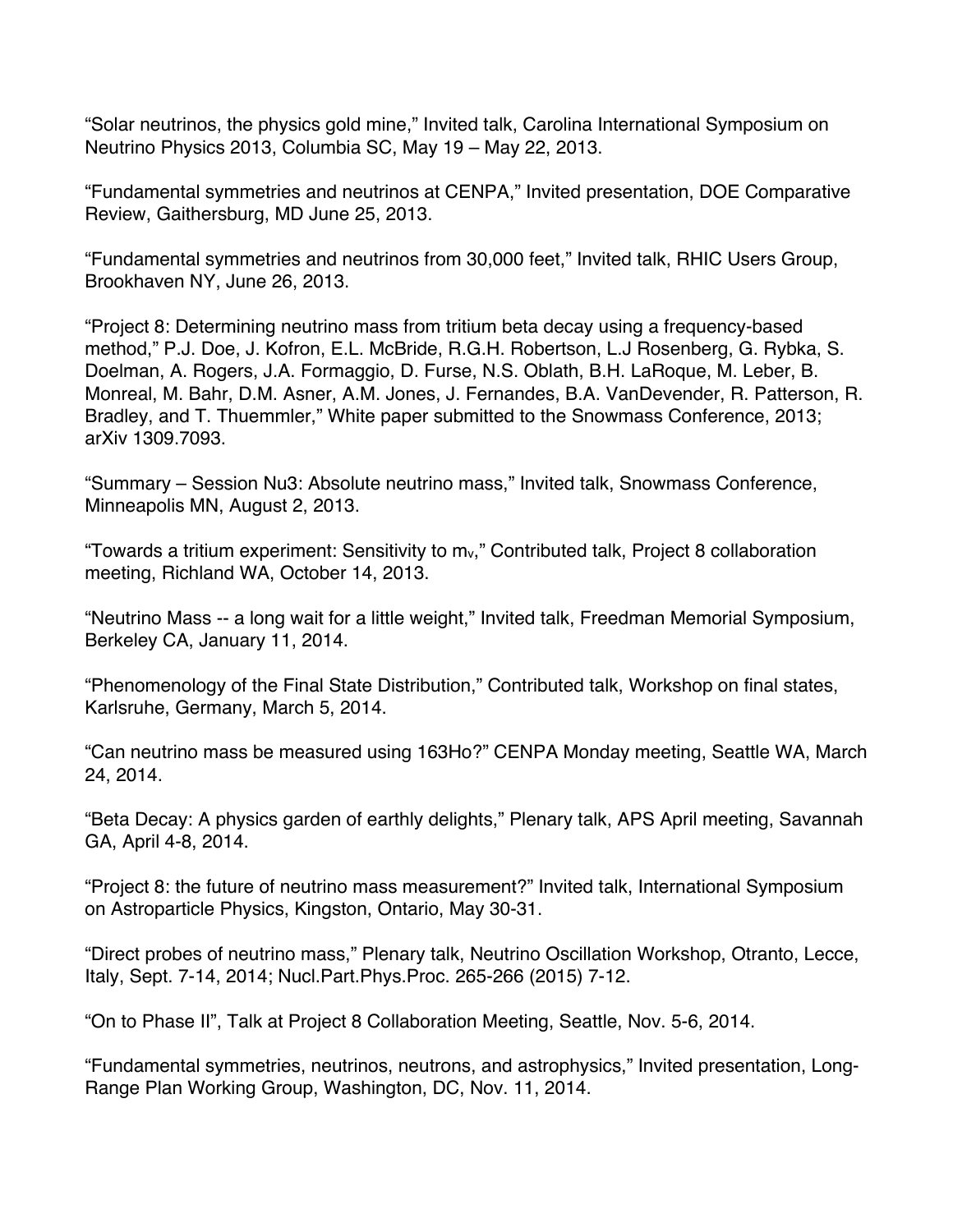"Progress toward measuring the mass of the neutrino," Colloquium, Notre Dame University Nov. 12, 2014; Michigan State University Nov. 13, 2014, The Ohio State University Feb. 3, 2015; Washington State University Sept. 22, 2015; Oregon State University April 4, 2016.

"The SNO Experiment," Nobel celebration colloquium, University of Washington, Oct. 12, 2015.

"The Sun shines brightest at night: Reflections on the solar neutrino problem," Invited talk, APS April Meeting, Salt Lake City, UT April 16-19, 2016; APS NW Section Meeting, Penticton, BC May 13-14, 2016; Kemper Colloquium, Florida State University, Sept. 29, 2016.

"Status report on an electron tagger for KATRIN," KATRIN collaboration meeting, Karlsruhe, Germany, March 7-11, 2016.

"Phase IV: Atomic tritium," Project 8 collaboration meeting, Richland WA, March 21-23, 2016.

"Atomic Tritium: Plan B," Project 8 collaboration meeting, Seattle, WA, October 26, 2016.

"Progress toward a direct measurement of the mass of the neutrino," Invited talk, International symposium on parity violation and neutrino physics (Inauguration of the T.D. Lee Institute); Shanghai, China, November 28-29, 2016.

"Progress toward a direct measurement of the mass of the neutrino," Invited talk, Neutrino Symposium: a Gerry Garvey Festschrift, Seattle, WA, December 10, 2016.

"Project 8: towards a direct measurement of the mass of the neutrino," Invited talk, Lake Louise Winter Institute, Lake Louise, AB, February 19 – 25, 2017.

"TRIMS status report," KATRIN Collaboration Meeting, Karlsruhe, Germany, March 6, 2017.

"Phase IV Development," Project 8 Collaboration Meeting, Cambridge MA, March 20 – 22, 2017.

"Progress toward measuring the mass of the neutrino," Colloquium, University of Illinois, Champaign-Urbana IL, April 5, 2017.

"Progress toward a direct measurement of neutrino mass," Invited talk, Baksan 50th Anniversary Symposium, Baksan, Russia, June 6, 2017.

"Remarks", Commencement Address, McMaster University June 16, 2017.

"Project 8: a new approach to measuring neutrino mass," Contributed talk, APS DNP meeting, Pittsburgh PA, Oct. 26, 2017.